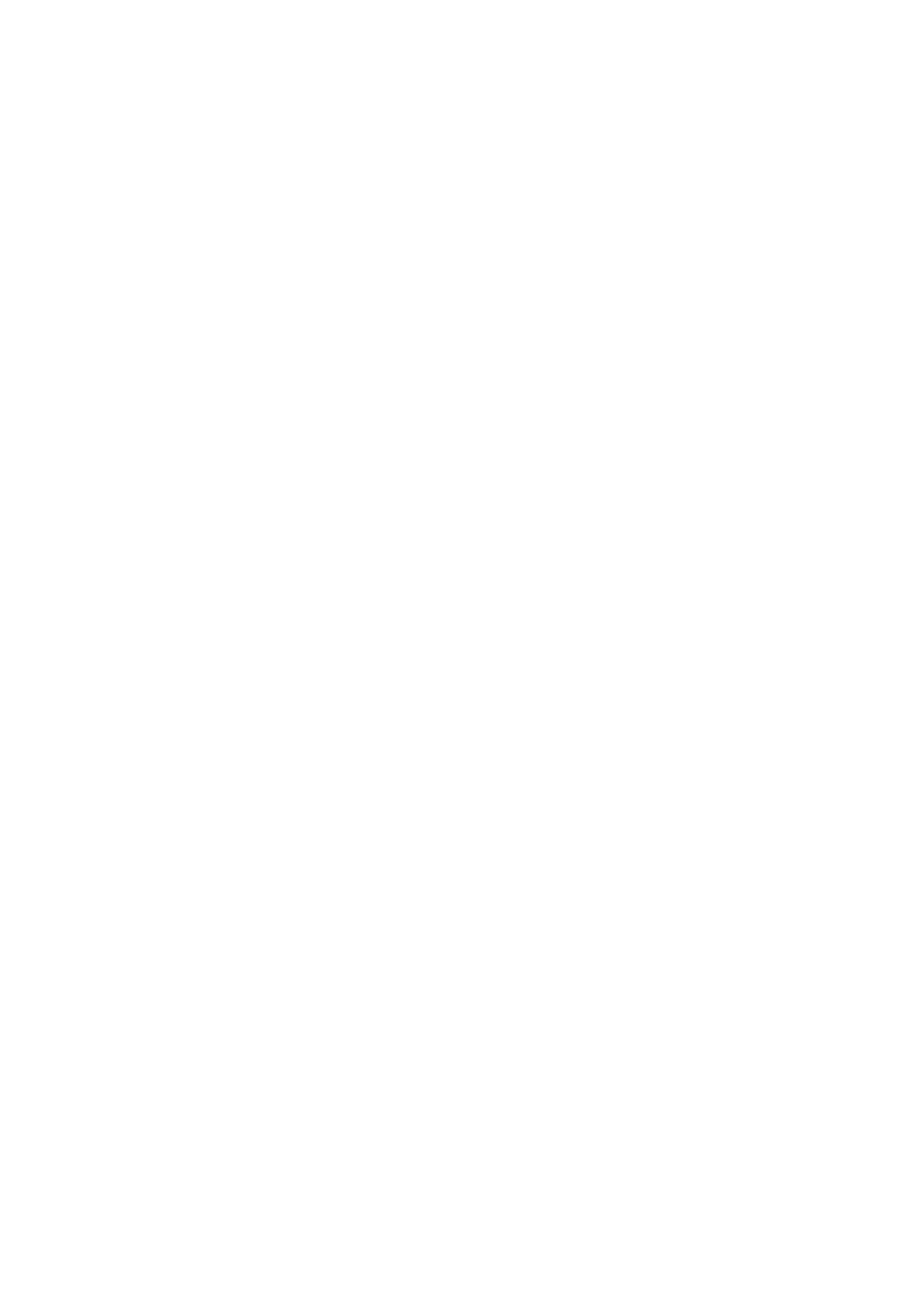

## Reports and Accounts for financial year 2005



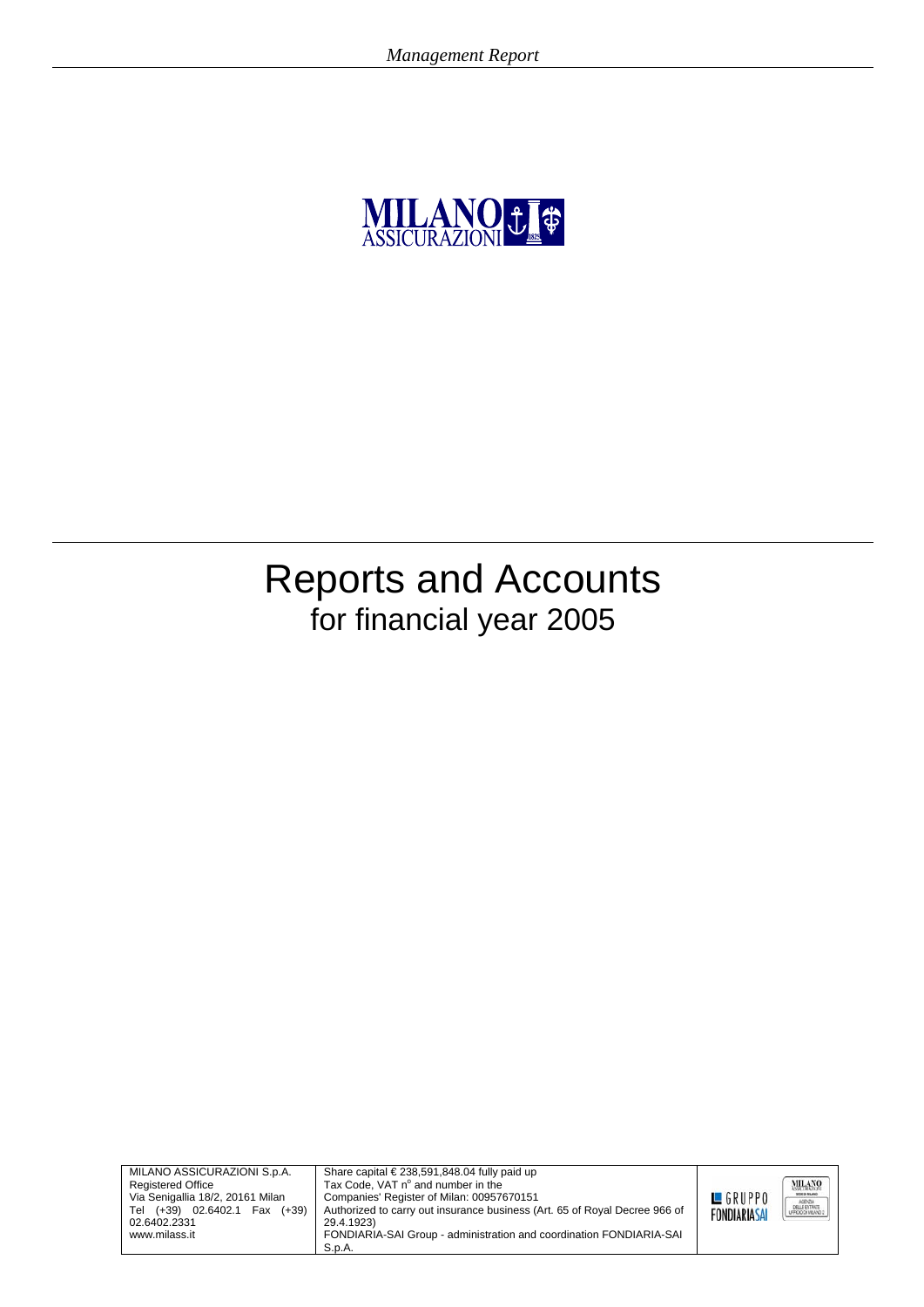## **CONTENTS**

*Annual accounts 2005* 

|                                                                    | Ρ.              |
|--------------------------------------------------------------------|-----------------|
| <b>Members of the Statutory Bodies</b>                             | 5               |
| Agenda                                                             | $\overline{7}$  |
| <b>Management report:</b>                                          |                 |
| - General considerations                                           | 9               |
| - Insurance business                                               | 12 <sup>°</sup> |
| - Property and financial business                                  | 29              |
| - Significant events occurring after the end of the financial year | 32              |
| - Business outlook                                                 | 41              |
| - Other information                                                | 42              |
| - Subsidiaries and Affiliated companies                            | 44              |
| - Relations with related parties                                   | 48              |
| <b>Tables of Accounts</b>                                          | 51              |
| <b>Notes to the Accounts</b>                                       |                 |
| - PART A) - Valuation criteria                                     | 54              |
| - PART B) - Information on the balance sheet and                   |                 |
| Profit and loss account                                            | 66              |
| - PART C) - Other information                                      | 114             |
| - Overview of 2005 Accounts:                                       | 115             |
| - Balance Sheet                                                    | 116             |
| - Profit and Loss Account                                          | 118             |
| - Financial Statement                                              | 120             |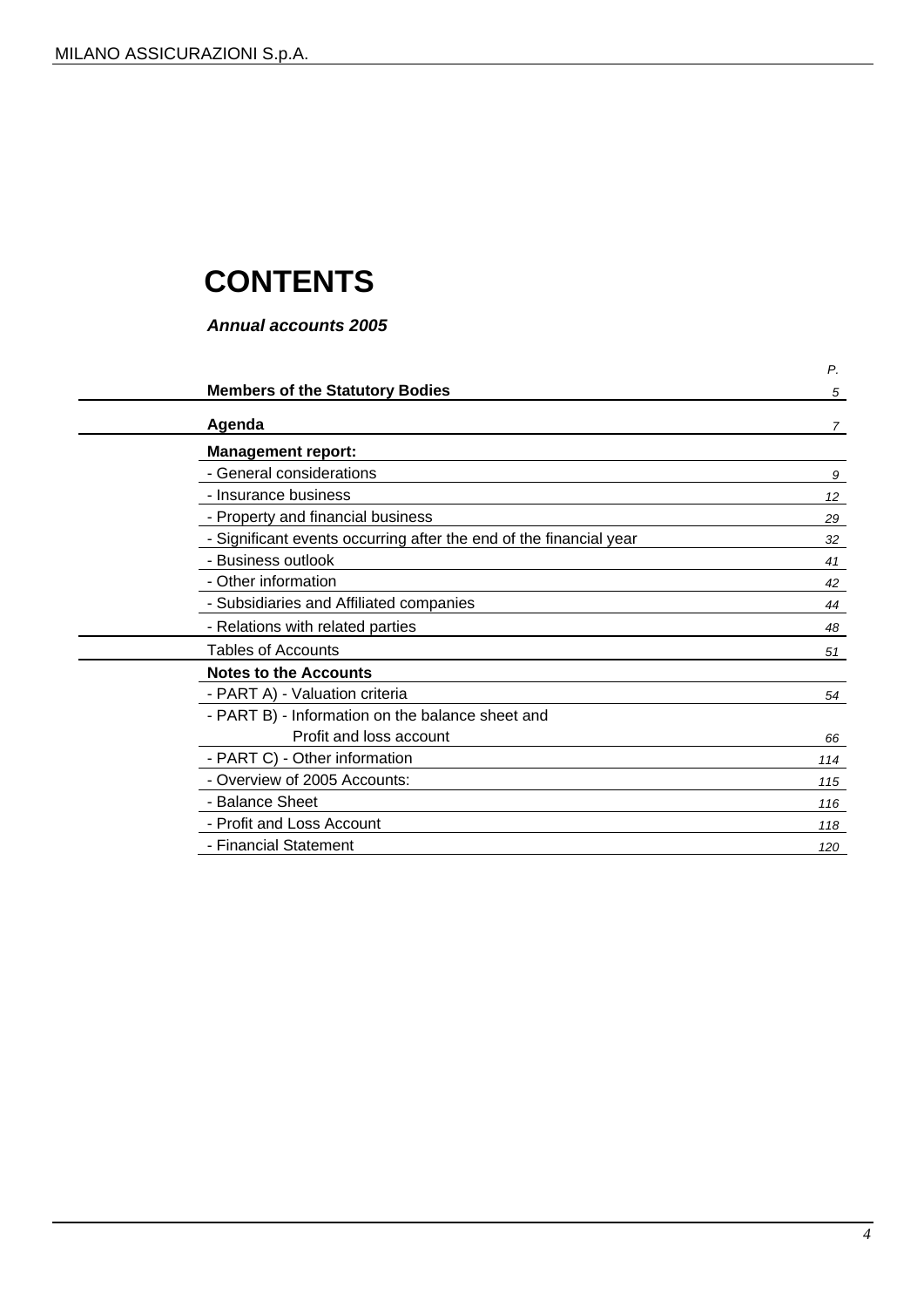#### *Members of the Statutory Bodies*

Honorary Chairman **Constructs** Salvatore **Ligresti** Chairman and Managing Director Fausto **Marchionni \***  Vice Chairman Gioacchino Paolo **Ligresti \***  Vice Chairman Cosimo **Rucellai \***  Board members **Board members Board members Board members**  Flavio **Dezzani**  Maurizio **Di Maio**  Emanuele **Erbetta**  Mariano **Frey**  Giulia Maria **Ligresti \***  Jonella **Ligresti \***  Lia **Lo Vecchio**  Emilio **Perrone da Zara**  Massimo **Pini \***  Salvatore **Rubino \***  Nicola **Squillace \***  Simone **Tabacci**  Alessandra **Talarico**  Antonio **Talarico \***  Sergio **Viglianisi** 

#### **Secretary of the Board and of the Executive Committee**

| <b>Committee</b>      |                   | Alberto    | <b>Marras</b>      |
|-----------------------|-------------------|------------|--------------------|
| <b>Board</b>          |                   |            |                    |
| of statutory Auditors |                   |            |                    |
|                       | Chairman          | Graziano   | <b>Visentin</b>    |
|                       | Statutory auditor | Giovanni   | Ossola             |
|                       | Statutory auditor | Alessandro | Rayneri            |
|                       | Alternate auditor | Giuseppe   | Aldé               |
|                       | Alternate auditor | Claudio    | De Re              |
|                       | Alternate auditor | Roberto    | <b>Frascinelli</b> |

- Members of the Board who are also members of the Executive Committee have an asterisk beside their name.
- There is now an Internal Auditing Committee, the members of which may be consulted and may make suggestions as provided for in the Code of Conduct for Listed Companies. This Committee is made up of the Board Members Mariano Frey, Emilio Perrone da Zara and Cosimo Rucellai.
- With reference to the provisions of CONSOB communication 97001574 of 20 February 1997, the nature of the powers conferred on the directors is indicated below.
- As well as being the Company's Legal Representative under Art. 20 of the By-laws, the Chairman and Managing Director, Prof. Fausto Marchionni, has all the ordinary and extraordinary administrative powers, which may be exercised on his signature alone, and the power to grant mandates and powers of attorney, with the sole exception of the following powers:
	- property for a value exceeding € 10m per transaction;
	- selling and/or acquiring shareholdings for a value exceeding € 25m per transaction and in any case those that are majority shareholdings;

**Board of Directors**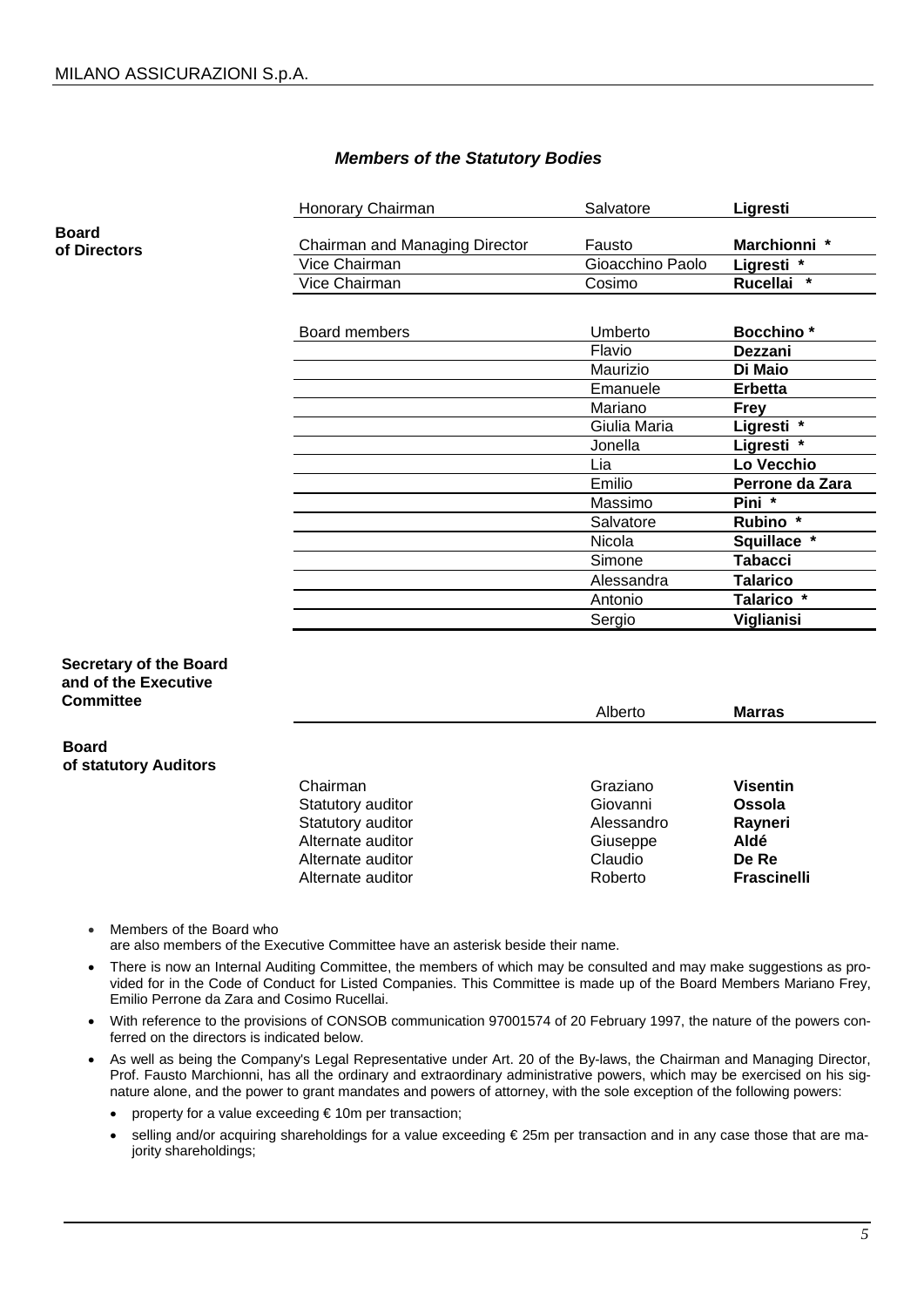- arranging corporate financing for an amount exceeding € 50m per transaction;
- issuing sureties of a non-insurance nature in favour of third parties.
- The Executive Committee continues to hold all the powers not already attributed to the Chairman and Managing Director, with the exception of those that in law or under the Bylaws are exclusively within the province of the Board of Directors. The Board of Directors is also exclusively responsible for any decision relating to those operations with related parties that are identified by the Board of Directors.

The Board of Directors was originally appointed by the shareholders' meeting held on 22 April 2005 and will remain in office until the shareholders' meeting called to approve the annual accounts on 31 December 2007.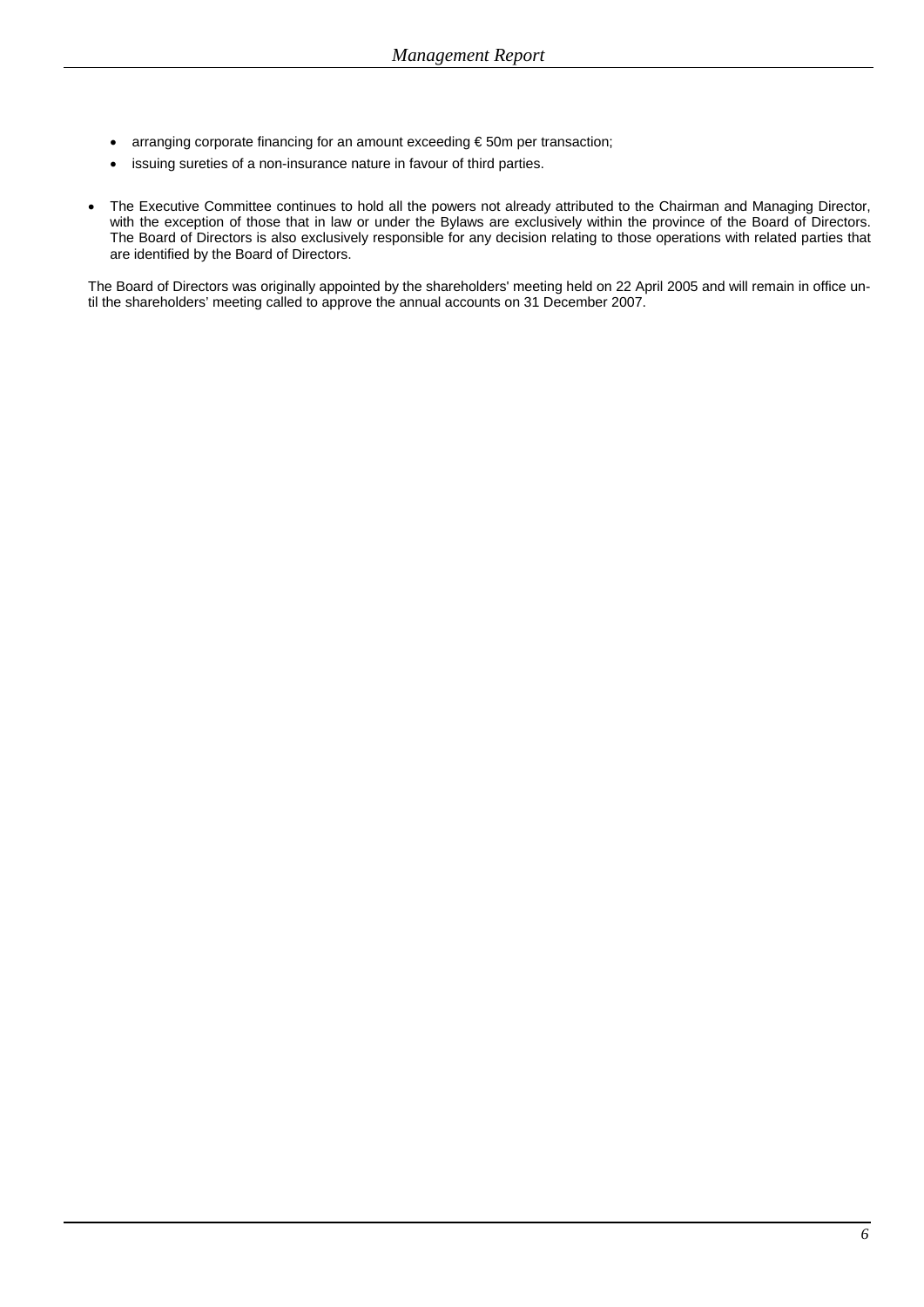## **Notice of convocation of an ordinary shareholders' meeting**

*(Published in the* Gazzetta Ufficiale *no. 71 of 25 March 2006)* 

Shareholders who hold ordinary shares are invited to attend the ordinary and extraordinary Meeting at the Atahotel Executive, Viale Don Luigi Sturzo 45, Milan, at 11.30 on 26 April 2006 in first call and at the same time and place on 27 April 2006 in the event of a second call, which will have the following

## *Agenda*

#### Ordinary part:

1. Accounts as at 31 December 2005. Board of Directors' Management Report. Report of the Board of Auditors pursuant to article 153 of Legislative Decree 58/1998 and the External Auditors' Report. Related and consequent resolutions.

2. Resolutions regarding the composition of the Board of Directors and appointment of any Directors after having determined their number.

3. Assignment of the task of auditing the annual accounts and the consolidated accounts and of carrying out a limited auditing of the half-year accounts for the period 2006-2011. Fixing of the remuneration to be paid to the Auditing Company

4. Resolutions relating to own shares in accordance with Art. 2357 and 2357 b of the Civil Code.

5. Resolutions relating to the shares in the direct holding company FONDIARIA-SAI S.p.A. in accordance with Art. 2359 a of the Civil Code.

6. Resolutions relating to the shares in the indirect holding company PREMAFIN FINANZIARIA S.P.A., in accordance with Art. 2359 a of the Civil Code

Under article 8 of the Company's By-Laws holders of ordinary shares in possession of the appropriate certificate issued by an intermediary participating in the Monte Titoli S.p.A. centralized management scheme, currently being dematerialized, may participate in the Meeting.

Holders of Milano Assicurazioni S.p.A. shares not centralized with Monte Titoli S.p.A. are reminded that the rights relating to these securities may be exercised only if they are first sent to an Intermediary in order to be included in the centralized management scheme.

The documentation relating to the agenda will be made available to the public in accordance with current legislation. Members are entitled to obtain a copy of it.

> for The Board of Directors The Chairman and Managing Director *Fausto Marchionni*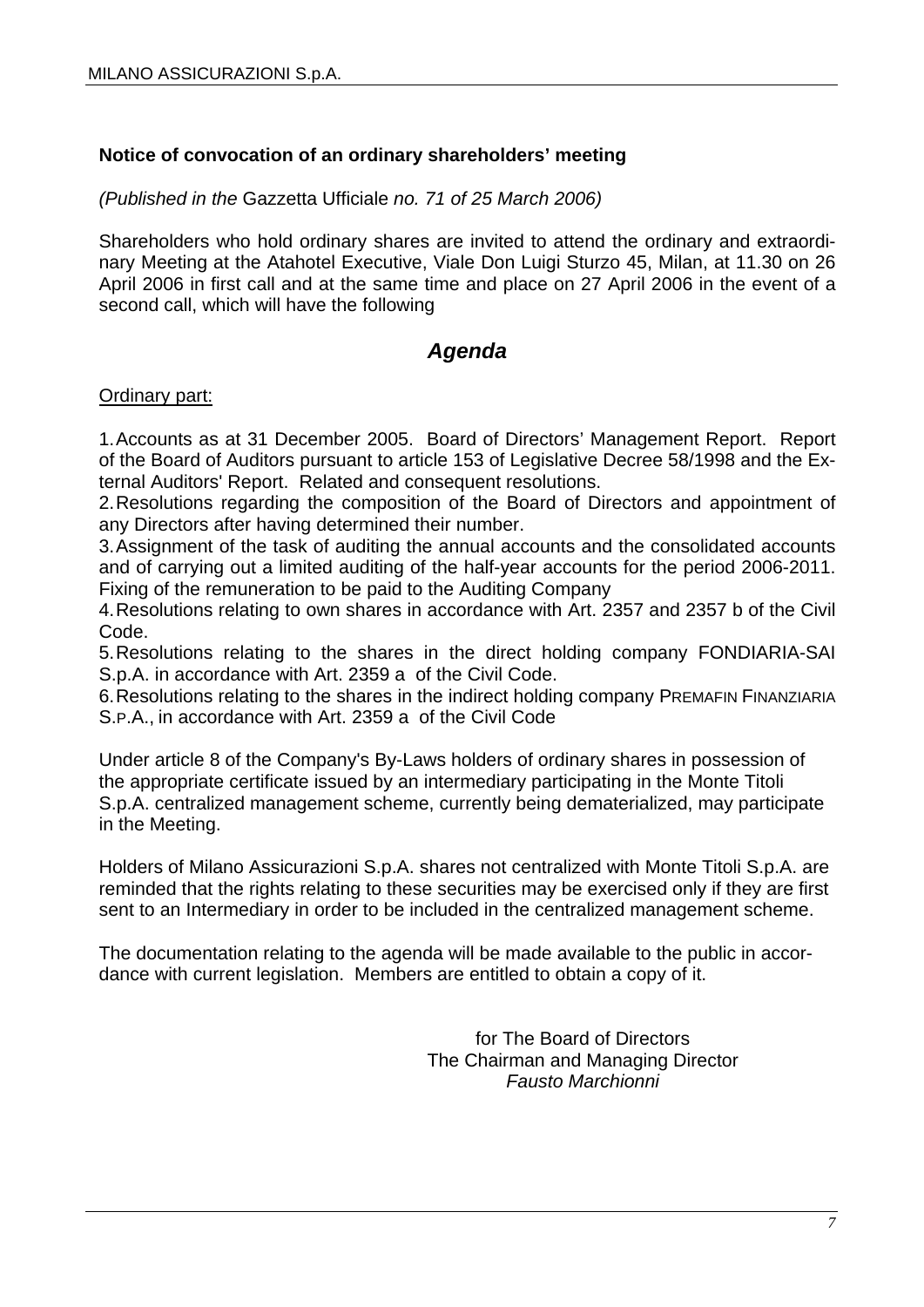## **Management Report**

for the financial year ended 31 December 2005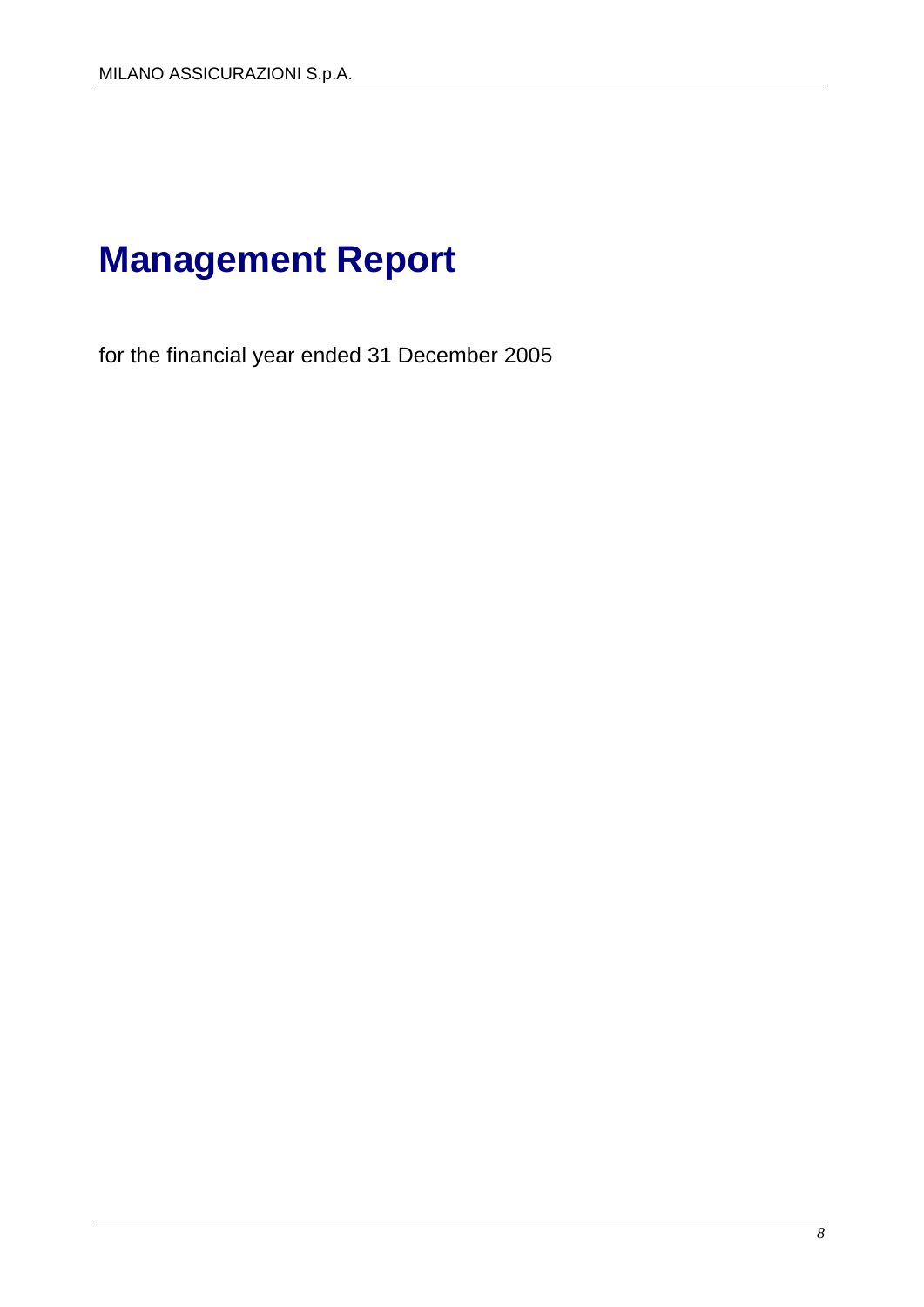## *Dear Shareholders,*

The financial year 2005 closed with a net profit of  $\epsilon$  233,106K compared with  $\epsilon$ 306,226K for the previous year. In making the comparison it should be noted that the result for 2004 benefited from the effects of the 'tax purging' (reclassification) carried out as a result of the reform of company law which, inter alia, repealed the second paragraph of Art. 2426 of the Civil Code, which in turn enabled value adjustments and appropriations to be made exclusively for the purpose of tax legislation. In particular, this had a positive impact on the 2004 profit and loss account of  $\epsilon$  76,155K as a result of the elimination of the value adjustment made exclusively for tax purposes in the financial year 2003 on the General shares in the portfolio, amounting to  $\epsilon$  113,664K, and of the associated tax effect of  $\in$  37.509K.

The main elements that contributed to this positive result for 2005 are described below:

the life business technical account shows a profit of  $\in$  24.755K compared with  $\in$ 52,575K in the previous financial year. The fall is mainly due to the lower share of profits from investments allocated to the technical account and to the loss resulting from the settlement of the dispute with CONSAP relating to the abolished system of legal cessions.

In particular, the lower share of profits from investments is essentially the result of greater value adjustments on the bond portfolio, generated in the last few months of the financial year by the interest rate rises triggered by monetary policy intervention by the US Federal Reserve and, most recently, by the European Central Bank.

As regards legal cessions, we would remind you that in March of the current financial year, a settlement was signed with CONSAP to end the dispute relating to the Milano Assicurazioni portfolio (a similar settlement had been signed in November 2004 for the portfolio of the incorporated company Maa Vita).

The settlement led to the company receiving  $\epsilon$  83,500K against receivables from CONSAP and reserves chargeable to the latter of  $\epsilon$  103,947K in total. The cost of the settlement therefore amounted to  $\epsilon$  20,447K, of which  $\epsilon$  6,459 had a negative effect on the technical account, while  $\epsilon$  13,988K were entered in the non-technical account under losses on receivables. The expected charges had in any case been set aside in the risk fund during previous financial years. During the financial year under examination, the whole amount set aside of  $\epsilon$  20,700K was therefore withdrawn from the said fund and posted to "other income" in the non-technical account, thus neutralising the impact of the settlement on the profit and loss account for the period.

The non-life technical balance for direct business closed with a profit of  $\epsilon$  180,110K compared to a profit of  $\epsilon$  214,112K recorded at the end of the previous financial year. In particular, the Land Vehicle TPL recorded a profit of  $\epsilon$  8,447K, slightly higher than this same result for the 2004 financial year, which was  $\epsilon$  6,898K. Nonlife clases excluding Motor TPL continue to show extremely satisfactory results, althoughoverall the technical margin was lower than the previous financial year (the technical profit was  $\epsilon$  171,663K compared to  $\epsilon$  207,214K in 2004). The fall is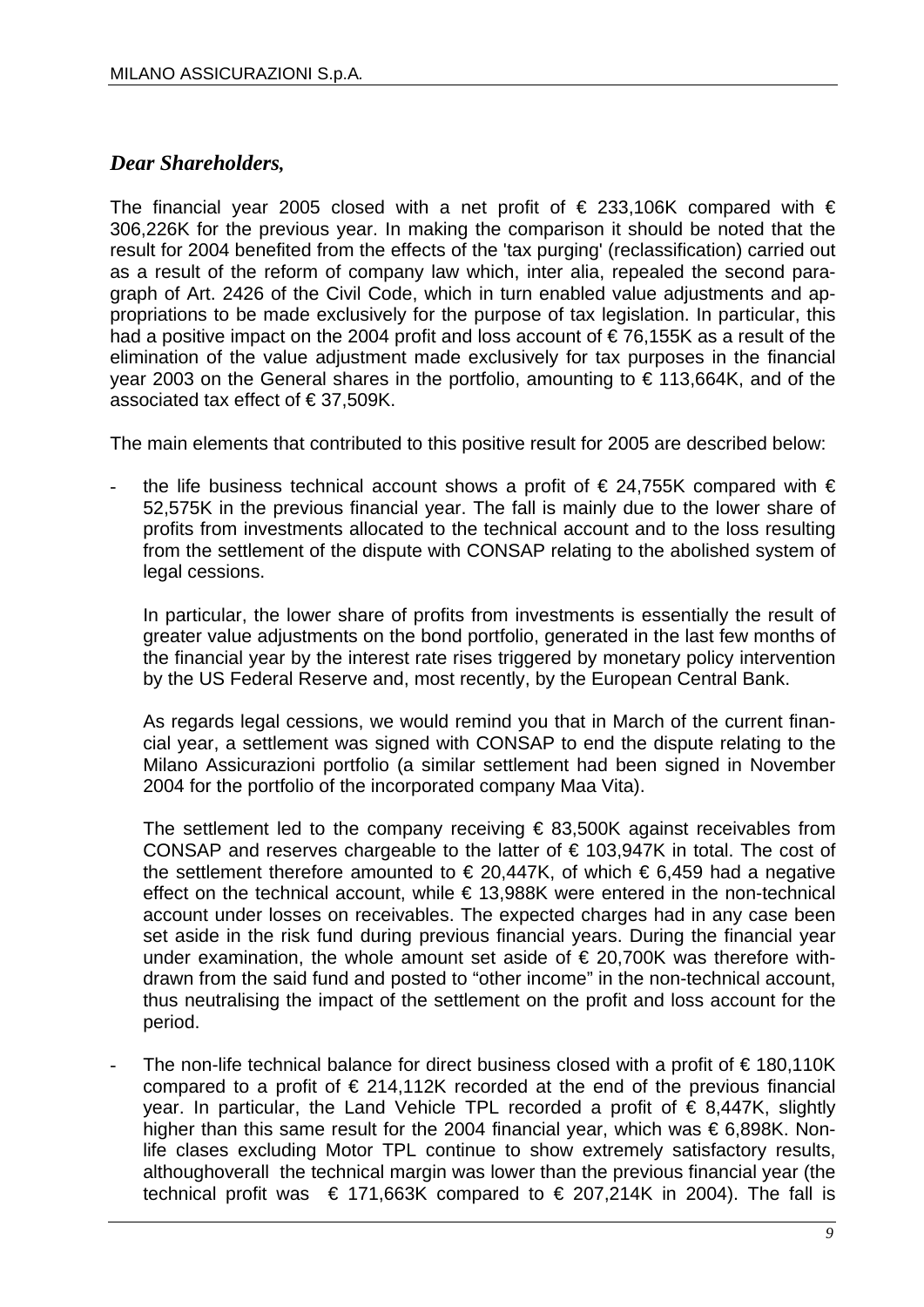mainly attributable to the Land Vehicle Hulls class which, while continuing to perform excellently, with a loss ratio of 43.7%, recorded a profit of € 86,492K compared to € 103,729K in 2004, as well as to the lower profits achieved in the Accidents and Fire classes. Performance in the General TPL class, which returned to profit after the heavy losses suffered in the previous year, was significantly improved.

There was a net improvement in the indirect business outward reinsurance technical balance, from a loss of  $\epsilon$  19,108K in 2004 to a profit of  $\epsilon$  2,161K, as a result, among other things, of a number of high value claims relating to excess loss cover, which led to a significant level of recovery from reinsurers.

- Property and financial management allowed income from investments to be achieved of  $\epsilon$  287,850K, a significant increase on the figure for the previous year of € 243,951K. The value adjustments on investments, net of the respective value recoveries, amounted to  $\in$  26,594K compared to  $\in$  9,317K recorded in the previous financial year. The increase, as we have already mentioned, is primarily due to alignments relating to the bond portfolio, resulting from the interest rate rises recently triggered by monetary policy intervention by the US Federal Reserve and, most recently, by the European Central Bank.
- Taxes for the current financial year amount to  $\epsilon$  90,187K and their incidence on the gross profit is significantly smaller than the previous year. The tax burden for the financial year 2005 is in fact affected by larger dividends received, which almost entirely tax free, and by the withdrawal from the deferred tax fund of  $\epsilon$  31,507K, equal to the tax on the part that is no longer taxable of the value adjustment carried out in 2004 on the Generali shares in the portfolio, based on current tax legislation.

On 16 December 2005, the deed of merger by incorporation of First Life S.p.A. into Milano Assicurazioni S.p.A. was signed. The transaction did not bring about any changes in the share capital of Milano Assicurazioni, since the latter had purchased the entire share capital of First Life from SAI Holding Italia S.p.A. (100% Fondiaria-SAI) for € 13.700K in accordance with the relevant valuation carried out by KPMG Corporate Finance.

The legal effects of the merger, which was approved by ISVAP in an order issued on 2 December 2005, ran from 31 December 2005 while, for accounting and tax purposes, the merger came into force on 1 January 2005.

First Life was a substantially inactive life insurance company which had set up an open pension fund. The transaction will allow Milano Assicurazioni to launch direct operations in the open pension funds sector.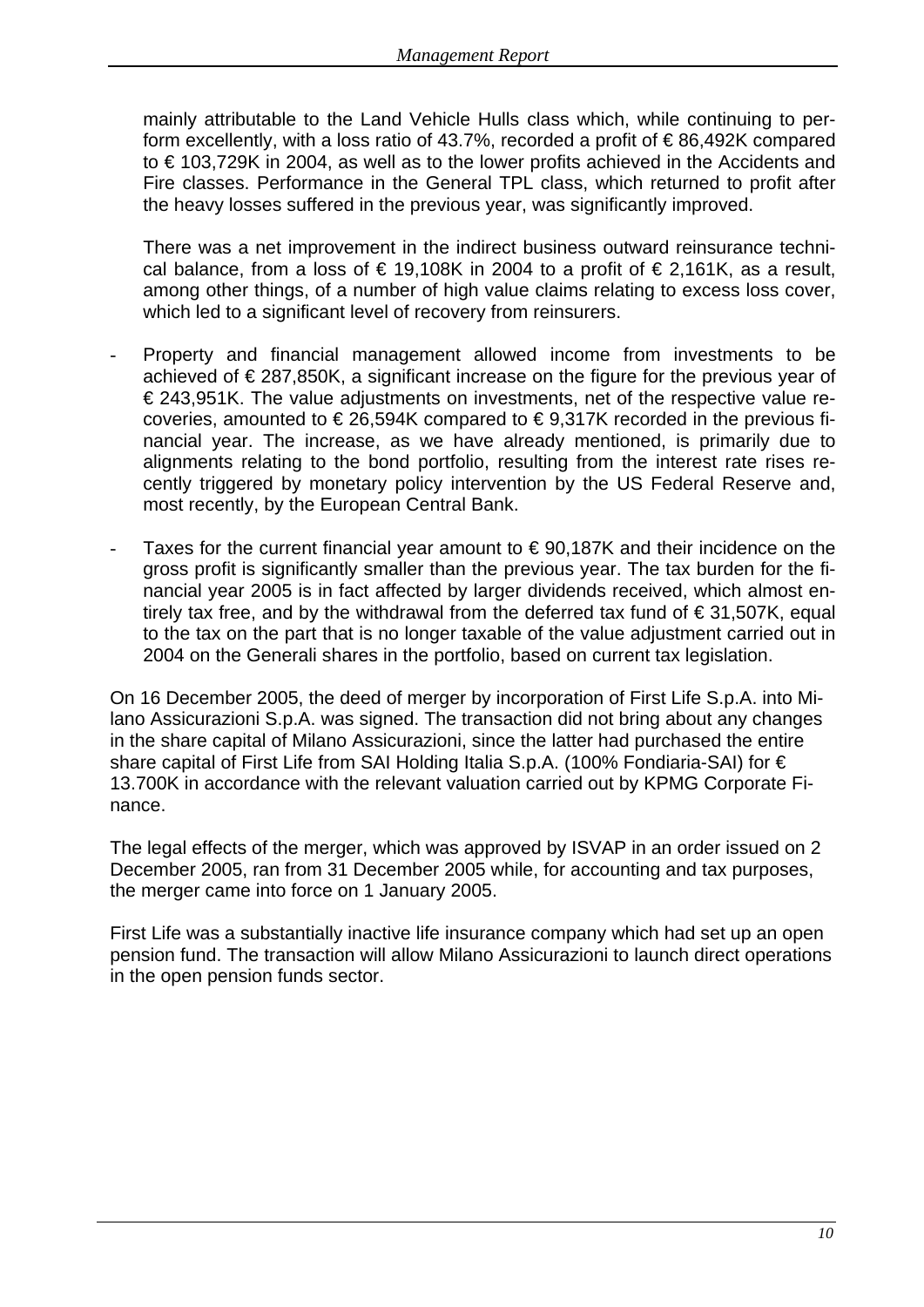The table below shows a summary of the Profit and Loss Account for 2004 compared with the one for the previous year

#### **Summary of the profit and loss account**

| (in $\notin K$ )                                                                         | 2005       | 2004       |
|------------------------------------------------------------------------------------------|------------|------------|
| Result of the Life business technical account                                            | 24,755     | 52,575     |
| Technical balances - direct Non-Life business:<br>- Motor T.P.L.                         | 8,447      | 6,898      |
| - Other Non-Life business                                                                | 171,663    | 207,214    |
| <b>Total direct business</b>                                                             | 180,110    | 214,112    |
| Outward reinsurance and inward reinsurance                                               | 2,161      | -19,108    |
| Technical balance - Non-Life business                                                    | 182,271    | 195,004    |
| Variation in equalization provisions                                                     | -913       | -745       |
| Income allocated to the Non-Life technical ac-<br>count                                  | 94,509     | 89,504     |
| <b>Result of the Non-Life technical account</b>                                          | 275,867    | 283,763    |
| <b>Overall result of core business</b>                                                   | 300,622    | 336,338    |
| Return on investments                                                                    | 287,850    | 243,951    |
| Value adjustments on investments, net of value<br>readjustments                          | $-26,594$  | $-9,317$   |
| Net gains on the sale of investments                                                     | 12,579     | 34,505     |
| Income relating to investments where the risk is<br>borne by policyholders               | 22,773     | 16,010     |
| Less income allocated to the technical accounts                                          | $-256,735$ | $-249,294$ |
| Amount of goodwill written down                                                          | $-23,991$  | -24,144    |
| Other income, net of other charges                                                       | $-20,202$  | $-21,004$  |
| <b>Result for ordinary business</b>                                                      | 296,302    | 327,045    |
| Gains on disposal of long-term investments                                               | 32,119     | 50,343     |
| Tax purging (reclassification), ie. value adjust-<br>ment on Generali shares written off |            | 113,664    |
| Other income and extraordinary charges                                                   | $-5,128$   | 4,444      |
| <b>Pre-tax profits</b>                                                                   | 323,293    | 495,496    |
| Taxes for the year                                                                       | $-90,187$  | -189,270   |
| <b>Operating profit</b>                                                                  | 233,106    | 306,226    |

In order to make it easier to understand the operating results achieved in the current year and in the previous year in the section of the Notes to the Accounts dealing with valuation criteria, we show the summary profit and loss accounts for 2005 compared to that for 2004, excluding the effects of the tax purging (reclassification), i.e. of the elimination of the value adjustment carried out purely for tax purposes in 2003 on the Generali shares in the portfolio.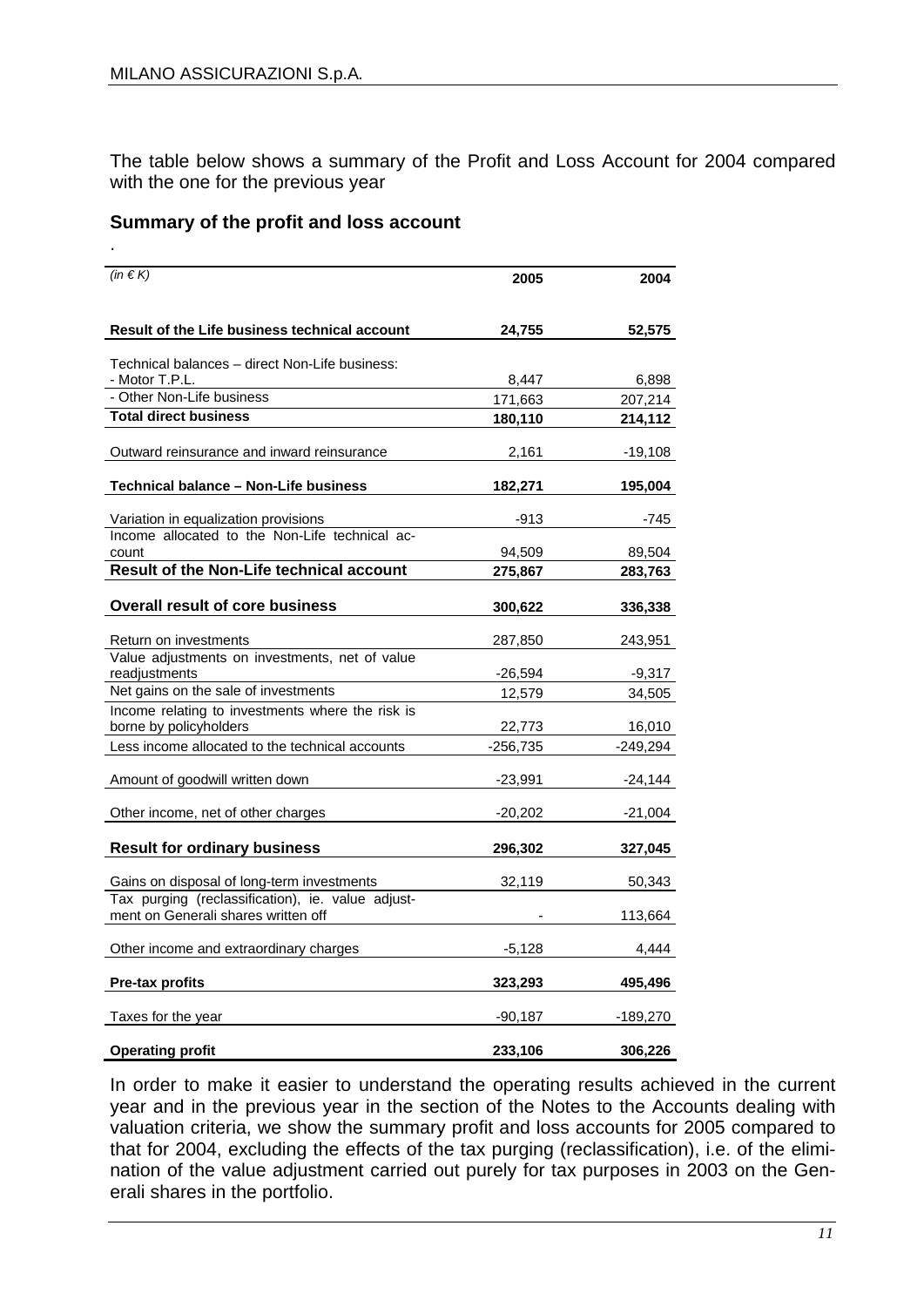## **Insurance Business**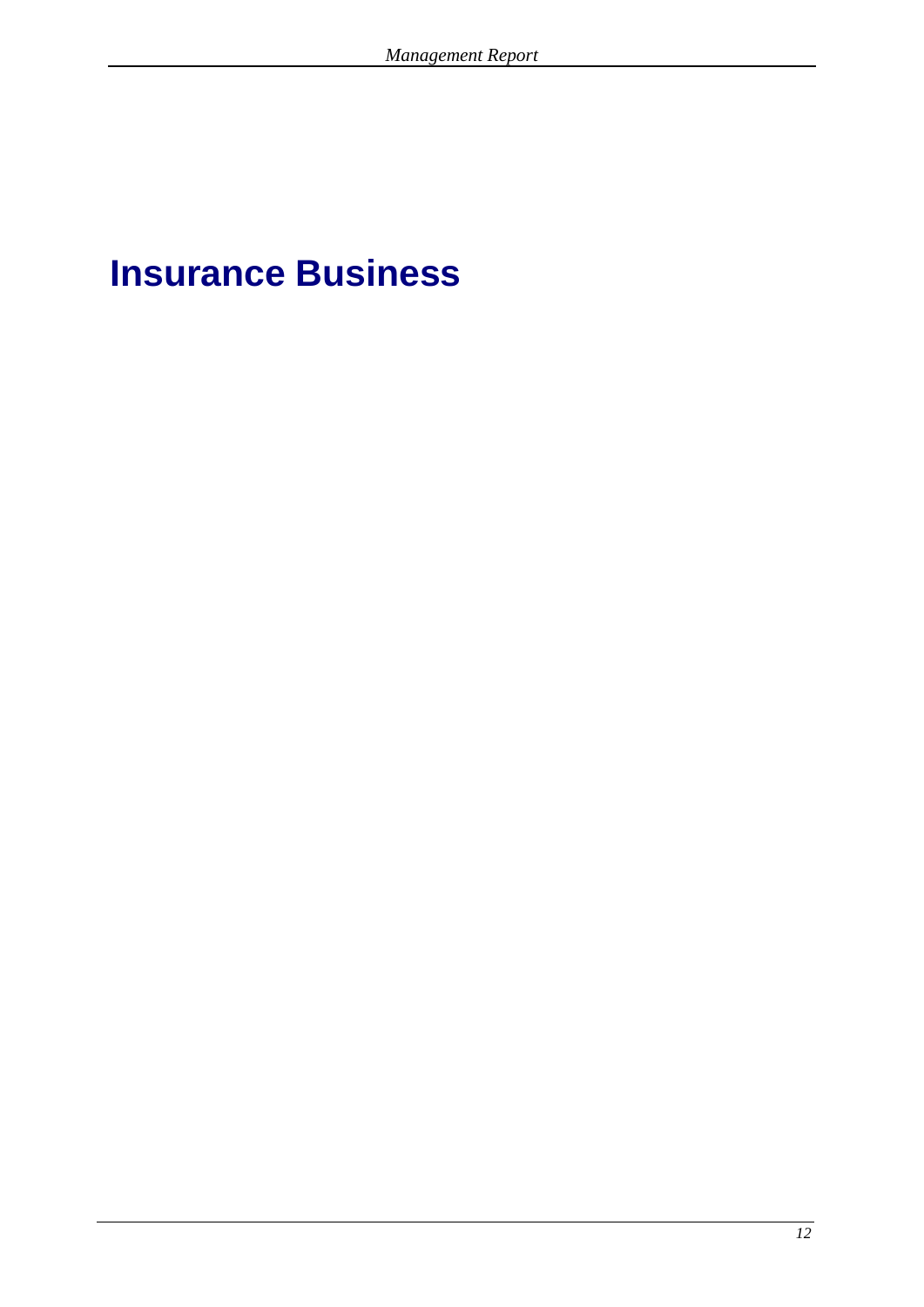## **Premium and additional income**

The premium and additional income from direct business and inward reinsurance totalled  $\epsilon$  3,304,148K and recorded an increase of 4.28% compared with the previous year.

Premium income for direct business was  $\epsilon$  3,294,070K (+ 4.56% compared with the previous year). In particular in Non-Life business premium income of  $\epsilon$  2,700,039K was achieved, an increase of 2.77% because of an increase of 2.46% in Motor Vehicle business and a rise of 3.64% in other Non-Life business.

In the Life business, premium income was €594,031K, an increase of 13.55% compared with the previous year. The increase was essentially achieved by traditional type products, which recorded an increase of 16.75% with premiums of € 322,299K, and capitalisation products, which achieved premium income of  $\epsilon$  240,885K (+ 19.83% compared to the previous financial year). There was however a fall in premiums relating to products with a high financial content (index- and unit-linked), which are becoming less popular with clients.

In inward reinsurance premium income amounted to  $\epsilon$  10,078K compared with  $\epsilon$ 18,295K in the previous year (- 44.91%). The low premium income is due to the decision that was taken in the past to cease underwriting in the inward reinsurance sector. The further decrease compared to the previous financial year is mainly due to the absence of a treaty relating to the legal protection sector.

The table below shows the details of premium income, the percentage composition of the portfolio and the variations compared with the figures for 2004.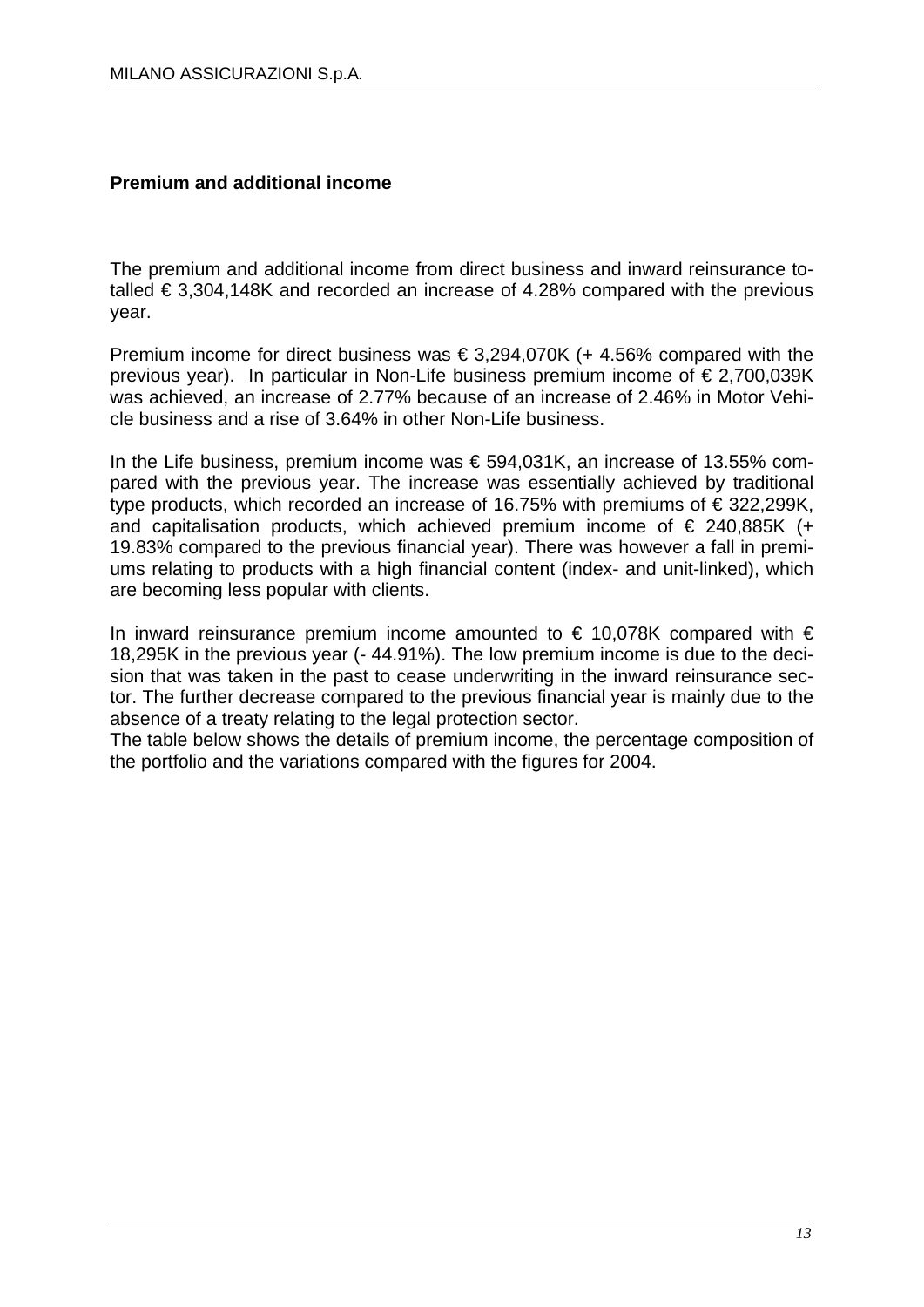## **Premium and additional income**

| <b>Direct business</b>                                     | 2005          | 2004      | Variation |        | % Distribution |
|------------------------------------------------------------|---------------|-----------|-----------|--------|----------------|
| <b>NON-LIFE BUSINESS</b>                                   | In $\notin K$ |           | %         | 2004   | 2003           |
| Accident                                                   | 175,541       | 169,296   | 3.69      | 5.31   | 5.34           |
| Health                                                     | 49,162        | 46,756    | 5.15      | 1.49   | 1.48           |
| Railway rolling stock                                      | 1             | 1         | 0.00      | 0.00   | $0.00\,$       |
| Aircraft hull                                              | 172           | 143       | 20.28     | 0.01   | 0.00           |
| Marine-, lake- and rivercraft<br>hull                      |               |           |           |        |                |
|                                                            | 3,058         | 2,584     | 18.33     | 0.09   | 0.08           |
| Goods in transit                                           | 4.368         | 4,037     | 8.19      | 0.13   | 0.13           |
| Fire and the elements                                      | 149,207       | 144,603   | 3.18      | 4.52   | 4.56           |
| Other damage to property                                   | 115.556       | 109,857   | 5.19      | 3.50   | 3.47           |
| Aircraft T.P.L.                                            | 60            | 52        | 15.38     | 0.00   | $0.00\,$       |
| Marine-, lake- and rivercraft                              |               |           |           |        |                |
| T.P.L.                                                     | 2,476         | 2,308     | 7.29      | 0.07   | 0.07           |
| <b>General TPL</b>                                         | 178,946       | 173,931   | 2.88      | 5.42   | 5.49           |
| Receivables                                                | 29            | 474       | $-93.89$  | 0.00   | 0.01           |
| <b>Bonds</b>                                               | 23,519        | 23,887    | 1.54      | 0.71   | 0.75           |
| Miscellaneous<br>monetary<br>losses                        |               |           |           |        |                |
|                                                            | 6,685         | 7.169     | $-6.75$   | 0.20   | 0.23           |
| Legal protection                                           | 5,468         | 4,894     | 11.73     | 0.17   | 0.15           |
| Assistance                                                 | 12,505        | 11,211    | 11.54     | 0.38   | 0.35           |
| <b>Total Non-Life</b>                                      |               |           |           |        |                |
| excl. MV                                                   | 726,753       | 701,203   | 3.64      | 22.00  | 22.13          |
| Land vehicles TPL                                          | 1,700,926     | 1,669,306 | 1.89      | 51.48  | 52.68          |
| Land vehicles - Own dam-                                   |               |           |           |        |                |
| age or loss                                                | 272,360       | 256,689   | 6.11      | 8.24   | 8.10           |
| <b>Total Motor Vehicle busi-</b><br>ness                   | 1,973,286     | 1,925,995 | 2.46      | 59.72  | 60.78          |
| <b>Total Non-Life Business</b>                             | 2,700,039     | 2,627,198 | 2.77      | 81.72  | 82.91          |
|                                                            |               |           |           |        |                |
| LIFE BUSINESS                                              |               |           |           |        |                |
|                                                            |               |           |           |        |                |
| Life assurance                                             |               |           |           |        |                |
|                                                            | 322,299       | 276,060   | 16.75     | 9.75   | 8.71           |
| Insurance linked to invest-<br>ment funds and market indi- |               |           |           |        |                |
| ces                                                        | 30,758        | 45,992    | -33.12    | 0.93   | 1.45           |
| Health Insurance                                           | 89            | 84        | 5.95      | 0.00   | 0.00           |
| Capital redemption opera-                                  |               |           |           |        |                |
| tions                                                      | 240,885       | 201.017   | 19.83     | 7.29   | 6.34           |
| Pension Fund management                                    | 0             | 0         | 0.00      | 0.00   | 0.00           |
| <b>Total Life Business</b>                                 | 594,031       | 523.153   | 13.55     | 17.97  | 16.51          |
| <b>Total Direct Business</b>                               | 3,294,070     | 3,150,351 | 4.56      | 99.69  | 99.42          |
| Inward reinsurance:                                        |               |           |           |        |                |
| NON-LIFE BUSINESS                                          | 9,944         | 18,146    | $-45.20$  | 0.30   | 0.57           |
|                                                            |               |           |           |        |                |
| LIFE BUSINESS                                              | 134           | 149       | $-10.07$  | 0.01   | 0.01           |
| <b>Total inward reinsurance</b>                            | 10,078        | 18,295    | -44.91    | 0.31   | 0.58           |
| <b>Grand total</b>                                         | 3,304,148     | 3,168,646 | 4.28      | 100.00 | 100.00         |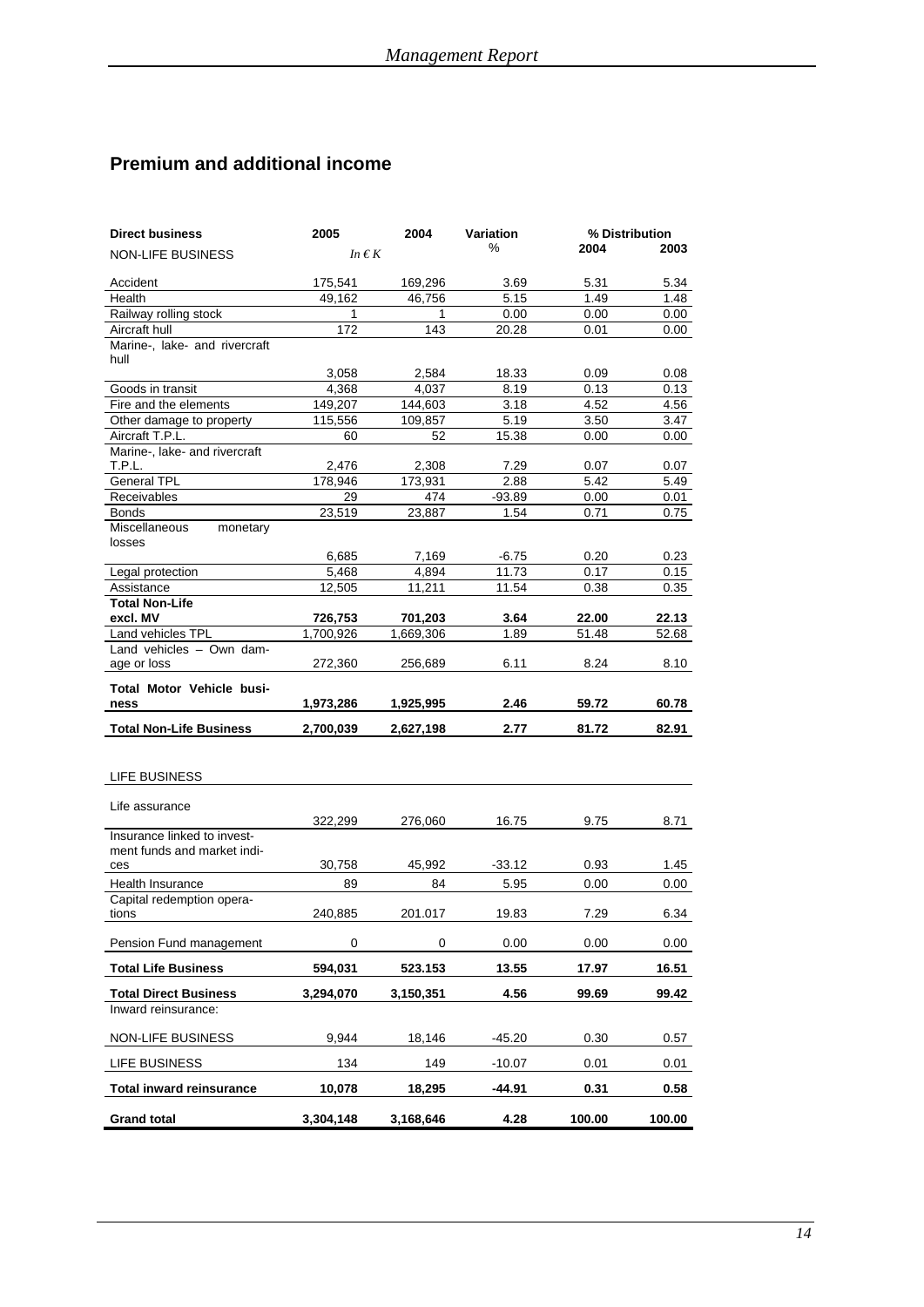## *Technical results*

## **Non-life business**

The total technical balance net of reinsurance, excluding the proportion of profits from investments transferred from the non-technical account and the variation in equalization provisions, shows a net profit of  $\epsilon$  182,271K compared with a net profit of  $\epsilon$ 195,004K recorded in the previous year.

On direct business alone the technical balance, net of outward reinsurance, shows a net profit of € 178,557K compared with the profit of € 188,301K achieved in the previous year.

The direct business gross technical balance for Motor Vehicle TPL was positive in the amount of  $\epsilon$ 8,447K, a slight improvement on the result for 2004 of  $\epsilon$ 6,898K. Net of outward reinsurance, the technical balance of 2005 rose to € 21,623K, essentially as a result of a number of high value claims relating to excess loss cover, which led to a significant level of recovery from reinsurers. In 2004, reinsurance had instead had a negative impact of €931K, lowering the technical balance retained to €5,967K.

The land vehicle hulls business continues to show very positive technical results, although they are lower than the previous year. The retained technical balance closed with a profit of  $\epsilon$  86,507K, equal to 32.6% of earned premiums ( $\epsilon$  102,732K, equal to 40.2% of earned premiums as at 31 December 2004).

In Non-MV classes the trend was once again very positive on the whole and resulted in a technical balance of  $\epsilon$  70,427K ( $\epsilon$  79,602K at the end of the previous financial year). All classes recorded generally satisfactory results with the sole exception of *Other damage to property*, which recorded a loss of € 2,541K, and *Credit*, in which no new policies are however being underwritten. The technical balance for *General T.P.L.* was however positive again, as a result, among other things, of the unfavourable evolution of claims posted to reserves.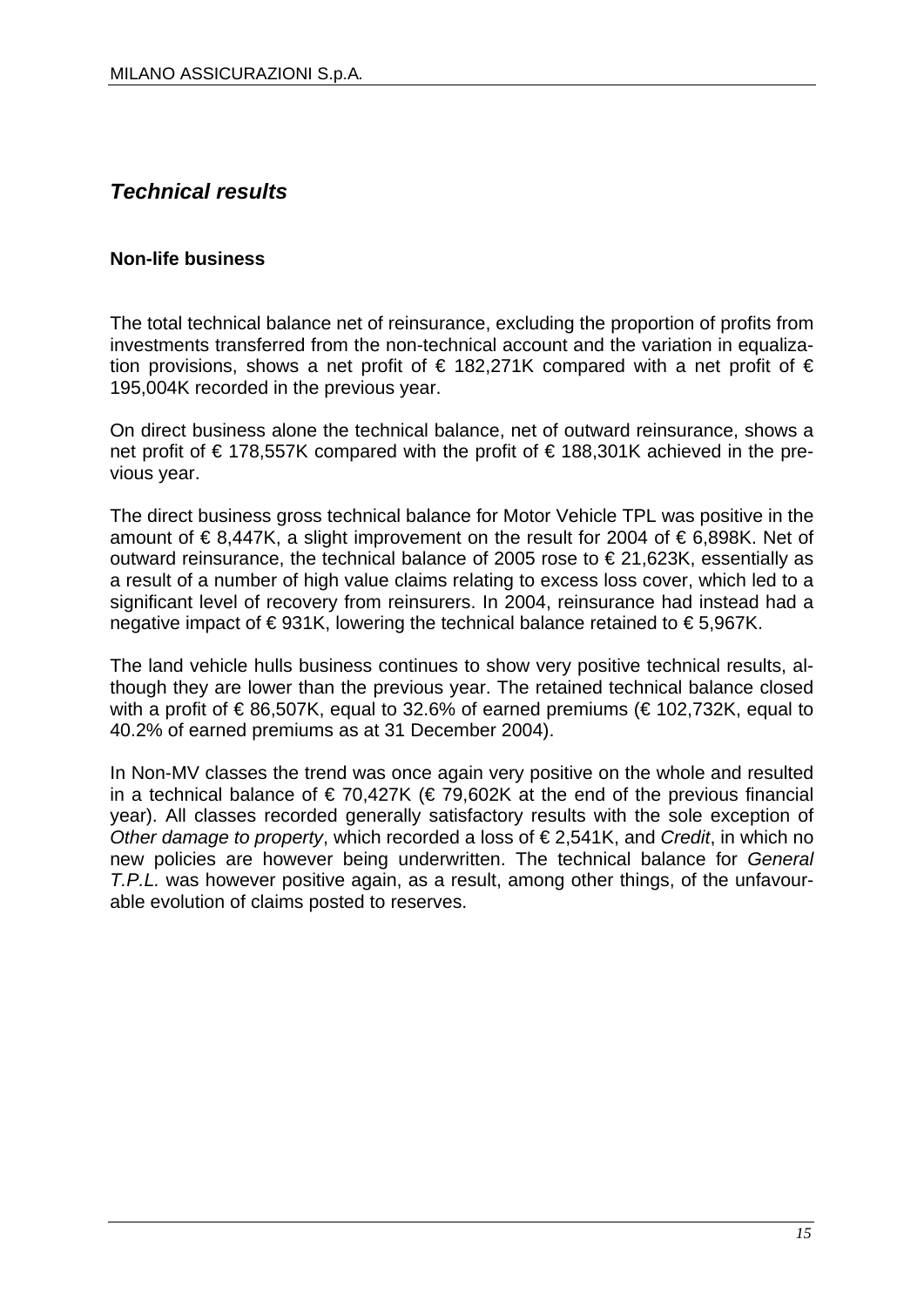The table below gives details for each class and the variations compared with the previous year.

| Technical balances - retained direct<br>business<br>Non-Life Business - Italian Portfolio | 2005             | 2004      | <b>Variations</b><br>2005/2004 |
|-------------------------------------------------------------------------------------------|------------------|-----------|--------------------------------|
|                                                                                           | (in $\notin K$ ) |           |                                |
| Accident                                                                                  | 35,192           | 47,748    | $-12,556$                      |
| Health                                                                                    | 6,191            | 6,648     | $-457$                         |
| Railway rolling stock                                                                     |                  |           |                                |
| Aircraft hull                                                                             | 68               | 45        | 23                             |
| Marine-, lake- and rivercraft hull                                                        | 180              | 18        | 162                            |
| Goods in transit                                                                          | 787              | 1,199     | $-412$                         |
| Fire and the elements                                                                     | 11,017           | 25,770    | $-14,753$                      |
| Other damage to property                                                                  | $-2,541$         | 10,844    | $-13,385$                      |
| Aircraft T.P.L.                                                                           | -79              | -15       | -64                            |
| Marine-, lake- and rivercraft T.P.L.                                                      | 136              | 1,256     | 1,120                          |
| <b>General TPL</b>                                                                        | 1,107            | $-24,309$ | 25,416                         |
| Credit                                                                                    | $-122$           | 261       | $-383$                         |
| <b>Bonds</b>                                                                              | 8,824            | 2,431     | 6,393                          |
| Sundry pecuniary losses                                                                   | 5,056            | 3,212     | 1,844                          |
| Legal protection                                                                          | 2,877            | 153       | 2,724                          |
| Assistance                                                                                | 1,734            | 4,341     | $-2,607$                       |
| <b>Total Non-Life business excluding MV</b>                                               | 70,427           | 79,602    | $-9,175$                       |
|                                                                                           |                  |           |                                |
| Land vehicles - motor TPL                                                                 | 21,623           | 5,967     | 15,656                         |
| Land vehicles - Own damage or loss                                                        | 86,507           | 102,732   | $-16,225$                      |
| <b>Total motor vehicle business</b>                                                       | 108,130          | 108,699   | -569                           |
| <b>Grand Total</b>                                                                        | 178,557          | 188,301   | $-9,744$                       |

Below are brief comments on the trend in the individual classes. The number of claims reported also includes the relevant proportion of claims on coinsurance policies entrusted to others.

## **Accident**

Premium income € 175,541K (+ 3.69%) Claims reported 40,404 (+ 3.2%)

The technical performance of this class is extremely positive, although slightly less than in the previous financial year, which had however benefited from significant savings on claims reserves from previous financial years. The gross technical balance showed a profit of  $\epsilon$  35,351K and accounted for around 20% of premiums earned ( $\epsilon$ 48,262K as at 31 December 2004, with an incidence of 29% on premiums earned). Net of reinsurance cessions, the technical profit amounted to  $\epsilon$  35,192K compared to the  $\epsilon$ 47,748K recorded in the previous financial year.

#### **Health**

Premium income € 49,162K (+ 5.15%)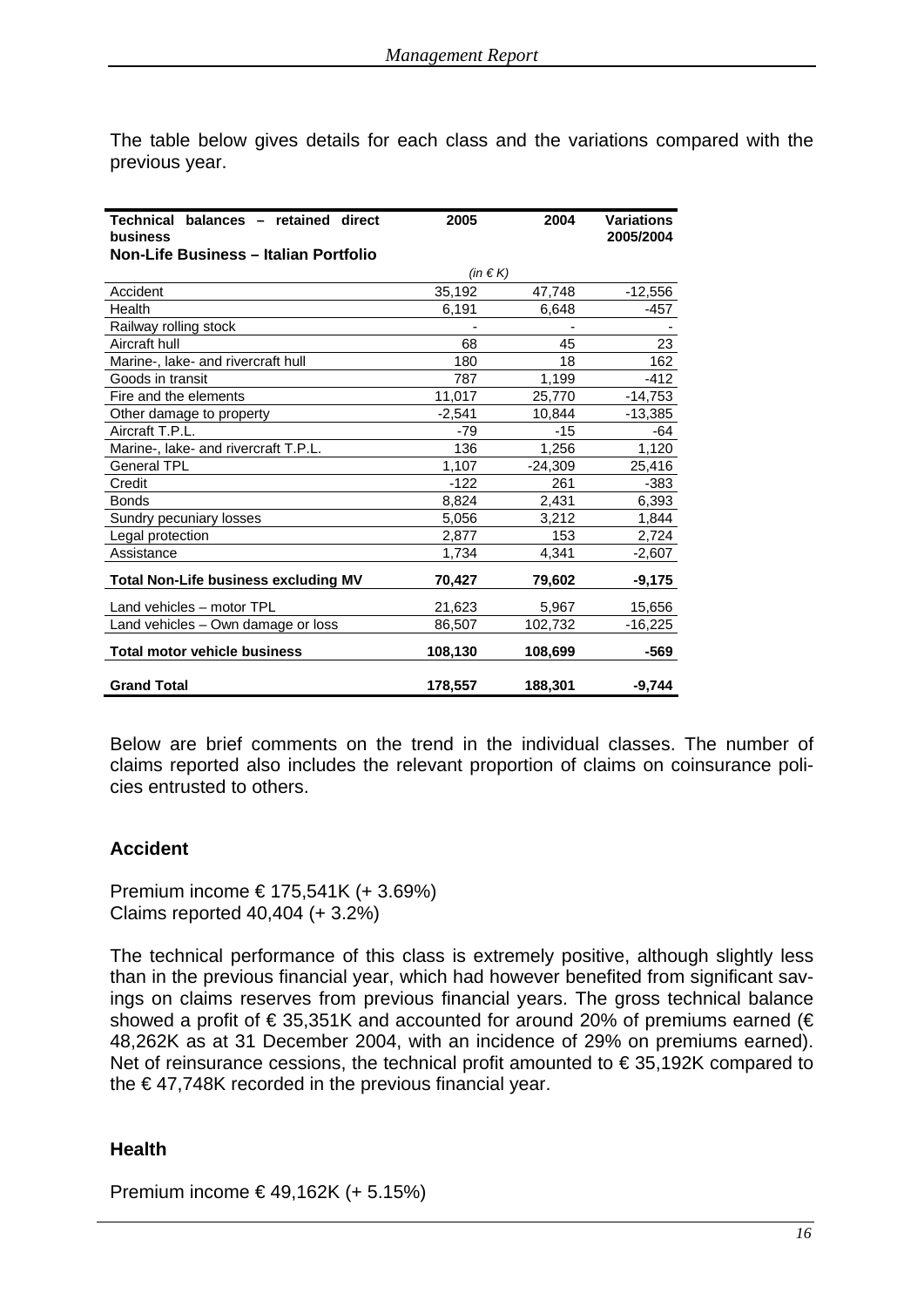Claims reported 30,032 (+ 2.8%)

The increase in premiums is the result, among other things, of targeted sales campaigns which focused the company's activities on this class, for the purpose of reversing the downward trend in premiums recorded in the previous financial years. Attention continues to focused however on the quality of the portfolio, which allows an extremely positive technical performance to be maintained in a sector which shows an unfavourable level of profitability. The loss ratio for the current financial year, gross of reinsurance, improved compared to the previous year (56.5% compared to 59% recorded in 2004). The gross technical balance showed a profit of  $\epsilon$  6,427K, slightly down on the profit recorded for the previous financial year, following a less favourable performance of claims posted to reserves. Net of outward reinsurance, the technical balance showed a profit of € 6,191K compared to € 6,648K in 2004.

## **Land vehicle hulls**

Premium income € 272,360K (+ 6.11%) Claims reported 91,047 (+ 16.2%)

The increase in premium income is mainly due to the positive reaction of customers to the new cover offered to protect them from damage caused by natural events and acts of vandalism. The technical balance retained remained very satisfactory (a profit of € 86,507K) although it was lower than the one recorded in the previous financial year, as result of the trend in claims reported, which increased the loss ratio for the current year, and to a less favourable performance of claims already posted to reserves.

## **Aircraft hull**

Premium income € 172K (+ 20.28%) Claims reported - (- %)

Subscriptions were mainly limited to cover specifically requested by clients who already held other types of insurance. No claims were made during the financial year.

## **Marine-, lake- and rivercraft hull**

Premium income € 3,058K (+ 18.33%) Claims reported 235 (+ 67.9%)

In line with previous financial years, premiums were essentially for risks relating to leisure craft, a sector showing interesting levels of growth and reasonable profitability. Premium income increased at a faster rate than the average market rate. The direct business gross technical balance was positive and recorded a profit of € 124K, lower than the profit of € 318K recorded in 2004, as a result of the trend in claims reported, which led to a loss ratio of 91%, compared to 82% in the previous financial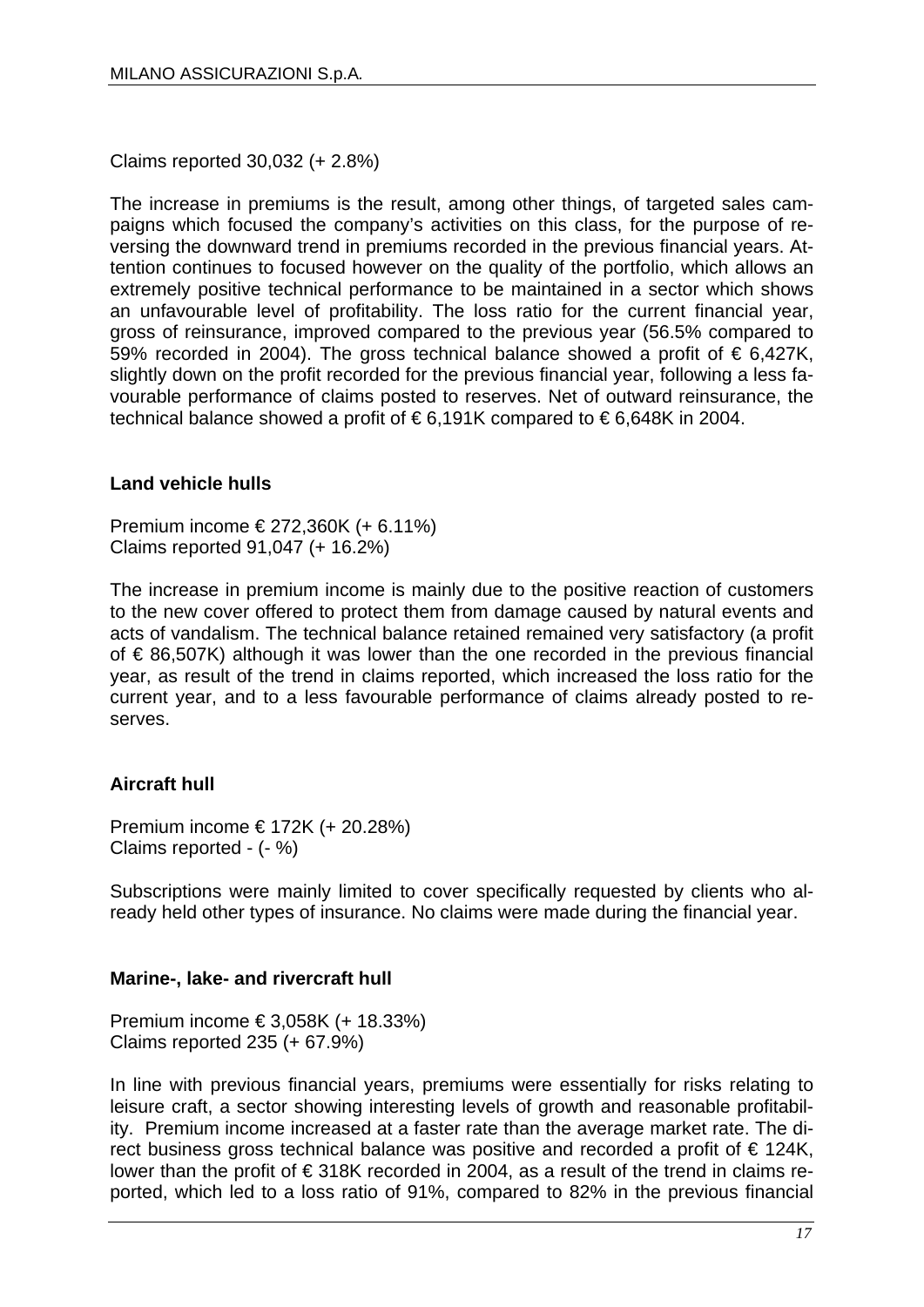year. Net of outward reinsurance, the technical balance showed a profit of  $\epsilon$  180K ( $\epsilon$ 18K as at 31 December 2004).

## **Goods in Transit**

Premium income € 4,368K (+ 8.19%) Claims reported 556 (- 5.0%)

The increase in premiums, which took place in a market context characterised by substantial stability, follows the reduction recorded in the previous financial year, which was due to the sale of an agency portfolio with a strongly negative performance.

The positive trend in claims reported determined an improvement in the loss ratio, while a lower contribution resulted from the settlement of claims already posted to reserves. The technical balance gross of reinsurance remains extremely positive, albeit down on the 2004 financial year (profit of  $\epsilon$  2,077K compared to  $\epsilon$  3,514K). Net of outward reinsurance, the technical profit for 2005 was €787K compared to €1,199K recorded in the 2004 financial year.

## **Fire and the elements**

Premium income € 149,207K (+ 3.18%) Claims reported 36,826 (- 3.1%)

The current loss ratio remains extremely satisfactory, both because of the trend in the number of claims reported and the absence of major claims. The technical balance gross of reinsurance showed a profit of € 20,308K, down on the profit recorded at the end of 2004, which was  $\epsilon$  34,546K, owing to the lower amount of savings on claims already posted to reserves. Net of outward reinsurance, which had a negative impact of €9,291K, the technical balance was  $\epsilon$  11,017K compared to  $\epsilon$  25,770K in the previous financial year.

## **Other damage to property**

Premium income € 115,556K (+ 5.19%) Claims reported 43,120 (+ 16.5%)

The increase in claims reported and the unfavourable development of claims already posted to reserves had a negative effect on the direct business gross technical balance, which closed the year with a loss of  $\epsilon$  680K compared to the profit of  $\epsilon$ 17,609K recorded in the previous year, which had however also benefited from savings achieved on the settlement of claims already posted to reserves. Net of outward reinsurance, which recorded a profit in favour of reinsurers of  $\epsilon$  1,861K, the technical balance of direct business retained closed with a loss of € 2,541K (profit of € 10,844K at the end of the 2004 financial year)

#### **Land vehicles – motor TPL**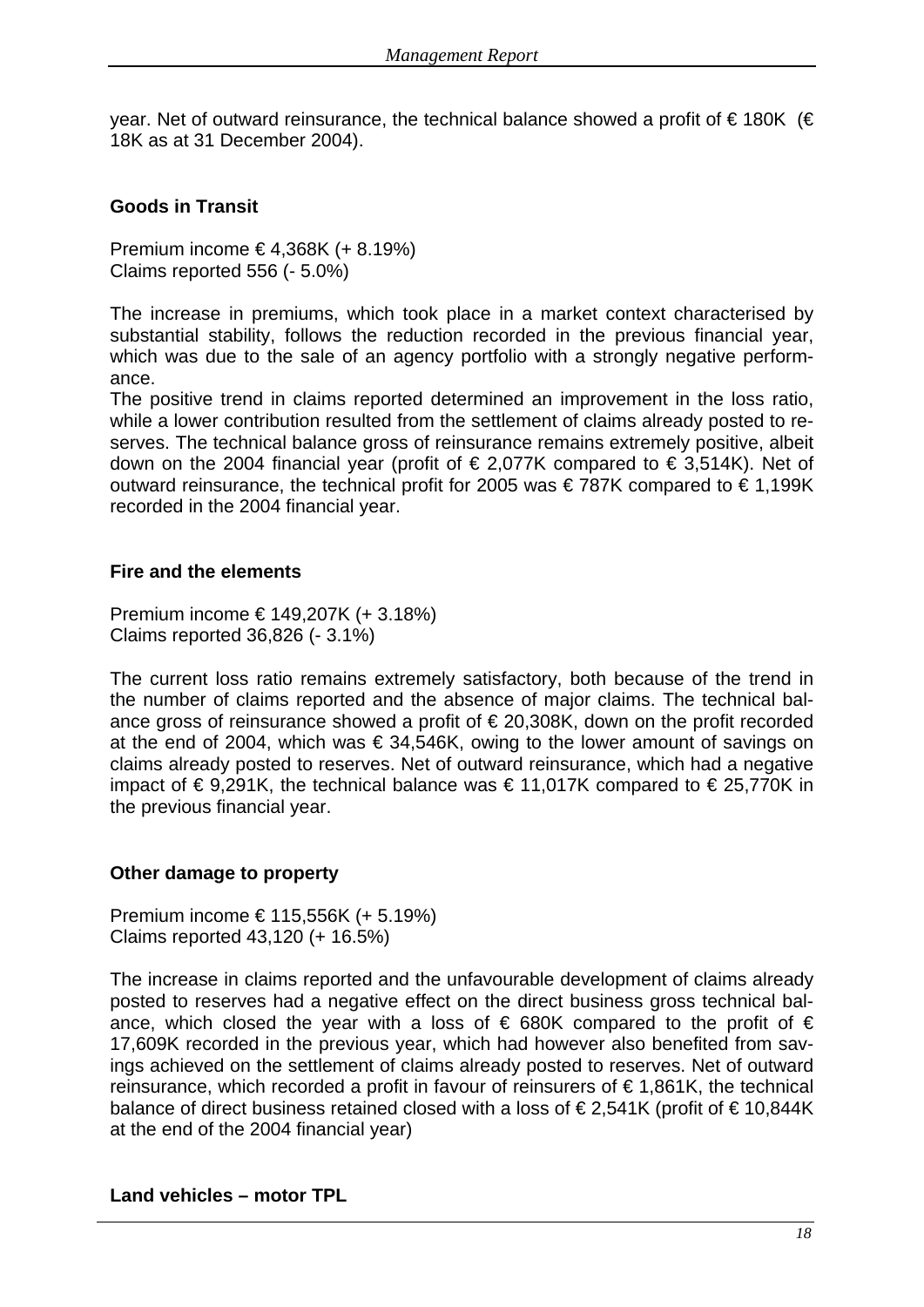Premium income € 1,700,926K (+ 1.89%) Claims reported 425,005 (+ 2.0%)

The increase in premium income is essentially attributable to the increase in the number of policies, which however recorded a slightly lower average premium than in the previous year.

The number of claims reported during the year rose by 2.0%. The average cost of claims paid increased overall by 5.8%, compared with an increase of 2.5% in the average cost of claims paid during the current year and an increase of 9.1% in the average cost of claims relating to previous years.

The increase relating to claims for the current year is primarily the result of a rise in the average cost of claims involving damage to property, while the increase in the cost of claims for physical injuries was smaller.

The speed of settlement of claims for the current year was 70.2% (68.3% as at 31 December 2004) while the speed of settlement of claims from previous years was 72.9%, also up on the figure for the previous year of 70.7%.

Claims for the current year amounted in total to  $\epsilon$  1,385,408K compared to  $\epsilon$ 1,331,291K in the previous year. The loss ratio for the current year was 82.3% compared to 80.1% recorded at the end of the previous financial year. Current claims settled during the year were 317,935 and accounted for 74.7% of the total number of claims reported (73.2% as at 31 December 2004).

| Year | <b>Claims reported</b> | <b>Claims outstanding</b> | as % of claims re-<br>ported |
|------|------------------------|---------------------------|------------------------------|
| 1997 | 498.713                | 623                       | 0.1%                         |
| 1998 | 428,081                | 841                       | 0.2%                         |
| 1999 | 385,580                | 1,380                     | 0.4%                         |
| 2000 | 403,984                | 2,134                     | 0.5%                         |
| 2001 | 406,937                | 3,238                     | 0.8%                         |
| 2002 | 408.878                | 5.584                     | 1.4%                         |
| 2003 | 420.498                | 10.414                    | 2.5%                         |
| 2004 | 416,868                | 22,097                    | 5.3%                         |
| 2005 | 425.431                | 107,496                   | 25.3%                        |
|      |                        |                           |                              |

The table below summarizes the claims still outstanding as at 31 December 2005 and the relative incidence on claims reported:

*(Figures include business entrusted to others and expressed as a proportion of coinsurance.)*

233,488 claims were reported under the Direct Indemnity Agreement, 104,719 of which related to 'mandatory DIA' and 128,769 to 'debtor DIA'.

The direct business gross technical balance was positive by  $\epsilon$  8,447K, a slight improvement on the result for the 2004 financial year of € 6,898K. Net of outward reinsurance, the technical balance for 2005 amounted to  $\epsilon$  21,623K, essentially as a result of a number of high value claims relating to excess loss cover, which led to a significant level of recovery from reinsurers. In 2004, reinsurance had instead had a negative impact of  $\epsilon$ 931K, lowering the technical balance retained to  $\epsilon$ 5,967K.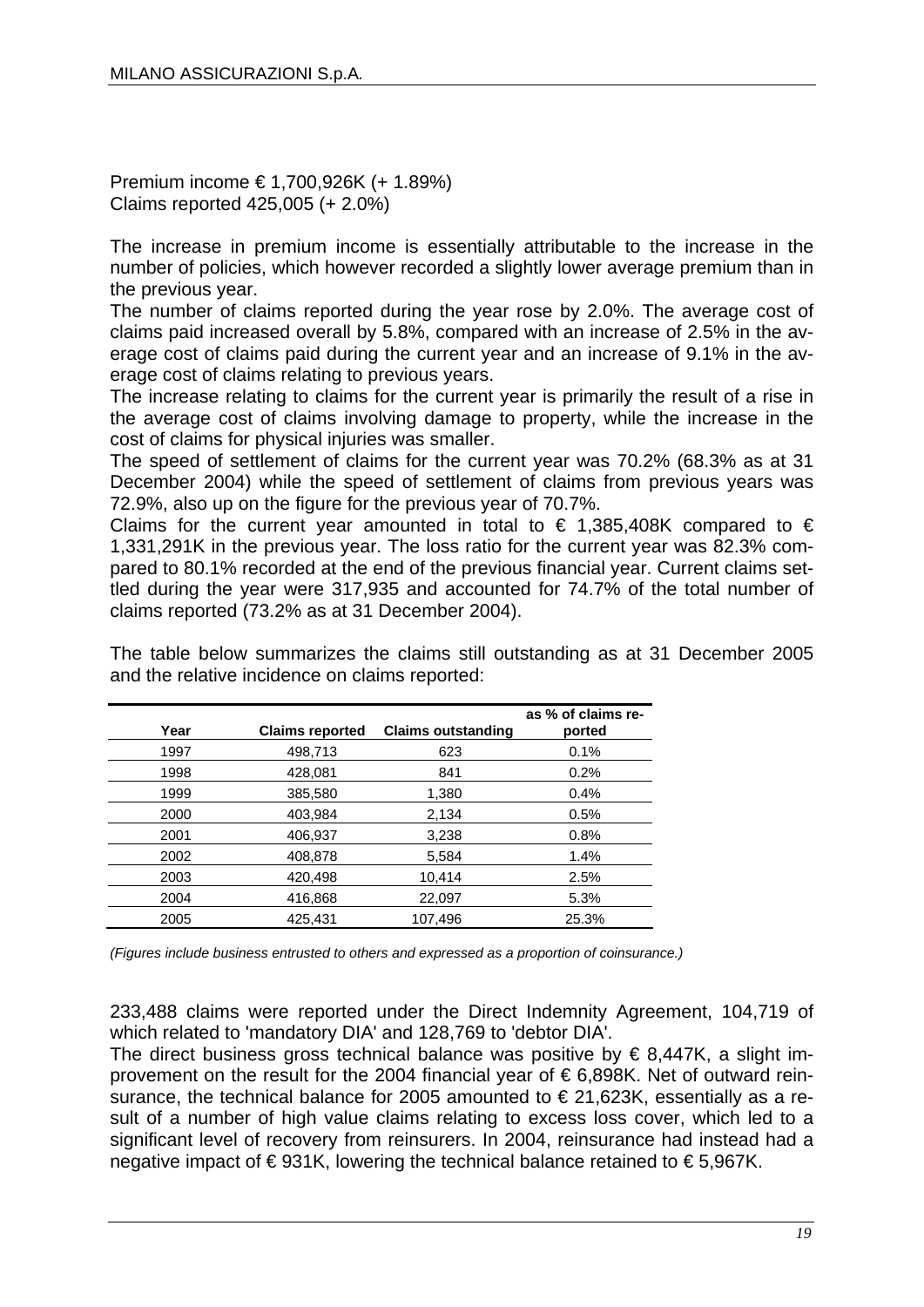## **General TPL**

Premium income € 178,946K (+ 2.88%) Claims reported 41,486 (- 3.6%)

The decrease in claims reported and the favourable performance of claims from previous years, already posted to reserves, determined a significant improvement in the loss ratio, which fell to 72.3% compared to the figure of 80.6% recorded at the end of the previous financial year.

The direct business gross technical balance recorded a profit of  $\epsilon$  1,252K, compared to the loss of  $\epsilon$  21,420K recorded in the 2004 financial year, which resulted, among other things, from the negative evolution of claims from previous years. The difference between the results for the current and previous years is also wider as regards retained business (profit of  $\in 1,107K$  in 2005 compared to a loss of  $\in 24,309$  in 2004) as a result of the more favourable performance of outward reinsurance, which recorded a negative technical balance of  $\epsilon$  145K compared to the loss of  $\epsilon$  2,890K recorded in the previous financial year.

## **Credit**

Premium income € 29K (- 93.89%) Claims reported 49 (- 80.8%)

The premium income performance is a result of the decision to withdraw from the commercial credit sector, following less than satisfactory results, and to maintain only a modest amount of underwriting in the other risk sectors purely as a service to customers.

## **Bonds**

Premium income € 23,519K (- 1.54%) Claims reported 429 (- 25.9%)

The trend in premium income, which in line with market trends, reflects an underwriting policy based on selective criteria and the fact that some types of risk are no longer underwritten, given the burdensome contracts attached to them and the consequent high level of risk. The favourable trend in claims from previous years, already posted to reserves, determined a significant improvement in the loss ratio, which was 38.4%, compared to 69.1% in 2004.

The technical balance gross of reinsurance shows a profit of  $\epsilon$  8,275K ( $\epsilon$  636K profit as at 31 December 2004). The incidence of outward reinsurance was positive by  $\epsilon$ 548K, raising the technical balance of retained business to  $\epsilon$  8,824K (the retained technical balance was € 2,431K in 2004).

#### **Sundry pecuniary losses**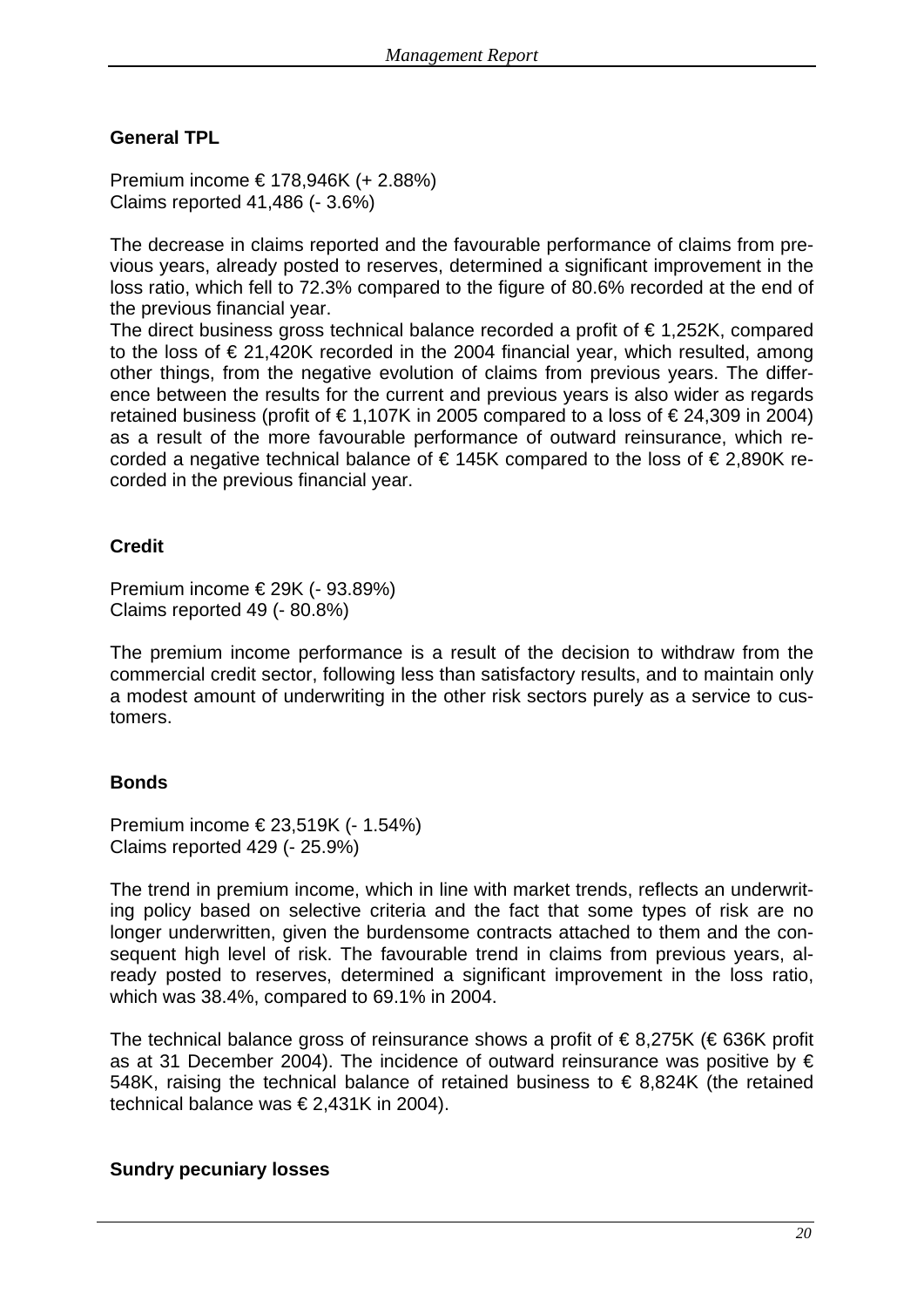Premium income € 6,685K (- 6.75%) Claims reported 204 (- 59.0%)

Technical performance remained extremely positive and improved further compared to the previous financial year. The technical balance for direct business amounted to € 5,265K compared to a profit of € 3,427K recorded in 2004.

## **Legal Protection**

Premium income € 5,468K (+ 11.73%) Claims reported 573 (- 7.7%)

Premium income related both to specific products and to 'legal protection' guarantees in MV policies with the aim of offering clients products that are supplemented with services of increasing interest and usefulness. The technical balance on direct business, gross of outward reinsurance, recorded a net profit of € 2,877K compared to the profit of € 3,165K recorded at the end of the previous year. The comparison in respect of retained direct business is not meaningful, given that there was no reinsurance treaty in force in 2005 while in 2004 the business relating to the Milano Assicurazioni portfolio was ceded, under a proportional reinsurance agreement, to the associated company Europa Tutela Giudiziaria, from which a significant proportion of the total portfolio was accepted, also under a proportional agreement.

## **Assistance**

Premium income € 12,505K (+ 11.54%) Claims reported 36,701 (+ 46.4%)

Premium income related mainly to guarantees inserted into policies covering MV, health, accident, fire and other damage to property with the aim of providing clients with integrated products able to provide fuller and more attractive insurance cover. Technical performance remained very positive (profit of  $\epsilon$  2,678K on direct business gross of reinsurance) although it was down compared to the previous year following the trend in claims reported and the consequent worsening of the loss ratio for the current year, which increased from 32.8% in 2004 to 47.4%.

## **Life business**

Premium income from direct business amounted to  $\epsilon$  594,031K, an increase of 13.55% compared with the previous year.

During 2005, work continued on standardising the product list of the various Divisions, which culminated – close to the end of the financial year and at the same time as ISVAP circular no. 551/D on transparency in life assurance contracts came into effect – in a single list, which is now distributed to all agency networks. The adoption of a single list and its organisation into macro areas corresponding to the various re-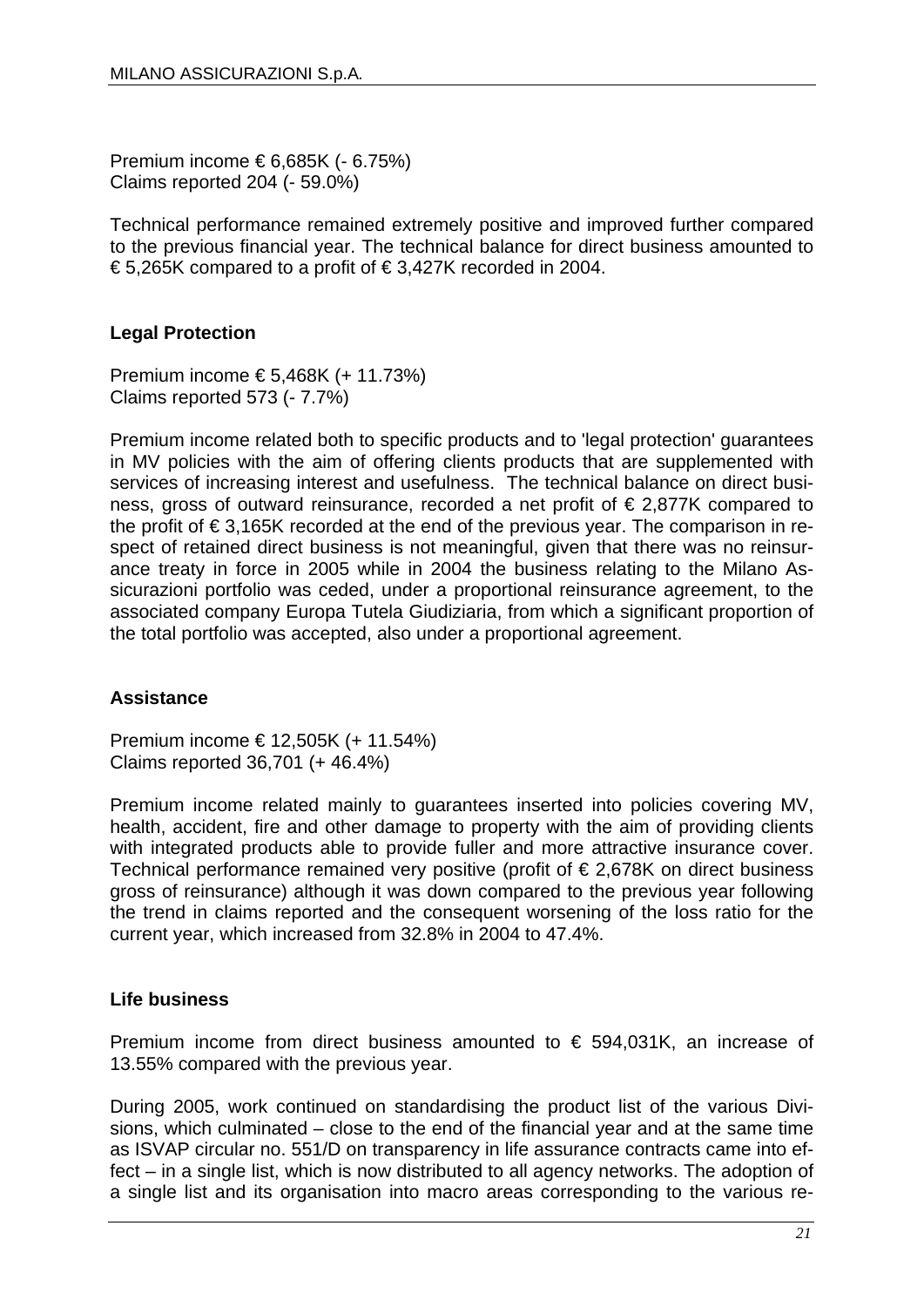quirements of customers were required in order to optimise the standard of service offered to customers, both before and after sales, without however affecting the operation of all the sales networks.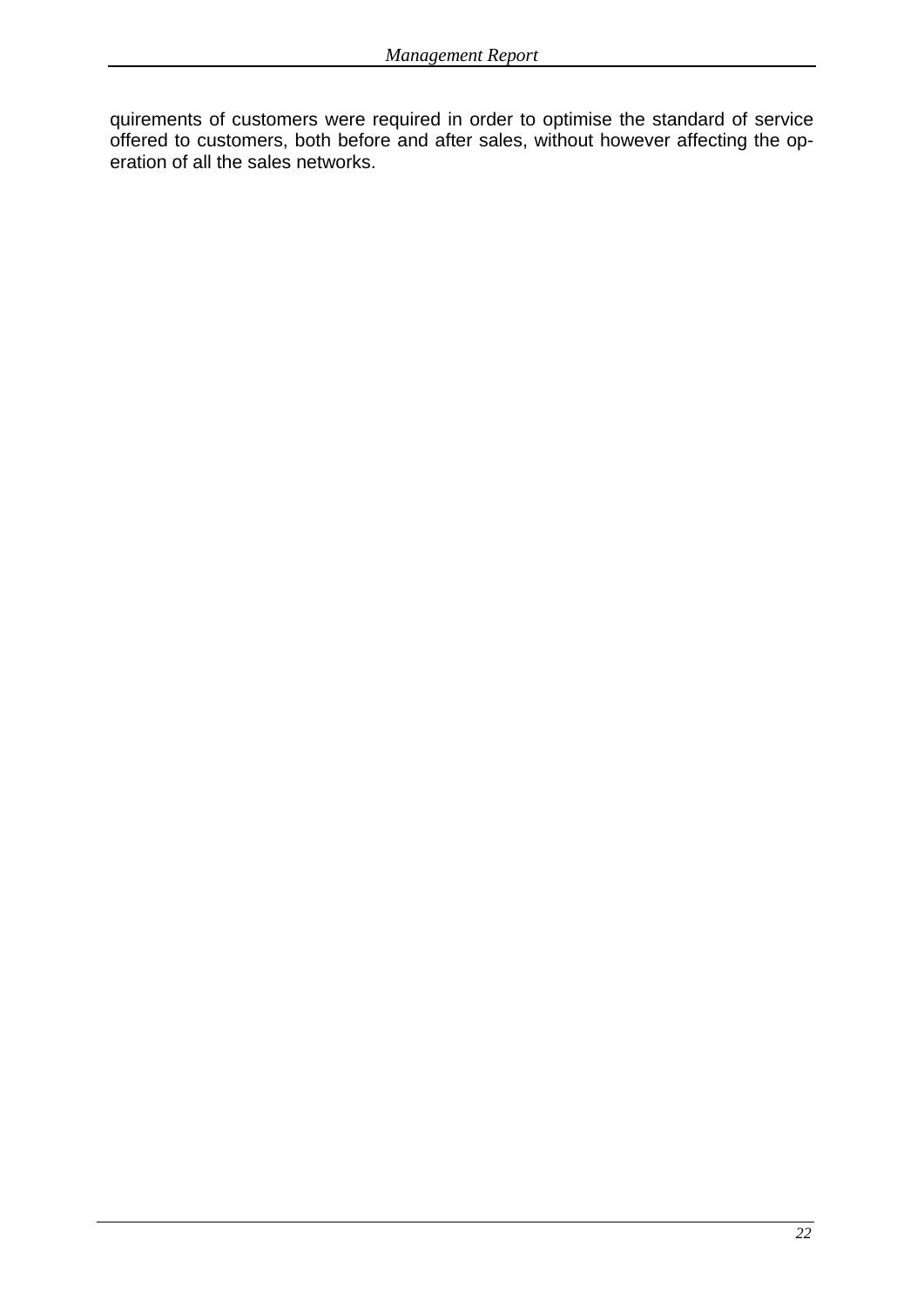## **Individual insurance**

In the same way as in previous years, the whole financial year was focused on the work of monitoring the maturing capital of Life and capital redemption.

During the first half of the year, continuing with the process of reviewing and updating its offer, the Company launched two new products in the strategic segment of single premiums (Open Unico and Open Risparmio) associated with segregated accounts and aimed at satisfying specific targeted savings and investment requirements of clients. Both products feature a cost structure aimed, in the first case at rewarding the regularity of deposits, and in the second case, the size of deposits made by customers.

Pursuing the aim of increasing the distribution of high value annual premium products for the Company, a new product called Open Protetto was marketed in July, aimed at satisfying the medium to long term savings requirements of clients. Open Protetto is an insurance savings plan characterised by being linked to a new segregated accounts programme which allows assets to be invested in the property sector and provides a range of insurance cover options, some of them intrinsic to the product and others complementary and optionally available to the client.

Two instalments of Index Linked products were launched during the financial year, the first one characterised by the presence of annual coupons for pre-set and variable amounts, and the second by a mechanism associated with the growth of an innovative European share index.

As regards Unit Linked products, with the aim of maximising management efficiency and improving the offer to clients, with a view to the expected performance among other factors, the Company carried out a review of Internal Fund Sectors, in terms of features as well as costs.

As regards Personal Pension Plans, in a similar way to previous years, distribution by the Company, and the market as a whole, was still affected by a lower than expected demand.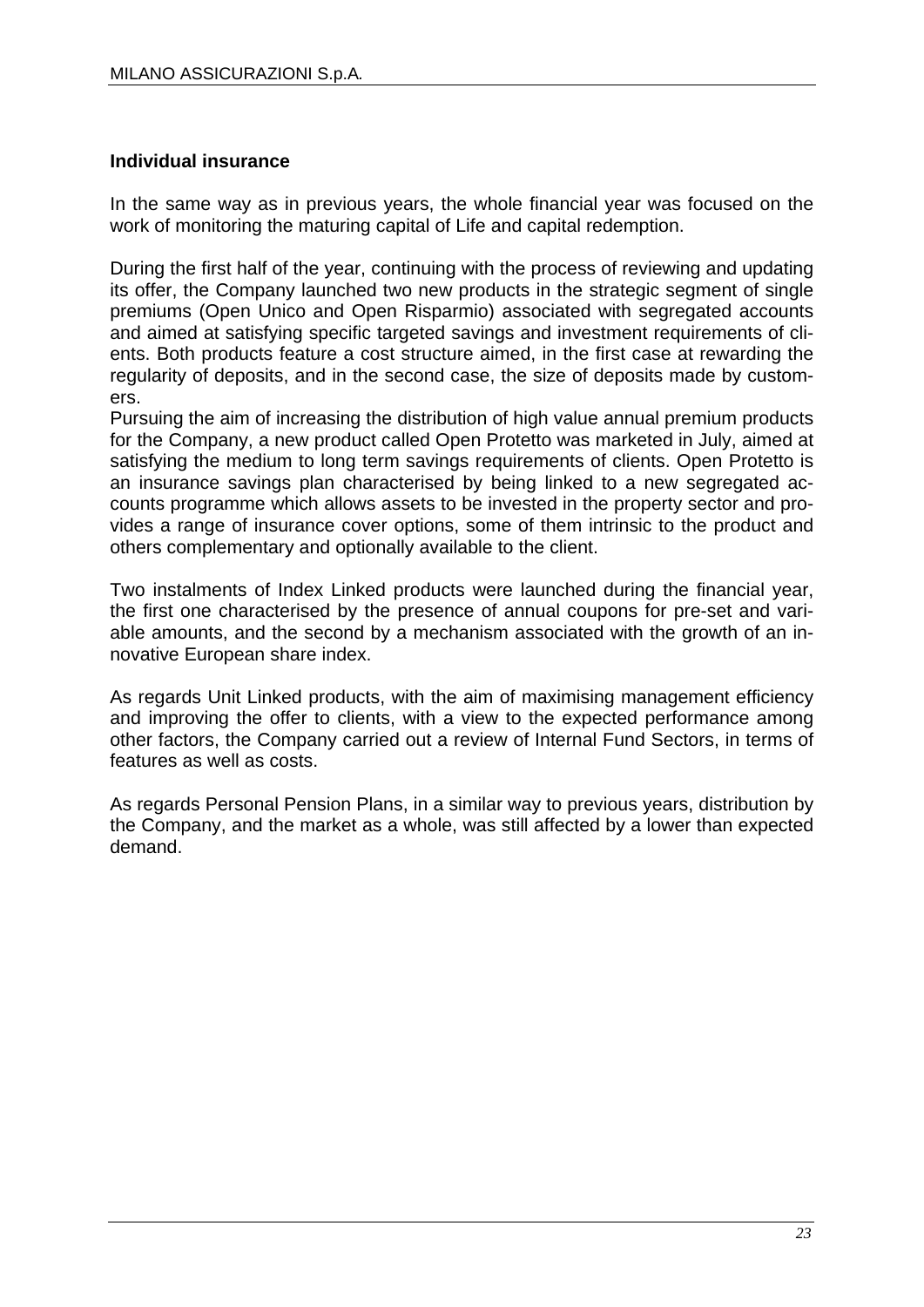## **Collective insurance**

The trend towards purchasing capital redemption products continued in 2005. In particular, the demand for this type of product remained high among Institutional Clients, with large amounts of cash to invest.

In order to cover all the areas of business that are typical of the "corporate" segment, as part of the creation of the aforementioned unified list of products, the Company repositioned two products known respectively as:

- VALORE TFR, a product dedicated to the insurance management of company funds used to cover employee severance pay, and
- VALORE TFM, a product dedicated to companies wishing to build up a financial reserve to cover their commitments towards shareholders or directors.

The two products, which have always been on the Company's product list, are now particularly innovative, in terms of the rules applicable to them and from a technical/pricing point of view. They attracted a considerable amount of interest when they were launched, which allowed a series of new policies to be underwritten that were very interesting in terms of the volume of premiums earned and the type of clients acquired.

Furthermore, with the aim of increasing the level of penetration in the risk cover sector, the Company further restyled its product list aimed at the need for assistance with its new PLURAL VITA lline for Groups and executives. This initiative allowed interesting results to be achieved in consolidating the Client portfolio by means of operations aimed at recapturing matured policies.

Finally, as regards the market segment associated with forms of supplementary welfare – which has been strongly influenced by recent legislative changes – business was focused essentially on monitoring the current portfolio, using the aforementioned VALORE TRF product as a vehicle to providing employers not only with advice on the impact of these changes on their companies, but also to providing them with a potential insurance solution that would allow them to present their employees with an alternative, or supplementary, instrument which is objectively speaking both effective and flexible.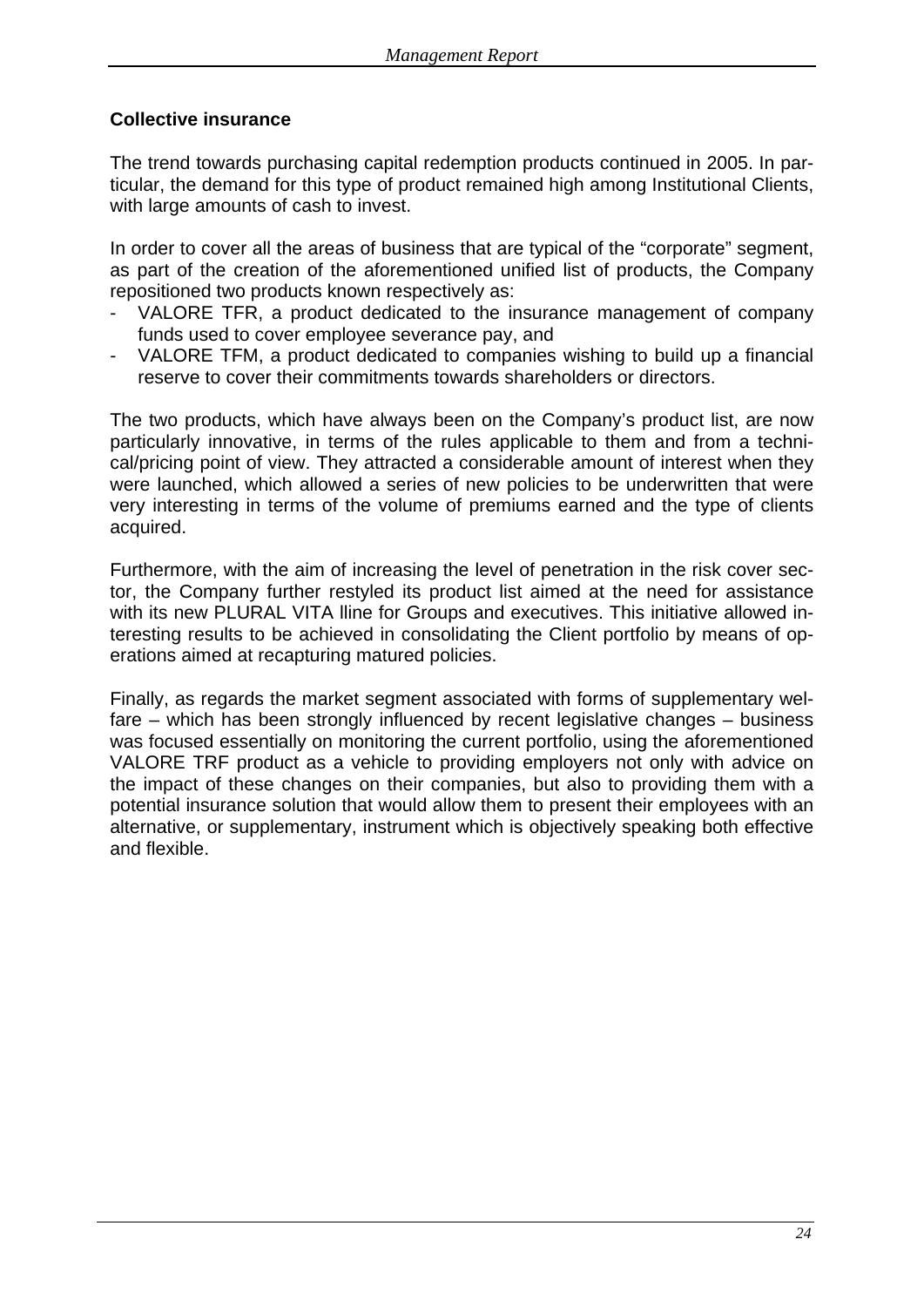#### **New insurance products**

During the first half of 2005, two new products were launched called Casa Base and Famiglia Base, both characterised by a combination of benefits and a pre-set premium.

Casa Base offers Clients, both owners and tenants, initial protection of their home from the risks of fire and theft.

Famiglia Base is instead a product aimed at insuring the head of the family against liability arising from his/her property and his/her relationships.

The following activities took place during the second half of 2005:

- Renaming of the Group's "Protezione Salute" product. In order to achieve better commercial positioning, the Company decided to re-use the name Sanicard, because it recalls the image of a product that all stakeholders consider to be a benchmark product. Variations were then introduced to this name according to the types of products: Sanicard Salute, Sanicard Rinnovo Garantito and Sanicard Ricovero.
- Launch of a new Group product called "La Mia Assicurazione Infortuni" to provide financial protection for policyholders in the event of an occupational or nonoccupational accident. This product, which will be issued in January 2006, replaces and improves the currently marketed product called "Protezione Infortuni".
- Creation of a new product called Ritiro Patente (Licence Withdrawal) to protect the policyholder's driving licence. The product, which is sold exclusively under the brand of Milano Assicurazioni and its divisions, provides a financial contribution to assist with obtaining a new licence or recovering the points lost.
- Creation of a new product called Dialogo inCasa, sold by the subsidiary Dialogo Assicurazioni and dedicated to protecting the policyholder against financial losses caused by damage to his/her home following a fire or theft.
- Creation of a new product called Dialogo inFamiglia, sold by Dialogo Assicurazioni and aimed at insuring the head of the family against liability arising from his/her ownership of the dwelling and his/her relationships.
- Creation of a new product called Systema Patrimonio, sold by the subsidiary Systema Assicurazioni, dedicated to protecting the policyholder agains financial losses caused by damage to his/her home following a fire or theft.
- Creation of the new Assistance product, sold by Dialogo Assicurazioni and Systema Assicurazioni, known respectively as Dialogo Card and Systema Card, offering one of the most complete range of services currently available in the market.

During the second half of 2005, there was also a restyling of the "RC Progettista Merloni" Group policy relating to professional civil liability for risks arising from the executive design of public works or of works that benefit from public funding or concessions.

## **Reinsurance policy**

There were no signifanct changes to the reinsurance plan compared to the previous financial year and the costs of the respective cover remained almost unaltered.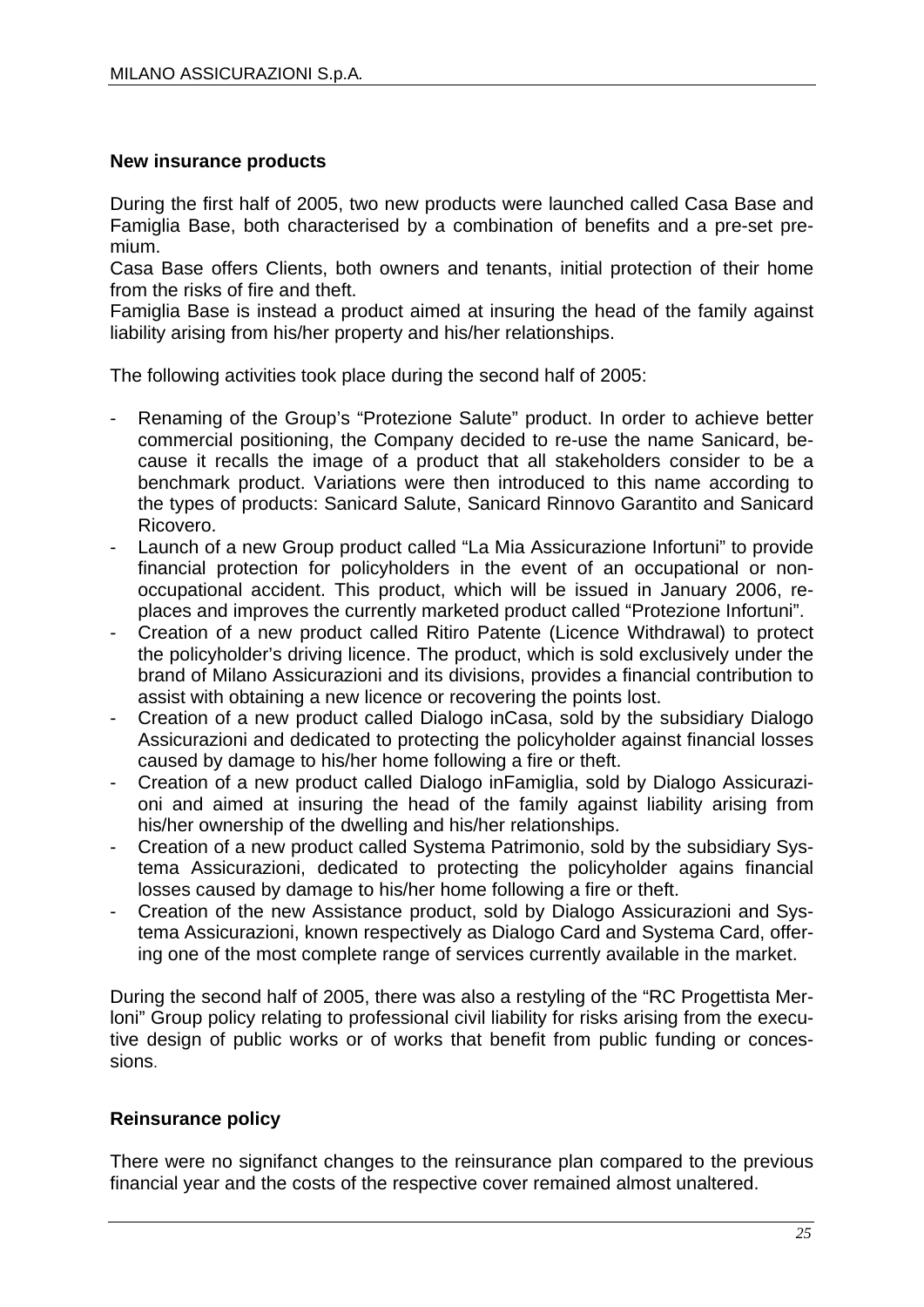The risks ceded in Non-Life business were placed with leading international operators by the associated company The Lawrence Re Ireland Ltd. Considering, among other things, the considerable mass of premium income from direct business, the agreements signed give preference to non-proportional cessions for Fire, Theft, Accident, General TPL, MV TPL and Land vehicles. Proportional treaties with a nonproportional structure were instead maintained to protect the retained portion in the transport, credit, guarantees and aeronautical risk classes. For technological risks, a quota and threshold structure was preferred, with joint non-proportional protection with fire and land vehicle risks. The assistance class was reinsured under quota reinsurance contracts with Pronto Assistance, while the Hail class continues to be protected by the traditional stop-loss cover. Finally, no reinsurance cover for the Legal Assistance class was proposed.

In the Life classes, the work done to standardise reinsurance cover in the Milano and Maa divisions was consolidated. Proportional threshold cover with The Lawrence Re is currently in operation with retention of the less exposed part of the portfolio.

The total premiums ceded amount to  $\epsilon$  72,310K and account for 2.2% of the direct business premiums (the incidence in 2004 was 3.2%).

## **External Organization**

As at 31 December 2005, there were 1,413 agencies working under contract (1,010 of which related to the Milano division, 342 to the Nuova Maa division and 61 to the SIS division) compared with 1,452 at the end of the previous year (1,036 of which related to the Milano division, 354 to the Nuova Maa division and 62 to the SIS division). There are in addition to the agencies in Milan, Turin, Rome, Padua and Pescara.

During the year 5 new agencies were set up and 44 were closed down. In addition 58 were reorganized in order to improve the levels of efficiency of the sales outlets concerned.

The table below summarizes the geographical distribution of the Agencies and their average portfolios:

|                             | 2005  | 2004  |
|-----------------------------|-------|-------|
| <b>Number of Agencies:</b>  |       |       |
| <b>North</b>                | 698   | 719   |
| Centre                      | 311   | 308   |
| South                       | 404   | 425   |
| <b>Total</b>                | 1,413 | 1,452 |
| Average portfolio $(\in K)$ | 2,030 | 1,904 |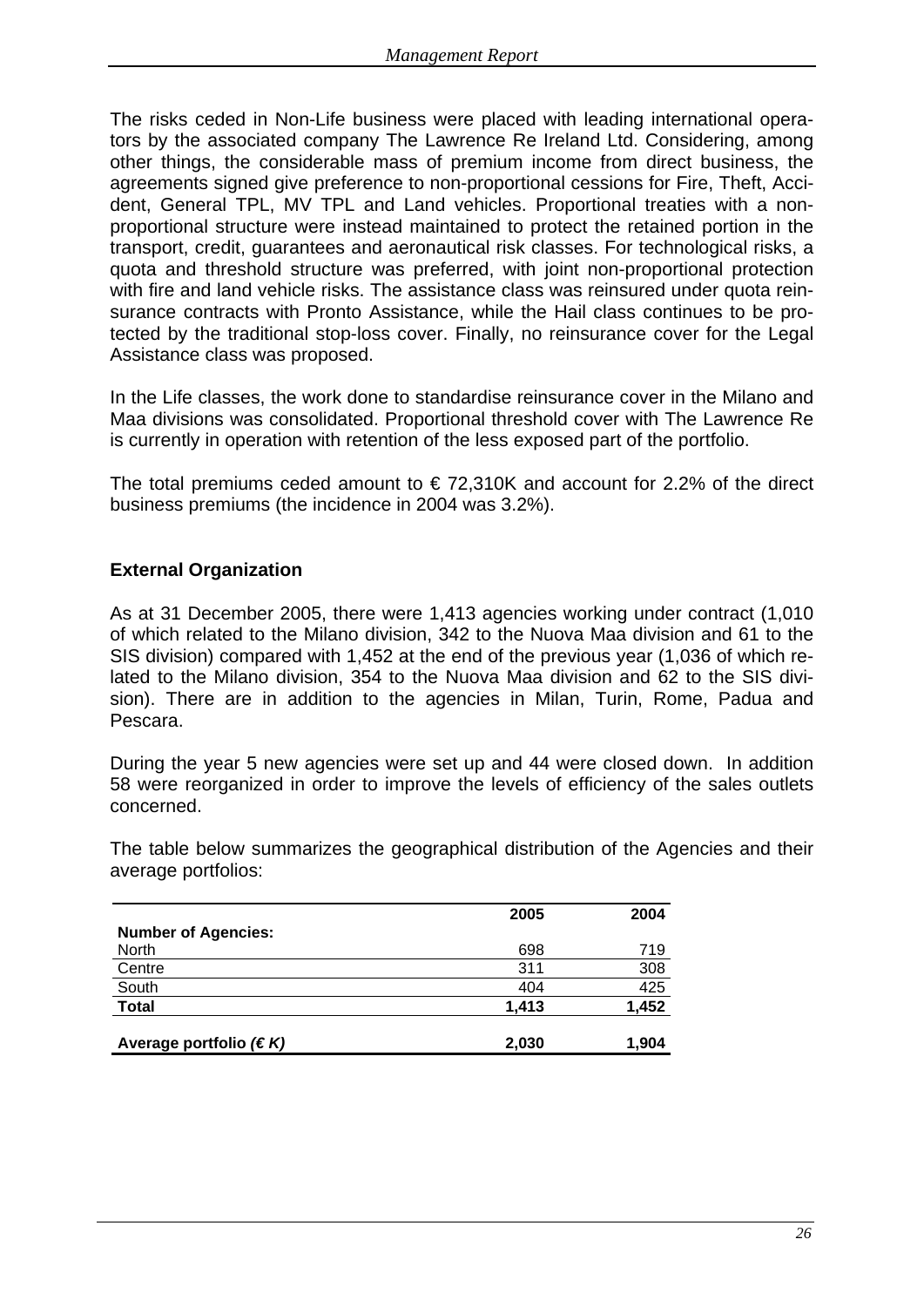## **Inward reinsurance**

Premium income from inward reinsurance amounted to €10,078K, €9,944K of which was from Non-Life business and  $\epsilon$  134K from Life business ( $\epsilon$  18.295K in 2004 –  $\epsilon$ 18,146K from Non-Life business and € 149K from Life business). The low amount of premium income is a result of the decision taken in the past to cease underwriting new policies in the inward reinsurance market. The further decrease compared to the previous financial year is mainly due to the absence of a treating relating to legal assistance.

The accounts show the technical data for 2005 for optional business and for policies with Companies in the Group and, in addition and of little significance, those for 2004 for other business since, in accordance with Italian and international procedure, the figures relating to 2005, not all of which have yet reached us, are held over in the relevant transit accounts on the balance sheet.

The total technical balance, net of retrocession, shows a net profit of  $\epsilon$  3,658K compared with a profit of  $\epsilon$  6.695K in the previous vear.

## **Underwriting costs**

Underwriting costs for gross direct business amounted to €462,970K, an incidence on premium income of 14.1%, compared to the 15% recorded in the 2004 financial year, which was however burdened by a share of the commissions on multiannual policies issued in previous financial years.

Underwriting and collection commissions alone amounted to  $\epsilon$  402,986K, an incidence on premium income of 12.2% (13% in the previous financial year).

Other underwriting costs amounted to  $\epsilon$  59,984K, compared to  $\epsilon$  61,525K in the previous year, with the incidence on premium income falling from 2% to 1.8%.

## **Administrative costs**

Administrative costs, net of amounts allocated to items relating to core business or capital and reserves, amounted to  $\epsilon$  68,963K, substantially in line with the amount of € 68,731K recorded in 2004. They include labour costs of € 26,723K, other expenses of € 41,005K and depreciation of capital goods of € 1,235K. The incidence on the premium income from direct business fell to 2.09% from 2.18% recorded in 2004.

## **Staffing costs**

As at 31 December 2005 the Company had 1,629 employees (1,657 as at 31.12.2004) 25 of whom were executives, 1,602 clerical and insurance staff and 4 caretakers, whose terms of employment are governed by the caretakers' contract.

Employee costs incurred during the year totalled  $\epsilon$  98,794K compared with  $\epsilon$ 96,933K in the previous year, having risen by 1.9%.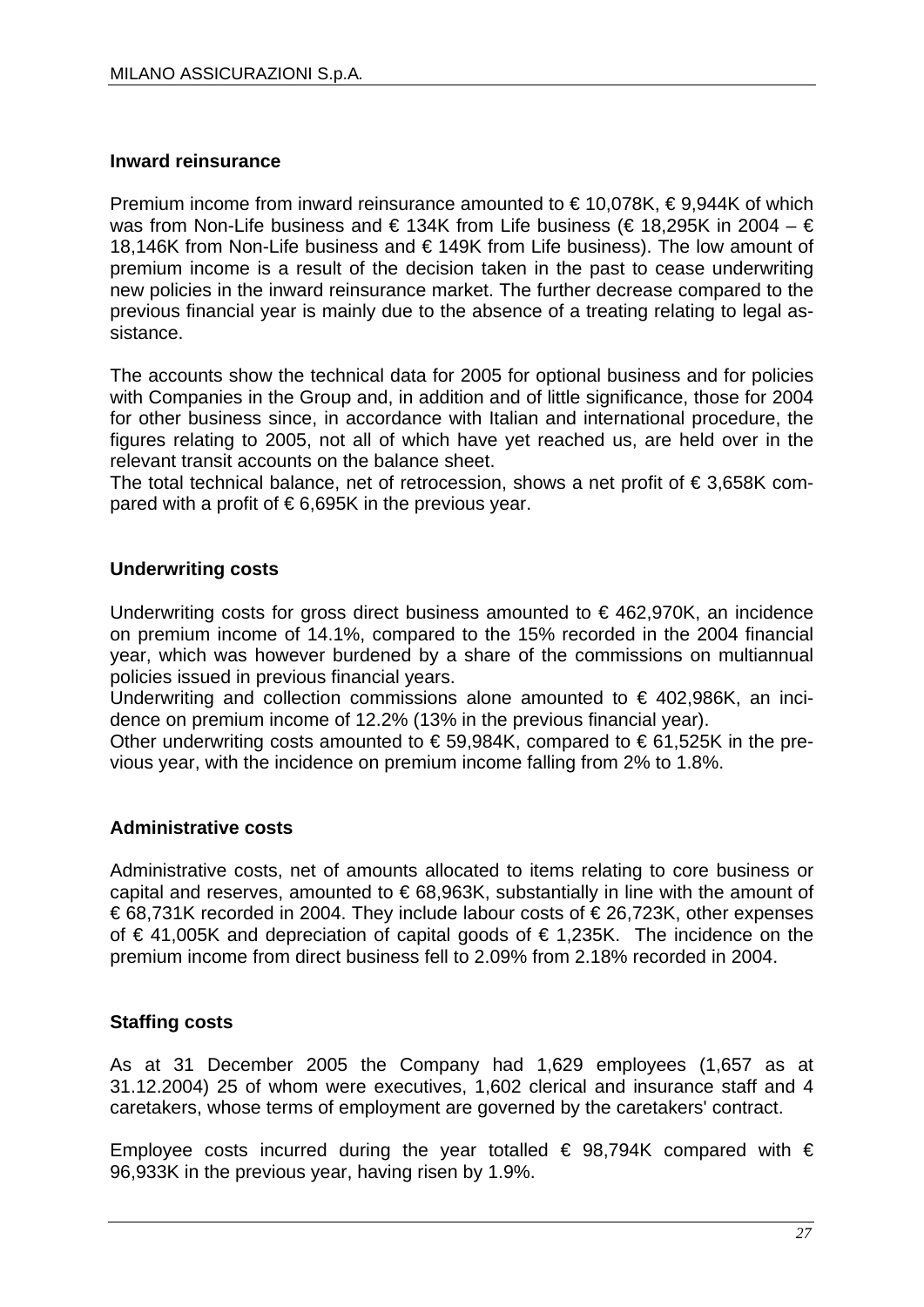Taking account of the reciprocal charges between the companies in the Fondiaria-Sai Group as a result of their sharing the costs of the functions carried out jointly, the Company's employee costs amounted to € 94,495K and were allocated to the following items in the profit and loss account, based on the work actually carried out:

|                               | (E K)  |
|-------------------------------|--------|
| Charges relating to claims    | 33,074 |
| Underwriting costs            | 32,137 |
| Administration costs          | 26,723 |
| Investment management charges | 72     |
| Other charges                 | 2,489  |
| <b>Total</b>                  | 94.495 |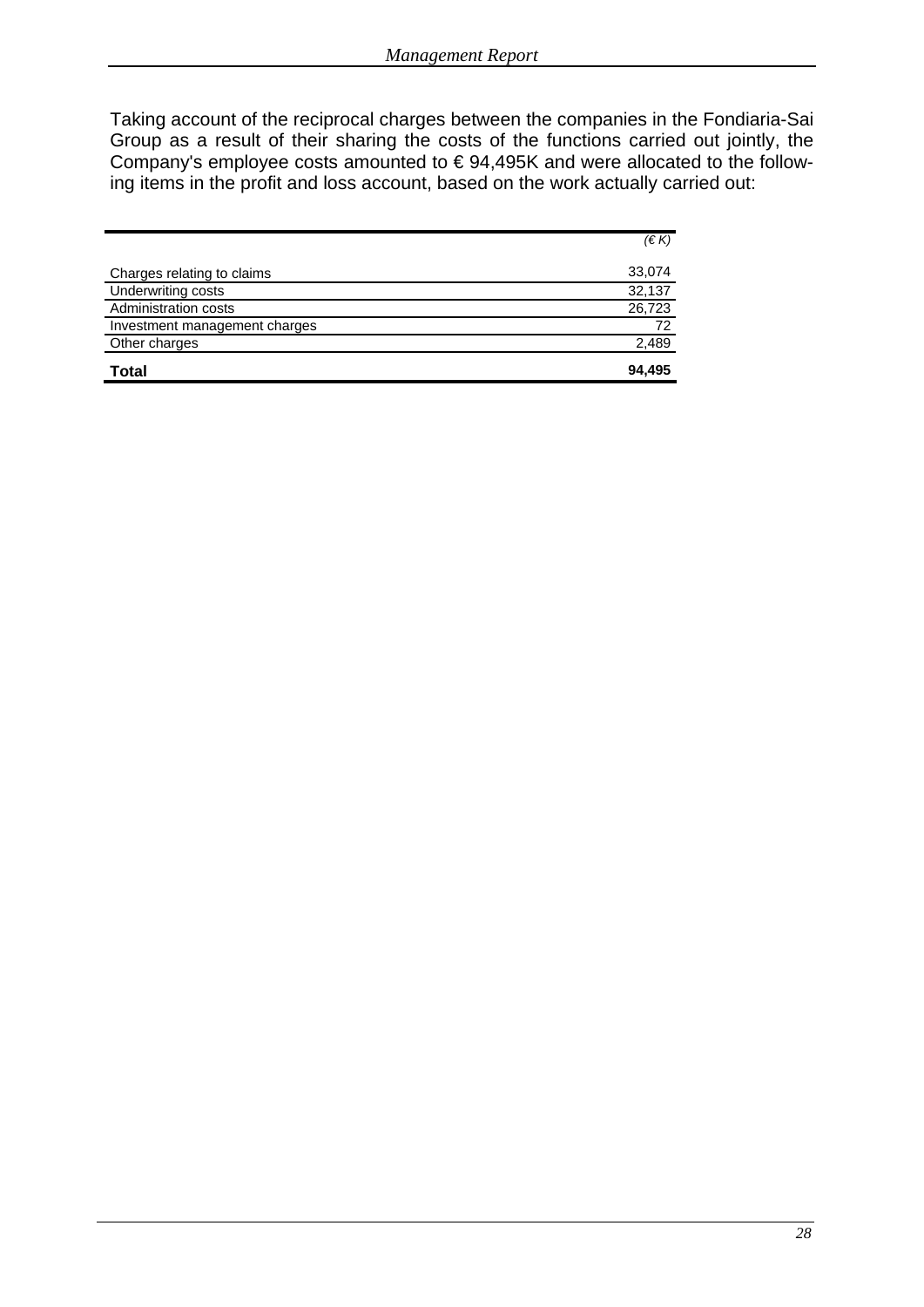# **Property and financial business**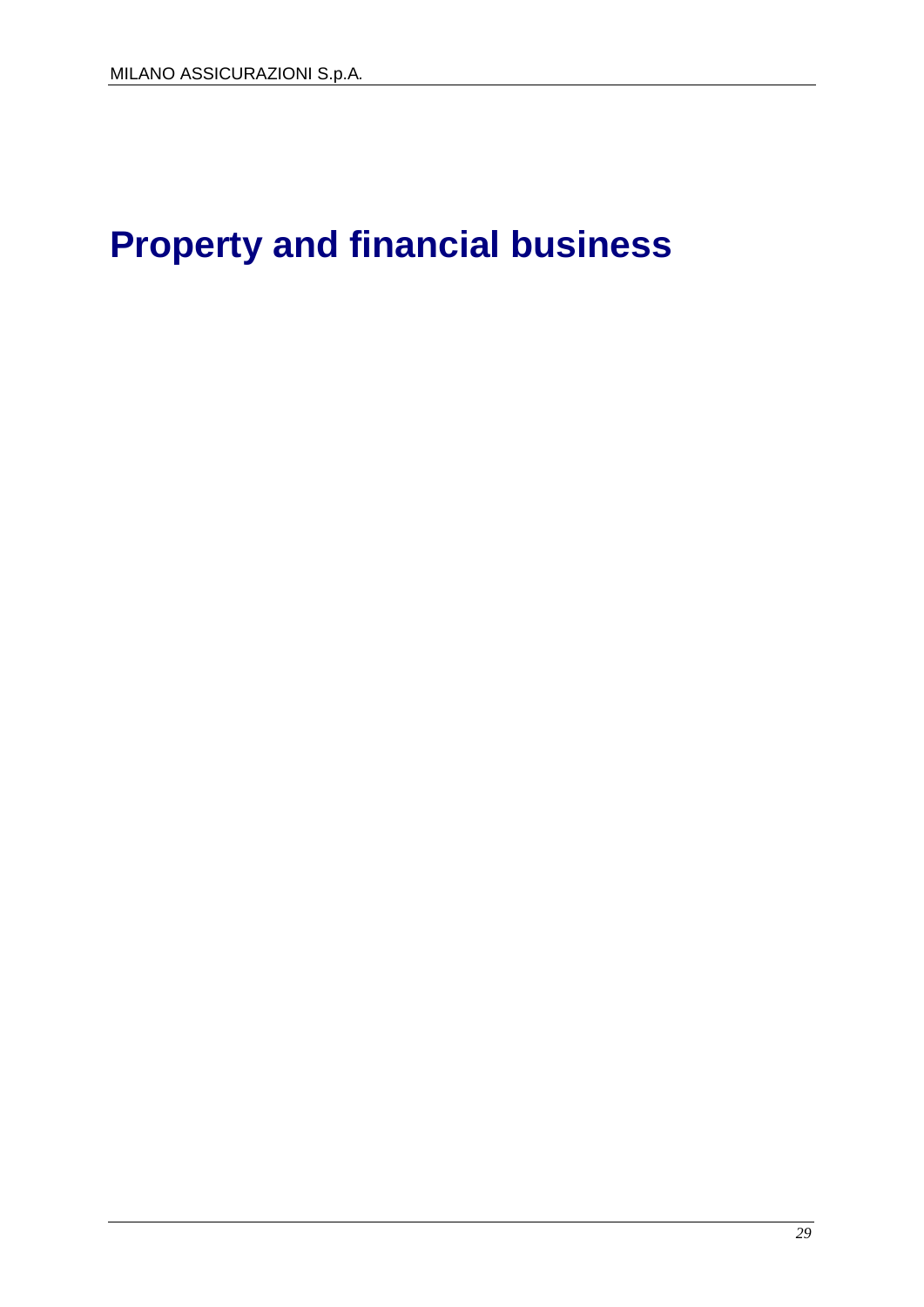Investments as at 31 December 2005, compared with those at the end of the previous year, are broken down in the following table:

|                                                                                                | 2005<br>(€ K) | %      | 2004<br>(E K) | %     |
|------------------------------------------------------------------------------------------------|---------------|--------|---------------|-------|
|                                                                                                |               |        |               |       |
| Land and buildings                                                                             | 404,735       | 4.70   | 415,716       | 5.10  |
| Bonds issued by Group undertakings                                                             | 3,984         | 0.05   | 4,000         | 0.05  |
| Bonds and other fixed-yield securities                                                         | 6,156,210     | 71.50  | 6,033,327     | 73.97 |
| Units and shares in Group undertakings                                                         | 425,591       | 4.94   | 271,765       | 3.33  |
| Investments in minority shares and units                                                       | 870,095       | 10.11  | 798,091       | 9.78  |
| Corporate financing to Group undertakings                                                      | 29,530        | 0.34   |               |       |
| Loans to policyholders and corporate financing                                                 |               |        | 68,012        |       |
| to minority interests                                                                          | 65.999        | 0.77   |               | 0.83  |
| Units in investment funds                                                                      | 267,118       | 3.10   | 185,162       | 2.27  |
| Deposits with credit bodies                                                                    | 2,141         | 0.02   | 2,482         | 0.03  |
| Sundry financial investments                                                                   | 21,984        | 0.26   | 19,318        | 0.24  |
| Deposits with ceding undertakings                                                              | 4,110         | 0.05   | 6,450         | 0.08  |
| Total                                                                                          | 8,251,497     | 95.84  | 7,804,323     | 95.68 |
| Investments where the risk is borne by policy-<br>holders and arising out of pension fund man- |               |        |               |       |
| agement                                                                                        | 358,253       | 4.16   | 352,394       | 4.32  |
| <b>Grand total</b>                                                                             | 8,609,750     | 100.00 | 8,156,717     | 100.0 |

Average net returns achieved during the year compared with those for the previous year are shown in the following table. In calculating returns on shares, bonds and units in investment funds account has been taken of the net gains from the realization of investments recorded in the working capital.

|                                                  | 2005<br>% | 2004<br>% |
|--------------------------------------------------|-----------|-----------|
| Land and buildings                               | 1.6       | 2.4       |
| Bonds, other fixed-yield securities and units in |           |           |
| investment funds                                 | 3.9       | 4.3       |
| Shares and units                                 | 3.8       | 1.4       |
| <b>Total</b>                                     | 3.8       | 3.8       |

The approach taken in the bonds sector in 2005 was a slow but steady increase in the duration of Non-Life and Life Portfolios.

As regards the non-life classes portfolio, the main reason for this strategy was to draw benefits from the flattening of the rates curve resulting from the restrictive monetary policy implemented throughout 2005 by the US Federal Bank and, during the last month, by the Central European Bank as well.

In fact the process of increasing rates from what was a historically low level in absolute terms caused a "flattening" of the rates curve, following an increase in returns on short-term maturities and a stability or fall in long-term maturities.

This also occurred thanks to an almost total absence of inflationary expectations in the medium-long term, as a result of various factors, including the strong credibility acquired over the years by the US Federal Bank and the increasingly significant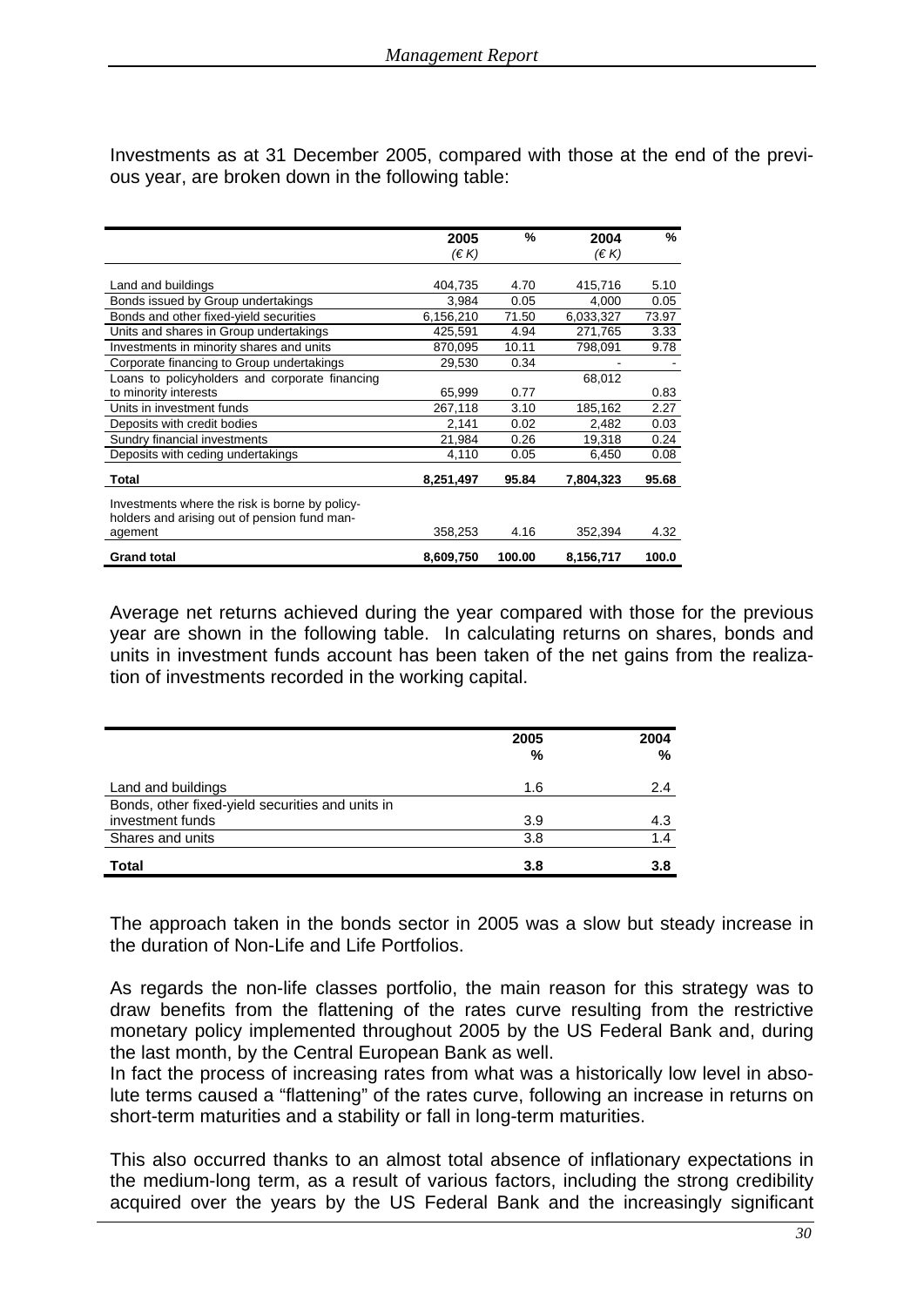presence of the Chinese economy in the world markets, which prevented European and US companies from significantly increasing their prices because of a need to compete with Chinese companies which benefit above all from the advantages of a lower cost of labour.

As regards the life classes portfolio, the increased duration was determined, among other things, by a greater correlation between assets and their respective liabilities, which generally present longer maturities.

In the shares and units class, the favourable macroeconomic scenario and attractive valuations allowed the asset allocation to be rebalanced by increasing working capital positions and strategic investments.

In the context of life portfolios, the objective of reducing the weight of investment funds and the focus on Italian securities and financial securities in particular was pursued, favouring the direct management of securities which, while maintaining the euro as the benchmark currency, could widen geographical and sectorial diversification. Share management in the non-life business was instead directed at making short-term opportunist choices.

At the end of 2005, the bond class accounted for 80% of the total securities portfolio, with a duration of approximately 3.9.

The Non-Life Business consists of fixed-rate treasury and supranational bonds (approximately 67%) and variable rate bonds (the remaining 33%) with a total portfolio duration of 2.20.

The Life Business presents a longer duration (5.20) and a greater presence of fixed rate treasury bonds, which account for 80% of the total, with the remaining 20% invested in variable rate bonds.

In terms of strategy, preference was given to investments in Euro zone government bonds, which account for 80% of the portfolio, while the weight of the Corporate class, which consists to a very great extent of investment grade securities, fell from 25% to 20% during the financial year.

During 2005, the weight of the share class rose from 11.5% to 13% as a consequence of a more positive view of the performance of European equity markets and of a financial situation that allowed a greater degree of reasoned risk to be assumed on portfolios.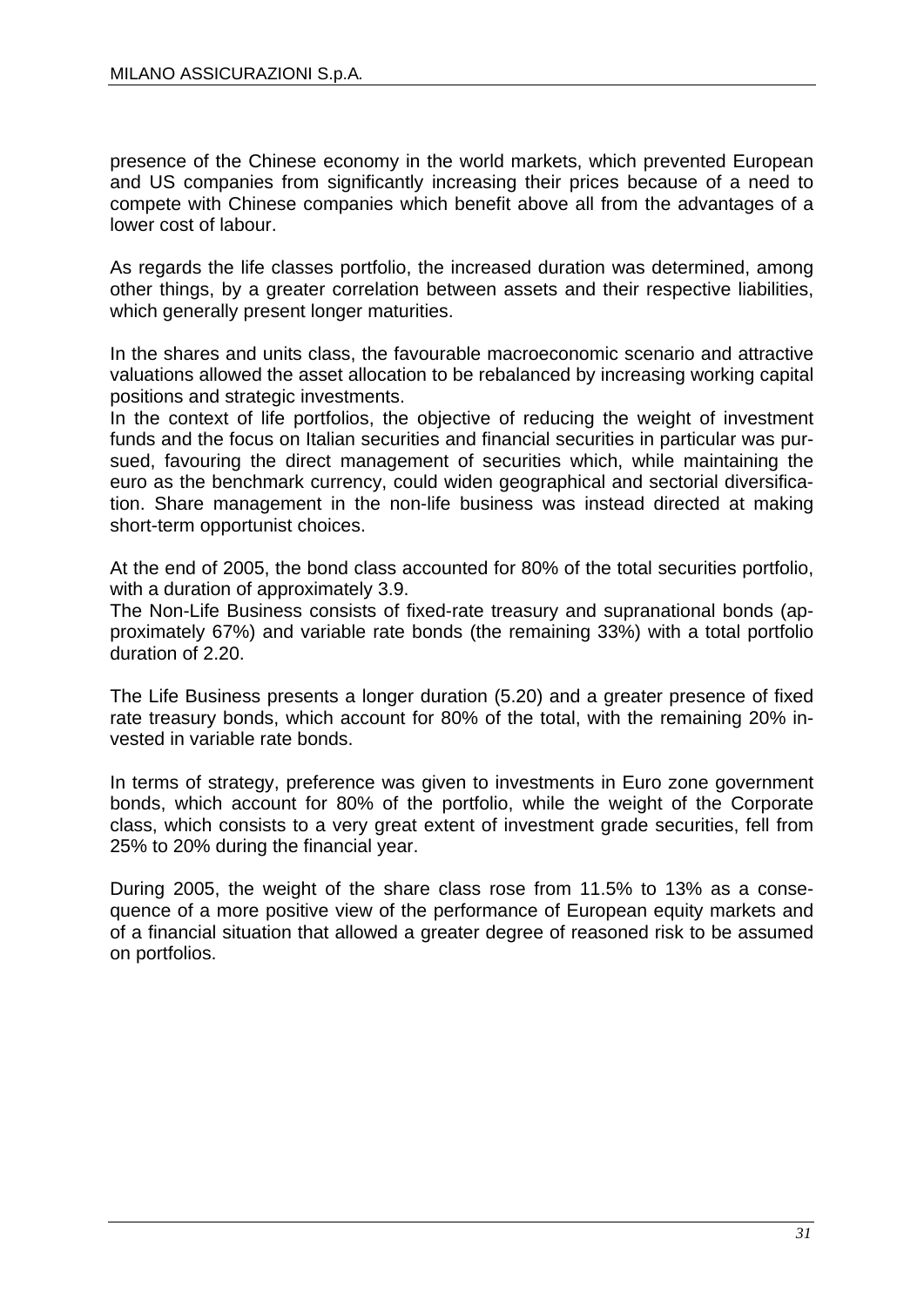## **Other significant events occurring during the financial year**

## **Garibaldi Repubblica property project**

During the first six months, negotiations were completed with the US real estate group HINES for the purpose of establishing a joint venture with the Fondiaria-SAI Group, and specifically with Milano Assicurazioni, to carry out a property development project in an area of Milan known as "Garibaldi Repubblica".

The "Garibaldi Repubblica" project is expected to develop approximately 110 square metres of buildable area, with approximately 50,000 square metres for offices, approximately 10,000 square metres for commercial premises, approximately 15,000 square metres for residential premises, approximately 20,000 square metres for exhibition areas and approximately 15,000 square metres for hotels.

On 15 July, the implementation agreement (Convenzione Attuativa) was signed with the Municipality of Milan and, on the same day, purchase and sale agreements were signed with the private organisations and the private building rights were exchanged with the Municipality of Milan. Based on the latest estimates, the total cost of the project will be approximately  $\epsilon$  650m and the project is expected to take around five years to complete, counting from 2005.

On 18 April 2005, Milano Assicurazioni acquired from the HINES Group a share in the capital of a Luxembourg company called Garibaldi S.c.s. for  $\epsilon$  15.34m by acquiring part of a shareholder loan which amounted to almost the total value of the transaction. Through another Luxembourg holding company, this company will control a number of Italian vehicle companies that will develop the buildable areas. Further financing of € 9m was subsequently disbursed to Garibaldi S.c.s.

The total financial commitment of Milano Assicurazioni is estimated to be  $\epsilon$  100m for the period between 2005 and 2010, against expected revenue in the same period of € 130-140m. The Company's investment will primarily take the form of interestbearing loans made to the investee company Garibaldi S.c.s., with a minor share consisting of capital payments

## **Purchase of a minority shareholding in Progestim S.p.A. (now Immobiliare Lombarda S.p.A.)**

Subsequent to authorisation by ISVAP as required by law, on 21 September 2005 Milano Assicurazioni purchased from Fondiaria-SAI a 12% stake in the capital of Progestim S.p.A. for €43,416K, determined on the basis of a valuation of the capital of Progestim carried out by KPMG Corporate Finance.

Progestim (subsequently incorporated into Immobiliare Lombarda S.p.A.) was the Group's company that specialised in providing property services to Fondiaria-SAI and its subsidiaries. In particular, Progestim carried out the activities, now carried out by Immobiliare Lombarda, of managing the property portfolio of the Group companies, based on a specific mandate granted by the latter.

In view of this and of the size to which the property portfolio of Milano Assicurazioni had grown, the opportunity had arisen for the Company to purchase a minority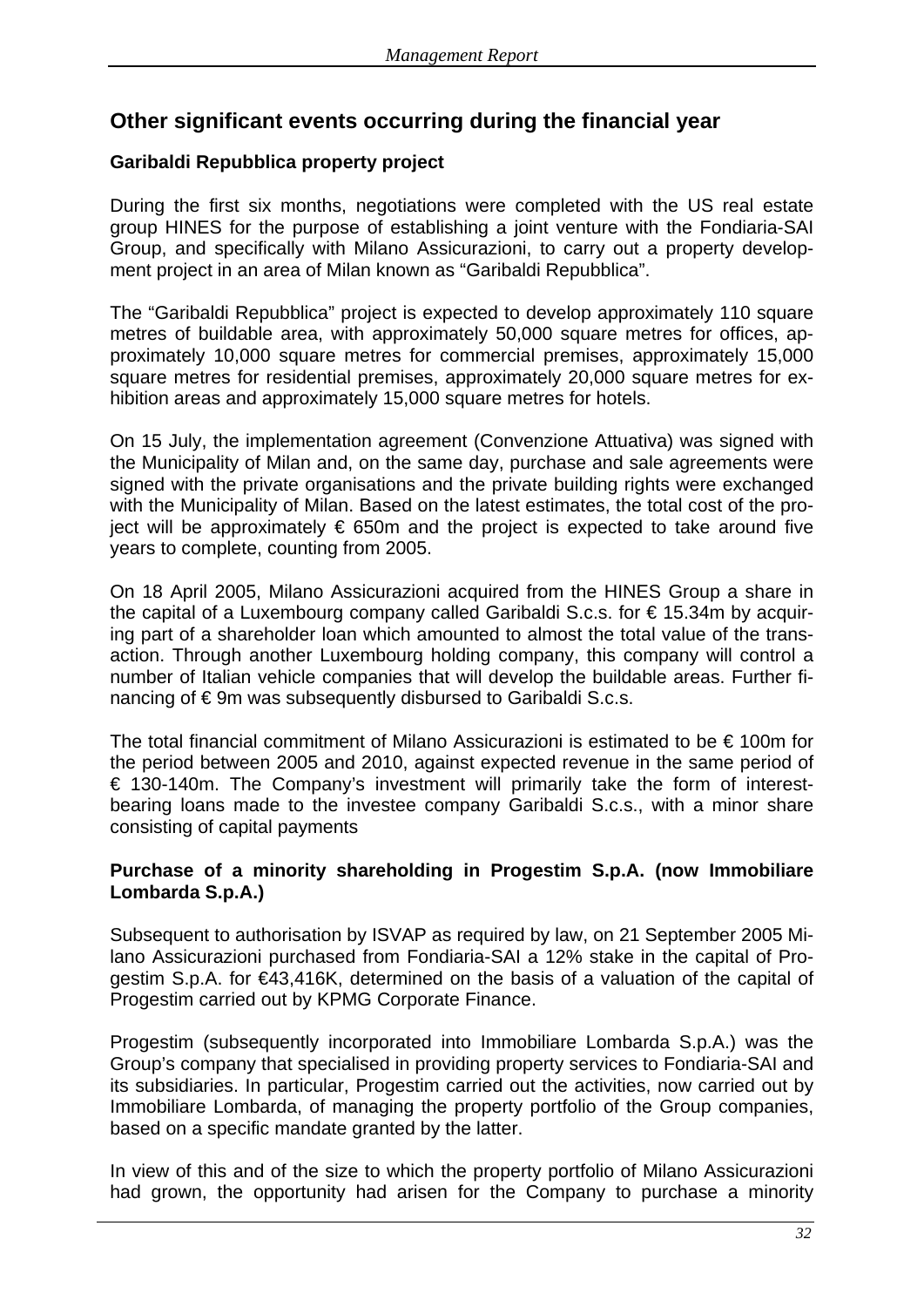shareholding in Progestim and therefore benefit from this company's revenue prospects. With the legal effects running from 1 December 2005, Progestim was therefore merged by incorporation with Immobiliare Lombarda. As a result of this merger, Milano Assicurazioni now owns a 7% stake in the capital of Immobiliare Lombarda, while Fondiaria-SAI has direct control with a shareholding of over 50%.

## **Sale of a share of Uniservizi to other Group companies**

During the second half of 2005, as part of the reorganisation of the functions performed by Uniservizi S.c.r.l., a review was carried out of the shares held in this company, which provides organisational and logistical support to Fondiaria-SAI Group companies. As a result of this, Milano Assicurazioni, which owned 56.80% of Uniservizi, sold a total of 28.80% of the shareholding to other Group companies, with 20.61% going to the parent company Fondiaria-SAI and 5.85% to the subsidiary SASA.

## **Fondiaria-SAI foundation**

In a letter dated 28 October 2005, the Prefecture of Milan confirmed that the Fondiaria-SAI Foundation had been inscribed on the same day in the register of legal persons of the Prefecture of Milan under order no. 645, page 1024, of volume 3.

The Fondiaria-SAI Foundation is the natural outcome of a series of initiatives previously or currently implemented by the Fondiaria-SAI Group relating to the promotion of art and culture, to supporting initiatives for young people and disadvantaged categories and funding medical and scientific research. The aim of the Foundation, at least initially, has been to channel all these initiatives.

The Foundation currently has an available fund of approximately  $\epsilon$  190K, as well as further resources of  $\epsilon$  1,000,000.

These funds were set up during 2005 by the founders of Fondiaria-SAI and Milano Assicurazioni, each of whom will be supporting the initiatives of the Foundation as of 2006 with annual contributions of  $\epsilon$  300,000.

#### **Sale of shareholding in Finitalia**

On 7 November 2005, Milano Assicurazioni sold its entire shareholding in Società Finitalia S.p.A., equal to 60% of the share capital, to the subsidiary Saifin-Saifinanziaria S.p.A. (hereinafter: Saifin).

As part of the process of rationalisation and reorganisation of companies in the Fondiaria-SAI Group, the parent company Fondiaria-SAI had itself expressed an interest in acquiring, through Saifin, the shareholding in Finitalia held by Milano Assicurazioni.

As is well-known, Finitalia operates in the field of personal loans and of individual loans intended for the payment of insurance premiums.

The Company currently provides its service to customers insured through the network of agencies of the former Fondiaria Group companies. The service is therefore currently being expanded to include customers insured through the network of agencies of the other Fondiaria-SAI Group companies and of the SAI division of the Fondiaria-SAI network, as a result, among other factors, of the merger of Finitalia with My Fin S.p.A., the other Fondiaria-SAI Group Company which operated in the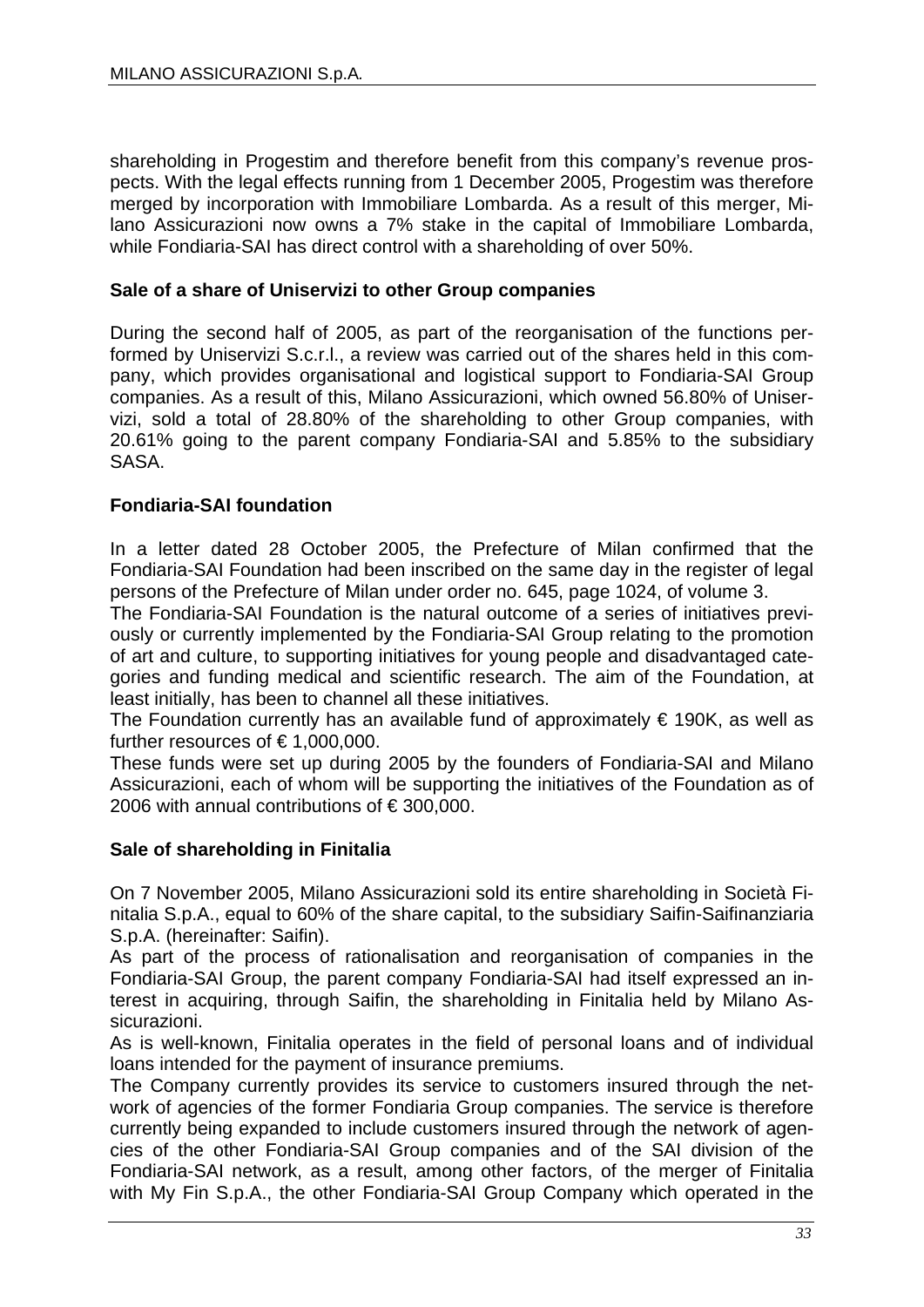consumer credit sector and performed the same activities with regard to the former SAI network.

In the above context, the incorporation of My Fin into Finitalia has allowed activities to be rationalised and structures to be strengthened, guaranteeing the resources required to sustain the development of consumer credit activities serving the network of agencies of Group Companies and other companies with which they have arrangements.

With regard to the above, the agency networks of Fondiaria-SAI and the other companies it controls have assumed an increasingly bigger role in the business of Finitalia than that of the Milano agency network.

In view of the above, the Board of Directors of Milano Assicurazioni decided that it was in the best interest of the company to sell its shareholding, which naturally does not jeopardise the possibility for Milan to continue working with Finitalia.

The sale price of the shareholding owned by Milano Assicurazioni, equal to 60% of the share capital, was fixed at  $\epsilon$  18.8m, compared to a book value of  $\epsilon$  13.1m, based on an estimate of the value of the economic capital of Finitalia carried out for this purpose by KPMG Corporate Finance.

The conclusions reached by KPMG, which identified the value of 100% of the economic capital of Finitalia as € 31.3m, were shared by the Board of Milano Assicurazioni.

The transaction also received prior authorisation from ISVAP as required by law.

## **Novara Assicura S.p.A.**

On 9 November 2005, the subsidiary Novara Assicura S.p.A. (100% Milano Assicurazioni S.p.A.) was authorised by ISVAP to carry out business in a number of non-life classes, including the Motor TPL class. Subsequently, on 23/12/2005, ISVAP authorised the transfer by Milano Assicurazioni S.p.A. of 50% of the capital of Novara Assicura S.p.A. to Banco Popolare di Verona e Novara.

As a result of these authorisations, it will now be possible to launch a partnership with the banking group in the non-life bank insurance sector, involving the placement of non-life insurance products created by Novara Assicura S.p.A. through branches of Banca Popolare di Novara, a subsidiary of Banco Popolare di Verona e Novara.

## **Property operation relating to land owned by the Company in Milan**

In December 2005, a property operation was carried out consisting of the sale of land for cash by the Company and the purchase at a future date, by the same Company, of a property to be built on the said land.

In particular, the operation is split into two separate but functionally associated parts, which are the following:

- sale by Milano to the company IM.CO. S.p.A. of a plot of land located at Via Confalonieri-Via de Castillia (Lunetta dell'Isola), Milan, for which building permits and the results of the signing of an urban planning agreement with the Municipality of Milan on 24 June 2005, which established the buildable areas for office, retail, warehouse and parking use, are currently awaited;
- purchase from IM.CO. by Milano Assicurazioni, once the building permits have been issued, of a property to be built on the land in question by IM.CO. itself. This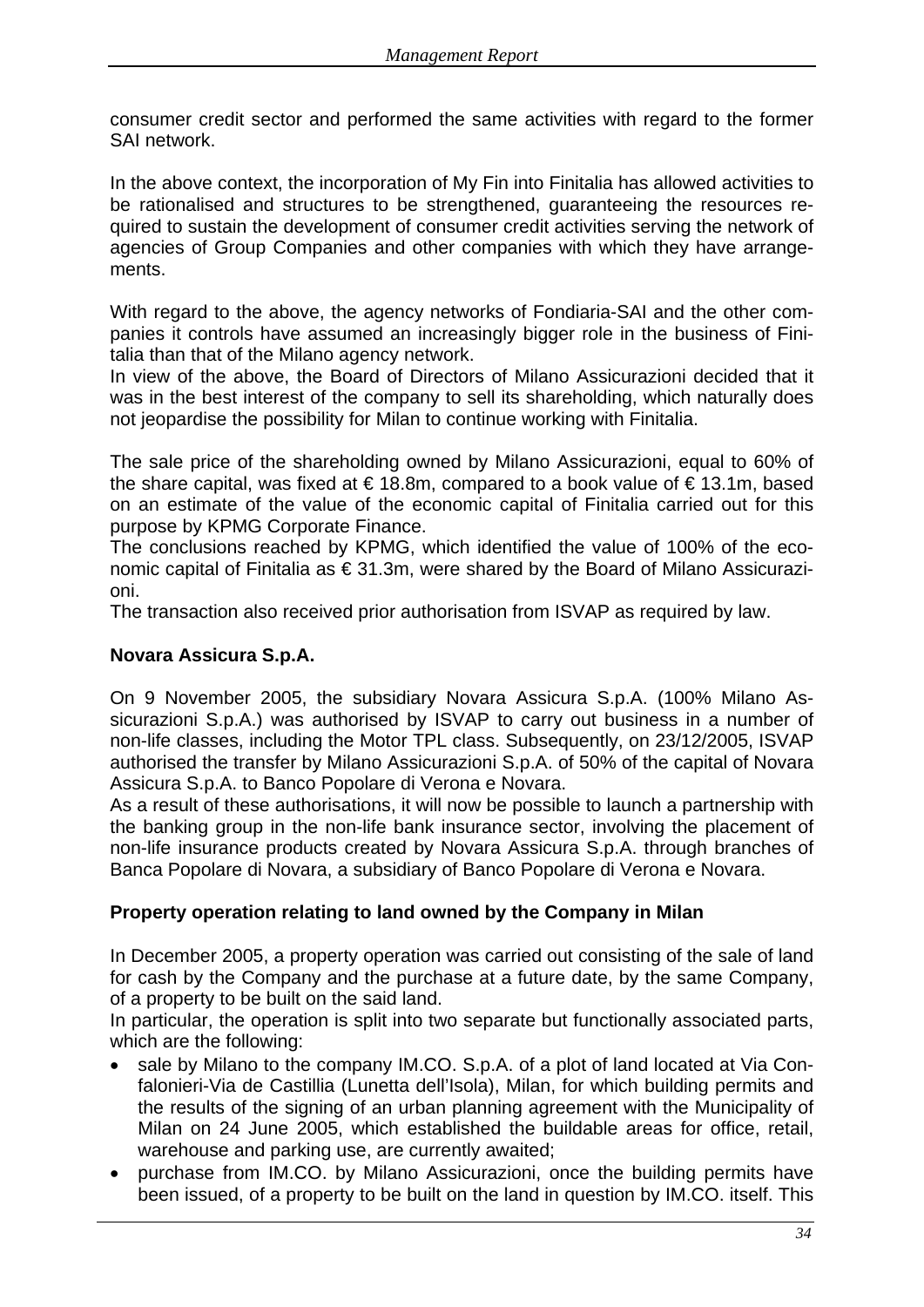will be a property assigned to the provision of services, to be built in the area constituting Unit A2 of De Castillia development area "A", consisting of a tower building with twelve floors above ground, a ground floor and two floors below ground.

The land was sold for the value resulting from the expert valuation survey carried out by SCENARI IMMOBILIARI S.r.l., which was € 28.8m (compared to a book value of approximately  $\epsilon$  15.7m), while the completed property was purchased for a preestablished non-reviewable price of approximately  $\epsilon$  93.7m, which was also determined on the basis of the valuation carried out by SCENARI IMMOBILIARI, with deferred payment based on the stages of progress of the works.

Given that the company structure of IM.CO. makes it a related party of both the Company and FONDIARIA-SAI, appropriate fairness and legal opinions were obtained, as required by the corporate governance system adopted by the Company, drawn up respectively by KPMG ADVISORY S.p.A. CORPORATE FINANCE and the ASHURST legal firm.

The fairness opinion confirmed the fairness of the aforesaid selling prices of the land and purchase price of the property, while the contracts signed took account of the suggestions contained in the legal opinion.

In approving the operation, the Boards of Directors of Fondiaria-SAI and Milano noted:

- the strategic and industrial value of the operation and the interest of Milano Assicurazioni and the Group in the operation itself;
- the nature of the relationship and the methods for determining the financial conditions of the operation, as well as the legal and tax aspects;
- the absence of atypical and/or unusual features.

The same assessment was carried out by the Board of Directors of the parent company FONDIARIA-SAI, of which – as explained above – IM.CO. is a related party.

By means of the operation in question, Milano Assicurazioni transferred all entrepreneurial risks to the construction company, with the latter assuming all commitments of an organisational and site control nature, which means that Milano Assicurazioni retains the role of an investor exclusively. Furthermore, the fixed purchase price protects the Company against any price reviews affecting materials and labour. As a result of the operation, therefore, the Company will become the owner of a major property asset at market value, without taking on any of the entrepreneurial charges (and associated risks) which are typical of construction activity, thus limiting its involvement to that of an institutional investor

#### **Purchase of the entire share capital of Campo Carlo Magno S.p.A. and Campo Carlo Magno Sport S.r.l.**

In December 2005, contracts for the purchase by Milano Assicurazioni of 100% of CAMPO CARLO MAGNO S.p.A. and CAMPO CARLO MAGNO SPORT S.r.l. and company leasing contracts between these companies and ATAHOTELS S.p.A. were signed.

CAMPO CARLO MAGNO is the owner of a hotel property complex in Madonna di Campiglio called GOLF HOTEL, while CAMPO CARLO MAGNO SPORT is involved in the management of ski lifts, ski slopes and golf courses.

The Executive Committee of FONDIARIA-SAI had also expressed a favourable opinion on the transaction.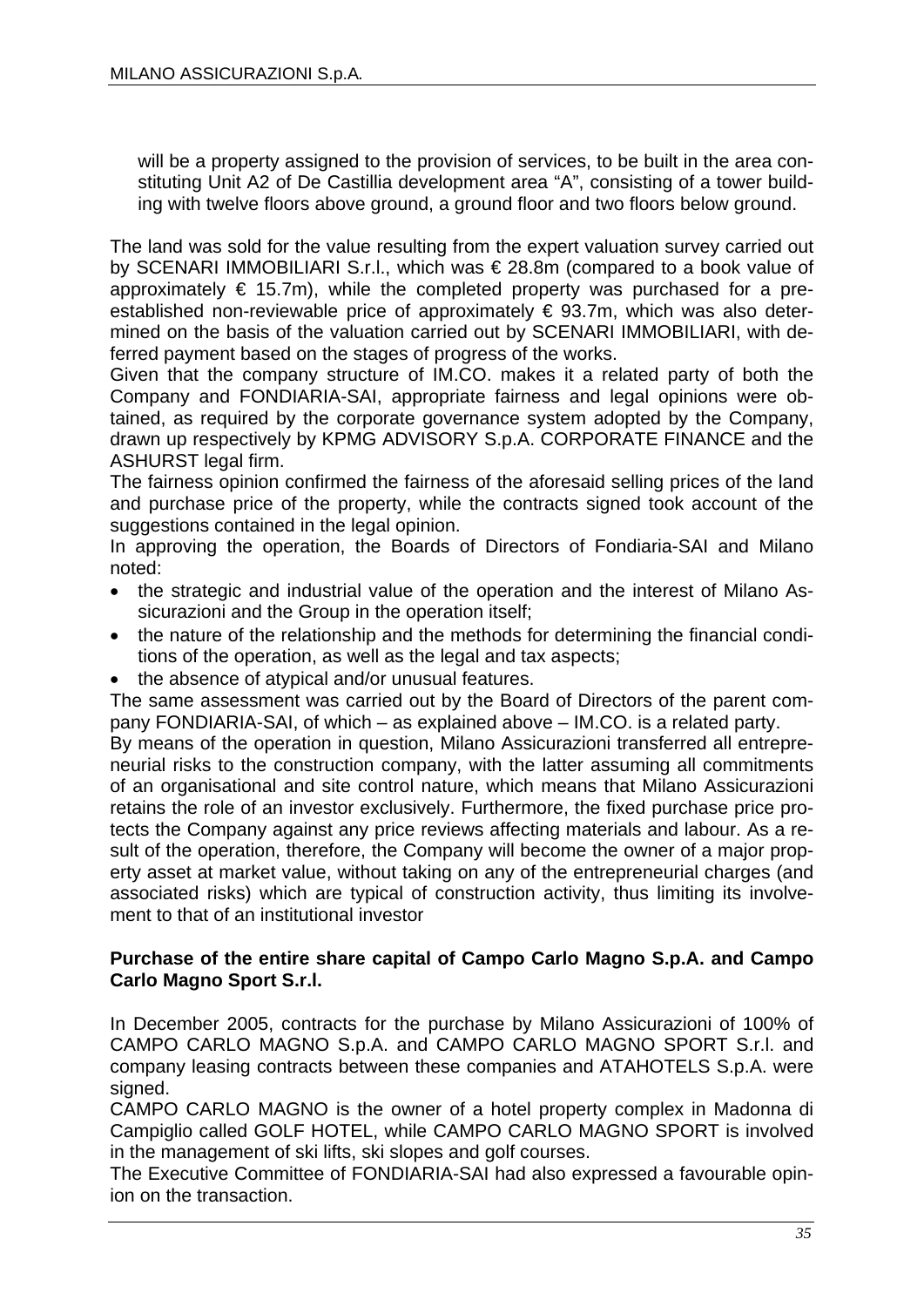ATAHOTELS was therefore identified as a hotel operator to whom the hotel property complex could be leased and could therefore take over the management.

The price paid to purchase the entire share capital of the two companies, as well as of the receivables represented by the various loans made to CAMPO CARLO SPORT, amounted to  $\epsilon$  22.5m in total, lower than the value shown in the total financial value report on the two companies drawn up by an expert appointed for this purpose – who in turn used an expert report produced by SCENARI IMMOBILIARI S.r.l. for the property component – taking into account the balance sheets of the last four years for the two companies, the accounting situations as at 31 October 2005, the business plan and other accounting and management information made available. Once the sale of the two companies had been completed, as explained above, a company leasing contract was signed between CAMPO CARLO MAGNO and CAMPO CARLO MAGNO SPORT on the one hand and ATAHOTELS on the other. Given that the company structure of ATAHOTELS makes it a related party of both the Company and FONDIARIA-SAI, appropriate fairness and legal opinions were obtained, as required by the corporate governance system adopted by the Company, drawn up respectively by KPMG ADVISORY S.p.A. CORPORATE FINANCE and the ASHURST legal firm.

The fairness option found that the lease payments – as contractually established between the parties at 20% of the net annual revenue of the lines of business leased, subject to a guaranteed minimum payment – represented a fair return on the lines of business and was in line with other similar operations on the market.

The contracts that were signed took into account the suggestions contained in the legal opinion.

In approving the operation, the Board of Directors of MILANO noted:

- the strategic and commercial validity of the operation as a whole and, in this respect, the interest of the subsidiary and the Group in signing a company leasing contract;
- the nature of the relationship and the methods for determining the financial conditions of the offer, bearing in mind the legal and tax aspects as well, had been highlighted;
- the company leasing contract did not present any atypical and/or unusual features.

The same assessment was carried out by the Board of Directors of the parent company FONDIARIA-SAI, of which – as explained above – ATAHOTELS is a related party.

## **Merger by incorporation of First Life into Milano Assicurazioni**

On 16 December 2004, the deed of merger by incorporation of First Life S.p.A. into Milano Assicurazioni S.p.A. was signed. The operation did not bring about any changes in the share capital of Milano Assicurazioni, since the latter had purchased the entire share capital of First Life from SAI Holding Italia S.p.A. (100% Fondiaria-SAI) for € 13.7m on 3 August 2005, in accordance with the relevant valuation carried out by KPMG Corporate Finance.

The legal effects of the merger, which was approved by ISVAP in an order issued on 2 December 2005, ran from 31 December 2005 while, for accounting and tax purposes, the merger came into force on 1 January 2005.

First Life was a substantially inactive life insurance company which had set up an open pension fund.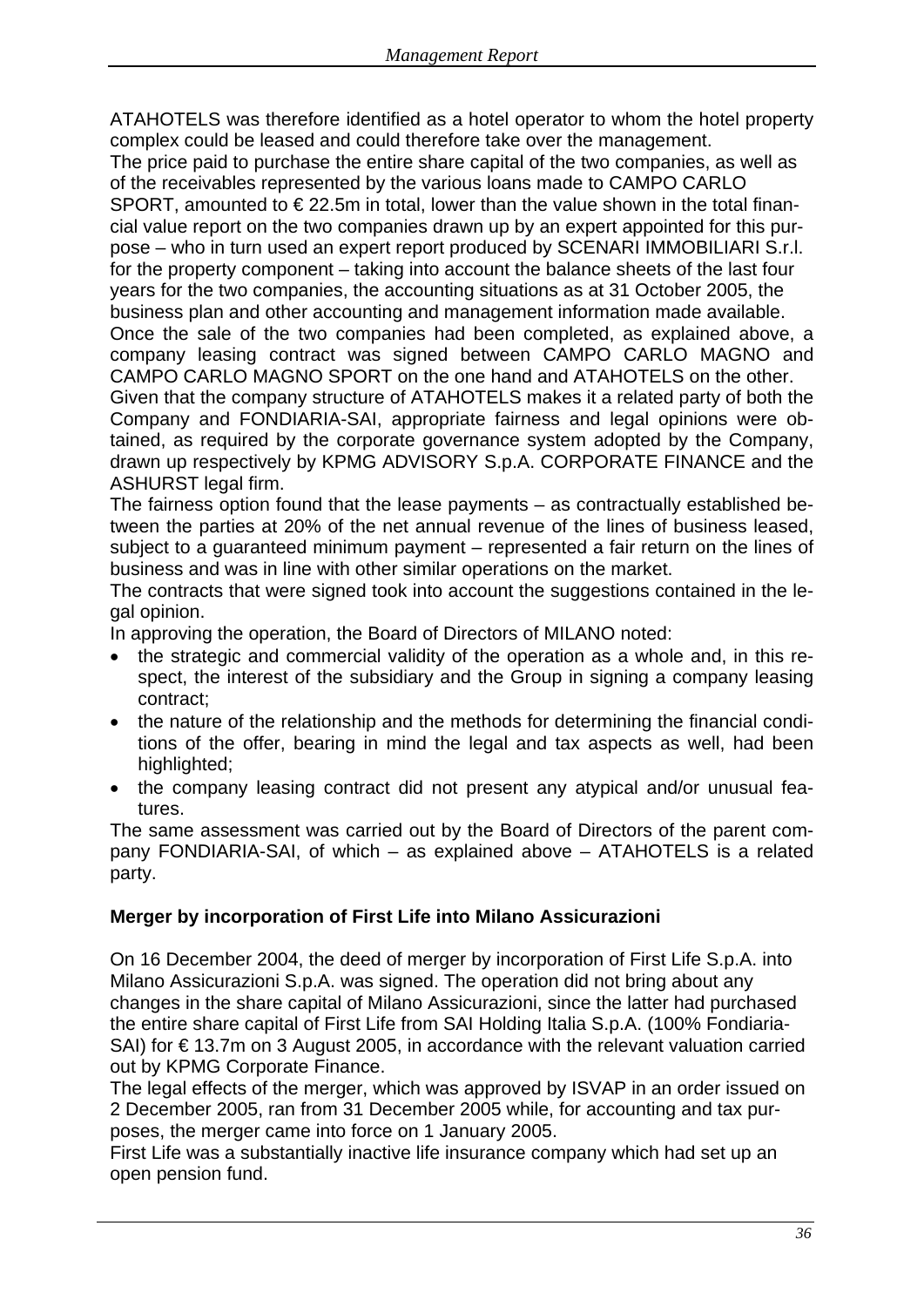The transaction will allow Milano Assicurazioni to launch direct operations in the open pension funds sector.

#### **Organisation and management model pursuant to Legislative Decree no. 231 of 8 June 2001**

The Board of Directors of the Company has decided to equip itself with an organisation and management model suited to preventing the offences described in Legislative Decree no. 231 of 8 June 2001, which – as is well known – contains the rules on the administrative responsibility of legal persons, companies and associations, with or without legal status, under the terms of article 11 of Law no. 300 of 29 September 2000", which introduced the criminal responsibility of companies into Italian law for the first time, this being additional to the responsibility of the natural person who physically perpetrated the offence.

The Board believes that, even though it is not compulsory, adoption of the organisation and management model provided for by Legislative Decree no. 231/2001 may be an effective way of building awareness among all the employees and everyone who has an interest in the company of the need to perform their activities in a proper and straightforward manner, so as to avoid the risk of committing the offences defined in the decree.

The Board of Directors has therefore approved the general principles that will inspire the organisation model:

- the verifiability and recordability of all operations that are relevant to Legislative Decree no. 231/2001;
- respect for the principle of functional separation;
- establishing authorisational powers that consistent with the responsibilities assigned;
- assigning the task of promoting proper and effective implementation of the Model to a Supervisory Body, monitoring the company's conduct and establishing a right to be constantly informed about activities that are relevant for the purposes of Legislative Decree no. 231/2001;
- providing the Supervisory Body with relevant information;
- establishing of specific preventive "garrisons" for each macro-category of activity and the associated risks, aimed at preventing the various types of offences envisaged by the Decree (ex-ante control);
- providing the Supervisory Body with adequate resources to support it in performing the tasks entrusted to it and achieving the results that can reasonably be achieved;
- verifying the operation of the Model with consequent periodic updating (ex-post control);
- implementing awareness-building and dissemination measures at all levels of the company in respect of the rules established.

The Board has decided to establish the Supervisory Body, which is in general terms entrusted with the task of supervising compliance with the requirements of the model by the respective recipients, verifying the actual effectiveness and capacity of the model, in relation to the company's structure, to prevent the offences defined in Legislative Decree no. 231/2001, and updating the Model where changes in company conditions require it to be adapted.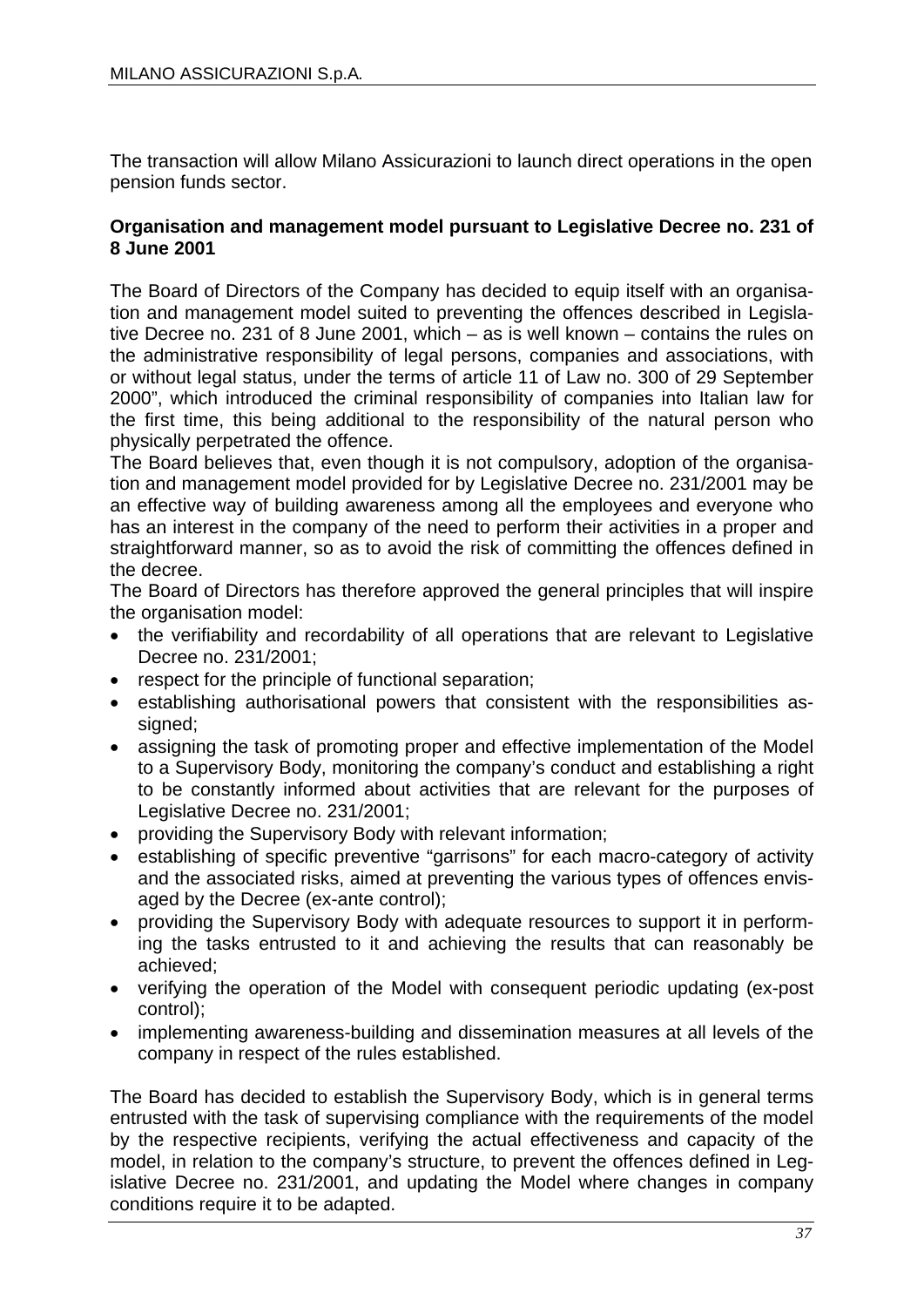Finally, the Board of Directors has approved the Code of Ethics of the Company, as a further confirmation of the fact that in performing its activities Milano Assicurazioni is inspired by criteria of transparency and fairness, complying with the law and respecting the interests of the community.

### **Significant events occurring after the end of the financial year**

#### **Sale of the shareholding in Swiss Life Holding**

On 11 January 2006, the Company sold its entire shareholding in Swiss Life Holding to an institutional investor (UBS).

Milano Assicurazioni sold 828,709 Swiss Life Holding shares for CHF 234.75 each. The price was determined by applying a discount of 0.53% on the closing price of CHF 236 on 11 January 2006.

The income from the transaction amounted to approximately CHF 194.5m, compared to a total book value of approximately CHF 193.2m. Considering the CHF/€ exchange rate and the CHF/€ exchange rate used to conver the proceeds of the sale, a capital gain of € 336K was achieved.

As regards the valuation of the shareholding in the 2005 accounts, the Company carried out no alignment or adjustment, given that – as we have said - the sale of the shares in Swiss Life Holding gave rise to a small capital gain.

In 2004, the Fondiaria-SAI had determined together with the Swiss Life Group that the premises for the planned joint venture in the Italy Life sector did not exist.

In view of the opportunity presented by the stock exchange performance of the Swiss Life Holding shares, the Company shared the opinion of the parent company FONDIARIA-SAI Group and the subsidiary Fondiaria Nederland that it was of interest to the FONDIARIA-SAI Group and to Milano Assicurazioni and Fondiaria Nederland to sell the shareholding in the shortest possible space of time, contacting a number of institutional investors for this purpose and inviting the interested ones to take part in a competition, submitting their final bids by 11 January 2006, so as to seize the moment that was considered most appropriate for the divestment in the context of the market at that time.

The transaction allows diversification of the asset allocation to be achieved and greater flexibility to be gained in the strategic investment sector in future.

#### **Alliance and co-operation project with Banca Popolare di Milano in the bancassurance sector**

Following the agreement for the development bancassurance activities with Banca Popolare di Milano signed on 21 December 2005 by the parent company Fondiaria-SAI S.p.A., in agreement with MILANO ASSICURAZIONI, on 7 February 2006, the parent company designated MILANO as the purchaser of a shareholding in the capital of Bipiemme Vita S.p.A..

This agreement provides for the implementation of a wide-ranging alliance and cooperation plan with Banca Popolare di Milano (BPM) in the bancassurance sector, to be implemented essentially by means of agreements in the life classes as well as in the non-life sector and in banking and financial services.

On 29 November last, the Board of Directors of BPM resolved to approve the offer to develop the bancassurance business in the life sector jointly and exclusively with the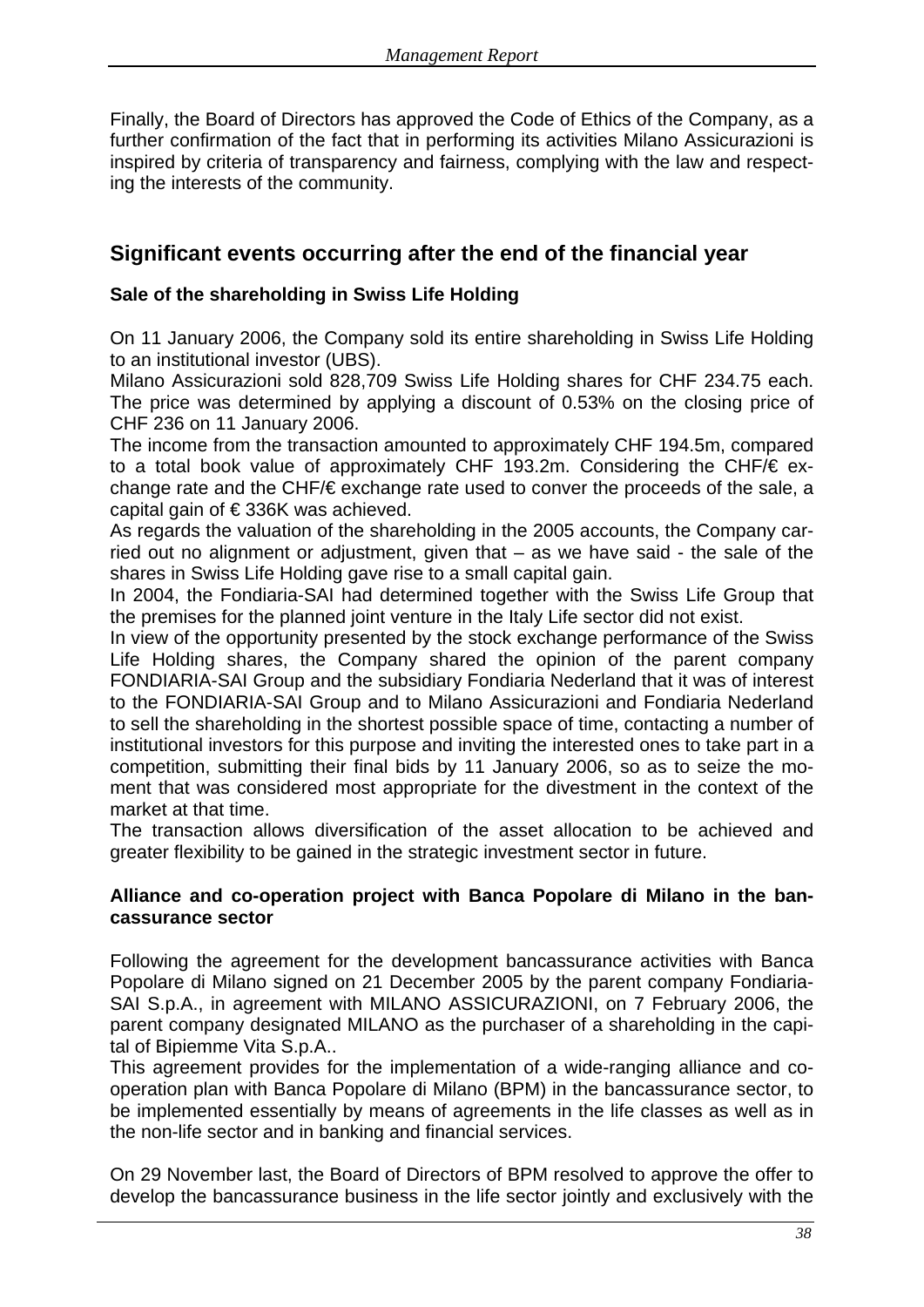FONDIARIA-SAI Group, and more generally to sign a Framework Agreement containing the guidelines for the wider project described above.

Under the terms of the aforesaid Framework Agreement, and subject to obtaining the authorisations from the relevant supervisory bodies, MILANO will initially purchase from BPM, and the subsidiary BANCA DI LEGNANO, a 46% share of the capital of BIPIEMME VITA S.p.A., with the option to transfer control of the latter from the BPM Group to MILANO itself by the purchase and sale of a further two shareholdings of 4% and 1% respectively, at two different times in the future, respectively by 31 December 2006 and by 30 June 2007.

BPM and MILANO will sign a shareholders' agreement containing the corporate governance rules of BIPIEMME VITA, as well as the industrial aspects of the partnership, providing for BIPIEMME VITA itself to continue to have access the distribution networks of the BPM Group for a period of 5 years from the closing date, with the option to renew this for a further 5 years on expiry by mutual agreement between the parties.

The price of 46% of BIPIEMME VITA was agreed to be  $\epsilon$  94.3m, corresponding to a overall valuation of the company of € 205m. This price will be adjusted at the time of the purchase – which is expected to take place in the first half of 2006 – mainly based on the dividends to be received by the current shareholders for the 2005 financial year, which are still to be determined.

Bipiemme Vita is the insurance company of the BPM Group that operates through the approximately 700 branches of the Group itself, with a premium income in 2004 of €518m. The company ended the 2004 financial year with a net profit of €11.8m. As at 30 June 2005, the net equity was  $\epsilon$  53.9m, while total technical reserves amounted to € 2,904m.

Bipiemme Vita's business plan, on the basis of which the assessments were made in order to determine the price, forecasts a rise in new premium income from  $\epsilon$  481m at the end of 2004 to over  $\epsilon$  750m by 2010, and an increase in the net profit from  $\epsilon$  11m in 2004 to €25m by 2010.

The price stated above is to be understood as a provisional price, determined by means of an appraisal value approach, considering as part of the analysis all the value components connected with the life classes (e.g. embedded value as at 30 June 2005 and goodwill associated with the new production expected from 1 July 2005), with the non-life classes (e.g. TCM and Accidents and Health classes) and the overheads of BIPIEMME VITA.

The definitive price on the closing date will be the provisional price redetermined between the signing date and the closing date at a reference rate to be agreed, net of 2005 dividends and increased by any capital increases paid (both pro-quota).

The purchase price of the subsequent shares of 4% and 1% of the capital of BIPIEMME VITA is agreed to be the definitive price paid for the 46% redetermined at the reference rate up to the date on which the payment is made for exercising the options, net of any dividends distributed and increased by any capital increases paid – both pro-quota – from the closing date to the respective dates on which the prices for exercising the aforesaid options are paid.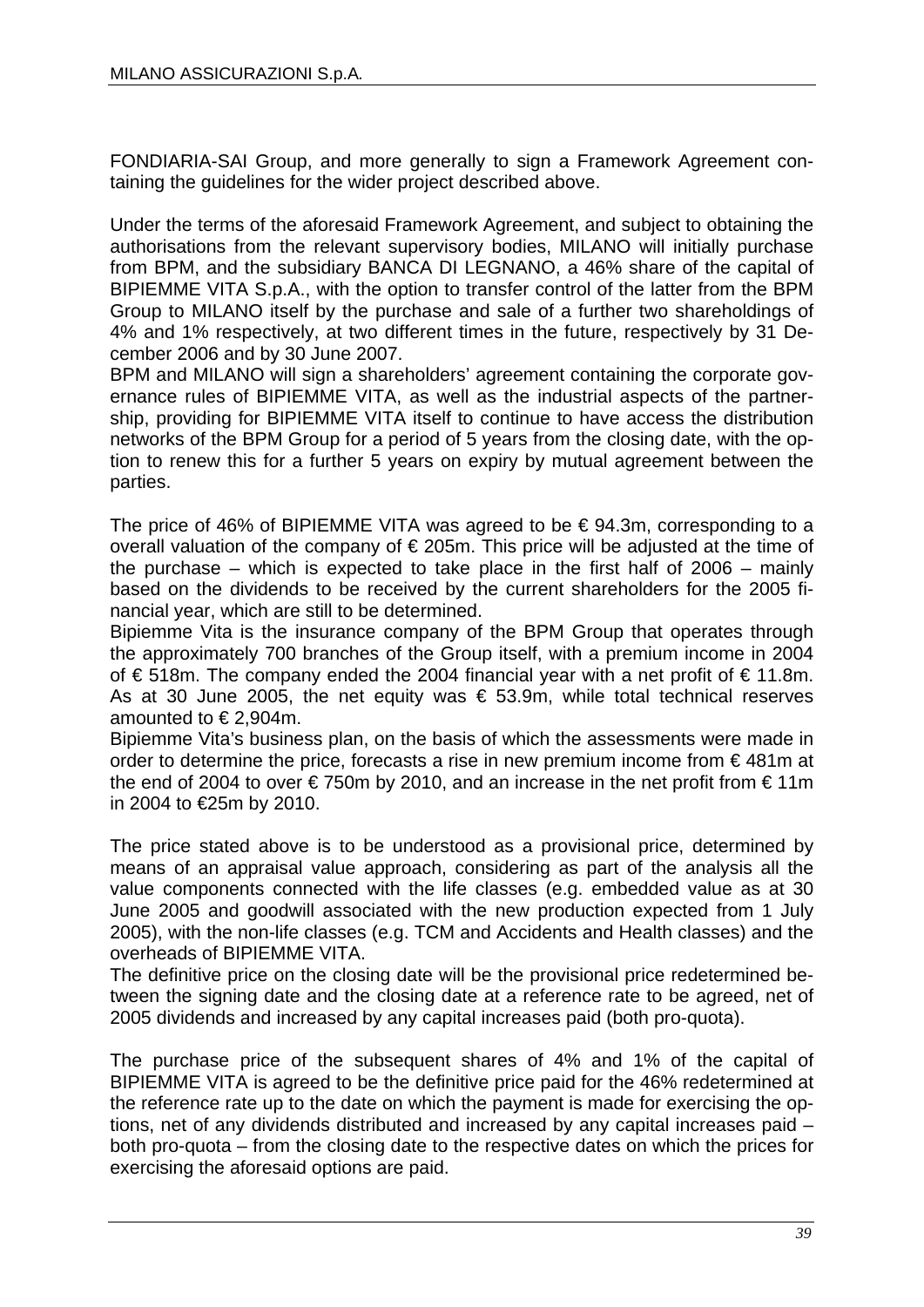The put and call options on the 4% of Bipiemme Vita will be exercisable between September and December 2006. The Milano call option is conditional on the agreement relating to banking and financial services being signed. Following the exercise of these options, joint control and equal governance would be achieved.

The put and call options on the remaining 1% of BIPIEMME VITA, with the resulting acquisition of a controlling stake and complete consolidation by Milano, would be exercisable between March and June 2007. This put option will only be exercisable by BPM if it has previously exercised the put option on the 4%. Exercising of MILANO's call option will be subject to the approval of a joint committee consisting of four members (two for each party) called to assess the execution and results of the agreement at each stage.

In the current market, which is characterised by renewed focus among customers on traditional insurance products, the partnership will allow BIPIEMME VITA to benefit from the technical and commercial know-how of a leading insurance operator, promoting the development of new products and improving penetration among BPM customers, while allowing MILANO ASSICURAZIONI to benefit from the expertise of the BPM Group in commercial banking.

The agreement will allow the BPM Group to benefit from greater technical and managerial support in insurance services, which is needed in order to pursue significant objectives for growth in production volumes through a range of products that respond to customer requirements more effectively. This support will also be needed in view of the role that banks and insurance companies may be called to perform in respect of households and small and medium sized companies with the future development of complementary welfare.

The agreement is a further opportunity for the Company and the FONDIARIA-SAI Group to develop the Life sector. From an industrial point of view, the operation is perfectly in line with current the current bancassurance agreements of the Company and the FONDIARIA-SAI Group, which will continue to be strategic elements of the growth policy adopted by the Company and the Group themselves.

The operation is subject to authorisation being obtained from the relevant authorities.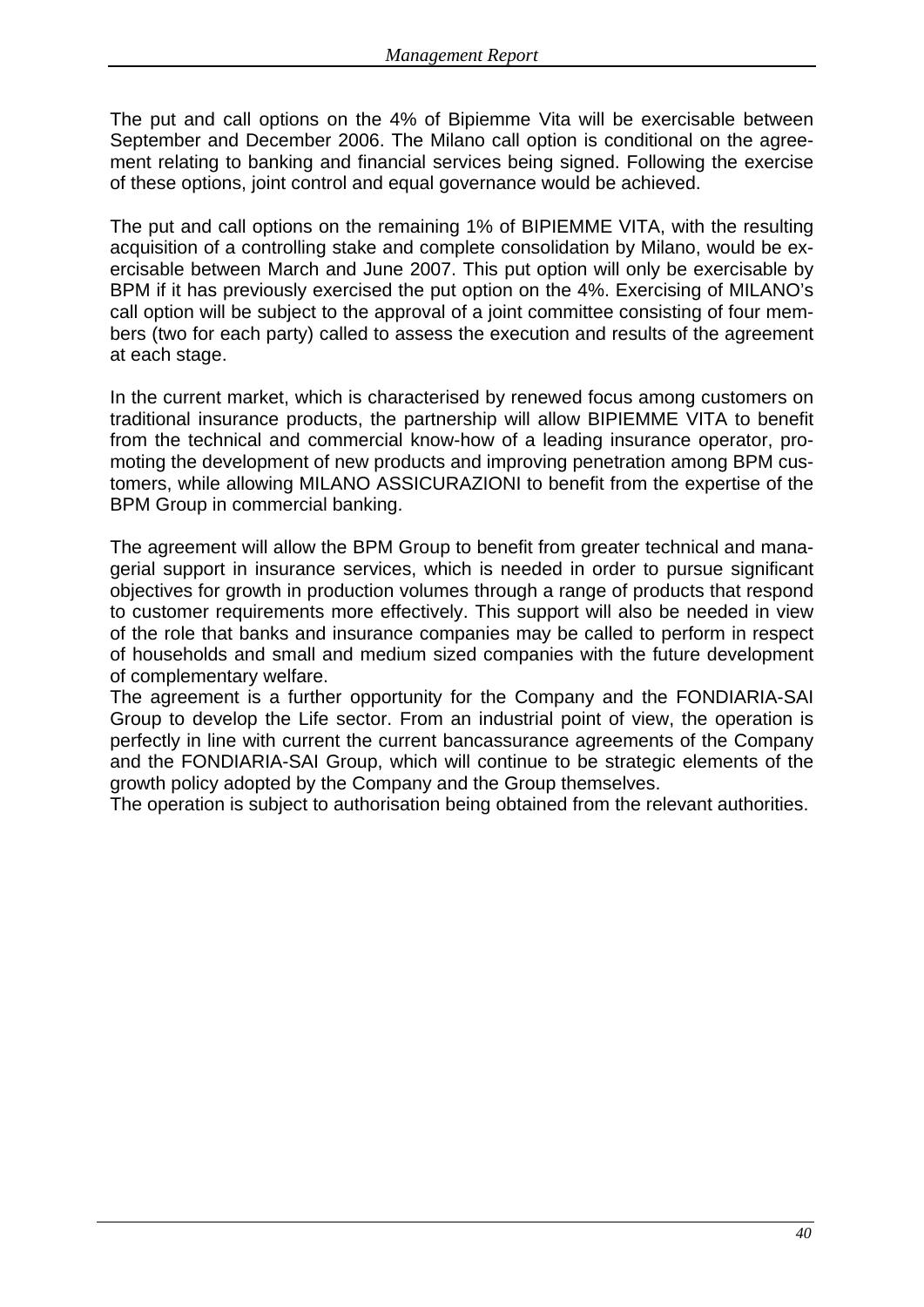## **BUSINESS OUTLOOK**

In the non-life insurance sector, the objective for 2006 is further to consolidate the development of the portfolio, maintaining satisfactory levels of profitability in terms of combined ratio, applying the right pricing policy and ensuring careful risk selection.

In the motor classes in particular, the objective will be to achieve a gradual alignment of the prices offered by the various sales networks of the Company and, at the same time, an increasing degree of personalisation of the price structure, making good use of information drawn from the vast client portfolio built up by the Company.

Operations will be implemented for the purpose of maintaining the portfolio built up in profitable areas and sectors, in order to improve the profitability achieved, as well as targeted action aimed at reorganising sectors that require technical rebalancing. In particular, the fleets class portfolio will be reduced by means of divestment operations.

In the non-motor classes, in particular, development of the retail sector will be pursued by means of targeted campaigns offering incentives for the sale of products in areas, such as health and benefits associated with housing, in which an increasing amount of sensitivity is displayed by customers. Priority will be given to products offering different kinds of cover, in order to satisfy the increasingly evolved insurance requirements of customers.

In the life classes, action aimed at developing the portfolio of traditional annual and recurring premium products is planned with a view to ensuring adequate profitability and guaranteeing greater customer loyalty, and consequently the greater value of the portfolio in the long term. Specific attention will also be paid to the requirements of institutional clients, who view the insurance sector as a good opportunity to diversity their investments and use their liquidity.

Asset and financial management will be aimed at ensuring a careful balance in the investment portfolio, so as to achieve high profitability and consistency with the strategic objectives of the Fondiaria-SAI group.

Generally speaking, a prudent stance will be maintained, with the aim of containing interest rate and counterparty risks, while still benefiting from the opportunities offered by the bond and equity markets. In particular, a great deal of attention is being paid to the evolution of interest rates following the recent action taken on monetary policy by the US Federal Reserve and the European Central Bank.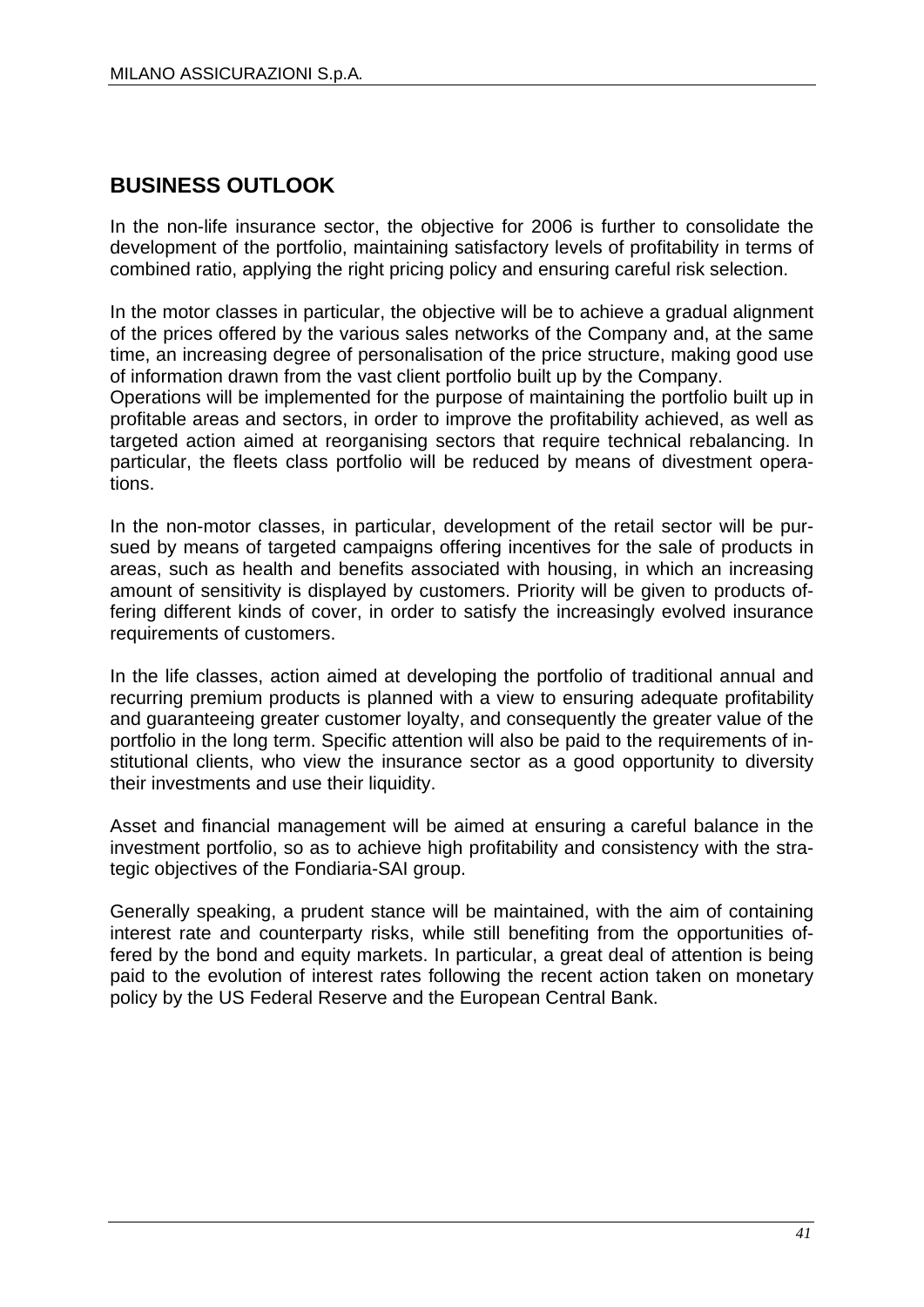## **OTHER INFORMATION**

Subject to what is stated above on the system of corporate governance implemented by the Company, we should like to point out that the actions carried out by the corporate bodies and the instruments used by them ensure that current legislation (Legislative Decree 58 of 24 February 1998) and the CONSOB recommendations relating to company audits aimed at corporate bodies of listed companies (communications 97001574 of 20 February 1997 and 98015375 of 27 February 1998) are observed.

In accordance with CONSOB recommendations we should like to point out that before the various reports on the accounts are issued the Board of Statutory Auditors and the External auditors exchange information on the audits carried out.

#### **Confidentiality (as per Legislative Decree 196/2003)**

In view of the provisions of point 26 of the 'Technical regulations relating to security measures', Appendix B) of Legislative Decree 196 of 30 June 2003, the Company declares that it has drawn up the Document on Security for 2004 in compliance with the provisions of Art. 34 of Legislative Decree 196 of 30 June 2003 and of the Technical Regulations referred to above.

#### **Litigation**

As at 31 December 2004 there were 27,418 current cases relating to claims, 21,012 of which related to MV TPL. During the year 12,465 cases were settled, 10,774 of which related to MV TPL.

Litigation consisting of civil cases brought by Company policyholders applying for a partial reimbursement of their MV TPL premiums because of the anticompetitive activities that your Company is alleged to have carried out in MV TPL in league with the other major insurance Companies is still ongoing, albeit to a lesser extent. There was a drop in the number of cases with the coming into force of Legislative Decree 18 of 8 February 2003, converted into Law 63 of 7 April 2003, which provided that this type of dispute should be dealt with by the courts, and the passing of sentence no. 2207/05 of the Joint Sections of the Court of Cassation, according to which the authority to decide on the aforesaid cases rests with the Courts of Appeal rather than with the Justices of the Peace under article 33 of Law 287/1990. Following this decision, the disputes before the Justices of the Peace have practically ceased, while a number of cases have been brought before the Courts of Appeal but only in certain geographical areas. In particular, 2,760 cases were pending on 31/12/2005 and the disbursements so far made by the Company amount to  $\epsilon$  4,844,079 (approximately  $\epsilon$ 870 per case).

Finally we should remind you that the Joint Sections of the Court of Cassation have issued a ruling on the case, rejecting the appeals lodged by the companies sanctioned and therefore making definitive the sanction imposed by the Italian competition authority (*Autorità Garante della Concorrenza e del Mercato*) and the decisions of the regional court of Lazio and of the Council of State, which had in turn rejected the appeals lodged by the companies.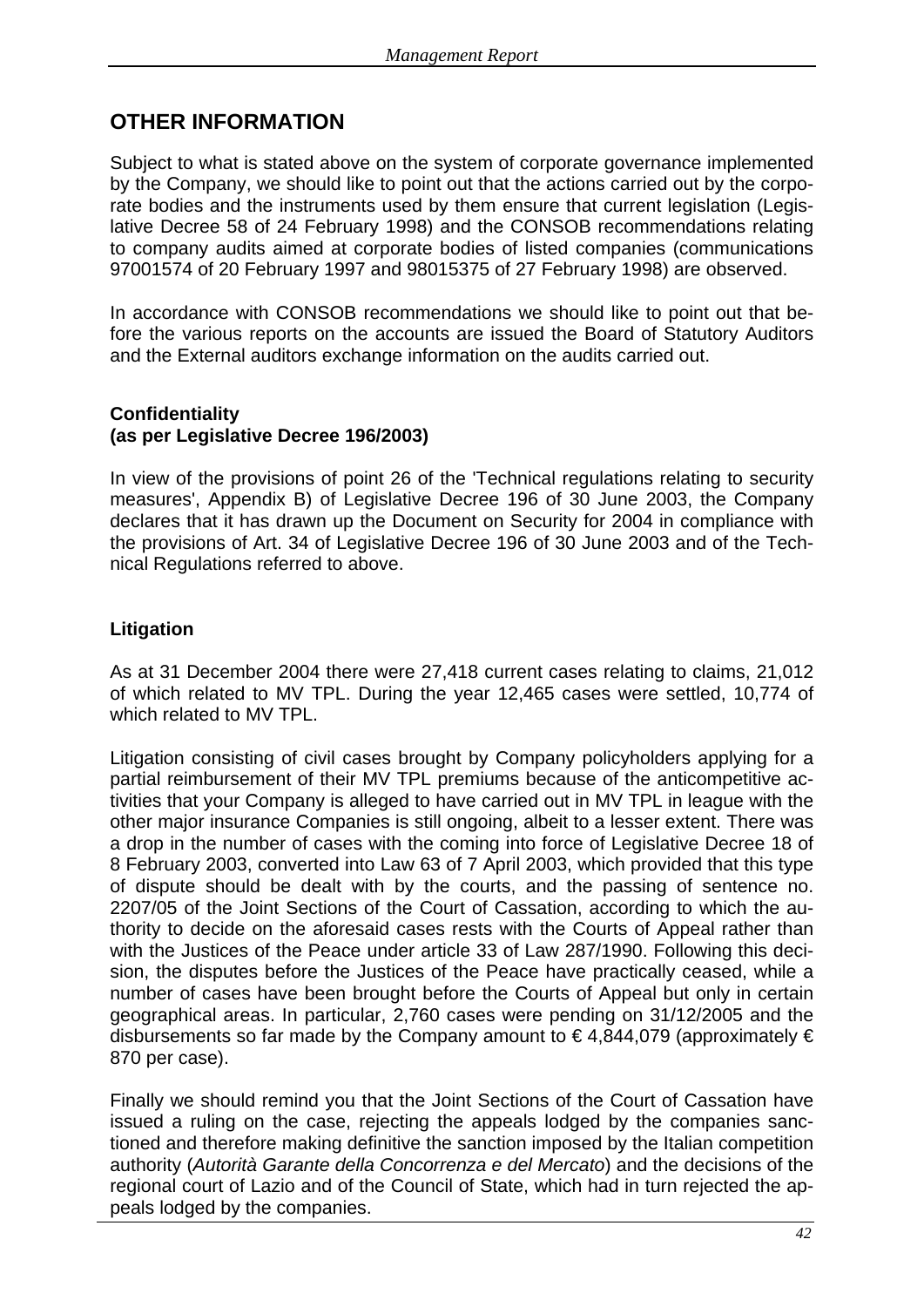#### **Stock Exchange listing**

During 2005 the stock exchange listing of ordinary securities rose from € 4.192 at the beginning of the year to  $\epsilon$  5.720 at the end of the year and in the case of savings shares the listing rose from  $\epsilon$  4.327 to  $\epsilon$  5.686. The stock exchange market value, based on listings as at 20 March 2006 of  $\epsilon$  6.564 for ordinary shares and  $\epsilon$  6.580 for savings shares, amounted to €3,066.4m.

\* \* \*

Under Art. 126 of decision 11971 of 14 May 1999, a list is appended of the companies with unlisted shares and of the limited companies in which as at 31 December 2005 the Company owned, direct and/or indirectly, a holding exceeding 10% of the capital or the shares or units in which gave the Company voting rights exceeding this percentage.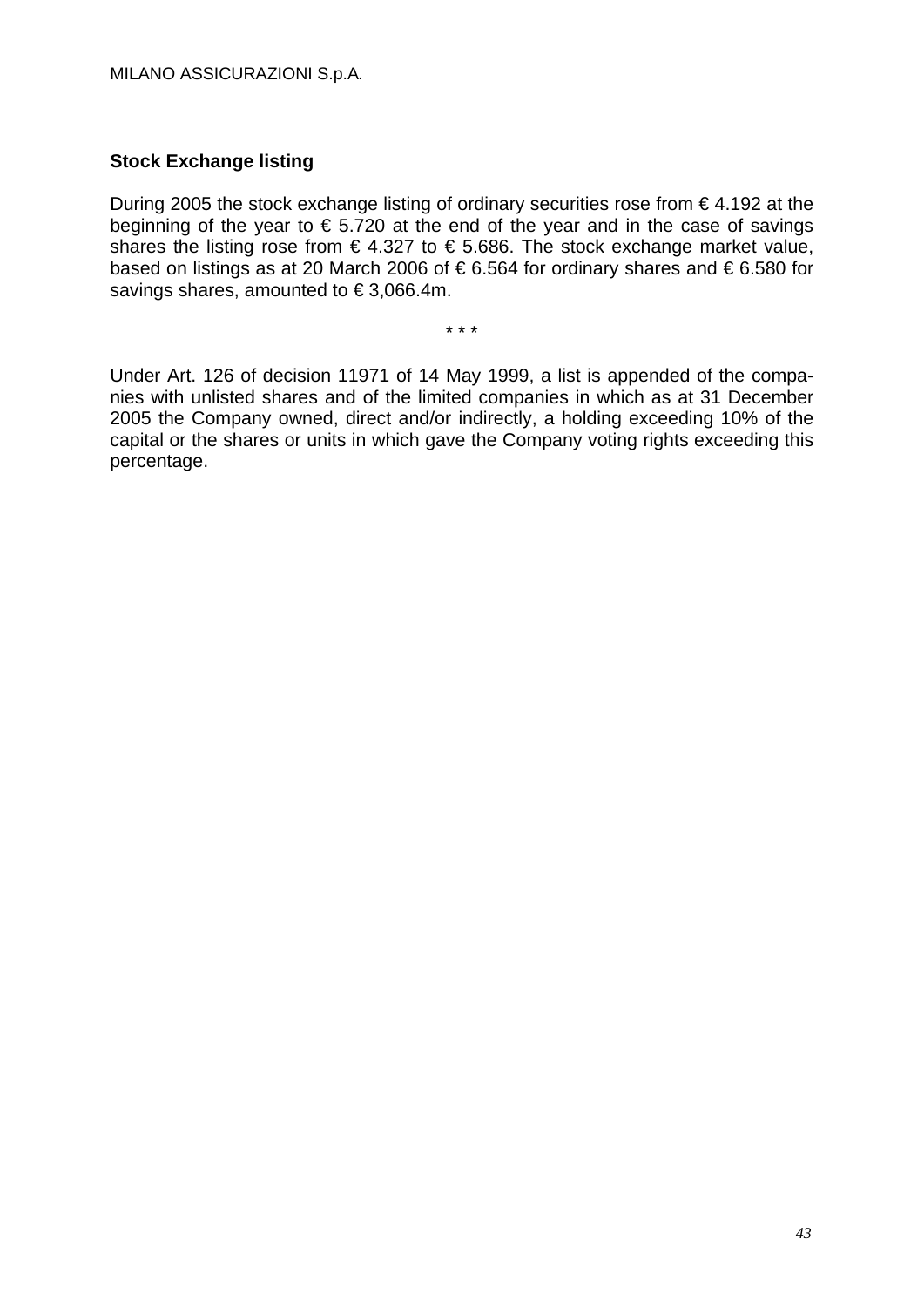# **Subsidiaries and Affiliated companies**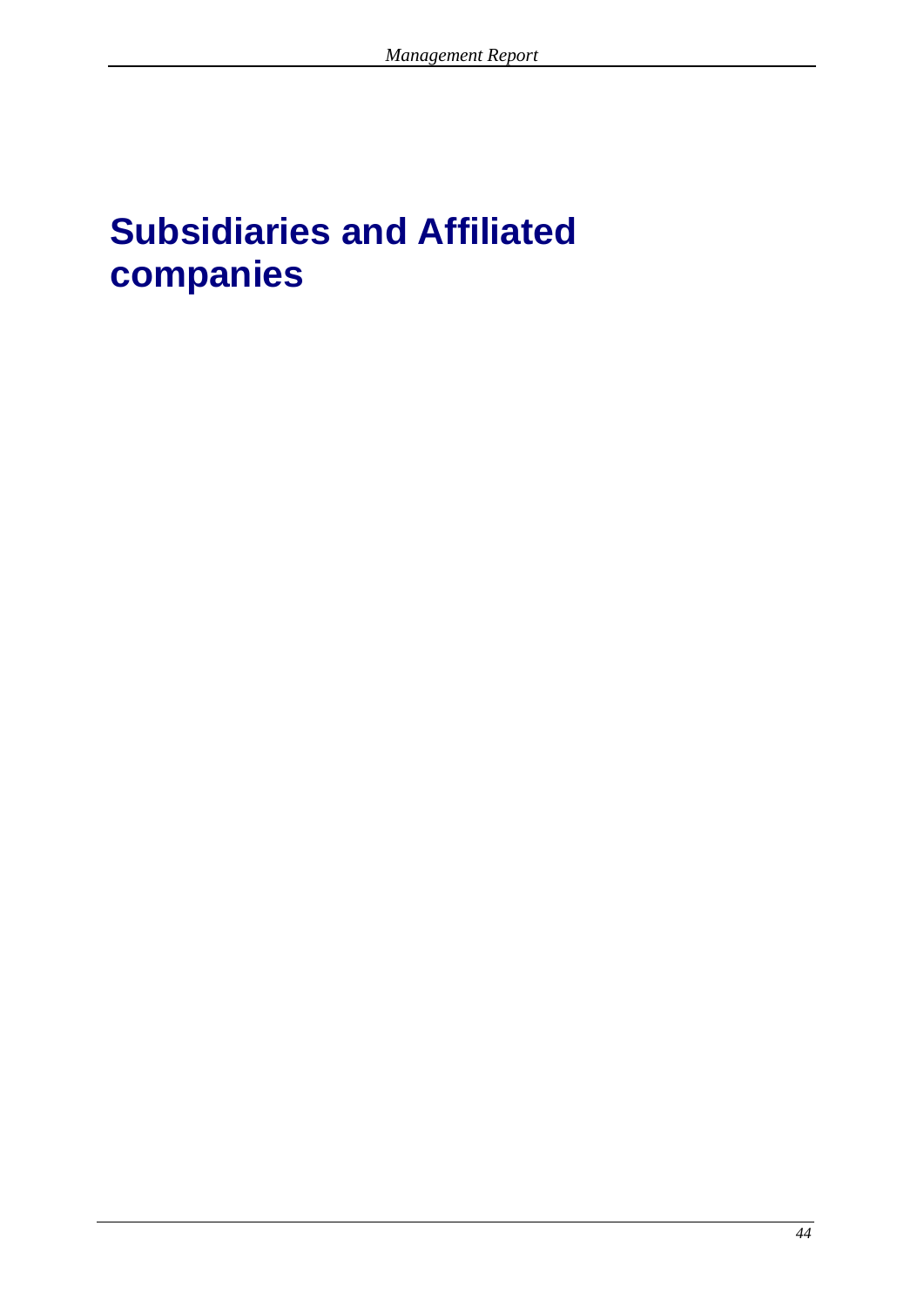In accordance with Art. 2427, para. 1, point 5 of the Civil Code a list of these is contained in Appendix 6 to the Notes to the Accounts. The balance sheet and the profit and loss account of the most recent set of approved accounts of each of them are also appended.

The salient figures for the business carried out by the principal subsidiary companies in 2005 are shown below.

### **Subsidiary companies**

#### **SYSTEMA Compagnia di Assicurazioni S.p.A. – Milan** (our direct holding 100%)

This Company operates in Non-Life business by marketing standardised products distributed by banking channels with which specific agreements have been reached. During 2005, new bancassurance agreements were concluded but have not yet had

any significant effect on the Company's portfolio.

Gross premiums recorded during the current year amounted to  $\epsilon$  12,395K compared with  $\epsilon$  15,213K in the previous financial year (-18.52%).

The technical account for the 2005 financial year suffered from the fall in premiums earned but remained nonetheless positive. The profit and loss account for 2005 recorded a prodit of  $\epsilon$  2,075K compared to the profit of  $\epsilon$  2,800K recorded in the previous year.

#### **DIALOGO ASSICURAZIONI S.p.A. – Milan** (our direct holding 99.85%)

This company mainly operates in selling MV products by telephone.

During the year, the Company reviewed the Motor TPL tariff based on the performance of the portfolio and in order to maintain a correct underwriting policy.

Overall, the gross premiums recorded amounted to  $\epsilon$  17,596K compared to  $\epsilon$ 21,245K in the previous financial year (-17.18%).

The positive evolution of claims from previous financial years, already posted to the reserve, and the absence of advertising costs – posted entirely to the profit and loss account in the last financial year – contributed to the achievement of a profit of  $\epsilon$ 761K compared to the loss of €3,150K as at 31 December 2004.

#### **FONDIPREV S.p.A. – Florence** (our direct holding 60%)

This Company operates in Life business via the banking channel. New policies are issued through the outlets of Banca delle Alpi Marittime whilst old policies continued to be managed directly.

Gross premiums recorded during 2005 amounted to € 394K compared with € 422K in 2004 (-6.64%).

The 2005 financial year closed with a net profit of  $\epsilon$  434K compared to a profit for the previous year of €175K. The variation is essentially attributable to business combina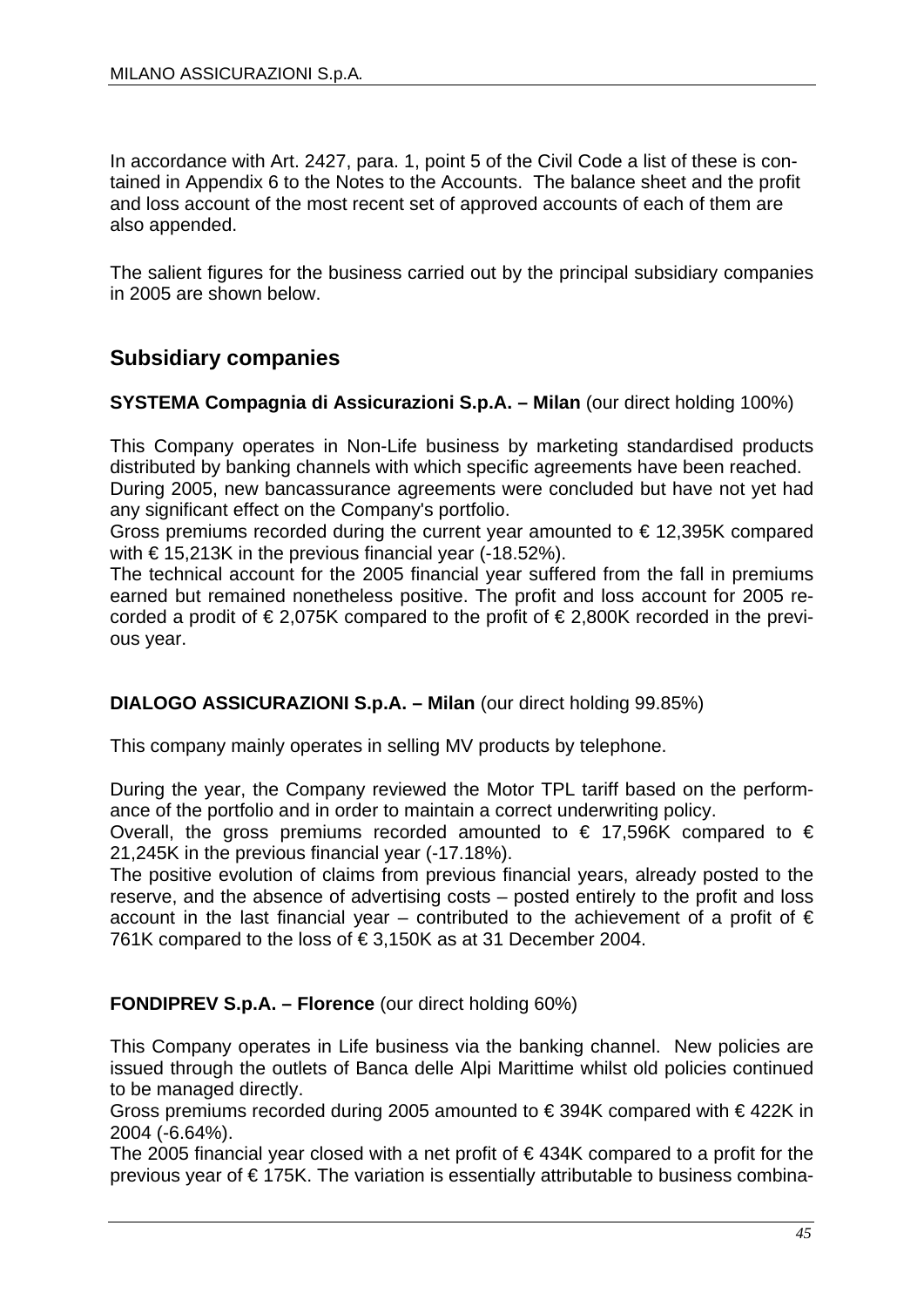tion activities, which benefited from capital gains from sales of shareholdings of  $\epsilon$ 280K.

#### **MERIDIANO EUR – Milan** (our direct holding 100%)

During the financial year, the Company acquired from Milano Assicurazioni the property in Assago which had previously housed the offices of Milano Assicurazioni and is currently undergoing renovation work. The property was sold for  $\epsilon$  34,000K, as per the estimate carried out for this purpose by Scenari Immobiliari.

The company also has shares in the "Tikal R.E. Fund" property investment fund with a book value of  $\epsilon$  76,506, resulting from the transfer to this fund, during the 2004 financial year, of the property owned at Piazzale dell'Industria, Rome.

The 2005 accounts closed with a profit of  $\epsilon$  315K on the income relating to the shares in the "Tikal" fund, which furthermore presented a current value at the end of the financial year of  $\text{\large\ensuremath{\in}} 93,953\text{\large\ensuremath{\mathsf{K}}}$ .

#### **MERIDIANO ORIZZONTI – Milan** (our direct holding 100%)

On 28 December 2004 this Company, which was founded in December 2003, acquired a property at Piazza S.M. Beltrade 1, Milan, from Pirelli Real Estate-Morgan Stanley for  $\epsilon$  54,590K. The 2005 accounts closed with a profit of  $\epsilon$  952K compared to the loss of  $\epsilon$  14K for the previous year.

#### **CAMPO CARLO MAGNO S.p.A. – Madonna di Campiglio** (our direct holding 100%)

Acquired by Milano Assicurazioni in December 2005, this company owns a hotel property complex in Madonna di Campiglio called GOLF HOTEL.

In December, the company entered into a company leasing contract with Atahotels S.p.A. which provides for the payment of annual fees of 20% of the net annual revenue, subject to a guaranteed minimum payment. The operation guarantees the company an adequate return on the line of business leased, in line with other similar operations on the market.

The accounts for 2005, which covered a period of eight months, because of the decision to make the financial year coincide with the calendar year (it had previously started on 1st May and ended on 30th April) closed with a loss of €457K.

**CAMPO CARLO MAGNO SPORT S.r.l. – Madonna di Campiglio** (our direct holding 100%)

Acquired by Milano Assicurazioni in December 2005, this company owns concessions for the management of ski slopes, ski lifts and golf courses in the Golf Hotel hotel property complex.

In December, the company entered into a company leasing contract with Atahotels S.p.A. which provides for the payment of annual fees of 20% of the net annual revenue, subject to a guaranteed minimum payment. The operation guarantees the com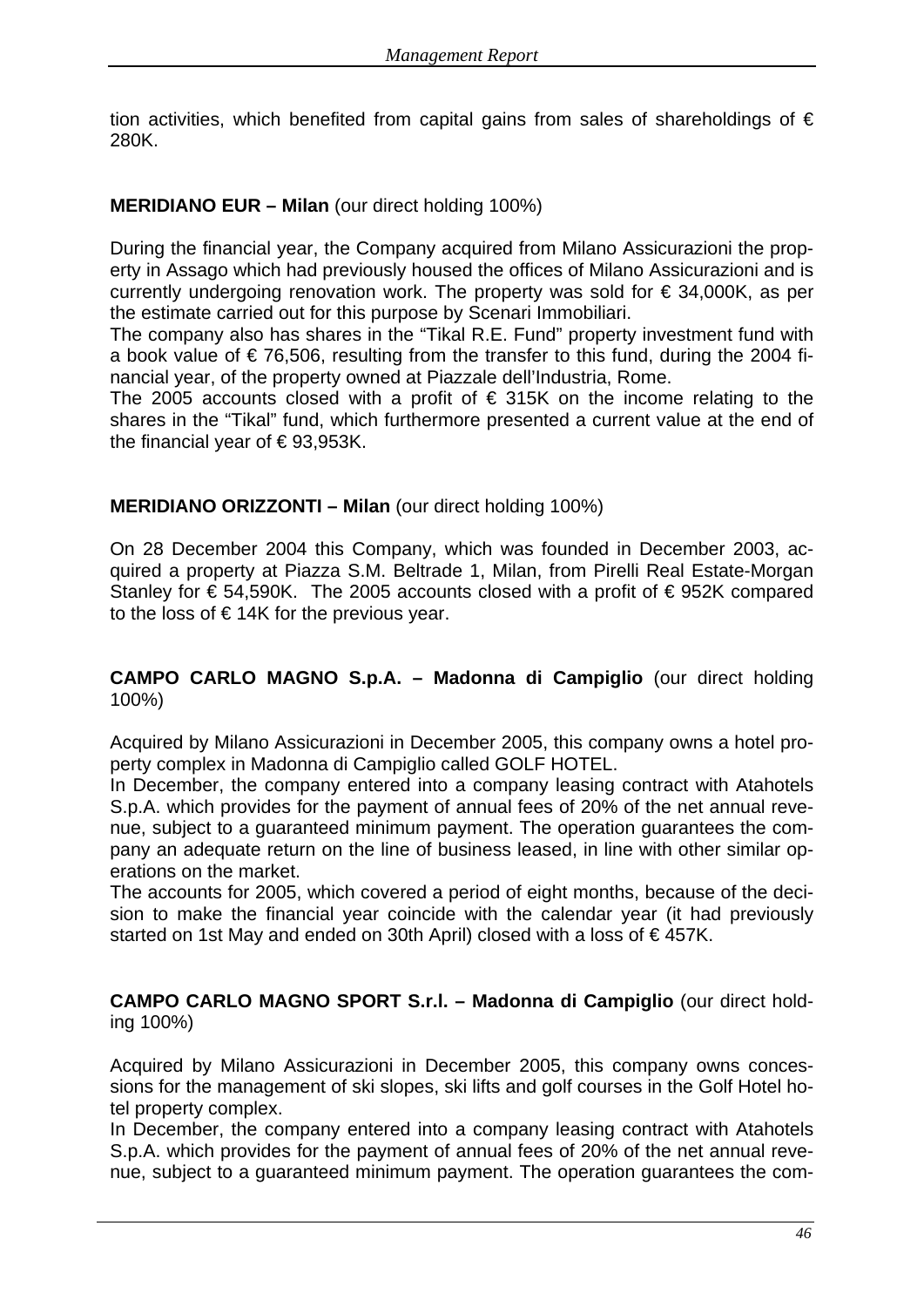pany an adequate return on the line of business leased, in line with other similar operations on the market.

The accounts for 2005, which covered a period of eight months, because of the decision to make the financial year coincide with the calendar year (it had previously started on 1st May and ended on 30th April) closed with a profit of €21K.

#### **MAA FINANZIARIA – Milan** (our direct holding 100%)

Originally involved in the financial leasing of capital goods and financing, the Company is now limited to managing a number of financing contracts already in its portfolio. The annual accounts as at 31 December 2005 closed with a loss of €18K.

#### **SOGEINT – Milan** (our direct holding 100%)

This Company operates in the sector of commercial assistance to agencies. The annual accounts closed as at 31 December 2005 closed with a loss of  $\in$  189K.

#### **Affiliated companies**

#### **GARIBALDI S.c.s. – Luxembourg (our direct holding 47.95%)**

Through a Luxembourg holding company, this company will control a number of Italian vehicle companies that will be carrying out the property development project in an area of Milan known as "Garibaldi Repubblica".

The "Garibaldi Repubblica" project is expected to cover an area of 110,000 square metres of buildable land, with approximately 50,000 square metres for office use, approximately 10,000 square metres for retail outlets, approximately 15,000 square metres for residential use, approximately 20,000 square metres for exhibition space and approximately 15,000 square metres for hotel accommodation.

On 15 July, the implementation agreement was signed with the Municipality of Milan and, on the same day, the purchase and sale contracts with the private entities and the deeds of exchange of the private building rights with the Municipality of Milan were also signed. Based on the latest estimates, the total cost of the project is estimated to be approximately  $\epsilon$  650m and the expected duration of the development work is approximately 5 years from 2005.

The accounts for the 2005 financial year closed with a loss of  $\epsilon$  280K.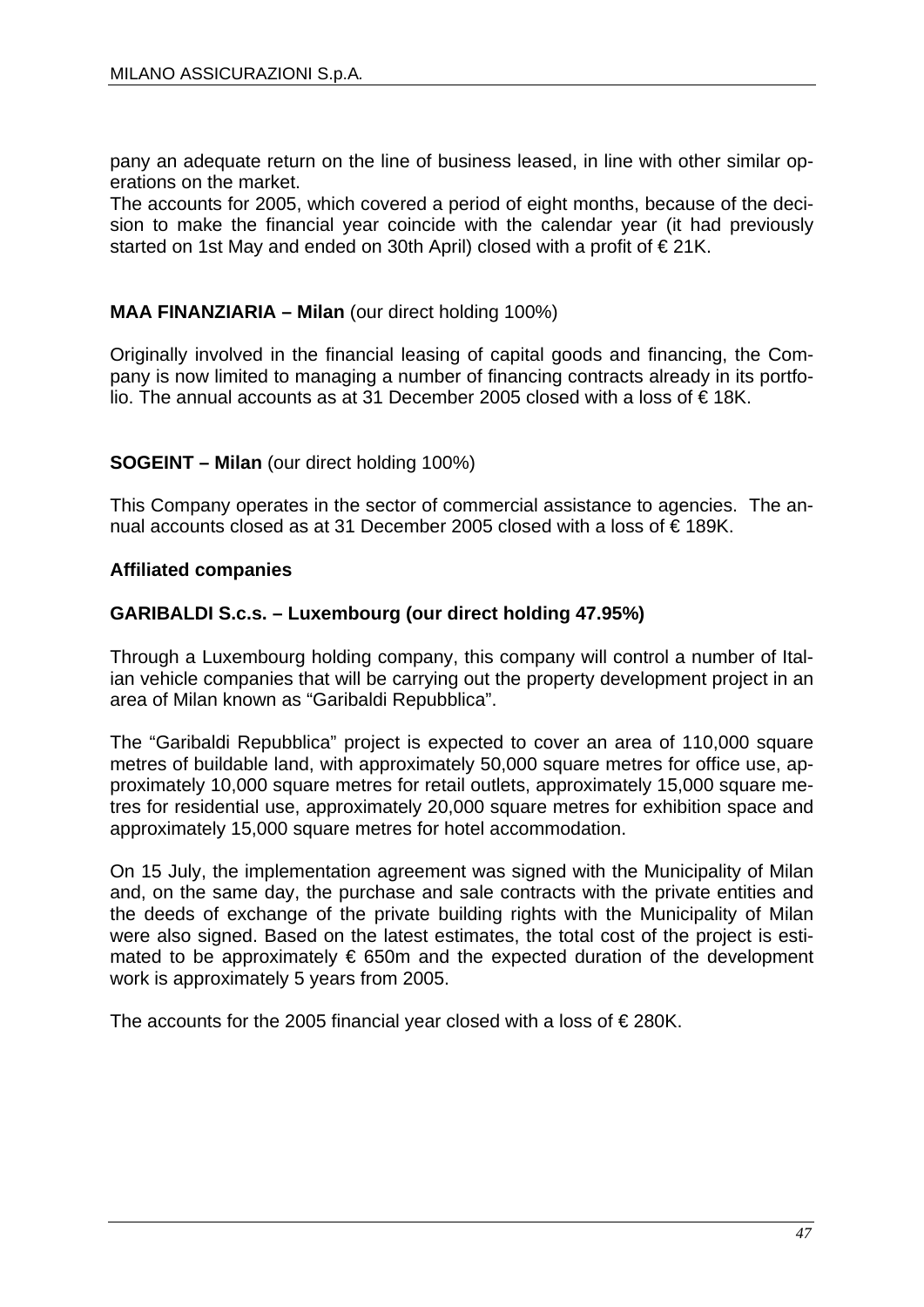# **Relations with associated parties**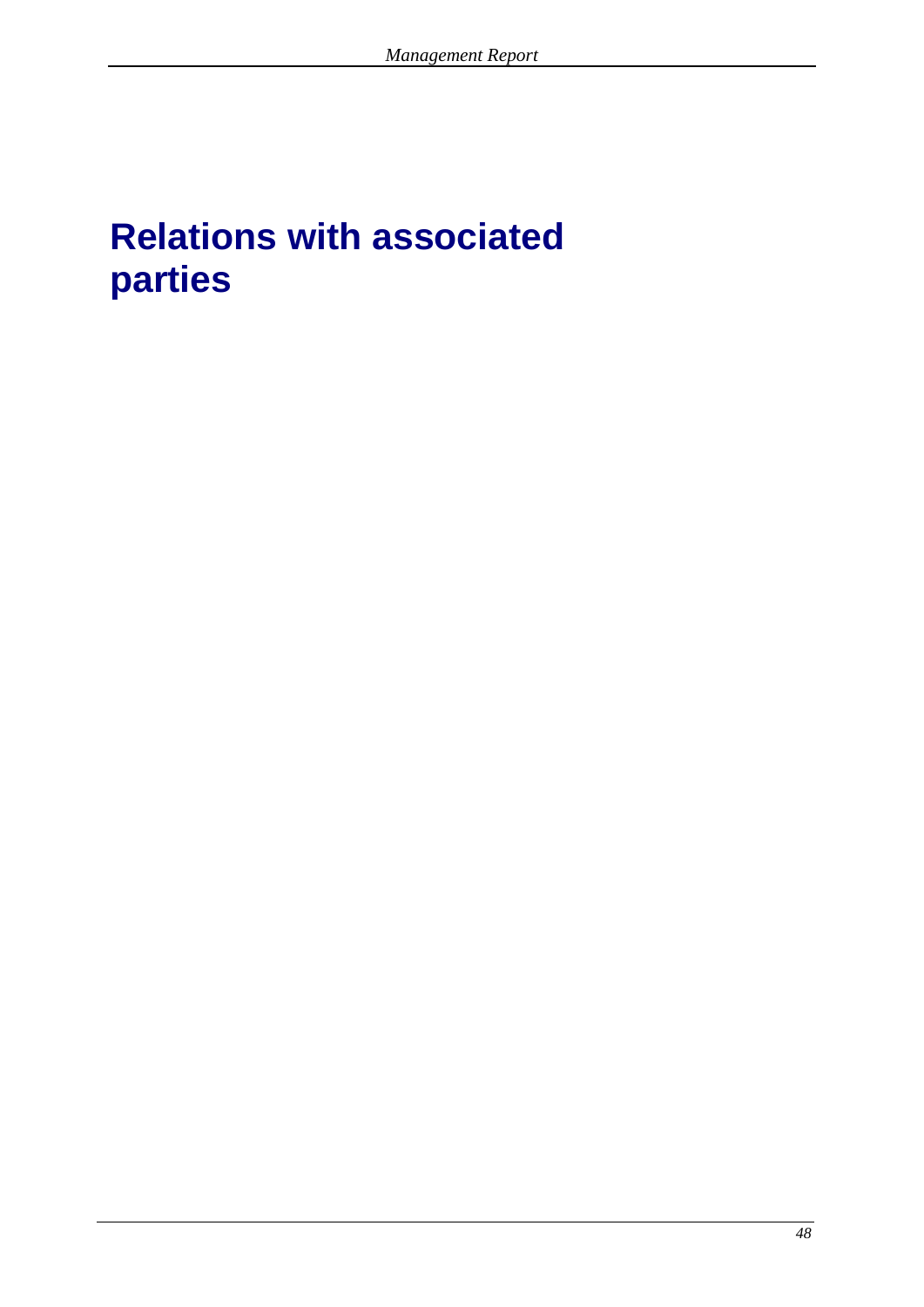We have summarised below the significant relations with associated parties, as defined by International Accounting Principle no. 24 (Related Party Disclosures), which is referred to in article 2, letter h) of Consob Resolution no. 11971 of 14 May 1999, included in Consob Resolution no. 14990 of 14 April 2005.

The item "land and buildings" includes:

- the downpayment of  $\epsilon$  9,370K made during the financial year to IM.CO. S.p.A. in relation to the property operation relating to the land at Via Confalonieri-Via Castillia (Lunetta dell'Isola), Milan. This operation involved:
	- the sale by Milano Assicurazioni to IM.CO. of the said land, the respective building permits for which are currently awaited.
	- the purchase from IM.CO. by Milano, once the building permits have been issued, of a property for the provision of services which will be built on the land in question by IM.CO. for the price of  $\epsilon$ 93,700K

The operation is described in detail in the chapter of the management report dedicated to property and financial management, to which the reader is therefore referred for further information.

- the downpayments of  $\epsilon$  18,701K in total made during the current financial year and previous years to IM.CO. S.p.A. in relation to the area on Via Lancetti, Milan. We would remind you that this operation, which was carried out in the 2003 financial year and was described in detail in the management report accompanying the accounts for that year, had led to the sale of the land to IM.CO. S.p.A. and the purchase from IM.CO. of the completed property complex to be built by the same company on the land in question for the price of  $\epsilon$  36,400K.
- the downpayments of  $\epsilon$  45,360K in total made during the current financial year and previous years to Avvenimenti e Sviluppo Alberghiero s.r.l. in relation to the area on Via Fiorentini, Rome. We would remind you that this operation, which was carried out in the 2003 financial year and was described in detail in the management report accompanying the accounts for that year, had led to the sale of the land to Avvenimenti e Sviluppo Alberghiero s.r.l. and the purchase from Avvenimenti e Sviluppo Alberghiero s.r.l. of the completed property complex to be built by the same company on the land in question for the price of  $\epsilon$  96,200K.

The company structure of the counterparts in the above operations means that the companies are related parties of the Company and of the parent company Fondiaria-SAI. Because of this, the appropriate fairness and legal opinions in respect of these operations were obtained from independent experts. The fairness opinions confirmed the fairness of the sale prices for the areas and of the purchase prices of the properties.

As regards the operation carried out in the 2005 financial year with regard to the land at Via Confalonieri-Via de Castillia, Milan, the fairness opinion was drawn up by KPMG ADVISORY S.p.A. CORPORATE FINANCE and the legal opinion by the ASHURST legal firm. The fairness opinion confirmed the fairness of the aforesaid selling prices of the land and purchase price of the property, while the contracts signed took account of the suggestions contained in the legal opinion.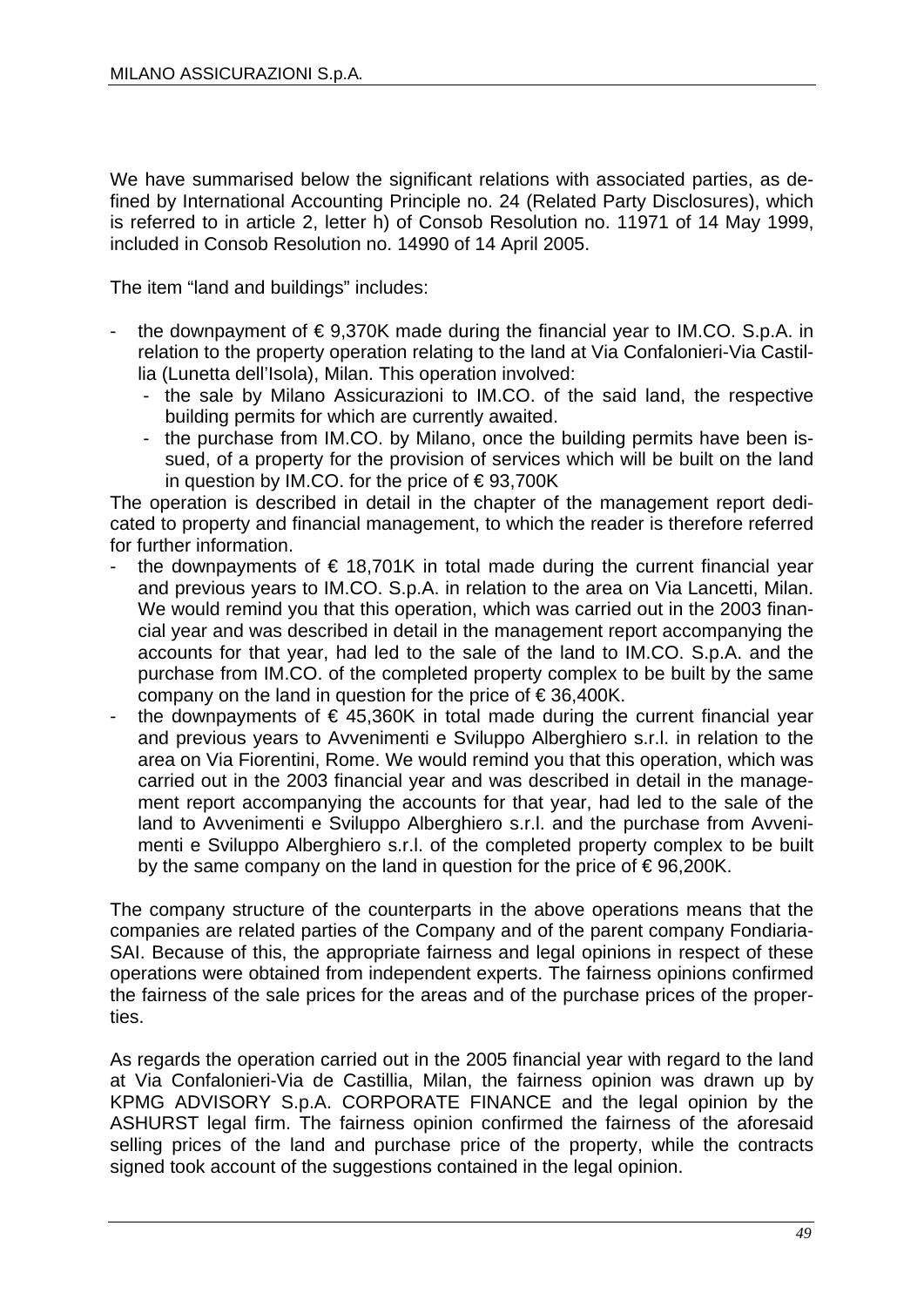In approving the operation on 9 November 2005 the Board of Directors of Milano Assicurazioni noted:

- the strategic and industrial value of the operation and the interest of Milano Assicurazioni and the Group in the operation itself;
- the nature of the relationship and the methods for determining the financial conditions of the operation, as well as the legal and tax aspects;
- the absence of atypical and/or unusual features.

\* \* \*

Appendices 16 and 30 of the notes to the accounts respectively indicate the assets and liabilities, as well as the income and charges, relating to the group companies and other investee companies. They relate mainly to:

- relations connected with reinsurance activities, all of which took place at market prices
- charges, income and consequent credits/debits associated with the distribution among the Fondiaria-SAI Group companies of the cost of the unified services at group level
- credits/debits deriving from the participation of Milano Assicurazioni in the tax consolidation of the FONDIARIA-SAI group.

Milan, 27 March 2006

MILANO ASSICURAZIONI S.p.A. The Board of Directors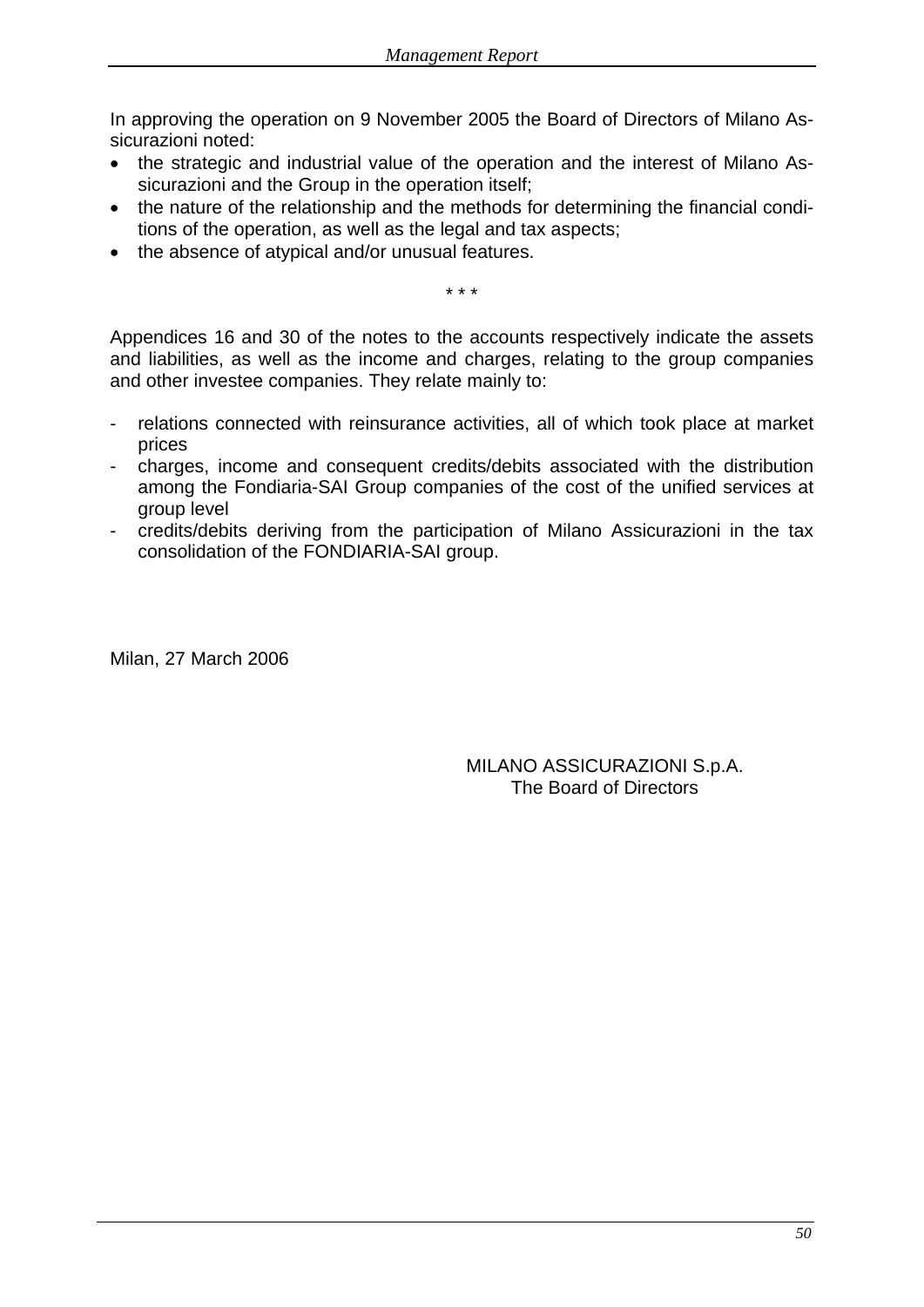# **Tables of Accounts**

Balance Sheet

Profit and loss account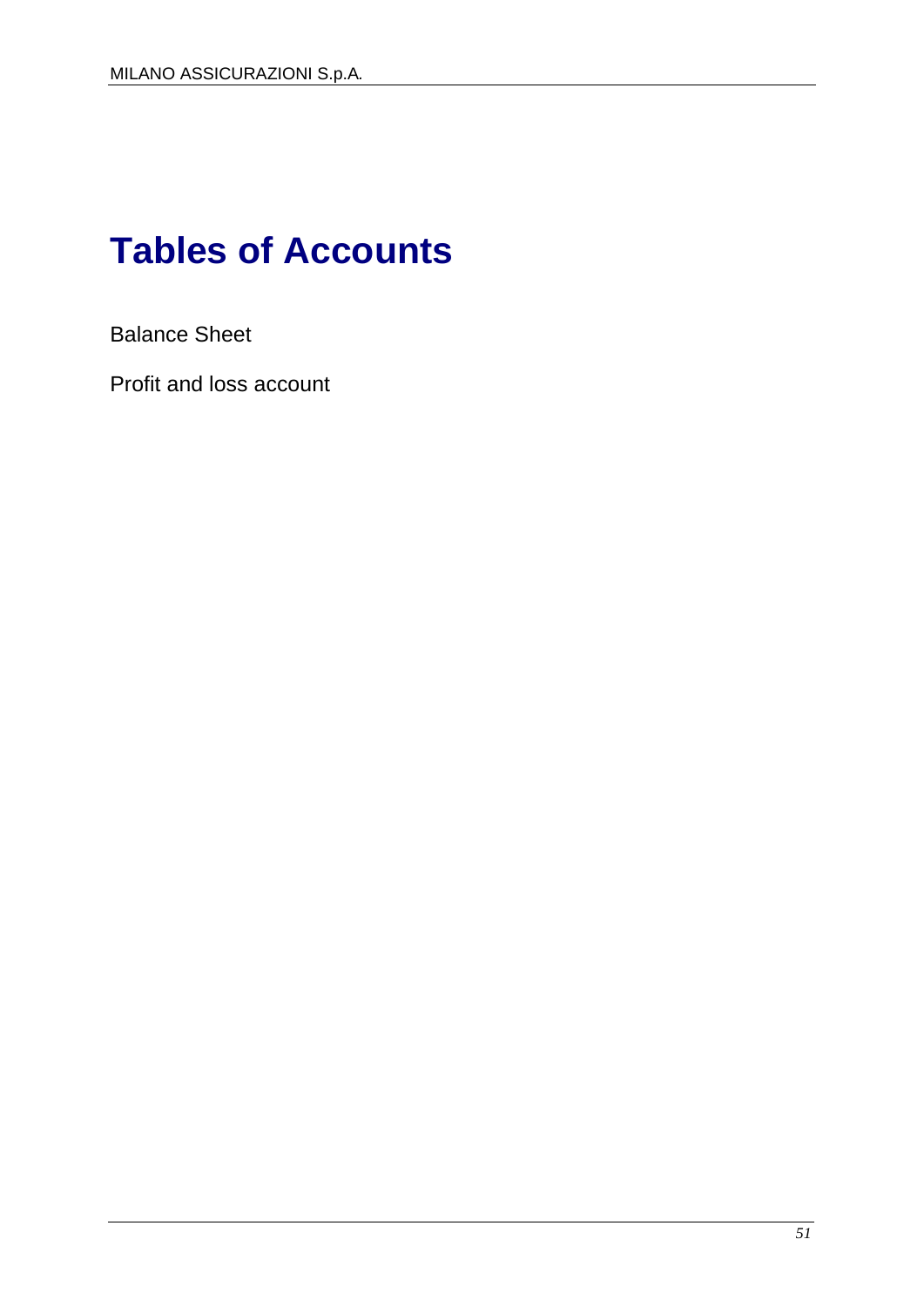#### *Shareholdings of the Directors, Auditors and Chief Executive*

| Surname and<br>forenames | <b>Participating</b><br><i>interest</i> | Number of<br>(2004)<br>Ordi- | shares owned at<br>the end of the<br>previous year<br>Sav- | Number of<br>Ordi-             | shares acquired<br>Sav-    | <b>Number of</b><br>shares sold<br>Ordi- | Sav-                             | <b>Number of</b><br>current year<br>(2005)<br>Ordi- | shares owned at<br>the end of the<br>Sav- |
|--------------------------|-----------------------------------------|------------------------------|------------------------------------------------------------|--------------------------------|----------------------------|------------------------------------------|----------------------------------|-----------------------------------------------------|-------------------------------------------|
| Rucellai Cosimo          | Milano As-<br>sicurazioni               | nary<br>8,694<br>a)          | ings                                                       | nary                           | ings                       | nary                                     | ings<br>$\overline{\phantom{a}}$ | nary<br>8,694<br>a)                                 | ings                                      |
| <b>Erbetta Emanuele</b>  | Milano As-<br>sicurazioni               | 8,000<br>b)                  | 19,50<br>(0, b)                                            | 5,000<br>a)<br>27,30<br>(0, b) | 8,763<br>a)<br>9,598<br>b) | 5,000<br>a)<br>15,30<br>(0, b)           | 8,763<br>a)<br>4,871<br>b)       | 20,00<br>(0, b)                                     | 24,22<br>7 <sub>b</sub>                   |
| Pini Massimo             | Milano As-<br>sicurazioni               | 10,00<br>0a)                 |                                                            | 10,00<br>0a)                   |                            |                                          | $\blacksquare$                   | 10,00<br>0a)                                        |                                           |
| <b>Talarico Antonio</b>  | Milano As-<br>sicurazioni               | 20,10<br>0a)                 | $\overline{\phantom{0}}$                                   | $\overline{\phantom{a}}$       |                            |                                          |                                  | 20,10<br>0a)                                        |                                           |
| Rayneri Alessandro       | Milano As-<br>sicurazioni               | 10,00<br>0 c)                | 20,00<br>0 c)                                              | 10,00<br>0 c)                  | 10,00<br>0 c)              |                                          | $\blacksquare$                   | 20,00<br>0 c)                                       | 30,00<br>0 c)                             |

The other members of the Board of Directors and of the Board of Statutory Auditors and the Chief Executive do not own any shares.

*a) shares owned direct b) shares owned by spouse* 

*c) shares owned through subsidiary companies*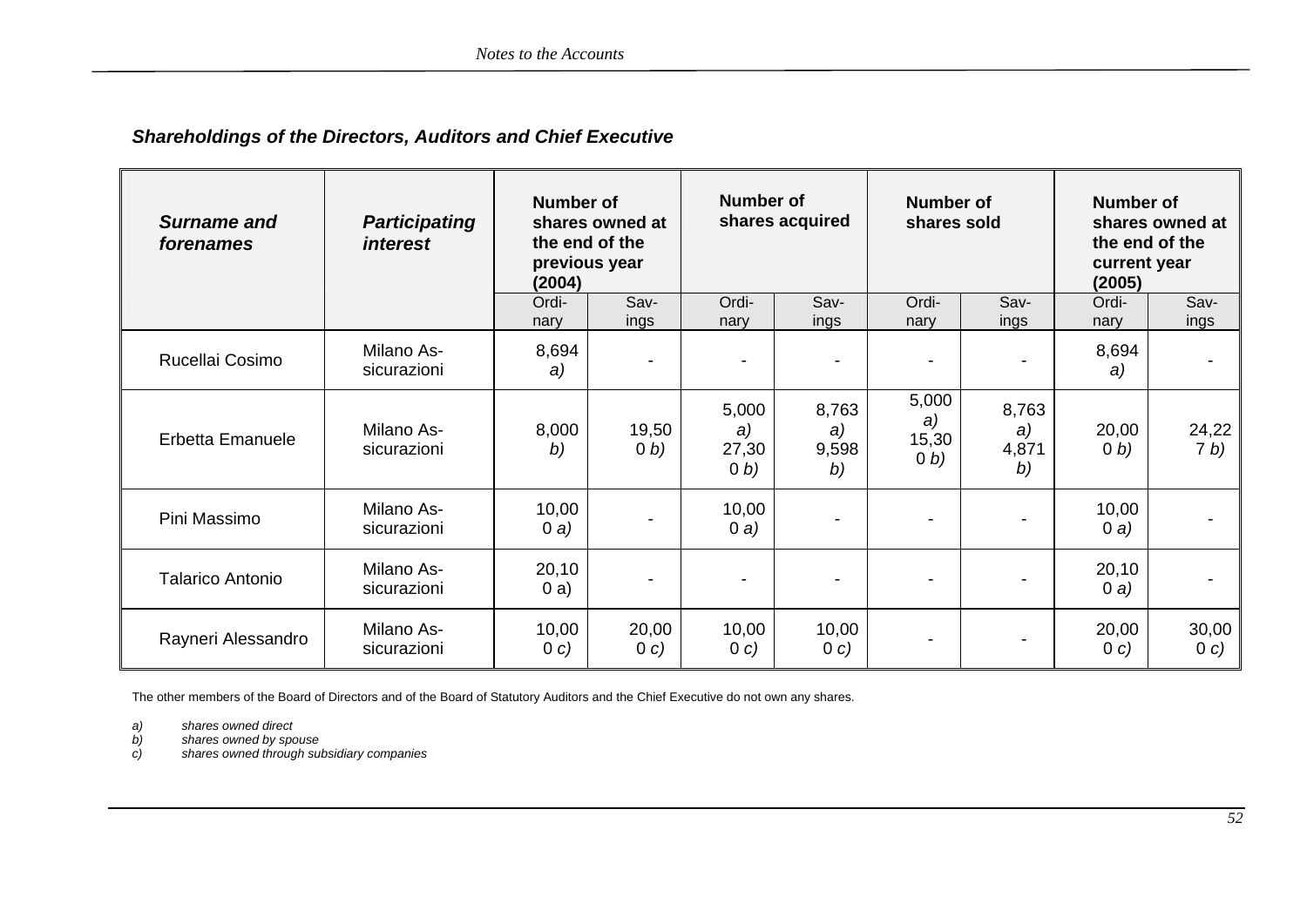# **Notes to the Accounts**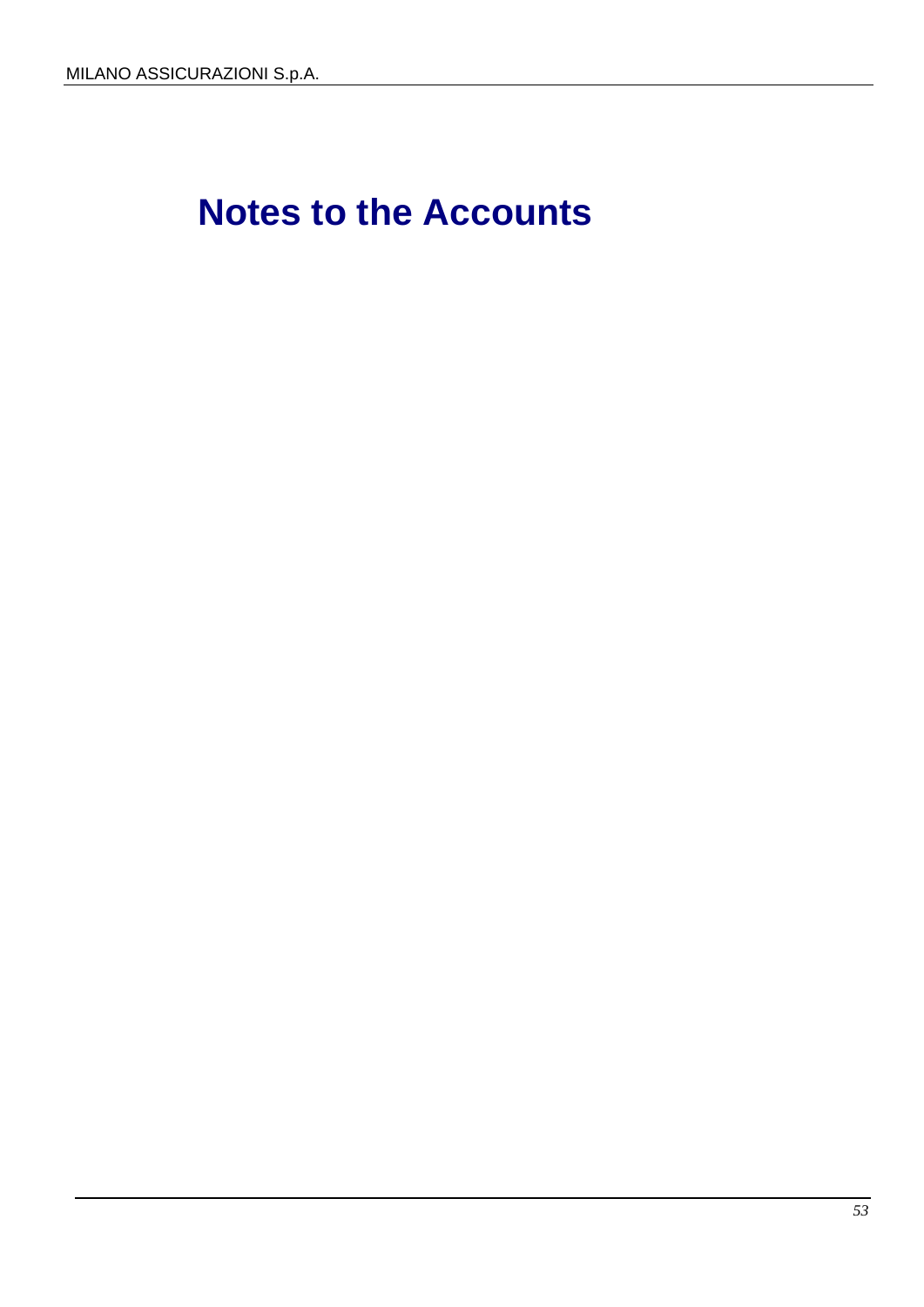# **PART A VALUATION CRITERIA**

### **Section 1**

#### *Illustration of valuation criteria*

#### **General principles**

The valuation criteria adopted for drafting these accounts comply with current legal provisions and refer, for the purposes of interpretation, to the accounting principles issued by the Consigli Nazionali dei Dottori Commercialisti e dei Ragionieri (National Council of Professional Accountants and Bookkeepers). These criteria have not changed from those applied last year.

#### **Intangible assets**

**Acquisition commissions to be depreciated:** these relate to the residual amount still to be depreciated of the commissions on multi-year life contracts from the 2002 financial year which, in accordance with the accounting principle in force at the time, continue to be distributed based on the duration of each contract and in any case over a period of no more than 10 years

As of 2003, the commission on multi-year contracts, for both life and non-life classes, has been allocated entirely to the profit and loss account:

**Goodwill:** the amount entered in the accounts includes:

- the goodwill recorded following the merger by incorporation of Lloyd Internazionale S.p.A., which took place in 1991;
- the goodwill arising from the purchase of the insurance portfolio of Latina Assicurazioni, which took place in 1992;
- the goodwill recorded in 1992 following the purchase of the insurance portfolio of Card S.p.A.;
- the goodwill relating to the life portfolio of La Previdente Assicurazioni originally purchased from La Previdente Vita (formerly Latina Vita) in 1993;
- the goodwill relating to the purchase of the insurance business of Maa Assicurazioni S.p.A., which took place in 1995, arising from the accounts of the incorporated company Nuova Maa.
- the goodwill recorded in 1999 following the merger by incorporation of La Previdente Vita;
- the goodwill arising from the purchase of the portfolio of insurance policies of Profilo Life, which took place in 2001, arising from the accounts of the incorporated company Maa Vita.
- the goodwill recorded in 2003 following the merger by incorporation of Maa Vita, corresponding to the difference between the book value of the shareholding and the value of the corresponding share of the net book equity.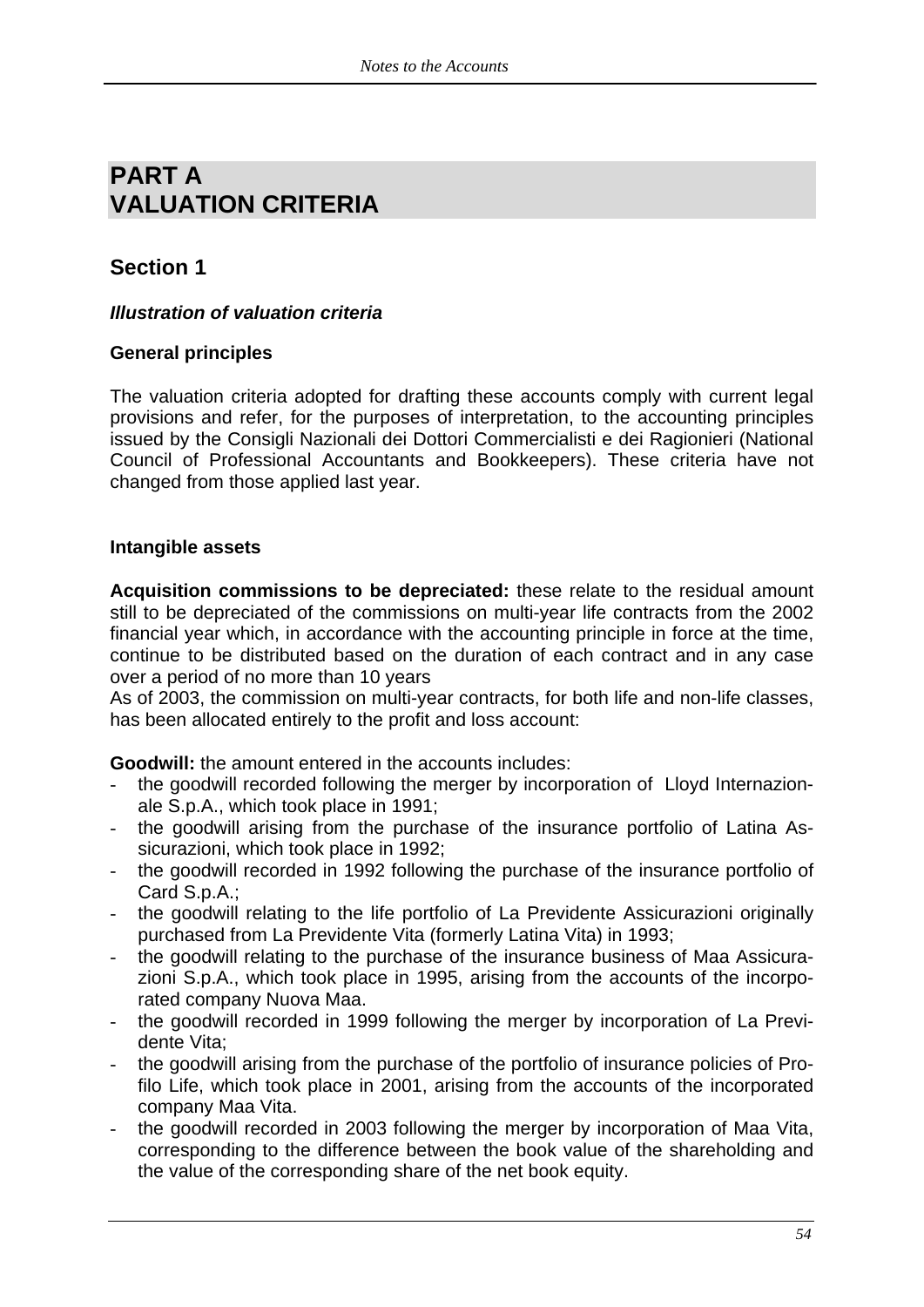This goodwill is systematically depreciated in equal instalments over 20 years with the exception of the goodwill recorded in 2003 following the incorporation of Maa Vita, that recorded in 1999 following the incorporation of La Previdente Vita as well as that relating to Profilo Life, arising from the accounts of Nuova Maa, which are depreciated over 10 years.

These periods are considered to be suitable, taking into account the characteristics of the portfolios to which they refer as well as the distinctive features of the insurance business and the long-term prospects on the basis of which the investments in the sector are made.

The allowances for depreciation for the year amount to a total of  $\epsilon$  23,992K and are allocated to the item "other charges".

**Other multi-year costs:** these are entered in the assets at a sum equal to the purchase cost, and depreciated over three or five years, in equal instalments.

#### **Investments**

#### **Immovable property**

These are considered to be long-term investments on the basis of the  $2<sup>nd</sup>$  paragraph of Art. 15 of Legislative Decree no. 173/97.

They are entered at cost, plus, where applicable:

- − incremental costs;
- − ten-year INVIM, excluding the extraordinary tax described in Law no. 363/91;
- − revaluations made in accordance with laws no. 576 of 2 December 1975; no. 72 of 19 March 1983 and no. 413 of 30 December 1991.
- − revaluations made during the allocation of the merger deficit;

and decreased, where applicable, by

write-downs made to take account of any lasting losses in value, determined on the basis of surveys drawn up by independent experts.

Property intended for use by the company is systematically depreciated at the rate of 3%.

Property intended for use by third parties is not subject to depreciation, even considering the close and constant maintenance which means that their use over time is not restricted.

#### **Investments in stocks and shares:**

Investments in group undertakings and other participating interests are generally entered under the long-term assets as laid down by the aforementioned  $2<sup>nd</sup>$  paragraph of Art. 15 of Legislative Decree 173/97 and are therefore entered at cost, adjusted if applicable to include losses of value considered to be lasting. Lasting losses in value in subsidiary and affiliated companies are generally shown with reference to the quota of the loss for the year incurred by us; the values thus determined are adjusted, if applicable, in relation to the actual existence of surplus values in respect of the accounting net equity. In particular, the value attributed to holdings in subsidiary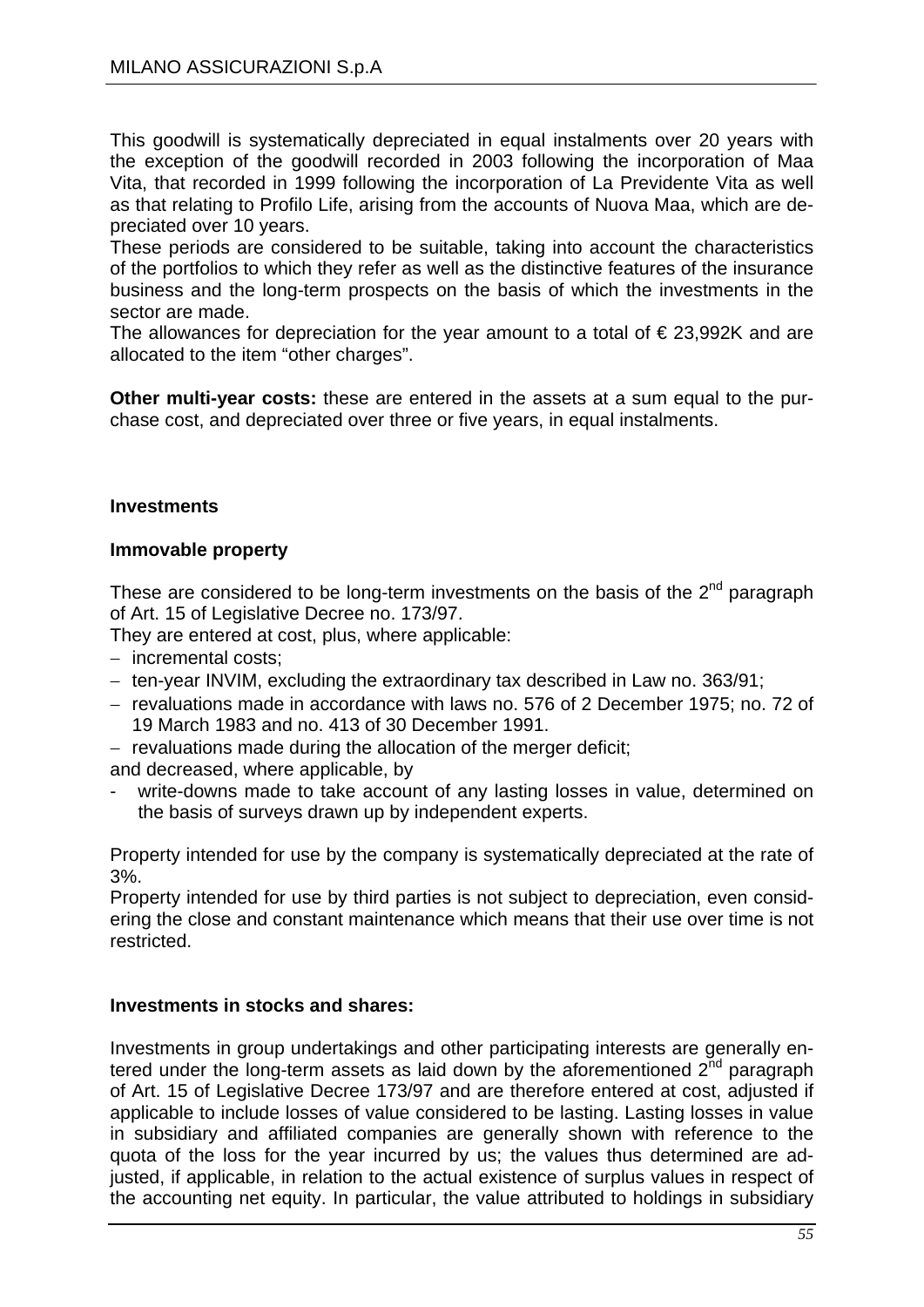and affiliated companies is compared to the valuation made in accordance with art. 16, paragraph 5 of Legislative Decree 173/1997; the higher values maintained in respect of the last valuation criterion are justified by the goodwill, which is gradually recovered through current management.

The other stocks and shares entered under long-term assets are entered at cost, adjusted if applicable for lasting losses in value.

Listed shares which do not constitute long-term assets are recorded at the lower value between the book value, calculated using the continuous average cost criterion, and the value resulting from the arithmetical average of prices for December; for those shares, where the circumstances stated in Art. 16, paragraph 6 of Legislative Decree 173/97 occur, the rises in value within the limits of the write-downs operated in previous years have been entered.

Shares not listed and other holdings in joint stock companies are recorded at the book value, which is fundamentally considered to be prudential.

#### **Bonds and other fixed-income securities:**

Securities entered under long-term investments are valued at the purchase cost applying the continuous average cost criterion, adjusted by the quota of the trading spread (positive or negative difference between purchase value and repayment value) matured over the year.

Listed securities entered under the current assets are recorded at the lower value between the book value, calculated using the continuous average cost criterion, adjusted to take account of matured issue spreads and the value resulting from the arithmetical average of prices for December; for these securities any rises in value as stated in Art. 16 paragraph 6 of Legislative Decree no. 173/97 have been entered, within the limits of the write-downs operated in previous years.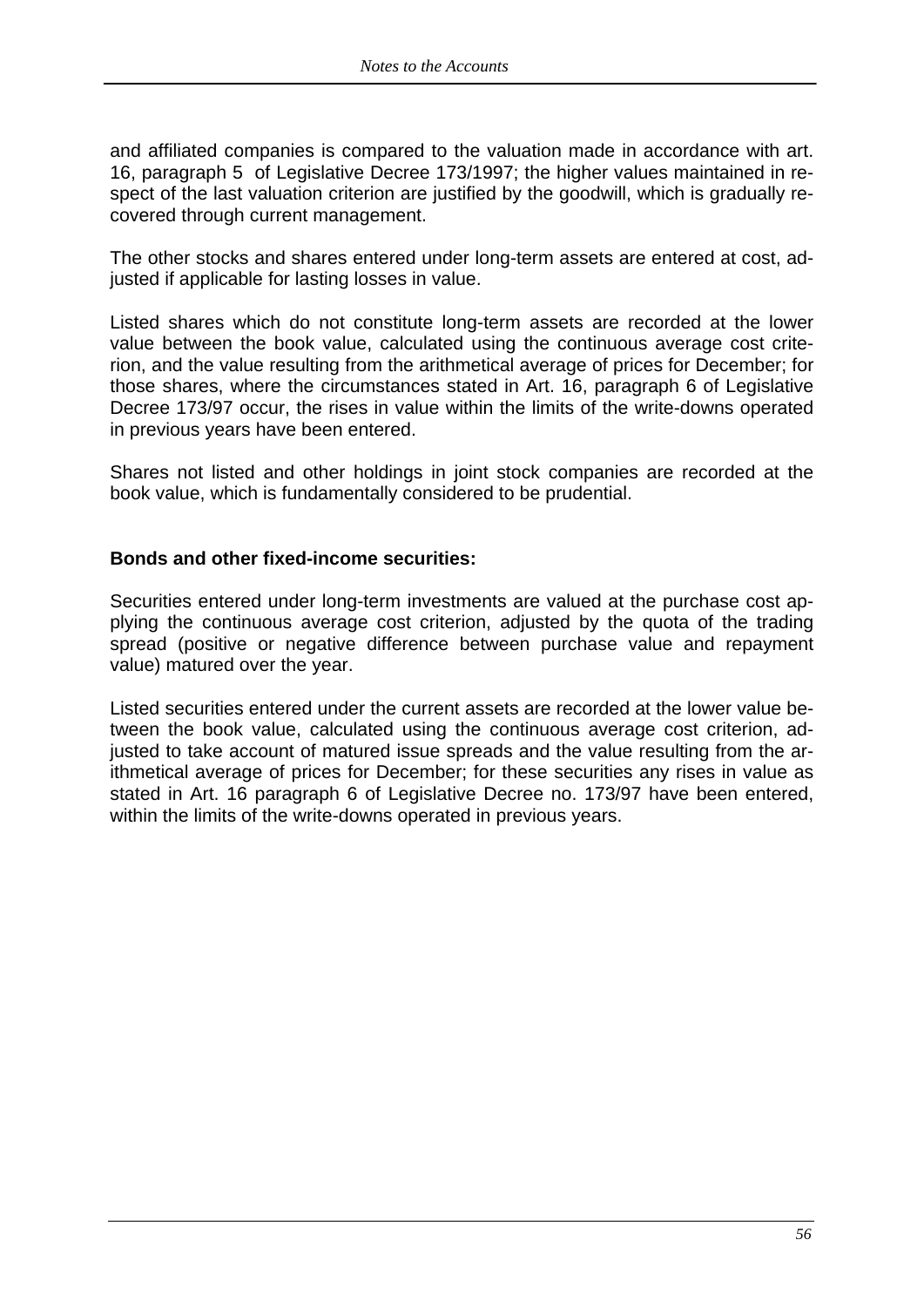#### **Other financial investments:**

**Unit trust holdings** recorded under long term assets are valued at cost, net of any reductions for long term losses in value; those recorded under working capital are valued at the lower value between the purchase cost and their value, shown with reference to the date of closure of the financial year.

The **"repo contracts"** with the obligation to repurchase are entered in the accounts as autonomous investment or financing operations. In particular, the operations of cash purchase and forward sale are shown under the item "sundry financial investments" for the sum paid cash, while those for cash sale and forward repurchase are shown as debits, without generating changes in the stock of securities. The income components are shown "pro-rata temporis" respectively under "Income from other investments" and under "Investment charges and interest payable".

**Options and derivative contracts:** The premiums paid for options purchased are entered under the item "sundry financial investments"; the premiums paid for options sold are entered under "sundry loans and other creditors." The premiums operated on expiry are adjusted by the book value or sale price of the related asset; the premiums relating to abandoned options are entered amongst the profits or losses on the realisation of the investments.

Operations in derivative instruments to hedge the investments are valued consistently with the underlying assets; the efficient management operations at the lower amount between cost and market price.

#### **Investments for the benefit of policyholders in the life branches who bear the risk thereof**

Securities to hedge against the liabilities arising from life policies, which are linked to the progress of specific share indices (Index Linked) or to shares in internal funds (so-called Unit Linked), have been entered at the current value, calculated on the basis of the value on the last day of business of the financial year, or for investments traded in unregulated markets, at the average price at which those investments were traded on the last day of business of the financial year; that criterion is also used to calculate the liabilities to the policyholders, in order to create the correlation with the actuarial provisions entered in the liabilities.

During the course of the year some investments were transferred between "class C" and "class D", due to the issue of new insurance policies whose provisions were hedged by securities already held in the portfolio. These transfers, which took place in accordance with the procedures laid down in Art. 20 of Legislative Decree no. 173/97, led to an increase of  $\epsilon$  5K of the specific revaluation reserve entered under the net equity.

For the composition of each individual item of those investments and the comparison with the purchase cost, please refer to annex 11 to these Notes to the Accounts,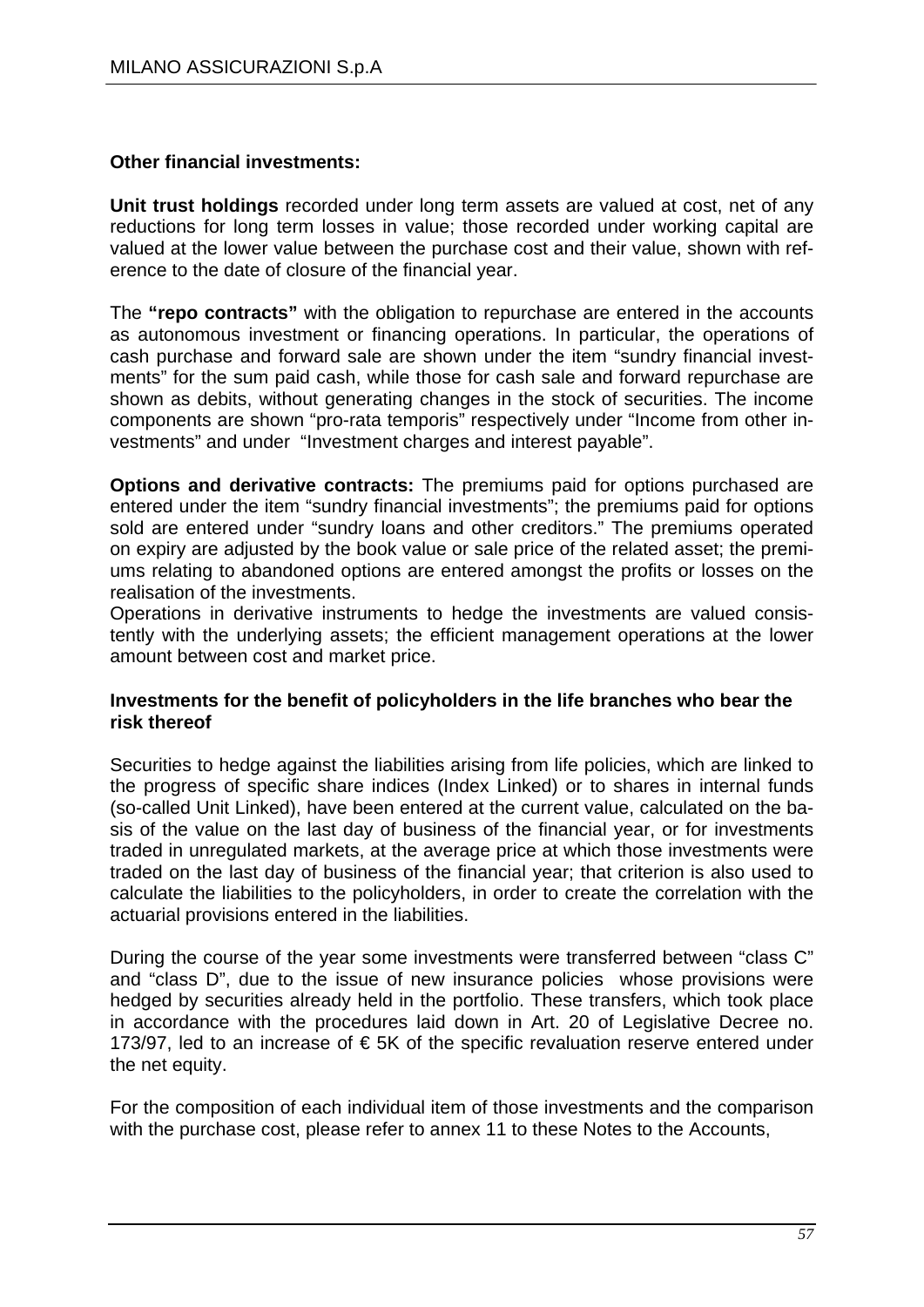#### **Premiums for the financial year**

#### NON-LIFE BUSINESS:

The gross premiums entered in the accounts include the amounts which have matured during the financial year for insurance policies; in accordance with Art. 45 of Legislative Decree no. 173/1997 and the instructions in the ISVAP instruction on the chart of accounts for insurance companies, they include:

- the cancellations caused by technical reversals of individual securities issued during the year;
- changes to the policy with or without a change in premium, by means of substitutions or appendices;

while they do not include the following, as they allocated to "other technical charges":

- write-downs due to the impossibility of recovering receivables from policyholders for premiums for the year, carried out when the year ends;
- write-downs of receivables from policyholders for premiums in previous years.

#### LIFE BUSINESS:

The gross premiums entered in the accounts include the amounts which have matured during the financial year for insurance policies; in accordance with Art. 45 of Legislative Decree no. 173/1997 and the instructions in the ISVAP instruction on the chart of accounts for insurance companies, they include:

- the cancellations caused by technical reversals of individual securities issued during the year;
- the cancellation of premiums for subsequent years falling due in previous years;
- changes to the policy with or without a change in premium, by means of substitutions or appendices;

while they do not include the following, as they allocated to "other technical charges":

- write-downs due to the impossibility of recovering receivables from policyholders for premiums for the year, carried out when the year ends;
- devaluation of receivables from policyholders for premiums for the first annual period or single premiums written in previous years.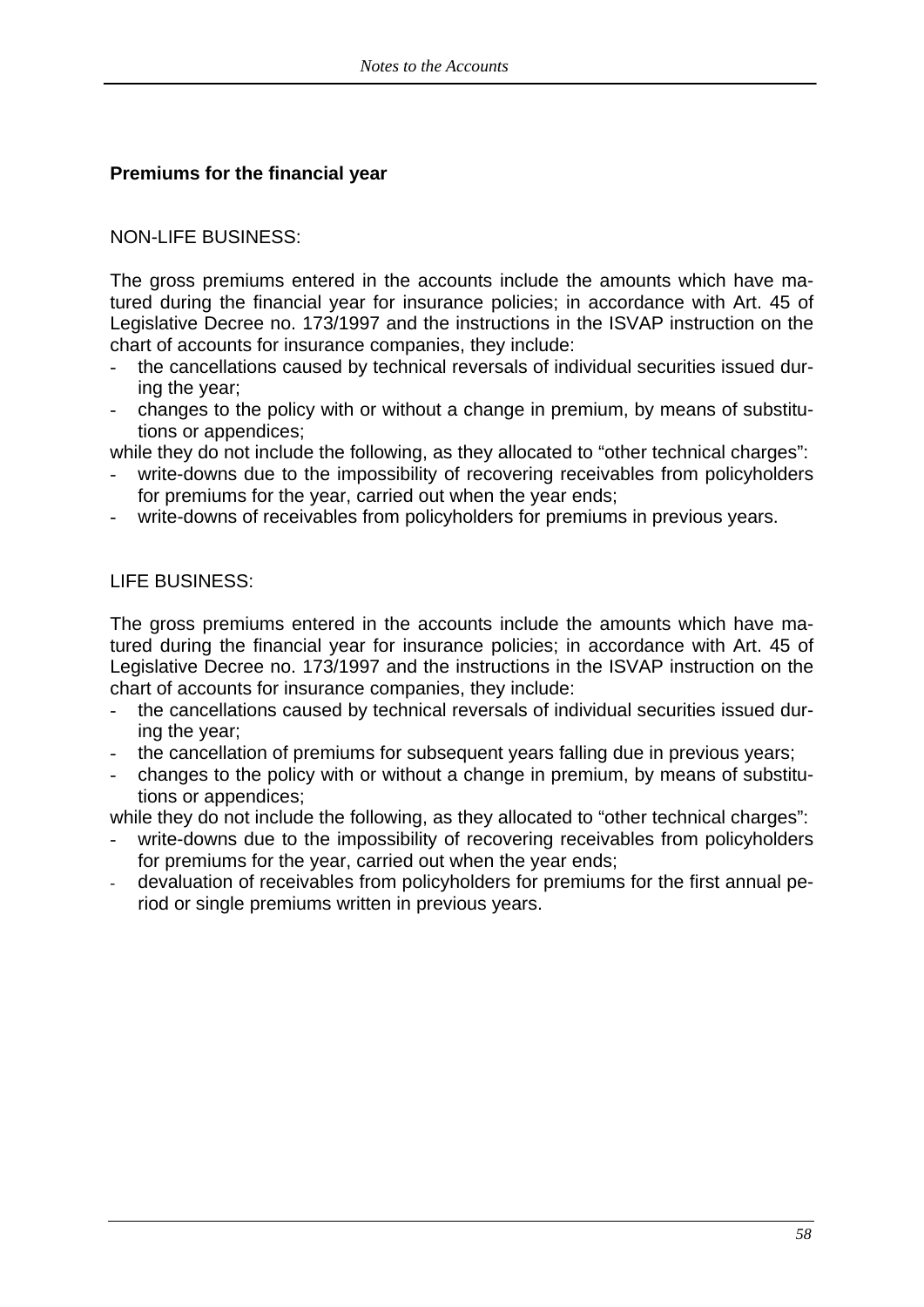#### **Technical provisions**

NON-LIFE BUSINESS:

**Premium reserve on direct insurance risks:** this includes both the reserve for premium portions and the reserve for risks in progress, as laid down by Art. 32 of Legislative Decree no. 173 of 26 May 1997.

The reserve for premium portions has been determined using the "pro-rata temporis" method applied analytically for each policy on the basis of the gross premiums entered in the accounts.

In bonds, the methodology provided for in ISVAP instruction 1978-G of 4 December 2001 has been applied. In credits, atomic risks, hail and for earthquake risk and other natural disasters the supplements provided for by the specific provisions have also been applied.

The reserve for risks in progress has been allocated at the level of individual class of insurance where the loss ratio expected for current generation losses is higher than the reserve for premium portions.

The amount has been calculated with reference to the ratio of losses to premiums relating to the current generation, also taking account of the premium instalments still due.

The amount allocated in total is judged to be adequate to hedge against the liabilities for risks in progress at the end of the financial year.

**Loss reserve on direct insurance risks:** this includes the sums which, from a prudent valuation made on the basis of objective factors, are necessary to meet the payment of losses occurring during the year or in previous years, and still outstanding, as well as the related settlement costs.

The reserve is valued at a sum equal to the last cost as stated in paragraph 2 of Art. 33 of Legislative Decree 173/97 and therefore takes account of all the future foreseeable charges calculated on the basis of historical data and objective prospects.

Moreover, the loss reserve related to the Nuova Maa portfolio, incorporated into Milano during the financial year 2003, as well as the loss reserve for the SIS portfolio, incorporated during the financial year 2004, have been calculated according to the methodologies usually used by those companies and their adequacy has been checked by applying the statistical methods generally used, along with similar parameters.

In particular, regarding the TPL Motor business, the current generation reserve of Milano Assicurazioni is valued separately for each loss while for Nuova Maa and SIS the criterion of the average cost for groups of losses in sufficient numbers is used.

To determine the final cost of losses outstanding (both current generation and previous generations) similar statistical methodologies on the increase in the cost of losses have been used, based on historical and prospective factors adapted appropriately to the specific features of the undertaking (methods falling under the various Fisher-Lange types). In particular, for the determination of the future growth in the cost of the outstanding claims, projected inflation and the specific dynamics of insurance industry costs were taken into account.

For the other classes of business the reserve is entered on the basis of a prudent technical valuation of each loss notified and the calculation of the final cost has been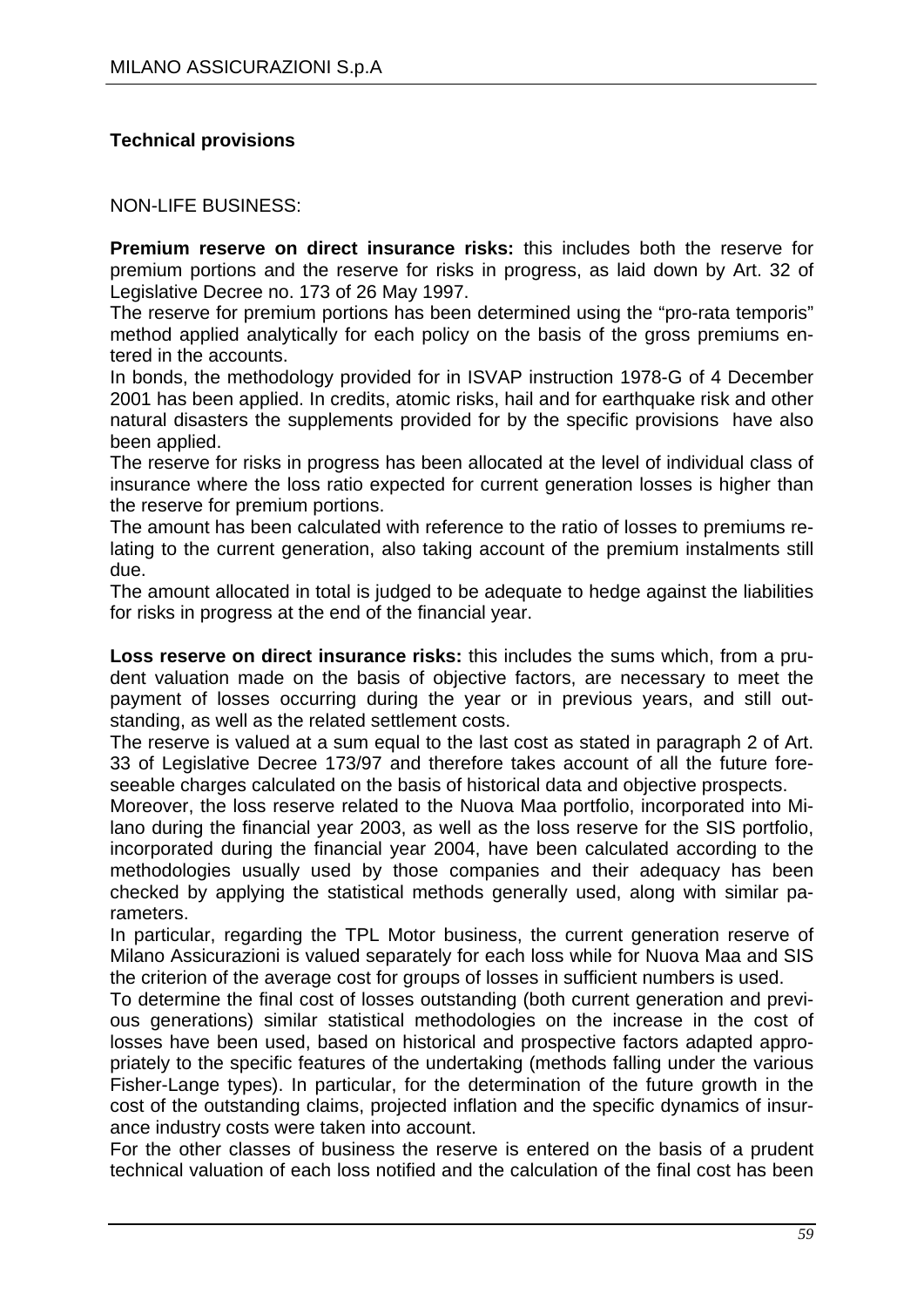checked on the basis of the historical progress relating to the dismantling of losses outstanding.

The loss reserve includes the necessary allocation to meet the losses applicable to the financial year and not yet notified at the year end, estimated with reference to the experience of previous years.

**Other technical provisions:** this item includes the provision for increasing age in health insurance, to offset the increase in risk due to the increase in age of the policyholders; to calculate this, the lump sum method described in point 5 of Art. 25 of Legislative Decree no. 175 of 17 March 1995 has been used.

**Equalization provisions:** this item includes the equilibrium reserve for risks of natural disasters set up in accordance with Art. 12, paragraph 1 of Decree Law no. 691 of 19 December 1994, converted, with amendments, into Law no. 35 of 16 February 1995, and according to the procedures laid down by Ministerial Decree no. 705 of 19 November 1996, as well as the provision for credit sector compensation, set up in accordance with Art. 24 of Legislative Decree no. 175 of 17 March 1995.

**Reserves for premiums on risks in indirect business:** these are calculated on the basis of the notifications received from the ceding companies; if these are not available, suitable lump sum rates are applied to the premiums entered and concerning risks still in progress at the end of the financial year, taking account of the Ministerial provisions for Hail, Credit, Bonds, and Atomic Risks.

**Reserves for losses on risks accepted in reinsurance:** these are calculated on the basis of the notifications received from the ceding companies, possibly along with the objective and statistical factors in our possession. The amounts set aside are considered to be sufficient to meet the liabilities in existence at the end of the financial year.

LIFE BUSINESS:

**Technical provisions relating to direct insurance risks:** these are calculated according to technical actuarial procedures which comply with the current legislative provisions and in particular the principles of calculation laid down by Art. 25 and the provisions in art. 119 of Legislative Decree no. 174/95; the calculation is done analytically for each policy on the basis of pure liabilities without deductions for acquisition costs; the technical bases of the calculation (technical interest rates, demographic hypotheses of eliminations for death or disability and frequency of abandonment) are the same ones as are used to determine the premiums for the individual policies. In all cases the actuarial provisions are not less than the surrender values..

This item also includes the additional reserve for technical bases and the additional reserve for interest guarantee.

The additional provision for technical bases, in line with ISVAP instruction no. 1380-G of 21 December 1999, provides for the higher cost which the undertaking must sustain to meet the average increase in life expectancy with tariffs in the form of a life income or where it exists the option to convert into a predetermined income.

The additional provision for interest guarantee, on the basis of ISVAP instruction no. 1801-G of 21 February 2001, provides for the higher cost which the undertaking must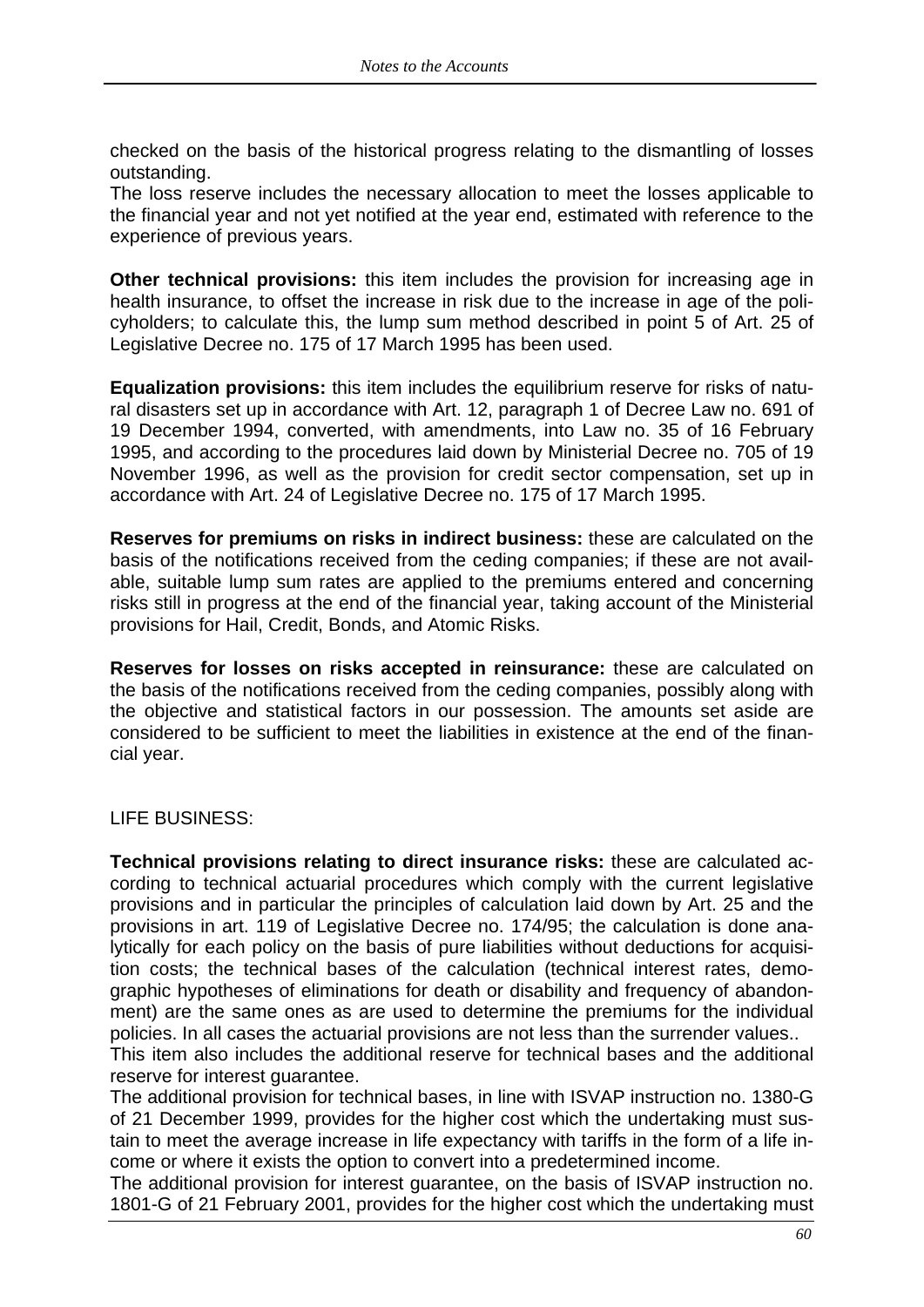sustain to meet the difference between the rate of interest guaranteed to policyholders and the progress of foreseeable earnings of the separate managements calculated in line with the aforementioned ISVAP instruction no. 1801-G.

For products with the features indicated in article 30, paragraphs 1 and 2, of Legislative Decree 174/95, for which the investmenty risk is borme by the insured, the calculation is carried out analytically on an individual contract basis, adopting positions that represent the value of the underlying assets as accurately as possible.

**Technical provisions on risks accepted in reinsurance:** these are entered on the basis of the notifications provided by the ceding companies.

#### **Technical provisions to be debited to reinsurers**

The technical provisions to be debited to the reinsurers are calculated using the same criteria as those used for the allocation of the reserves in direct business, taking into account the contractual reinsurance clauses.

The reserves to be debited to the retrocessionaires are calculated using the same criteria as those used for the formation of the reserves for risks accepted and represent the quota, to be debited to them, of the liabilities provided for contractually.

#### **Receivables**

These are entered at the presumed realisation value, taking into account the provision for bad debts allocated to the direct reduction of their nominal value. In particular the write-down of receivables from policyholders for premiums has been carried out taking account of the presumed increase in receipts, taken from the experience obtained by the undertaking in previous years and shown for similar categories of those receivables.

#### **Other items in the assets**

**Tangible assets and stocks:** these are entered at the purchase cost net of any depreciation allowances.

The depreciation for the year has been calculated on the basis of the maximum fiscal rates allowed, which are considered to be adequate in relation to the remaining possibility of use of the items concerned.

These rates are as follows:

| <b>Furniture and fittings</b>         | 12% |
|---------------------------------------|-----|
| Office machinery                      | 12% |
| Electronic machinery                  | 20% |
| Internal means of transport           | 20% |
| Moveables entered in public registers | 25% |
| Plant and equipment                   | 15% |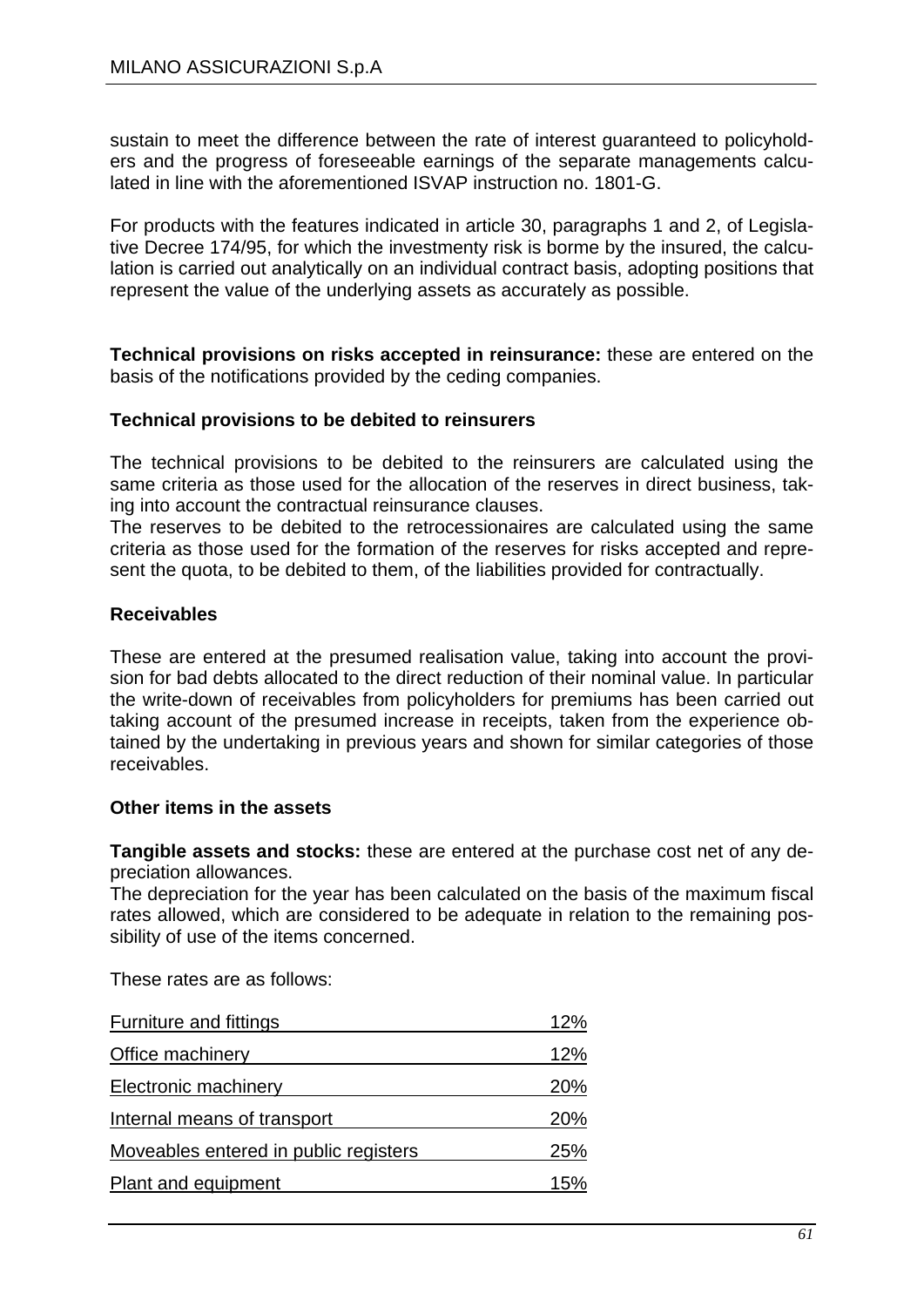An additional allowance was calculated for the electronic machinery, justified by the higher technical depreciation of those items.

The aforementioned rates are reduced by half for purchases made during the year.

#### **Provisions for risks and charges**

These relate to:

provisions for taxes, to which the charges for deferred taxes and current taxes for IRAP only have been posted. the tax burden relating to IRES has instead been posted to "debts owed to parent company" as a result of Milano Assicurazioni joining the tax consolidation of the Fondiaria-Sai group;

provision for future risks and costs relating to charges of a determined nature associated with the financial year and known on the day the financial statements were drawn up.

#### **Accrued income and prepayments**

This item shows the quotas of charges and income common to two or more financial years calculated on an accruals basis.

#### **Criteria used for the other items in the accounts**

**Indirect business**: the items of acceptance and retrocession relating to contracts with the Companies in the group are entered on an accruals basis. The items relating to contracts with third parties which are in the profit and loss account concern the financial year 2004, however, in accordance with Italian and international practice. The data relating to 2005 which has only partially reached us, is suspended in the appropriate deferred accounts payable and receivable.

**Claims handling expenses,** both paid and reserved, include all the expenses concerning the investigation, assessment, valuation and settlement of losses and have been allocated to the individual classes of insurance according to the amount of losses dealt with, taking into account their different incidences.

**The dividends** on the holdings are entered at the time of collection.

#### **Conversion into Euro of Items expressed in currencies other than the Euro**

The accounts are drawn up in Euro. The items in currency other than the Euro are converted into Euro at the rates of exchange at the end of the year, according to the provisions of multi-currency accounting, allocating the adjustments for exchange differences to the items "other charges" and "other income" in the non technical account.

#### **Deferred taxation**

The company applies accounting principle no. 25 of the business experts and accountants concerning the accounting treatment of taxes on income, which requires the tax burden for the year to be calculated taking into account the taxes relating to future years (advance taxes) and those which, while they may become payable in fu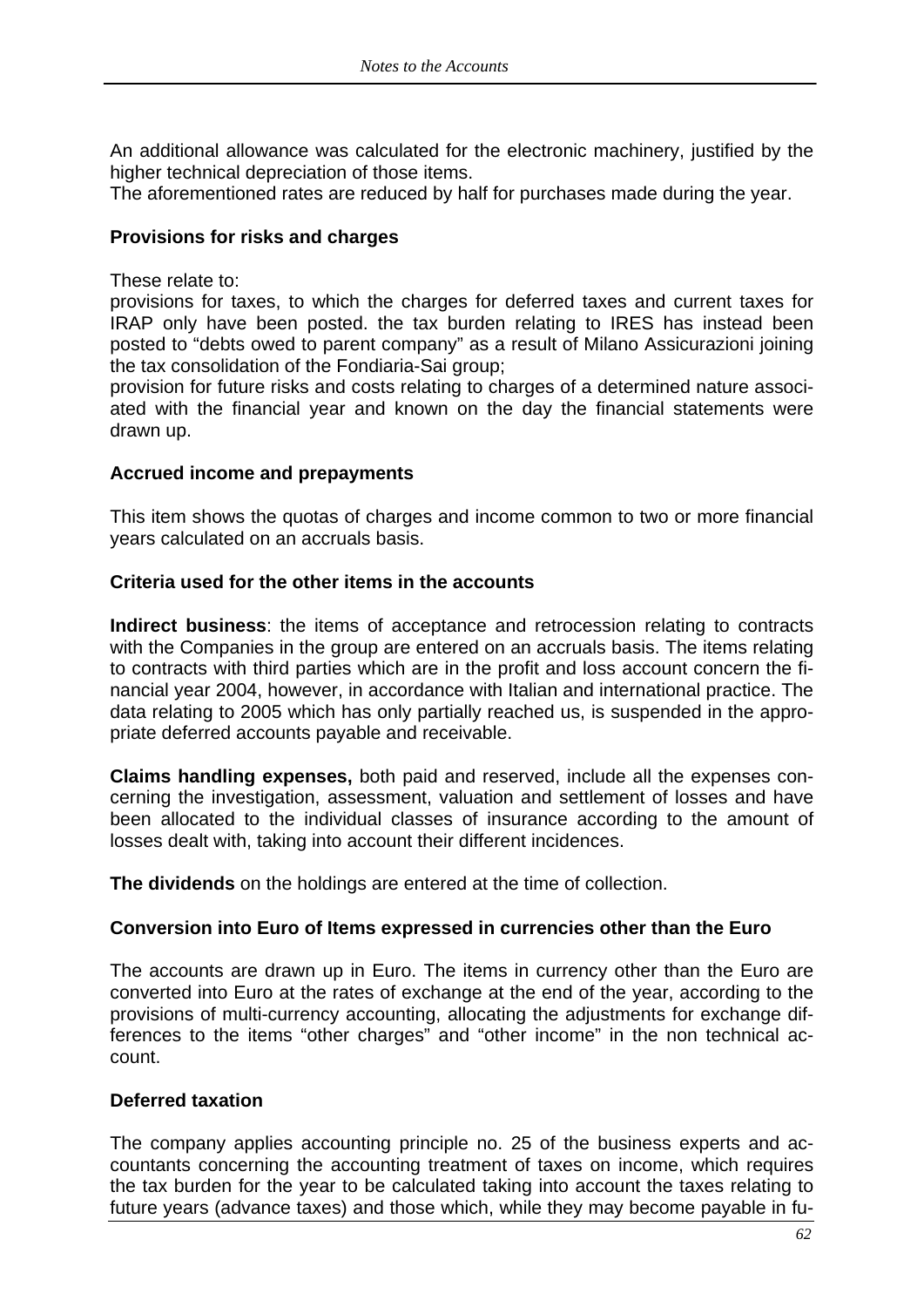ture years, relate to the current financial year (deferred taxes). The assets for advance taxes are entered in the accounts only if their future recovery is reasonably certain, while the liabilities for deferred taxes must not be entered if it is unlikely that the debt will arise.

The reasonable certainty of the recovery of advance taxes has been verified on the basis of the ability of the Company to produce taxable income in a quantity which is at least sufficient to recover those taxes.

The advance taxes under consideration refer to the amounts set aside to the provisions for risks and charges, write-downs, value adjustments carried out in previous years on fixed holdings deductible over five years in accordance with the provisions of Decree Law 209/02 converted into Law no. 265/02, to value adjustments on shares carried out during the year, excluding those that are included in the "participation exemption" system provided for by article 87 of Presidential Decree 917/86. However, the advance taxes relating to the quota share of funds set aside to meet costs of uncertain deductibility have not been considered.

Also taken into consideration were the deferred taxes relating to capital gains in instalments over various financial year, primarily relating to properties sold. The deferred taxes have not been evaluated which relate to suspended tax reserves for which operations possibly involving taxation were not foreseen.

The calculation of the deferred taxes was done separately for IRES and IRAP taking account of the current rates.

The advanced taxes are posted under "other assets" in the asset and liability statement, while the deferred taxes are posted among the "provisions for risks and charges" by appropriation to the "provisions for taxes".

The changes in deferred tax payable and advance taxes relating to the 2005 financial year have been entered in the profit and loss account as an adjustment to the item "taxes for the year".

As is known, Legislative Decree no. 6 of 17 January 2003, containing a reform of company law, revoked the second paragraph of Art. 2426 of the Civil Code, which allowed value adjustments and appropriations to be carried out only to comply with tax legislation. As a result of the revocation of this article, the option to enter in the profit and loss account value adjustments and appropriations which, despite being considered deductible under tax legislation, could not be entered according to civil law regarding balance sheets, has been removed.

We feel it is appropriate to point out that during the financial year 2003 Milano Assicurazioni carried out a value adjustment exclusively for tax purposes on the General shares held in the portfolio. In particular, in the balance sheet for 2003, the unitary book value of the Generali shares was reduced from  $\epsilon$  28 to  $\epsilon$  20.29, equal to the average of stock exchange prices in the 2nd half of 2003, entering a value adjustment of €113,664K in the profit and loss account.

On the basis of the above, therefore, during the current year, the effects of this value adjustment have been removed, with a positive impact on the profit and loss account of € 76,155K as a result of the reverse entry for this value adjustment, entered under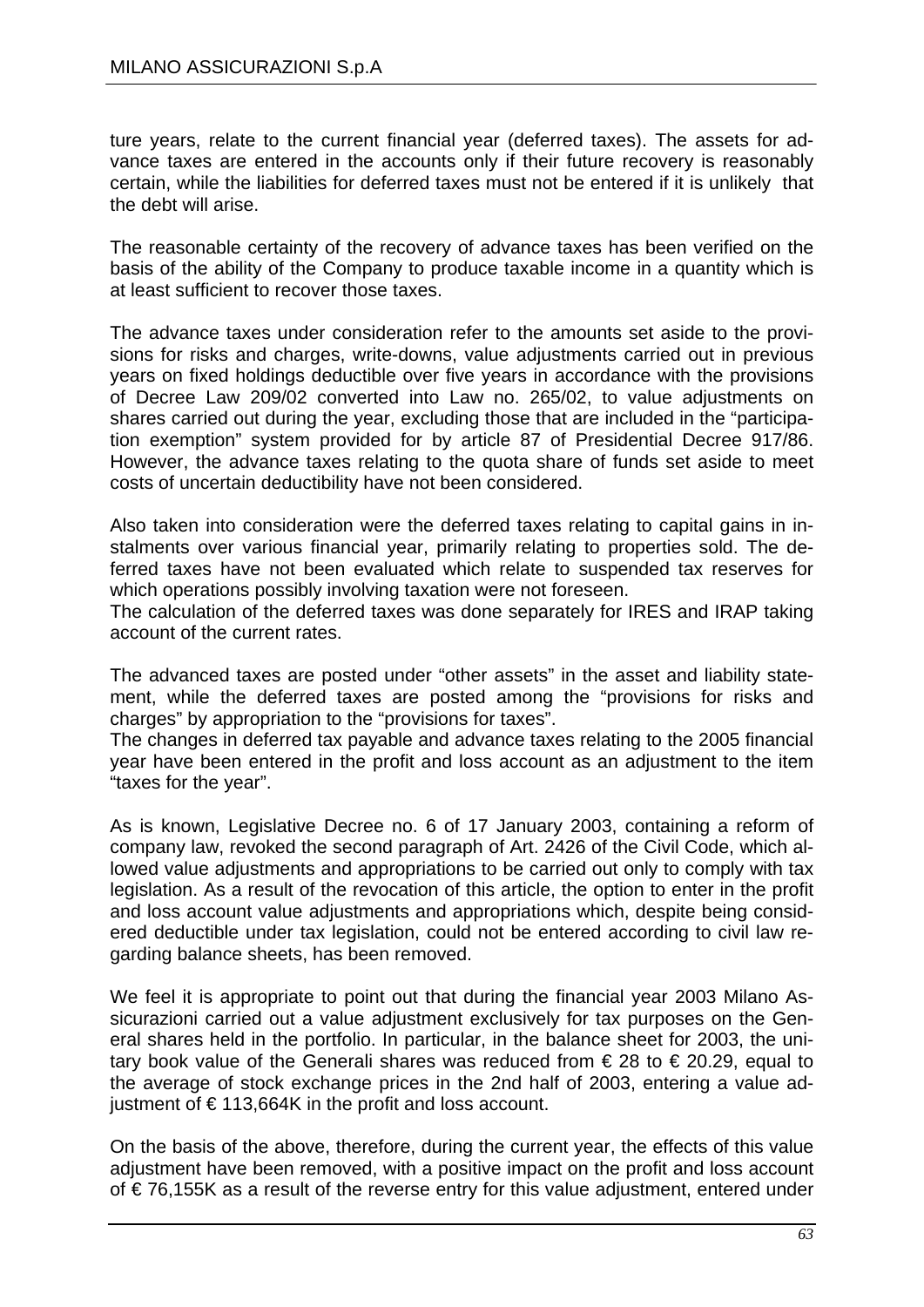extraordinary income for an amount of  $\epsilon$  113,664K, and of the appropriation of the corresponding deferred taxes, which increased the "taxes" item by € 37,509K.

In the financial year 2005 an amount of  $\epsilon$  31,507 was withdrawn from the fund for deferred taxes. This amount is equal to the tax burden on the non-taxable portion, based on current tax legislation, of the adjustments made in 2004 on the Generali shares in the portfolio.

In order to make it easier to understand the operating results achieved during the current financial year and the previous year we have shown the summary profit and loss accounts for 2005 compared to the one for 2004, having removed the effects of the fiscal purging (reclassification).

| (in thousands of Euro)                                             | <b>Financial year</b><br>2005 | <b>Financial year</b><br>2004 |
|--------------------------------------------------------------------|-------------------------------|-------------------------------|
| <b>Result of technical account life business</b>                   | 24,755                        | 52,575                        |
| Technical balances Non-life direct business<br>- Motor T.P.L.      | 8,447                         | 6,898                         |
| - Other non-life business                                          | 171,663                       | 207,214                       |
| <b>Total direct business</b>                                       | 180,110                       | 214,112                       |
| Outward reinsurance and indirect business                          | 2,161                         | -19,108                       |
| <b>Technical balance non life business</b>                         | 182,271                       | 195,004                       |
| Change in equalization provisions                                  | -913                          | -745                          |
| Income attributed to non life technical account                    | 94,509                        | 89,504                        |
| <b>Result of technical account non-life</b>                        |                               |                               |
| business                                                           | 275,867                       | 283,763                       |
| <b>Total technical management result</b>                           | 300,622                       | 336,338                       |
| Income from investments                                            | 287,850                       | 243,951                       |
| Value adjustments of investments,                                  |                               |                               |
| net of rises in value                                              | -26,594                       | $-9,317$                      |
| Net profits on realisation of investments                          | 12,579                        | 34,505                        |
| Income relating to investments with risk borne by<br>policyholders | 22,773                        | 16,010                        |
| Less: income assigned to the technical accounts                    | $-256,735$                    | $-249,294$                    |
| Depreciated shares of goodwill                                     | $-23,991$                     | -24,144                       |
| Other income, net of other charges                                 | $-20,202$                     | $-21,004$                     |
| <b>Result of ordinary activities</b>                               | 296,302                       | 327,045                       |
| Profits from disposal of long-term investments                     | 32,119                        | 50,343                        |
| Other extraordinary income and charges                             | $-5,128$                      | 4,444                         |
| Profits before tax                                                 | 323,293                       | 381,832                       |
| Taxes for the year                                                 | $-90,187$                     | $-151,761$                    |
| Profit for the year                                                | 233,106                       | 230,071                       |

\* \* \* \* \*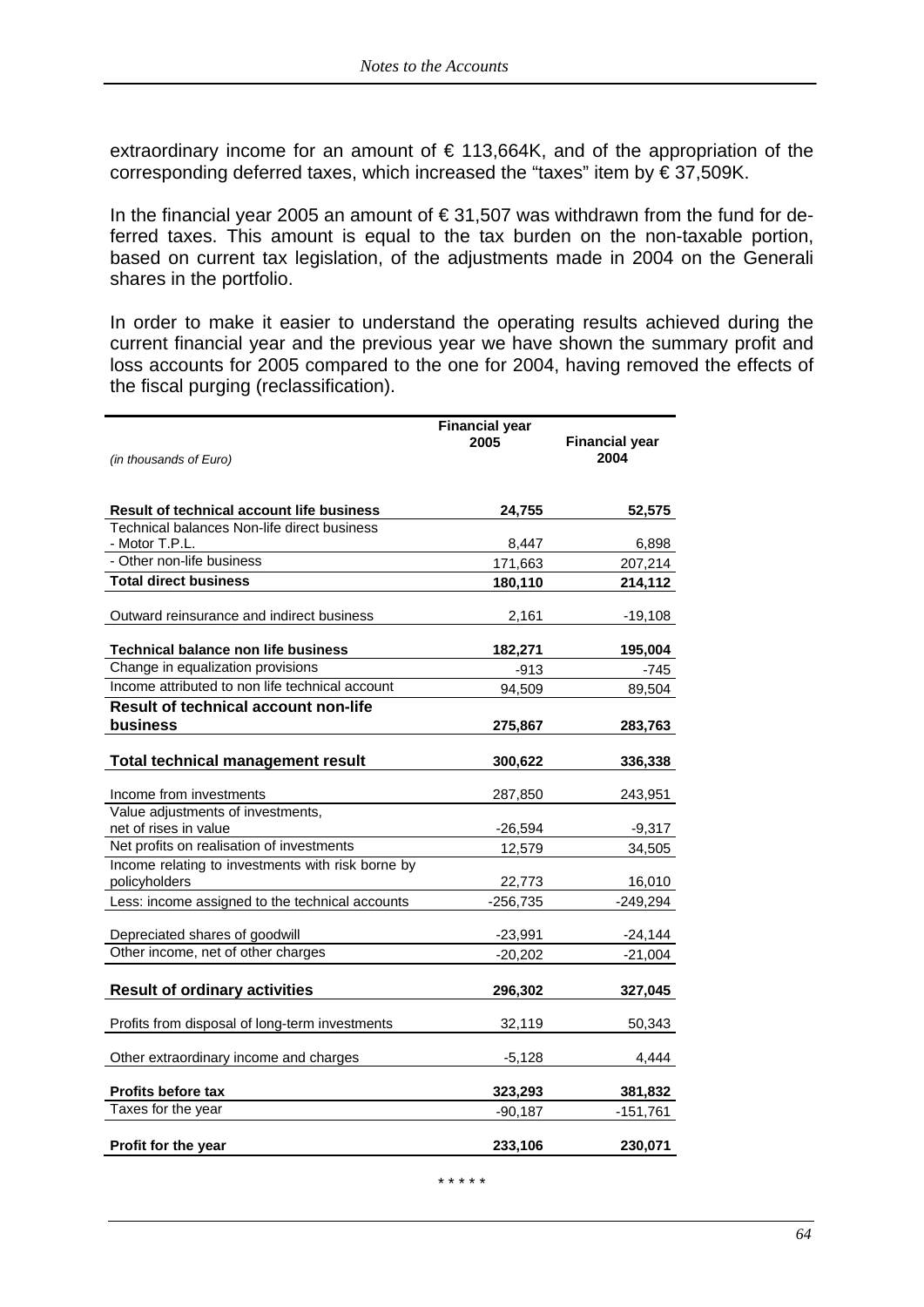For the important events occurring in the first few months of 2006 and the financial relations with related parties, see the annual report.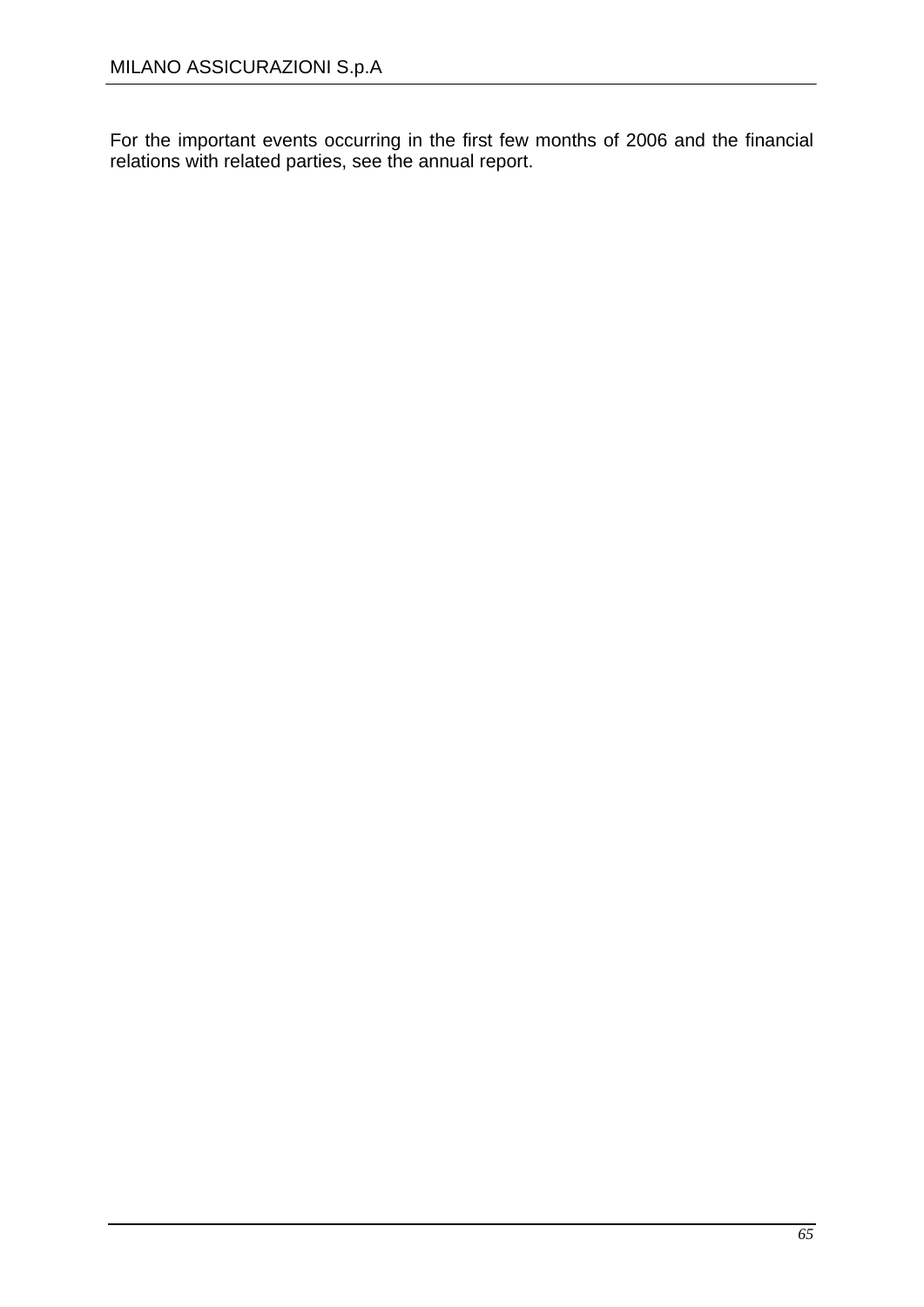# **PART B INFORMATION ON THE BALANCE SHEET AND THE PROFIT AND LOSS ACCOUNT**

The Company operates jointly in the areas of insurance indicated under point A) of the table as laid down in Annex 1 to Legislative Decree no. 174 of 17 March 1995 (life business) and under point A) of the Annex to Legislative Decree no. 175 of 17 March 1995 (non-life business). We therefore attach:

- the balance sheet relating only to the management of non-life business (annex 1);
- the balance sheet relating only to the management of life business (annex 2);
- table showing the breakdown of the result for the year between non-life and life business (annex 3).

All the amounts are expressed in thousands of Euro.

On 16 December 2004, the deed of merger by incorporation of First Life S.p.A. into Milano Assicurazioni S.p.A. was signed. The operation did not bring about any changes in the share capital of Milano Assicurazioni, since the latter had purchased the entire share capital of First Life from SAI Holding Italia S.p.A. (100% Fondiaria-SAI) for  $\epsilon$  13.7m on 3 August 2005, in accordance with the relevant valuation carried out by KPMG Corporate Finance.

The legal effects of the merger, which was approved by ISVAP in an order issued on 2 December 2005, ran from 31 December 2005 while, for accounting and tax purposes, the merger came into force on 1 January 2005.

First Life was a substantially inactive life insurance company which had set up an open pension fund. The transaction will allow Milano Assicurazioni di launch direct operations in the open pension funds sector.

In commenting on the various items in the balance sheet and the profit and loss account will highlight any changes resulting from the aforesaid merger.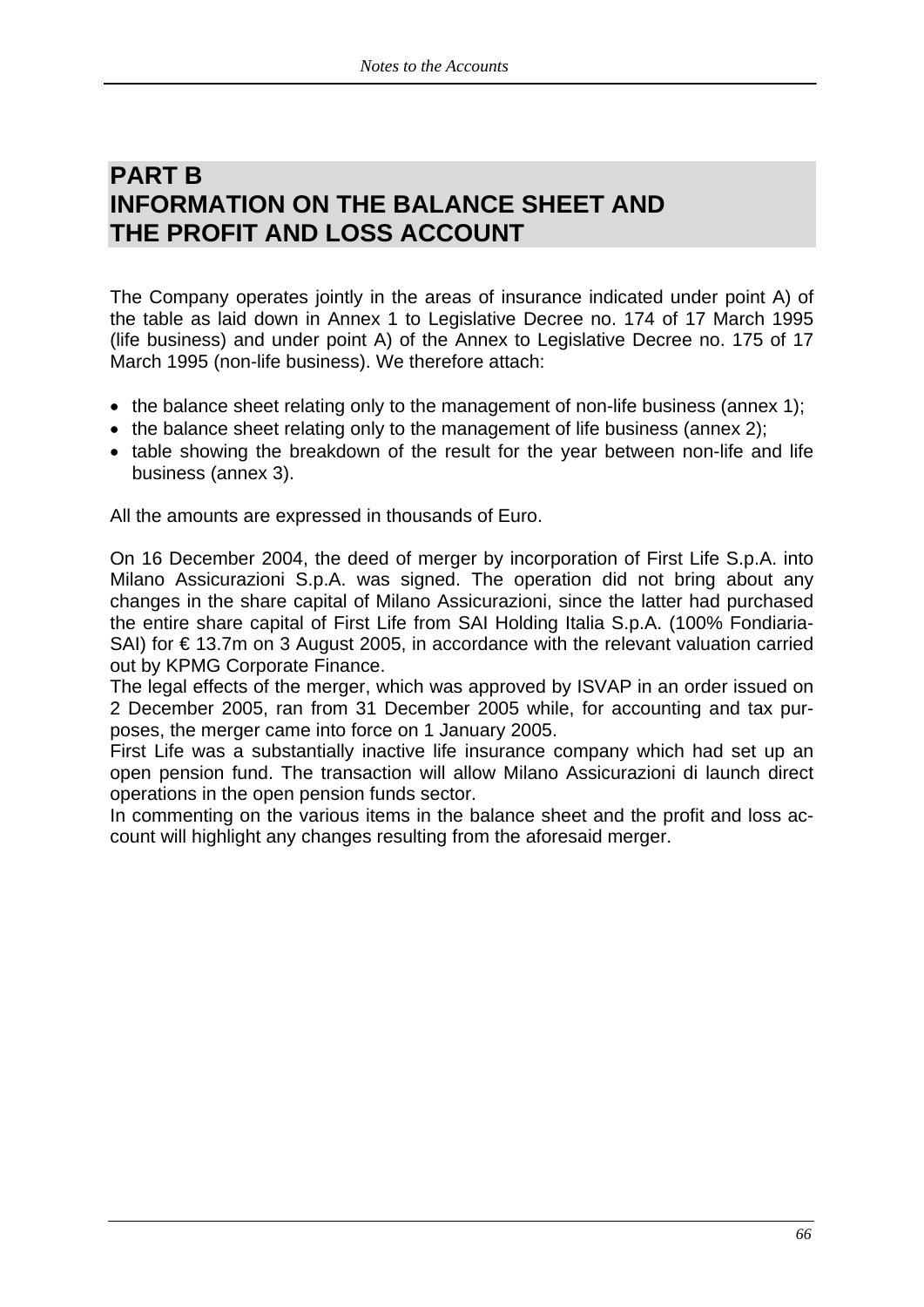## *BALANCE SHEETS - ASSETS*

#### Section 1

#### **Intangible assets (item B)**

|    |                                      | 2005                         | 2004    | Change    |
|----|--------------------------------------|------------------------------|---------|-----------|
|    |                                      | 153,575                      | 180,140 | $-26,565$ |
|    | Comprising:                          |                              |         |           |
| 1. | Deferred acquisition<br>commission:  |                              |         |           |
| a) | Life                                 | 3,302                        | 5,104   | $-1,802$  |
| b) | Non-Life                             | ۰                            |         |           |
| 2. | Other acquisition costs              | $\qquad \qquad \blacksquare$ |         |           |
| 3. | enlarge-<br>Set-up and<br>ment costs |                              |         |           |
|    |                                      | 412                          | 618     | $-206$    |
| 4. | Goodwill                             | 149,330                      | 173,322 | $-23,992$ |
| 5. | Other multi-year costs               | 531                          | 1,096   | $-565$    |
|    | Total, as above                      | 153,575                      | 180,140 | $-26,565$ |

The reduction in the item "deferred acquisition commission" is the result of the decision to allocate the commission on multi-year contracts taken out during 2003 entirely to the profit and loss account, in line with the accounting practice adopted by the holding company Fondiaria-SAI. The amount entered therefore represents the quota still to be depreciated for commission on multi-year contracts taken out up to 31 December 2002, which are spread over the actual duration of each contract with a limit of 10 years.

#### The item "goodwill" includes:

| The goodwill entered following the merger by incorporation of Lloyd Internazionale       |         |
|------------------------------------------------------------------------------------------|---------|
| S.p.A., which took place in 1991                                                         | 12,144  |
| The goodwill entered in 1992 following the purchase of the insurance portfolio of        |         |
| Card S.p.A.                                                                              | 24,790  |
| The goodwill arising from the purchase of the insurance portfolio of Latina Assicura-    |         |
| zioni S.p.A., which took place in 1992                                                   | 26,706  |
| The goodwill relating to the life portfolio of La Previdente Assicurazioni S.p.A. origi- |         |
| nally purchased from La Previdente Vita (formerly Latina Vita) in 1993                   | 12,770  |
| The goodwill arising from the acquisition of the portfolio of Maa Assicurazioni by       |         |
| Nuova Maa, incorporated in Milano in the last financial year                             | 53,291  |
| The good will entered in 1999 following the merger by incorporation of La Previdente     |         |
| Vita                                                                                     | 15,271  |
| The goodwill arising from the acquisition of the Profilo Life insurance portfolio by Maa |         |
| Vita, incorporated in Milano in the last financial year                                  |         |
|                                                                                          | 752     |
| The goodwill entered in the last year following the merger by incorporation of Maa       |         |
| Vita                                                                                     | 3,606   |
|                                                                                          |         |
| Total                                                                                    | 149,330 |

This goodwill is depreciated in equal instalments over 20 years with the exception of: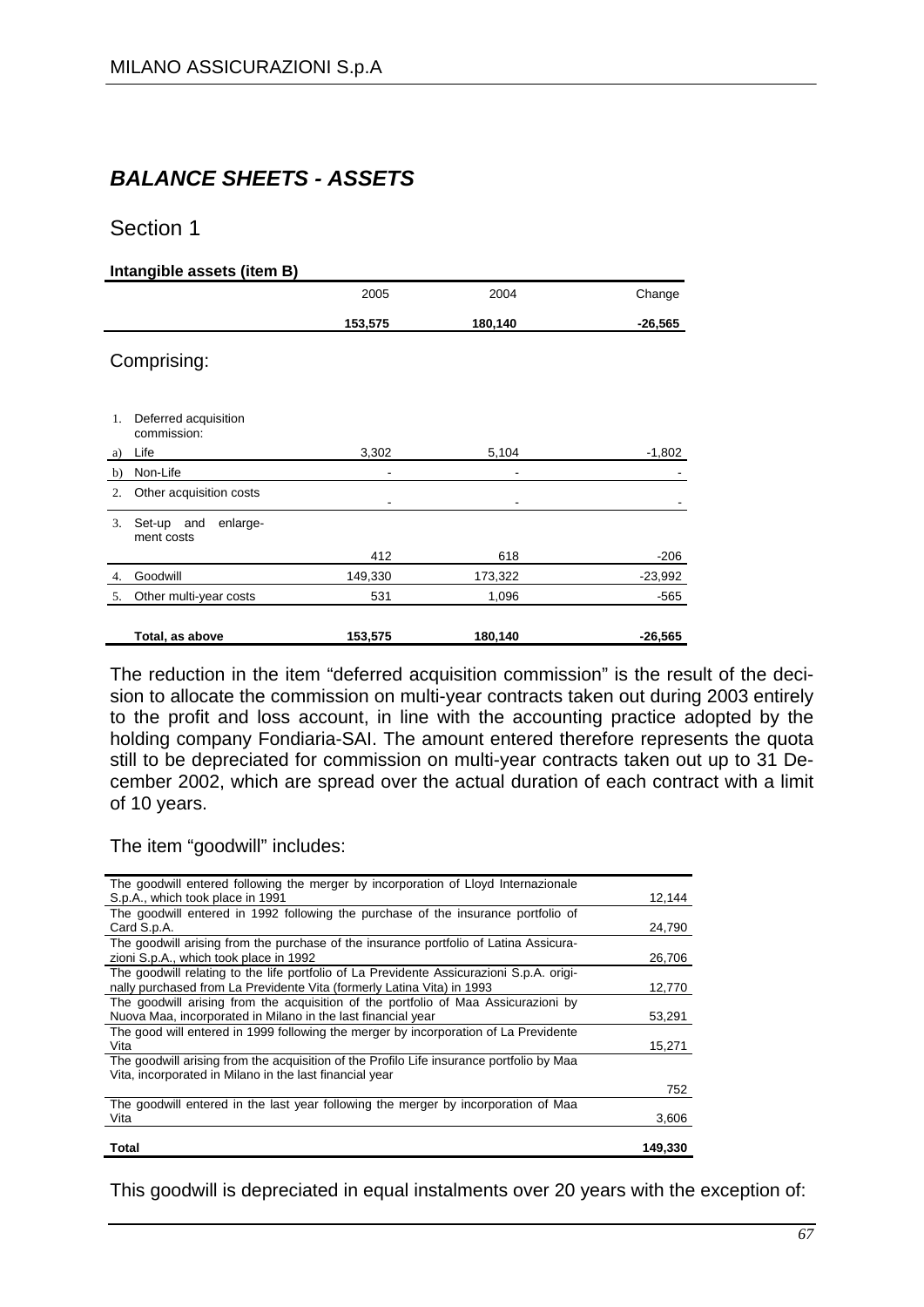- the goodwill entered in 1999 following the merger by incorporation of La Previdente Vita;
- The goodwill arising from the acquisition of the Profilo Life insurance portfolio by Maa Vita, incorporated in Milano in the financial year 2003;
- The goodwill entered in the financial year 2003 following the merger by incorporation of Maa Vita;

which are depreciated over 10 years.

The amount indicated is net of the allowances for depreciation for the year, equal to  $\epsilon$ 23,992K.

The item other multi-year costs consists of the share still to be depreciated of the costs incurred for purchasing software.

The change compared to the previous year is analysed in annex 4.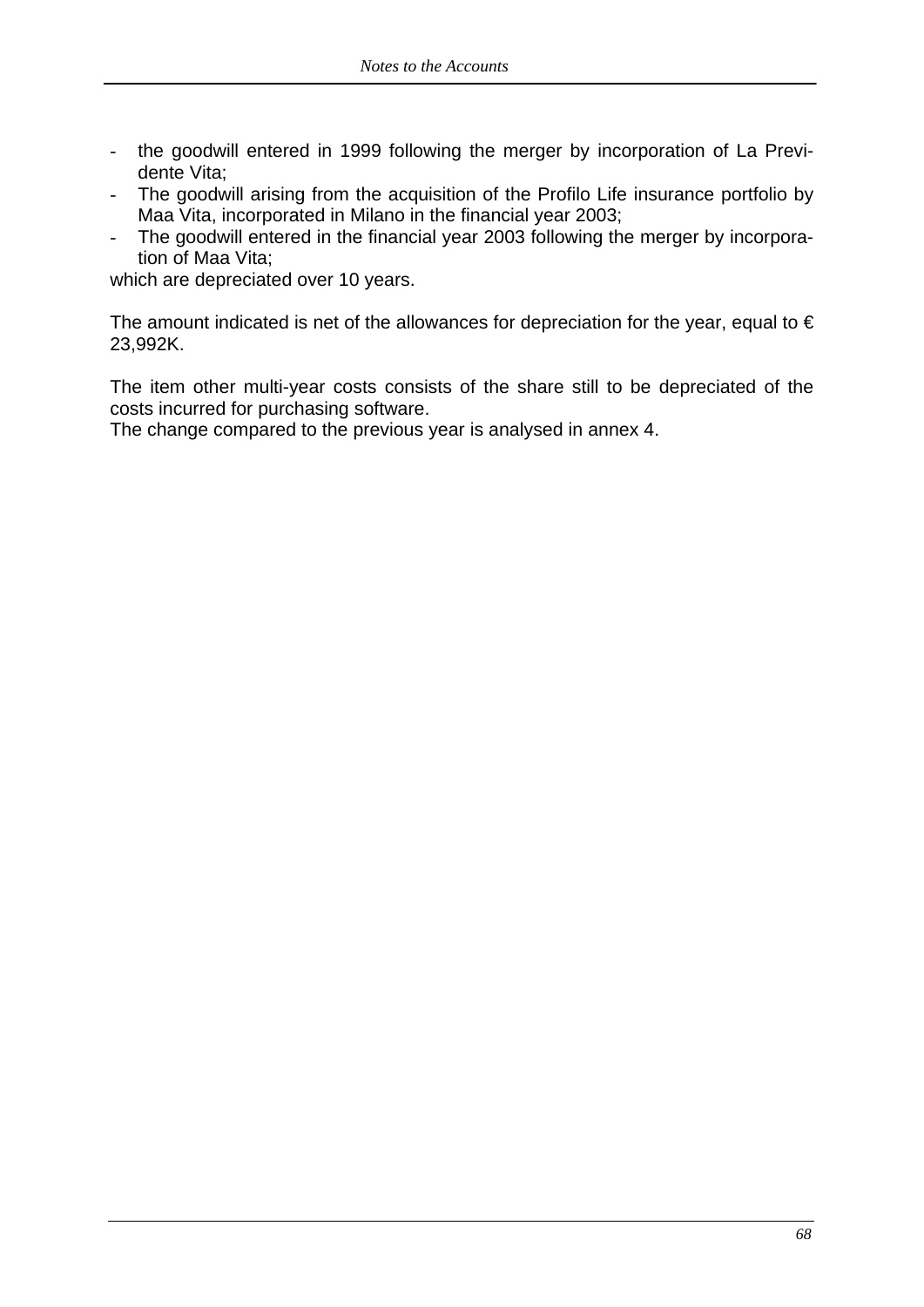### Section 2

#### **Investments (item C)**

#### **Land and Buildings (item C.I)**

|                  |                                             | 2005    | 2004    | Change    |
|------------------|---------------------------------------------|---------|---------|-----------|
|                  |                                             | 404.735 | 415.716 | -10.981   |
|                  | Comprising:                                 |         |         |           |
| 1.               | Property for use by the<br>company          | 30,903  | 56,426  | $-25,523$ |
| $\overline{2}$ . | Property for use by<br>third parties        | 299,957 | 295,696 | 4,261     |
| 3.               | Other property                              | 439     | 13,670  | $-13,231$ |
| 4.               | Other property rights                       |         |         |           |
| .5               | Assets under construc-<br>tion and advances | 73,436  | 49,924  | 23,512    |
|                  | Total, as above                             | 404,735 | 415,716 | $-10,981$ |

To summarise, the change compared to the previous year is due to:

| Assets under construction and payments on account | 25,959    |
|---------------------------------------------------|-----------|
| Improvement work                                  | 7,740     |
| Sales                                             | -43,380   |
| Depreciation                                      | $-1,300$  |
| Total, as above                                   | $-10,981$ |

The increase in th item "assets under construction and payments on account" includes:

- the advance of  $\epsilon$  9,370K paid to IM.CO. S.p.A. in relation to the property operation concerning the land at Via Gonfalonieri-Via de Castillia (Lunetta dell'Isola), Milan. This operation involved:
	- the sale by Milano Assicurazioni to IM.CO. of the said land, for which building permits are currently awaited, and in respect of which costs of  $\epsilon$  2,447K which were already recorded in this item were transferred.
	- the purchase from IM.CO. by Milano Assicurazioni, once the building permits are issued, of a property to be used for services which will be built on the land in question by IM.CO. itself for € 93,700K.

This operation is described in detail in the chapter dedicated to property and financial management of the management report, to which you are therefore referred for further information.

the further advances paid during the year for the property operation concerning the Via Lancetti area in Milan, equal to  $\epsilon$  6,532K. We should remind you that the operation, which was set up in 2003, involved the sale of the land to IM.CO. S.p.A. and the purchase from IM.CO of the property complex to be built by it, at the price of €36,400K.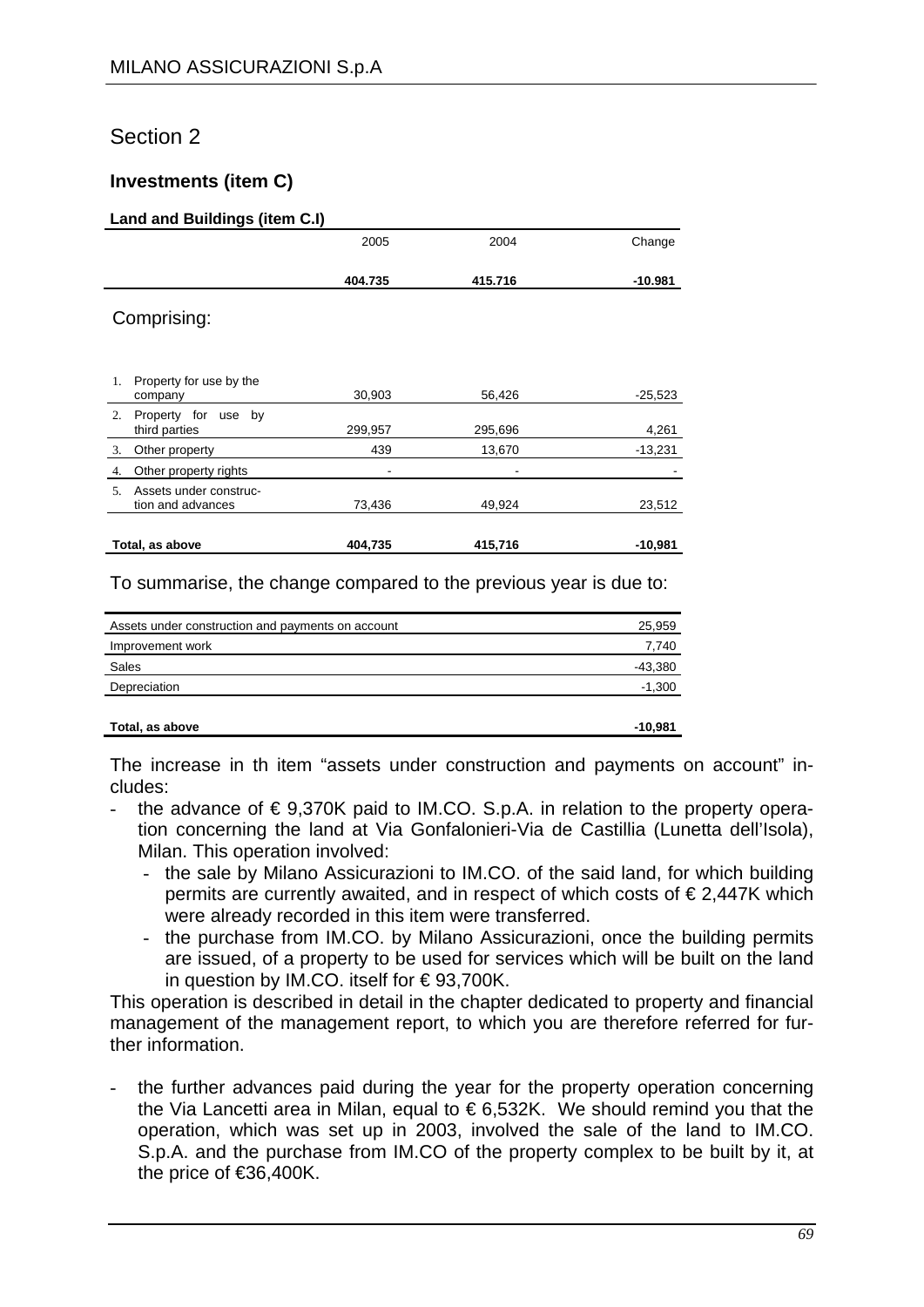the further advances paid during the year for the property operation concerning the Via Fiorentini area in Rome, equal to € 9,319K. This operation too, which was set up last year, involved the sale of the land to Società Avvenimenti e Sviluppo Alberghiero s.r.l. and the purchase from the same purchaser of the property complex to be built in the area, at the price of €96,200K.

The improvement work relates mainly to the restructuring work carried out on the properties in Milan, Via Broletto (€ 2,817K); Milan, Corso Europa (€ 1,386K); Milan, Via Senigallia (€ 1,206K); Rome, Via Tre Madonne (€ 908K).

The sales concerned:

- the aforesaid land at Via Gonfalonieri-Via Castillia (Lunetta dell'Isola), sold to IM.CO. S.p.A. for €28,800K, achieving a net capital gain of €13,121K.
- the property in Assago which previously housed the head office of Milano Assicurazioni and is currently undergoing renovation work, sold to the Meridiano Eur subsidiary for €34,000K, achieving a net capital gain of €8,565K.
- portions of properties owned in San Donà di Piave, Via del Veronese and Milan, Piazza Caneva, which allowed capital gains of € 2,483K to be achieved.

The change compared to the previous financial year is analysed in annex 4 which also shows, among other things, in accordance with Art. 16 of Legislative Decree 173/97, the current value of the property assets at the year end. This value was calculated for each individual asset according to the criteria in ISVAP instruction 1915-G of 20 July 2001 issued under Art. 18, point 2, of the aforementioned Legislative Decree 173/97.

The analytical list of the property belonging to the company is attached to these Notes to the Accounts, with the movements occurring during the course of the year.

|                                            | 2005    | 2004    | Change  |
|--------------------------------------------|---------|---------|---------|
|                                            | 459,105 | 275,765 | 183,340 |
| Comprising:                                |         |         |         |
| Stocks and shares of group<br>undertakings | 425,591 | 271,765 | 153,826 |
| Bonds of group undertakings                | 3,984   | 4,000   | $-16$   |
| Loans to group undertakings                | 29,530  |         | 29,530  |
| Total, as above                            | 459,105 | 275,765 | 183,340 |

| Investments in Group undertakings and other participating interests (item C.II) |  |  |
|---------------------------------------------------------------------------------|--|--|
|                                                                                 |  |  |

The item "Stocks and shares of group undertakings" includes:

- 5,362,557 shares in the parent company Fondiaria-SAI, equal to 4.09% of the ordinary share capital, with a book value of  $\epsilon$  103,672, which present a capital gain compared to average stock market prices in December of € 41,438K;
- 9,157,710 shares in the indirect parent company Premafin Finanziaria, with a book value of € 12,196K, compared to a market value, determined on the basis of the average prices for December, of  $\in$  18,407K;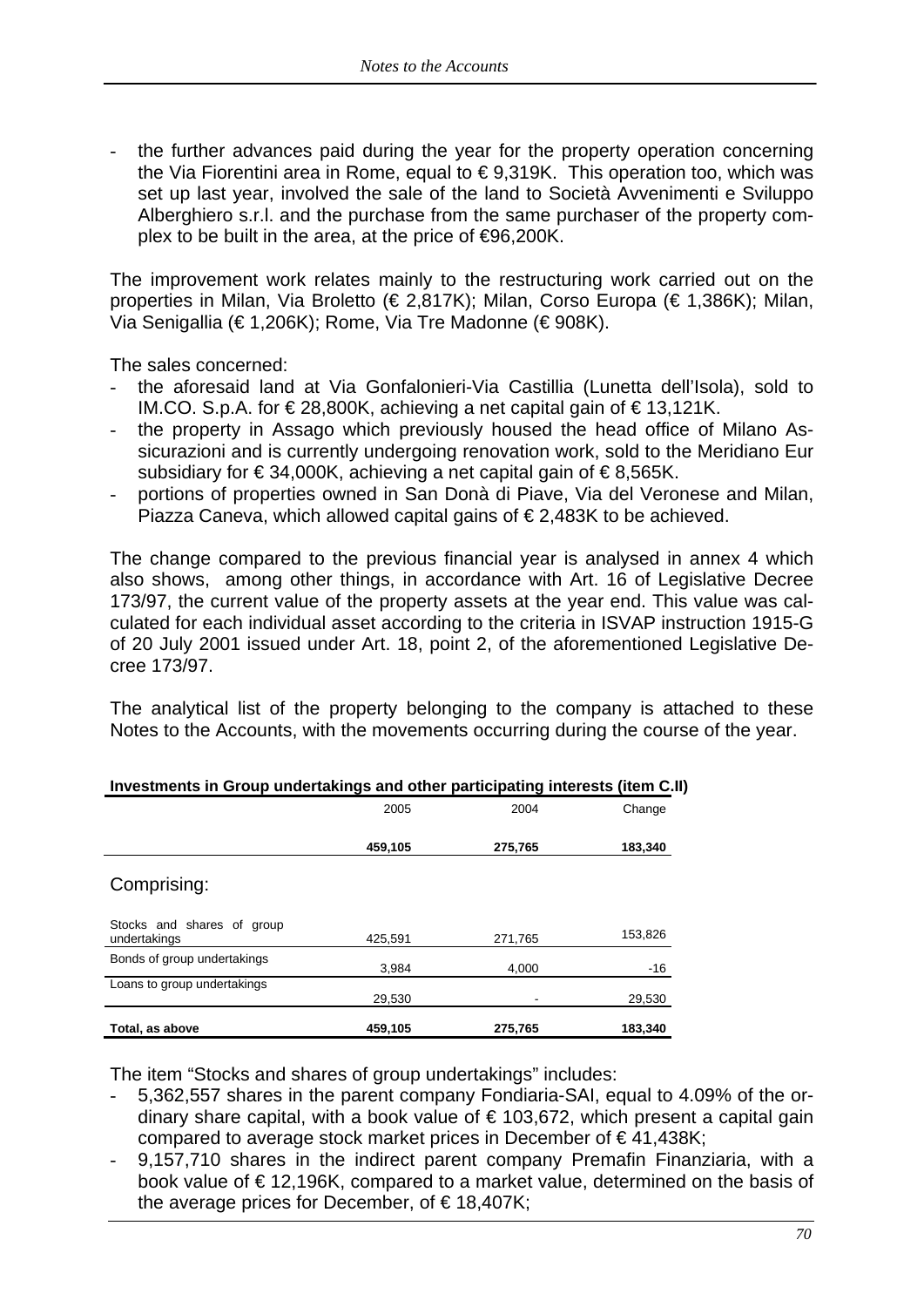- stocks and shares in unlisted subsidiaries valued at  $\epsilon$  245,957K;
- stocks and shares in associated companies valued at €62,779K;
- stocks and shares in affiliated companies and other participating interests valued at € 987K.

The increase from 31 December 2004 is essentially the result of the following transactions:

- the purchase from Fondiaria-SAI of a 12% shareholding in the capital of Progestim S.p.A. (now Immobiliare Lombarda) for € 43,416K and the subscription of Progestim capital increases, in proportion to its share of the capital, of  $\epsilon$ 7,800K;
- the purchase of 1,751,000 shares in Fondiaria-SAI and of 3,588,010 shares in Premafin for a total cost of € 39,236K and € 6,248K respectively;
- the purchase, for a total price of  $\epsilon$  22,684K, of 100% of Campo Carlo Magno S.p.A., the owner of a hotel property complex in Madonna di Campiglio called Golf Hotel, and of Campo Carlo Magno Sport S.r.l., which manages the ski lift, ski slope and golf course facilities;
- the capital financing of  $\epsilon$  37,800K in favour of the subsidiary Meridiano Eur and of € 11,200K in favour of Meridiano Orizzonti.
- The sale to the associated company Saifin of the shareholding in Finitalia equal to 60% and with a book value of  $\epsilon$  13,141K.

The purpose of the capital financing paid to Meridiano Eur was to allow the subsidiary to acquire from Milano Assicurazioni the property in Assago, previously the head office of Milano Assicurazioni itself and currently undergoing renovation work.

The capital financing paid to Meridiano Orizzonti allowed the subsidiary to pay the balance of the price of the property in Santa Maria Beltrade, Milan, which was purchased during the previous financial year.

This financial transactions are described in detail in the chapter dedicated to property and financial management of the management report, to which you are therefore referred for further information.

The stocks and shares of Group undertakings listed, valued at the average prices for December, show, in respect of the balance sheet values, capital gains of  $\epsilon$  50,956K.

Also with reference to the item "Stocks and shares of Group undertakings", we give the detail of the differences between the value entered in the balance sheet calculated using the method described in Art. 16, paragraphs 1 and 2 of Legislative Decree 173/97 and that arising from the valuation made in accordance with Art. 16, paragraph 5 of the same decree:

|                                   | Value as stated in par. 5<br>art. 16 Leg.D. 173/95 | Book value | <b>Difference</b> |
|-----------------------------------|----------------------------------------------------|------------|-------------------|
| Campo Carlo Magno S.p.A.          | 3.979                                              | 21,292     | $-17,313$         |
| Campo Carlo Magno Sport<br>s.r.l. | 279                                                | 1,392      | $-1,113$          |
| Garibaldi S.c.s.                  | -135                                               | -          | $-135$            |
| Sogeint                           | -89                                                |            | $-89$             |

For the companies Carlo Magno S.p.A. and Campo Carlo Magno Sport s.r.l., the differences are essentially explained by the capital gains existing on the property and assets and equipment owned by the companies themselves. For Garibaldi S.c.s. and Sogeint by the income prospects of the companies, which make it reasonable to presume that these can be cancelled in the short term.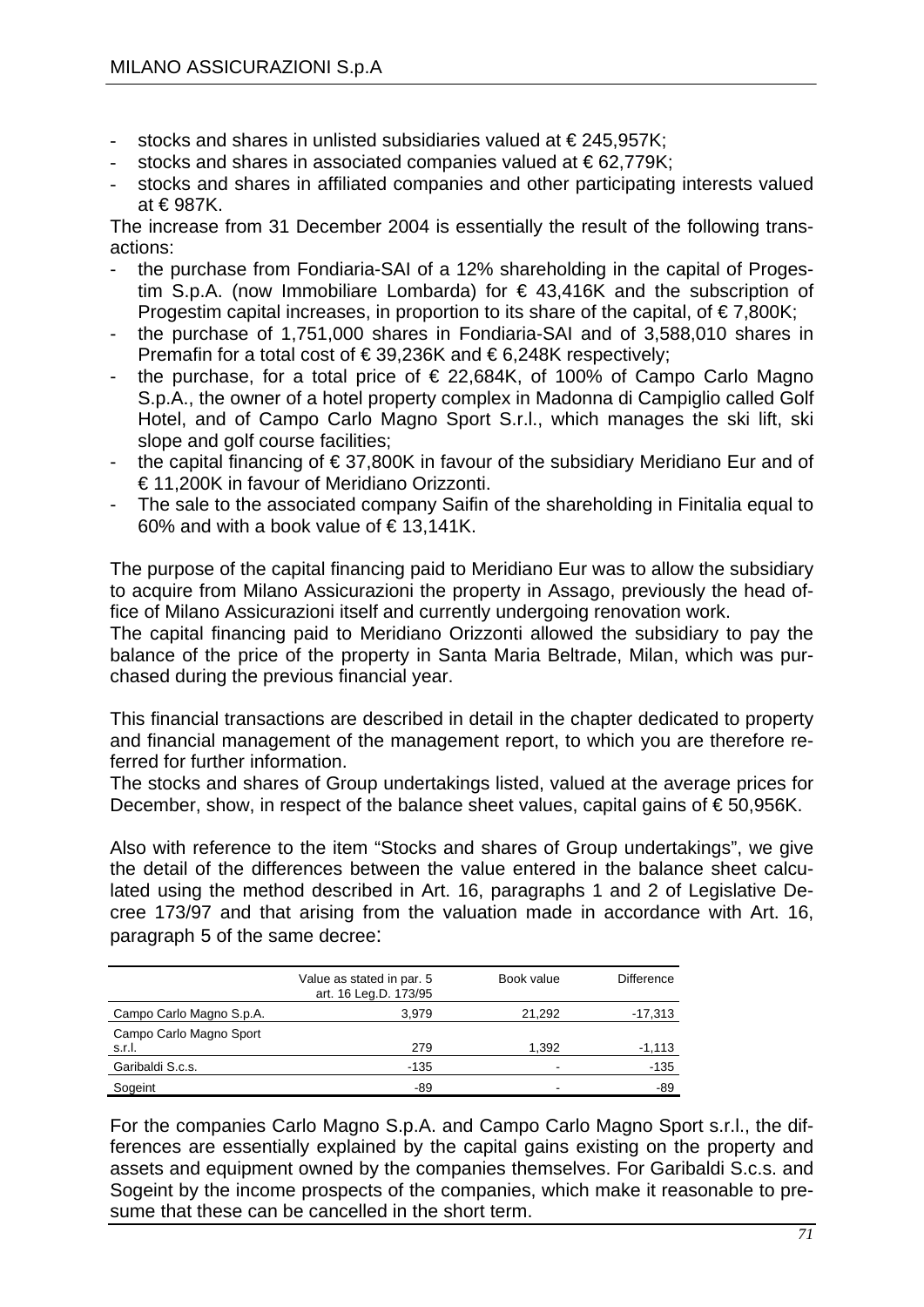The item "Bonds", equal to  $\epsilon$  3,984K, refers to a bonded security issued by BancApulia, in which the company has an interest.

The item "Loans to group undertakings" includes  $\epsilon$  24,293K of loans disbursed to the associated company Garibaldi S.c.s. and relating to the property development project in the area situated on the northern edge of the historical centre of Milan, known as "Garibaldi-Repubblica". This operation is described in detail in the management report, to which you are referred to further information.

We also attach:

- change during the year of stocks and shares and loans to undertakings (Annex 5);
- table containing information relating to participating interests (Annex 6);
- analytical table of movements (Annex 7).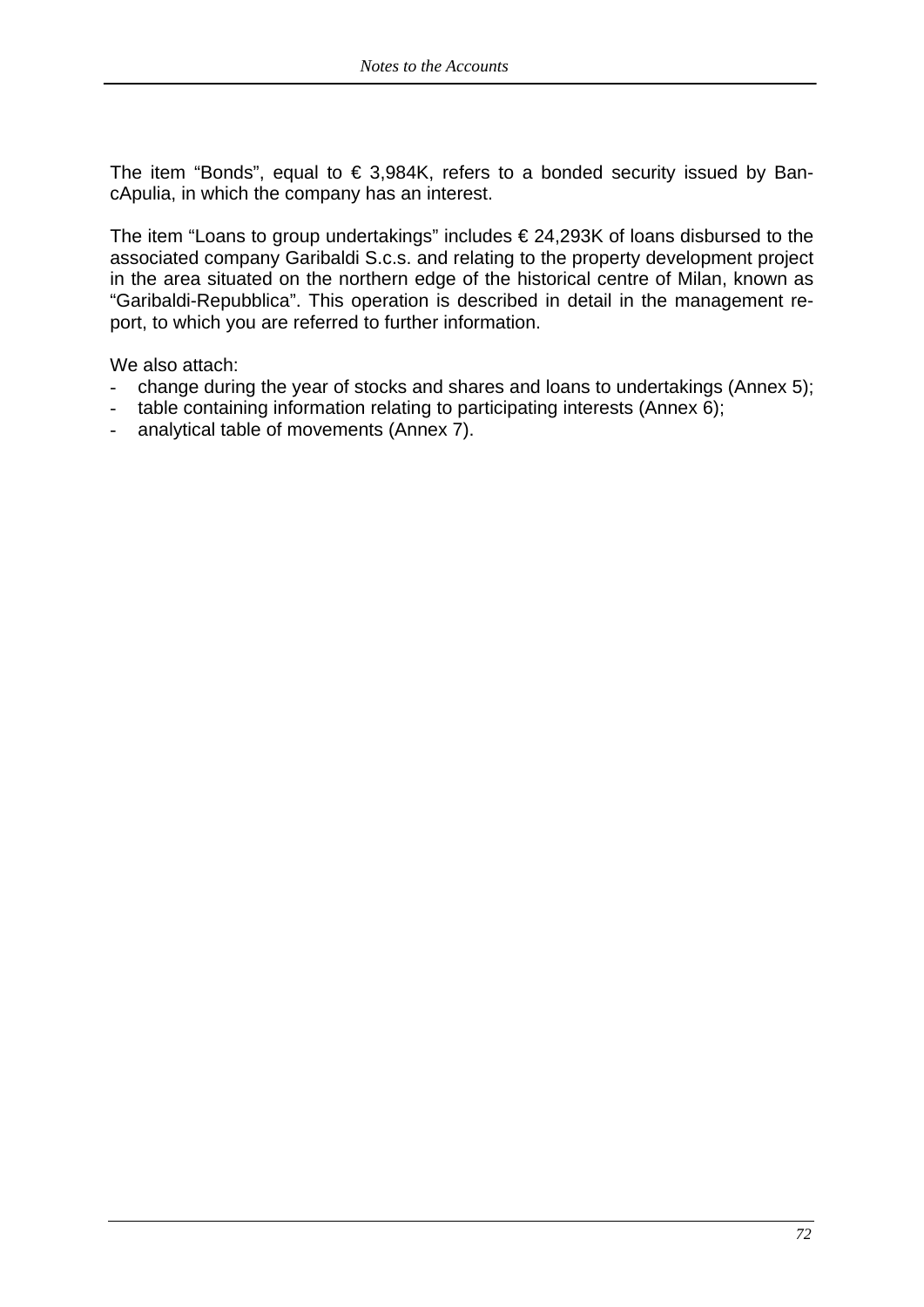|                                                | 2005      | 2004      | Change   |
|------------------------------------------------|-----------|-----------|----------|
|                                                | 7,383.547 | 7,106,394 | 277,153  |
| Comprising:                                    |           |           |          |
| Stocks and shares                              | 870,095   | 798,092   | 72,003   |
| Holdings in unit trusts                        | 267,118   | 185,162   | 81,956   |
| Bonds and other<br>fixed-<br>income securities | 6,156,210 | 6,033,28  | 122,882  |
| Loans                                          | 65,999    | 68,012    | $-2,013$ |
| Holding in mutual invest-<br>ments             |           |           |          |
| Deposits with credit institu-<br>tions         | 2,141     | 2,482     | -341     |
| financial<br>Sundry<br>invest-<br>ments        | 21,984    | 19,318    | 2,666    |
| Total, as above                                | 7,383,547 | 7,106,394 | 277,153  |

#### **Other financial investments (item C.III)**

The listed shareholdings, valued at the average December price show, in respect of the balance sheet value, capital gains of  $\epsilon$  70,858K and capital losses of  $\epsilon$  5,785K; the capital losses concern long- term investments exclusively and in particular  $\epsilon$ 1,579K relate to the shareholding in Swiss Life Holding and € 4,206K relate to the shareholding in AEM.

With regard to the shareholding in Swiss Life Holding, as described in detail in the management report, in the chapter dedicated to significant events since the end of the financial year, on 11 January 2006, the Company sold its entire shareholding to an institutional investor (UBS). In particular, the transactioninvolved the sale of 828,709 Swiss Life Holding shares held in the portfolio for CHF 234.75 each, resulting in a total income of € 194,539K compared to a book value of € 193,230. Considering the book value exchange rate and the one negotiated for the conversion of the income into euros, the transaction resulted in a capital gain of €336K, recorded in the financial year 2006.

The item "Bonds and other fixed income securities" includes  $\epsilon$  1,236K allocated in the year for issue spreads and € 4,151K allocated for negative trading spreads and consists of the following:

| <b>Listed State securities</b> | 4,877,295 |
|--------------------------------|-----------|
| Unlisted State securities      | 5,106     |
| Other listed securities        | 1,214,532 |
| Other unlisted securities      | 59,277    |
|                                |           |
| Total, as above                | 6,156,210 |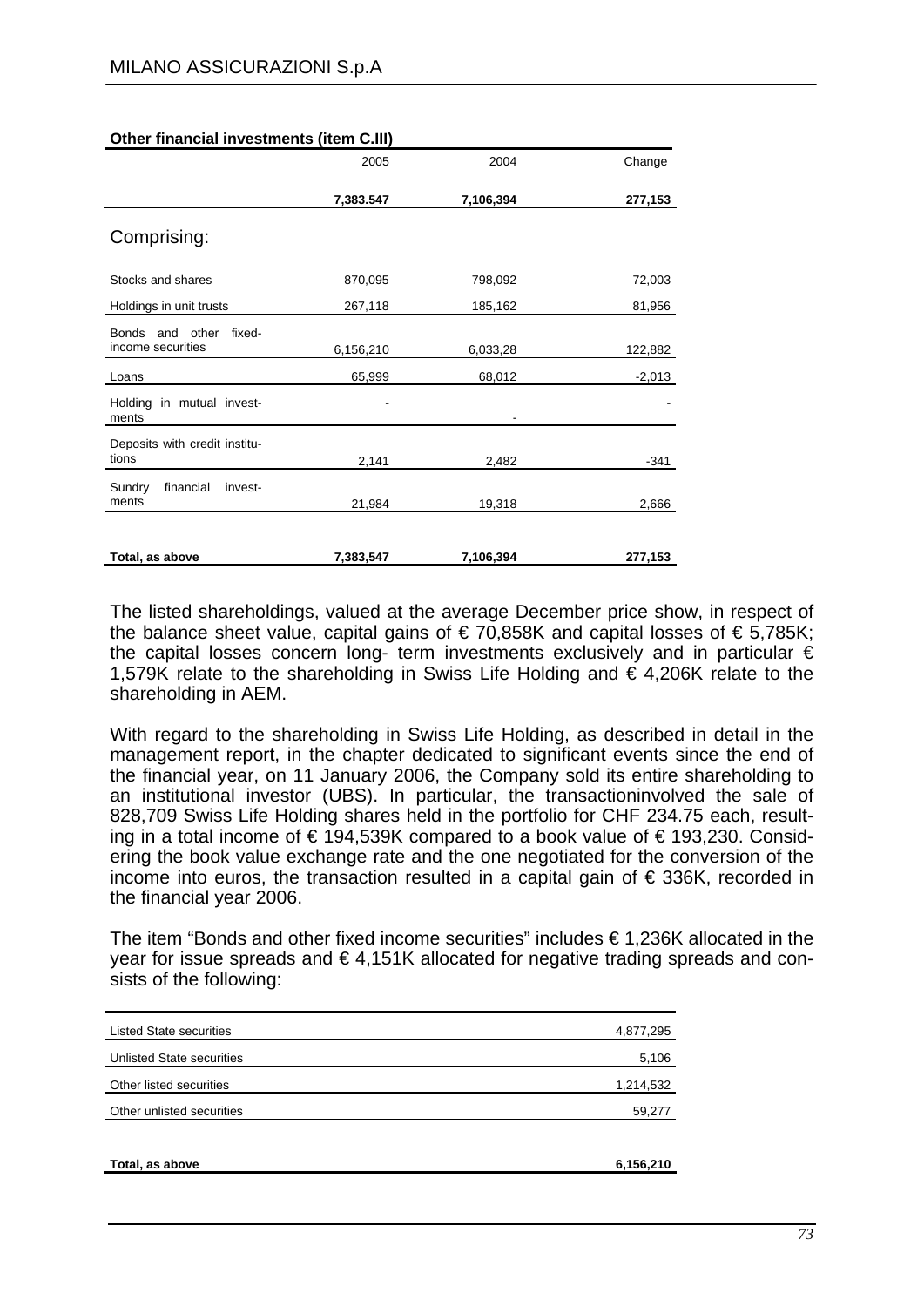This item includes  $\epsilon$  15,012K of bonded securities from the incorporated company First Life S.p.A., of which  $\epsilon$  14,663K in particular are listed State securities and the remaining € 349K are other listed securities.

Overall, the bonds and other fixed income securities present capital gains of  $\epsilon$ 178,459K and capital losses of € 22K determined with reference to the average stock market prices for December for the listed securities and the presumed realisation value for the unlisted securities. The following table summarises the amounts:

|                         | Capital gains | Capital losses |
|-------------------------|---------------|----------------|
| Listed                  | 177,624       | 17             |
| Unlisted                | 835           | 5              |
| <b>TOTAL</b>            | 178,459       | 22             |
| Of which:<br>Short-term | 76,064        | -              |
| Long-term               | 102,395       | 22             |

The item "Loans" includes  $\epsilon$  40,449K for the loan secured by a lien on mezzanine property granted to Ganimede S.r.l. in relation to the improvement of part of the company's property assets that took place during the financial year 2003. This loan was accompanied by a second degree mortgage on the property sold to Ganimede. The repayment of the capital and the related interest is subject to fulfilment of the payment obligations by the debtor within the terms of the "senior" Loan obtained, again in relation to the aforementioned operation. The term is seven years from the date it was granted, therefore the due date is December 2010. Partial advance repayments were also provided for in relation to the plan for the disposal of the property by the debtor and the debtor also has the right to repay the loan early, fully or partially, at any time.

The item "Sundry financial investments" includes  $\epsilon$  4,667K recorded in respect of options purchased on shares in the portfolio and  $\epsilon$  17,317K relating to the following repo contract operations:

| Security              | Counterpart        | Amount |
|-----------------------|--------------------|--------|
| BOT 15/06/06 365 GG   | UBM                | 1,978  |
| BTP FB 01/03/06 2.75% | <b>MPS FINANCE</b> | 2,529  |
| CTZ 30/7/04 31/7/06   | UBM                | 7,883  |
| CTZ 30/7/04 31/7/06   | UBM                | 7,883  |
| <b>Total</b>          |                    | 17,317 |
|                       |                    |        |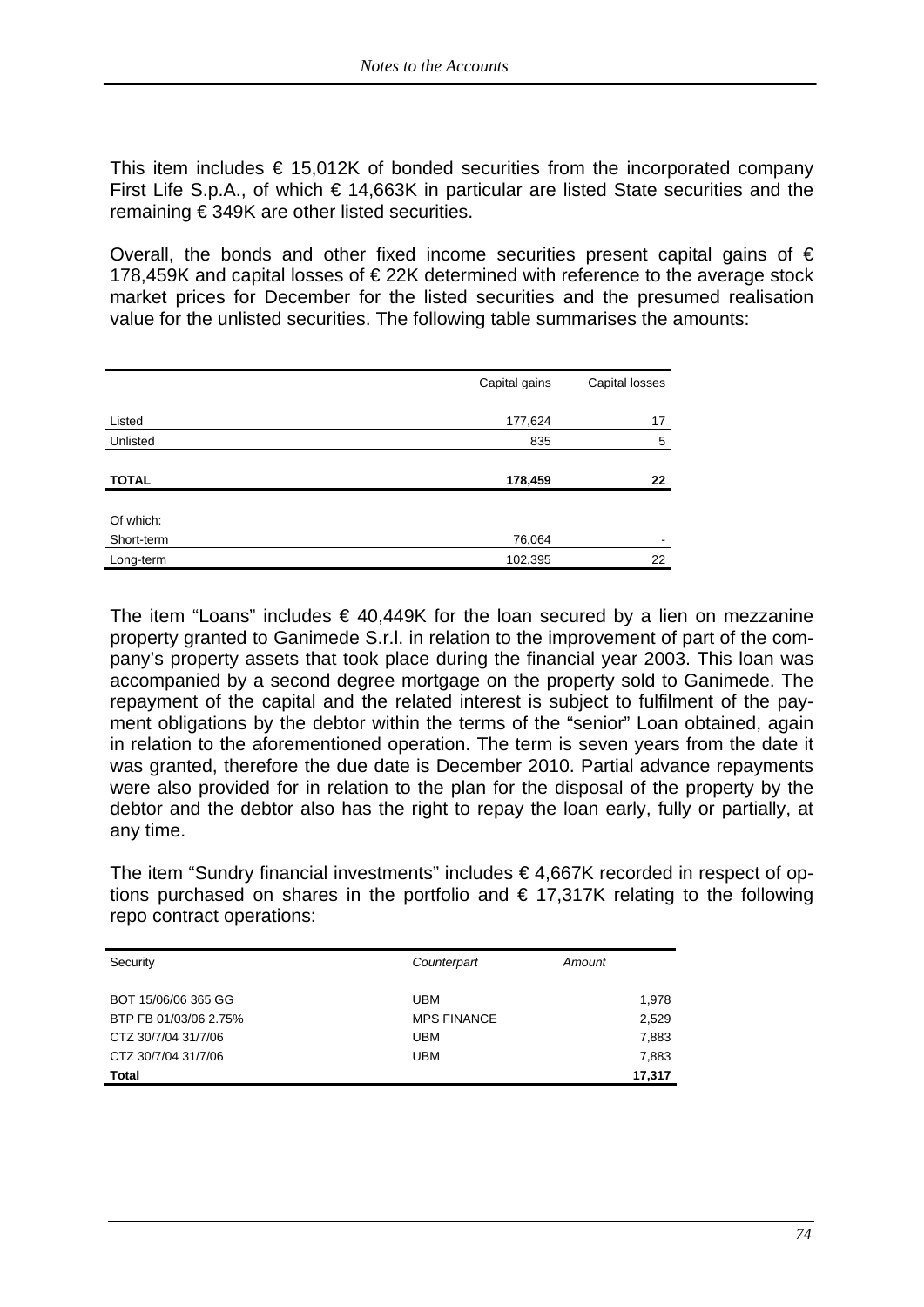We also attach:

- the breakdown, on the basis of long-term and short-term use, of the assets included in the items "Stocks and shares" - C.III.1, "holdings in unit trusts" - C.III.2, "Bonds and other fixed income securities" C.III.3, and "Sundry financial investments" - C.III.7 (annex 8);
- the changes in the year in the long-term assets included in the items stated in the previous point (annex 9);
- the changes in the year in loans item C.III.4 (annex 10).

| Deposits with ceding undertakings (item C.IV) |       |       |          |
|-----------------------------------------------|-------|-------|----------|
|                                               | 2005  | 2004  | Change   |
|                                               | 4.110 | 6.450 | $-2.340$ |
|                                               |       |       |          |

These concern life business of  $\epsilon$  2,701K and non-life business of  $\epsilon$  1,409K.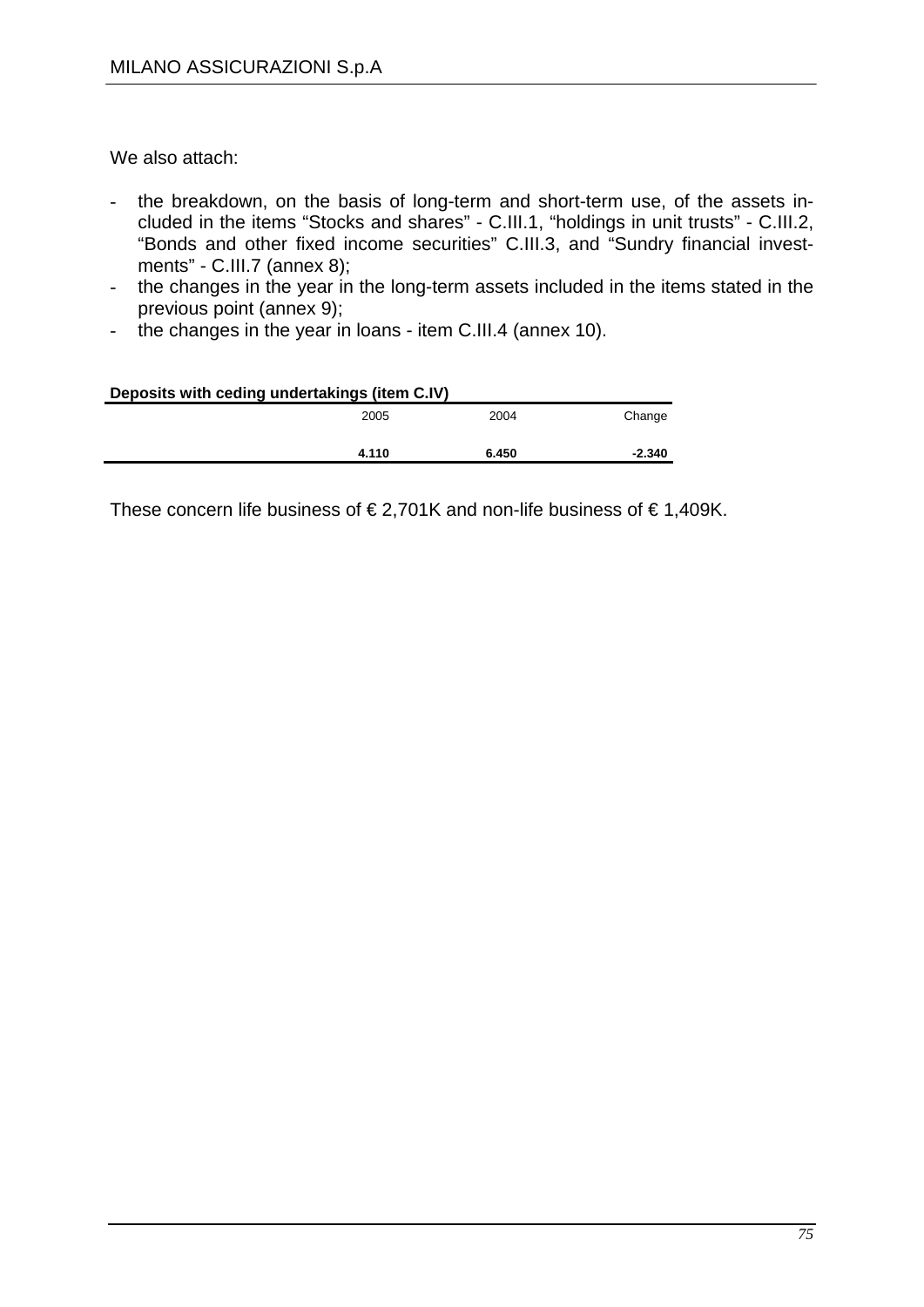### **Investments for the benefit of Life assurance policy holders who bear the risk of such investments and investments deriving from the management of pension funds (item D)**

| Investments relating to benefits connected to investments funds and market indices |         |        |
|------------------------------------------------------------------------------------|---------|--------|
| 2005                                                                               | 2004    | Change |
|                                                                                    |         |        |
| 358,253                                                                            | 352.394 | 5.859  |

The change compared to the previous year is mainly due to the new production of index and unit linked policies, with benefits linked to the progress of the main stock exchange markets indices or to investment funds.

During the course of the year some investments were transferred between "class C" and "class D", due to the issue of new insurance policies whose provisions were hedged by securities already held in the portfolio. These transfers, which took place in accordance with the procedures laid down in Art. 20 of Legislative Decree no. 173/97, led to an increase of  $\epsilon$  5K of the specific revaluation reserve entered under the net equity.

The details are given in Annex 11 by category of business.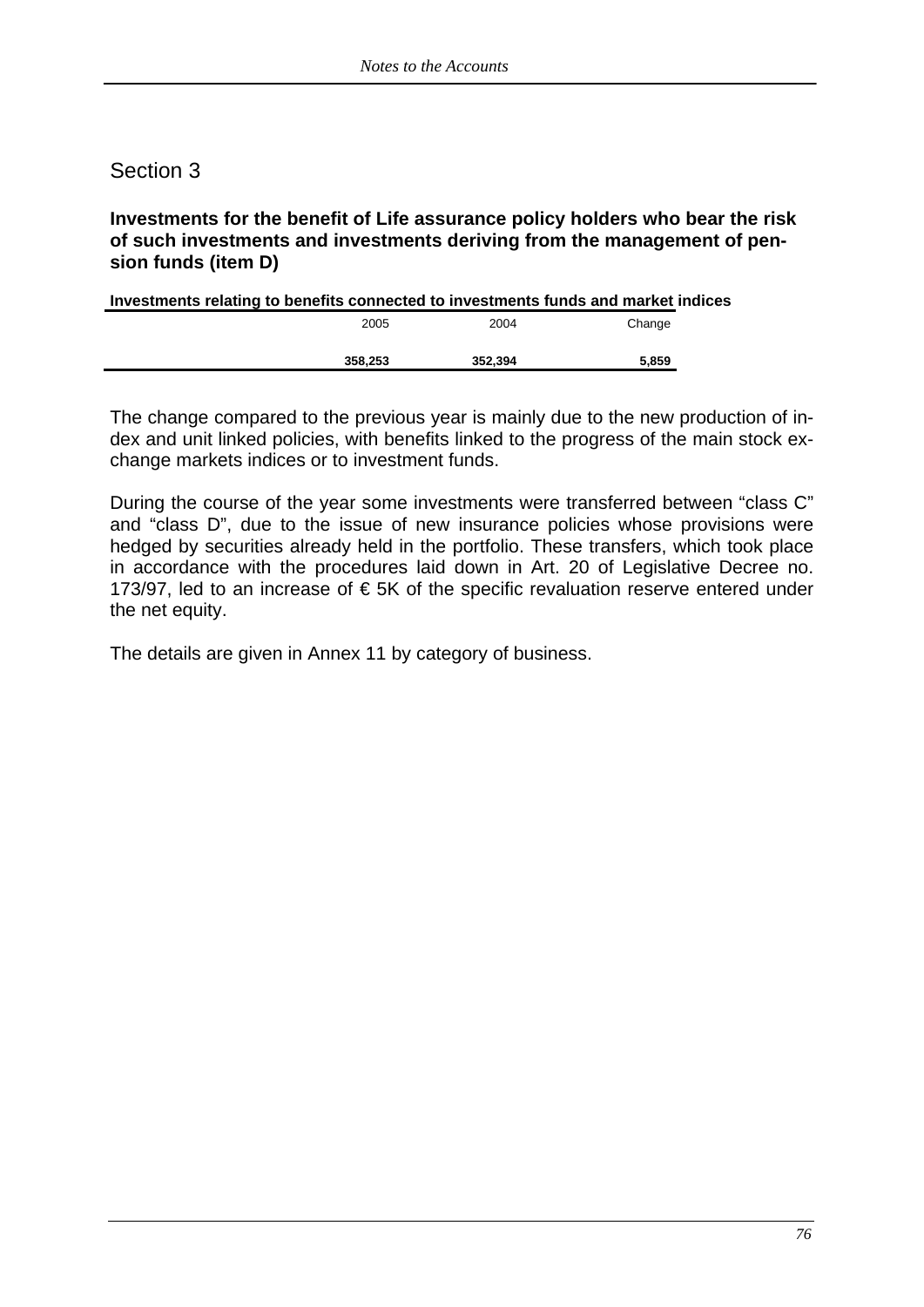| Technical provisions to be debited to the reinsurers (item D a) |                                                  |         |                |           |
|-----------------------------------------------------------------|--------------------------------------------------|---------|----------------|-----------|
|                                                                 |                                                  | 2005    | 2004           | Change    |
|                                                                 |                                                  | 356,399 | 436,289        | -79,890   |
|                                                                 |                                                  |         |                |           |
|                                                                 | Comprising:                                      |         |                |           |
|                                                                 |                                                  |         |                |           |
|                                                                 | <b>NON-LIFE BUSINESS</b>                         |         |                |           |
| 1.                                                              | Premium reserve                                  | 20,866  | 23,073         | $-2,207$  |
| 2.                                                              | Loss reserve                                     | 187,434 | 218,671        | $-31,237$ |
|                                                                 | 3. Reserve for bonuses                           |         |                |           |
|                                                                 | and rebates                                      |         |                |           |
|                                                                 | 4. Other technical provi-                        |         |                |           |
|                                                                 | sions                                            |         |                |           |
|                                                                 |                                                  |         |                |           |
|                                                                 | <b>LIFE BUSINESS</b>                             |         |                |           |
|                                                                 | 1. Actuarial provisions                          | 147,176 | 193,121        | -45,945   |
|                                                                 | 2. Premium reserve for<br>supplementary insur-   |         |                |           |
|                                                                 | ance                                             |         |                |           |
|                                                                 |                                                  |         |                |           |
|                                                                 | 3. Reserve for sums to be<br>paid                |         |                |           |
|                                                                 |                                                  | 923     | 1,424          | -501      |
|                                                                 | 4. Reserve for bonuses<br>and rebates            |         |                |           |
|                                                                 |                                                  |         |                |           |
|                                                                 | 5. Other technical provi-<br>sions               |         | $\blacksquare$ |           |
|                                                                 | 6. Technical provisions                          |         |                |           |
|                                                                 | where the investment<br>risk is borne by policy- |         |                |           |
|                                                                 | holders and provisions                           |         |                |           |
|                                                                 | arising out of pension<br>fund management        |         |                |           |
|                                                                 |                                                  |         |                |           |
|                                                                 |                                                  |         |                |           |
|                                                                 |                                                  |         |                |           |
|                                                                 |                                                  |         |                |           |
|                                                                 | Total, as above                                  | 356,399 | 436,289        | $-79,890$ |

The decrease in actuarial provisions for life business is attributable to the settlement of the dispute with CONSAP relating to the abolition of compulsory cessions. We would remind you in fact that in March of the current financial year a settlement was signed with CONSAP with regard to the dispute regarding the portfolio of Milano Assicurazioni (a similar settlement was signed in November 2004 for the portfolio of the incorporated company Maa Vita).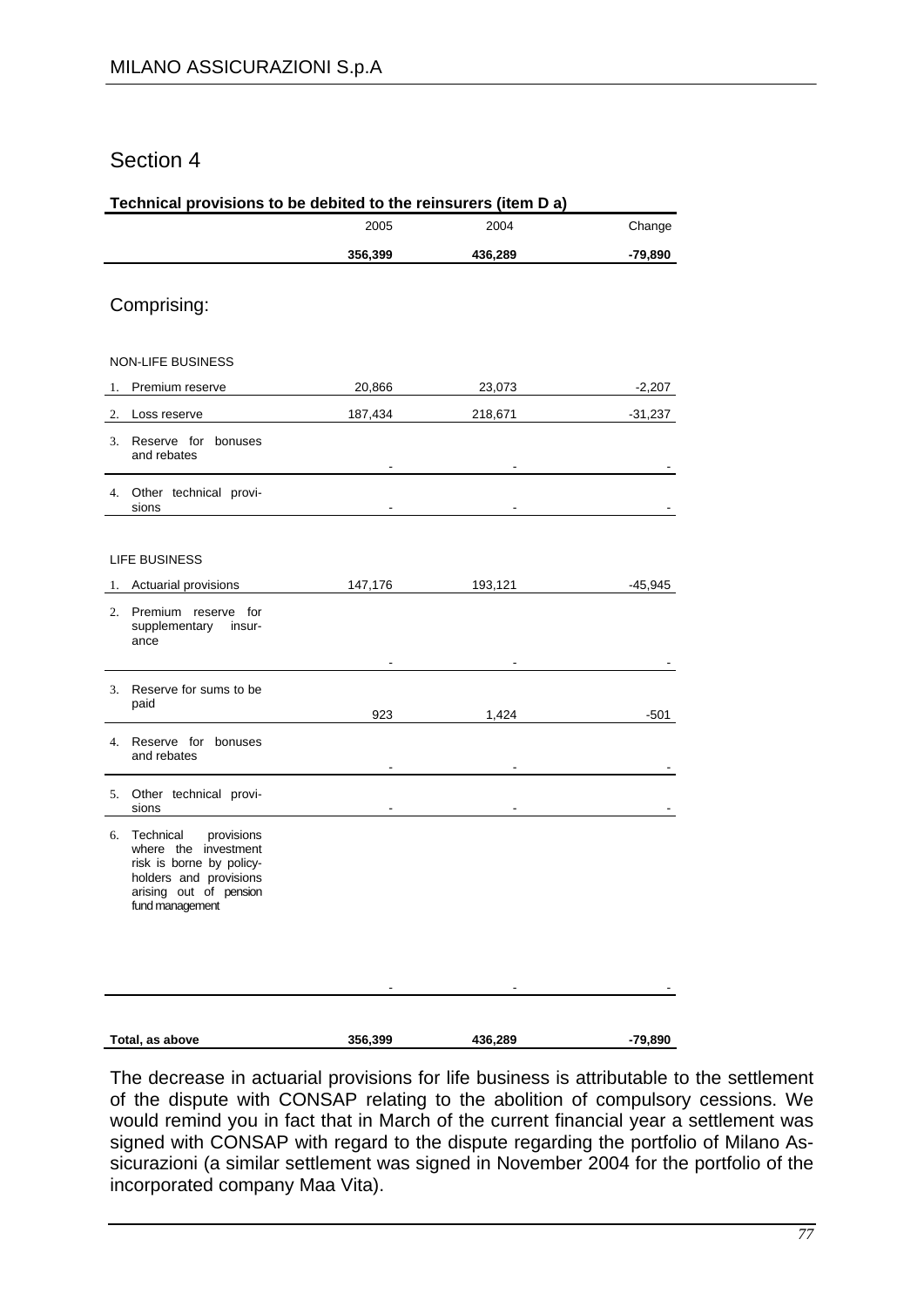The settlement led to the company receiving  $\epsilon$  83,500K against receivables from CONSAP of  $\epsilon$  71,110K and reserves chargeable to the latter of  $\epsilon$  32,837K. The cost of the settlement therefore amounted to  $\epsilon$  20,447K, of which  $\epsilon$  6,459 had a negative effect on the technical account, while  $\epsilon$  13,988K were entered in the non-technical account under "losses on receivables". The expected charges had in any case been set aside in the risk fund during previous financial years.

During the financial year under examination, the whole amount set aside of  $\epsilon$ 20,700K was therefore withdrawn from the said fund and posted to "other income" in the non-technical account, thus neutralising the impact of the settlement on the profit and loss account for the period.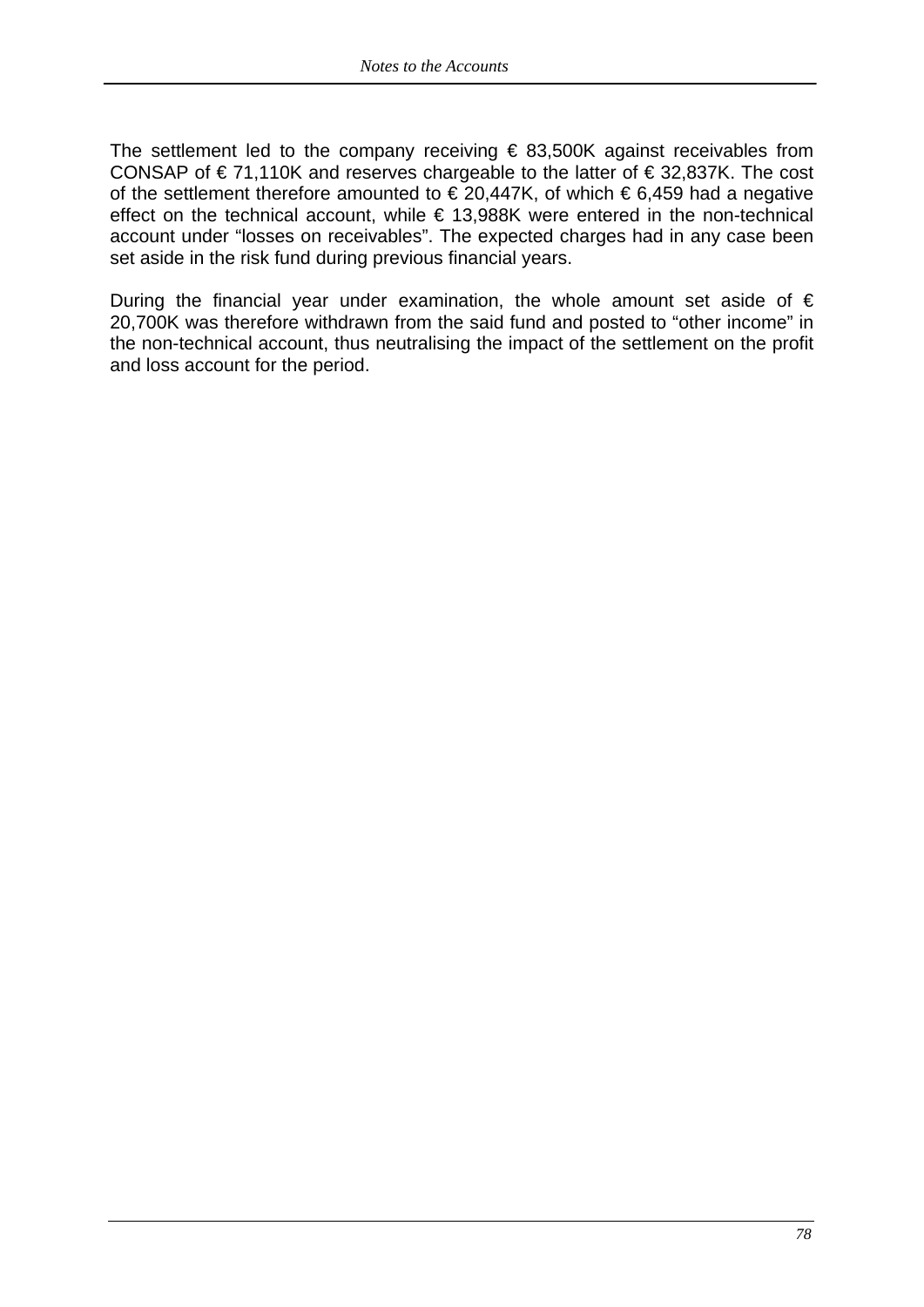#### **Debtors (item E)**

|                                                                      | 2004      | 2003      | Change    |
|----------------------------------------------------------------------|-----------|-----------|-----------|
|                                                                      | 1,151,486 | 1,116,307 | 35,179    |
| Comprising:                                                          |           |           |           |
| <b>DIRECT INSURANCE</b><br><b>OPERATIONS</b>                         |           |           |           |
| Policyholders for premi-<br>1.                                       |           |           |           |
| ums                                                                  | 325,234   | 307,320   | 17,914    |
| Insurance brokers<br>2.                                              | 325,042   | 296,355   | 28,687    |
| 3.<br>Current account com-<br>panies                                 | 10,246    | 33,179    | -22,933   |
| Policyholders and third<br>4.<br>parties for sums to be<br>recovered | 48,228    | 55,442    | $-7,214$  |
| <b>REINSURANCE</b><br><b>OPERATIONS</b>                              |           |           |           |
| Insurance and reinsur-<br>$1_{-}$<br>ance companies                  | 68,112    | 131,933   | $-63,821$ |
| 2. Reinsurance brokers                                               |           |           |           |
| OTHER DEBTORS                                                        | 374,624   | 292,078   | 82,546    |
| Total, as above                                                      | 1,151,486 | 1,116,307 | 35,179    |

The item "Other debtors" is made up of the following principal amounts:

| Receivables from the Treasury                                                                                                                                                                                            | 149,897 |
|--------------------------------------------------------------------------------------------------------------------------------------------------------------------------------------------------------------------------|---------|
| Tax advances paid during the financial year and recorded among debts<br>owed to the parent company Fondiaria-Sai following the entry of Milano<br>Assicurazioni into the fiscal consolidation of the Fondiaria-Sai group | 130,822 |
| Invoices issued and to be issued, mainly for services provided to Group<br>companies                                                                                                                                     | 91.389  |

During the course of the year, losses on receivables were recorded of  $\epsilon$  77,296K with allocation to the specific items in the profit and loss account; in particular the losses concern amounts receivable from policyholders for premiums of € 57,621K and other receivables of €19,675K. The losses on receivables from policyholders relate mainly to Motor TPL (€ 23,475K), general TPL (€ 5,975K) and land vehicles (€ 4,737K).

The losses relating to other receivables relate to receivables from CONSAP  $(\epsilon$ 13,988K) and were recorded following the settlement of the dispute relating to the abolition of compulsory cessions. However, the total burden of the transaction, amounting to  $\epsilon$  20,447K, including the loss of  $\epsilon$  6,459K relating to the technical reserves chargeable to CONSAP, has not had a negative impact on the profit and loss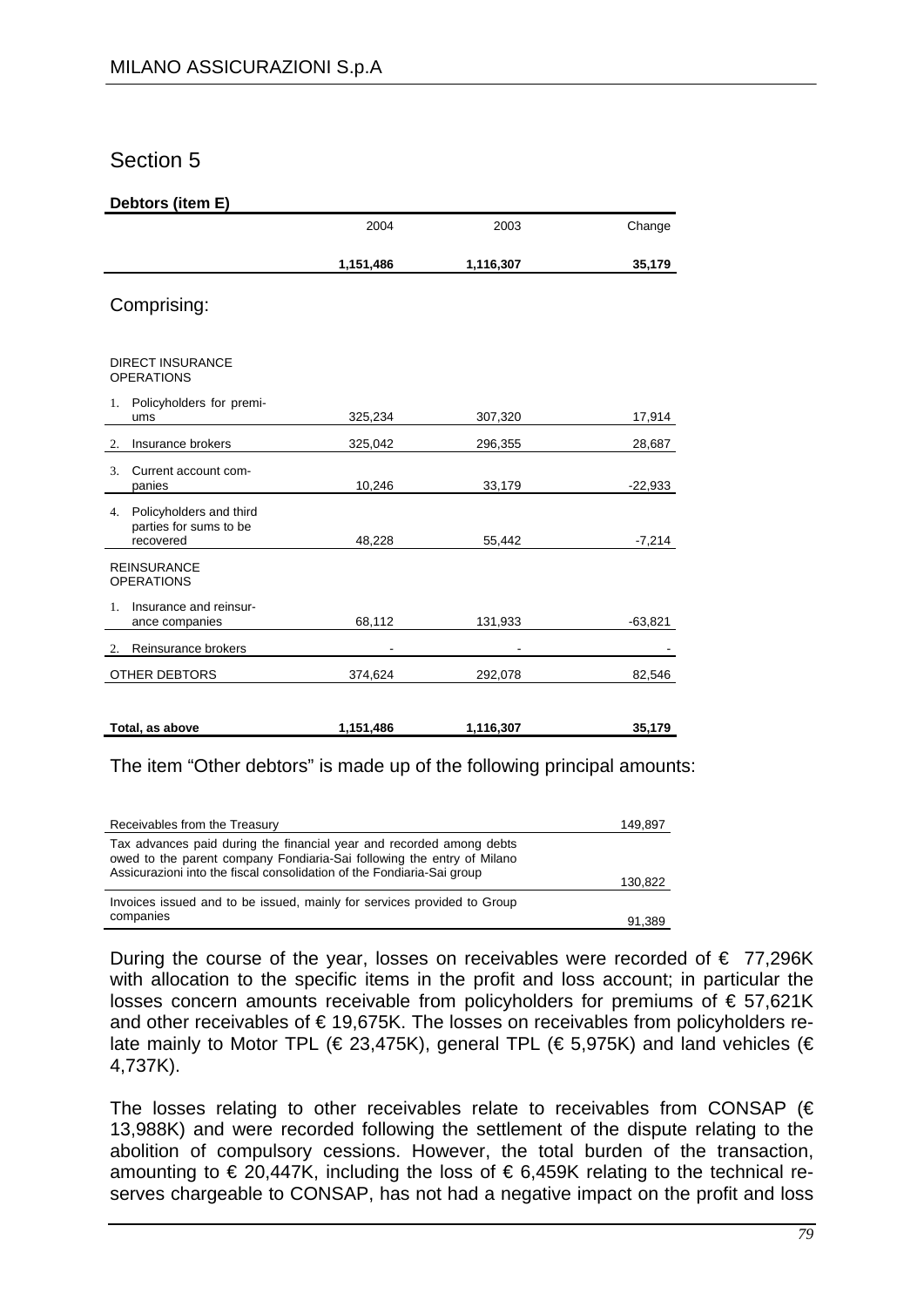account given that it is covered by the withdrawal of the same amount from the risk fund in which the expected cost of the settlement had been set aside during previous financial.

The values shown are net of a provision for bad debts of  $\epsilon$  119,367K, directly deducted from them.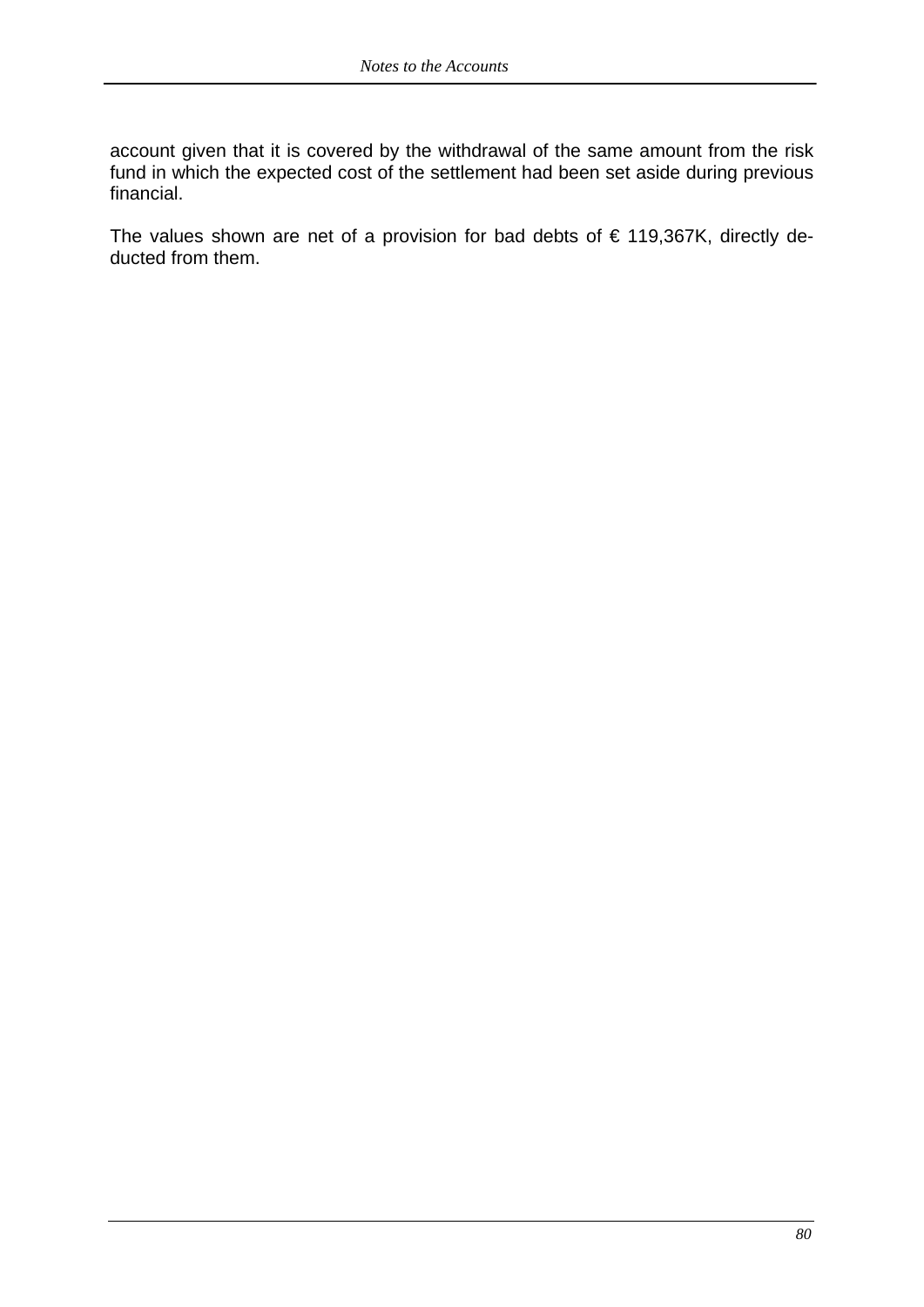#### **Other items in the assets – (item F)**

|                                                                      | 2005           | 2004           | Change   |
|----------------------------------------------------------------------|----------------|----------------|----------|
|                                                                      | 404,805        | 364,876        | 39,929   |
| Comprising:                                                          |                |                |          |
| <b>TANGIBLE ASSETS AND</b><br>STOCKS:                                |                |                |          |
| 1. Furniture,<br>office<br>ma-<br>chinery and internal ve-<br>hicles | 2,227          | 3,229          | $-1,002$ |
| Moveables entered in<br>2.<br>the public registers                   | 75             | 17             | 58       |
| Plant and equipment<br>3.                                            | 222            | 280            | -58      |
| 4. Sundry<br>stocks<br>and<br>items                                  | $\blacksquare$ | $\blacksquare$ |          |
| CASH AT BANK OR IN<br>HAND:                                          |                |                |          |
| Bank deposits and post<br>1.<br>office accounts                      | 147,877        | 137,227        | 10,650   |
| Cheques and cash in<br>2.<br>hand                                    | 125            | 12             | 113      |
| <b>OWN STOCKS AND</b><br><b>SHARES</b>                               | 374            | 374            |          |
| <b>OTHER ASSETS</b>                                                  |                |                |          |
| Deferred<br>reinsurance<br>$1_{-}$<br>accounts payable               | 66             | 37             | 29       |
| Sundry assets<br>2.                                                  | 253,839        | 223,700        | 30,139   |
| Total, as above                                                      | 404,805        | 364,876        | 39,929   |

The item "Bank deposits" includes € 145,935K of sight deposits denominated in Euros and € 1,942K represented by the countervalue of deposits denominated in foreign currencies.

The item "Deferred reinsurance accounts payable" includes negative income values of a technical nature relating to indirect business and retrocessions, offsetting operations entered in the accounts in the name of the reinsurance companies, whose entries in the technical account are deferred to the following year, as the information received from the ceding companies was insufficient to calculate the economic result of the individual acceptances in full.

The item "Sundry assets" consists of the following principal amounts:

| Liaison account between Non-life and Life sections | 36.945  |
|----------------------------------------------------|---------|
| Assets for advance taxes                           | 161.692 |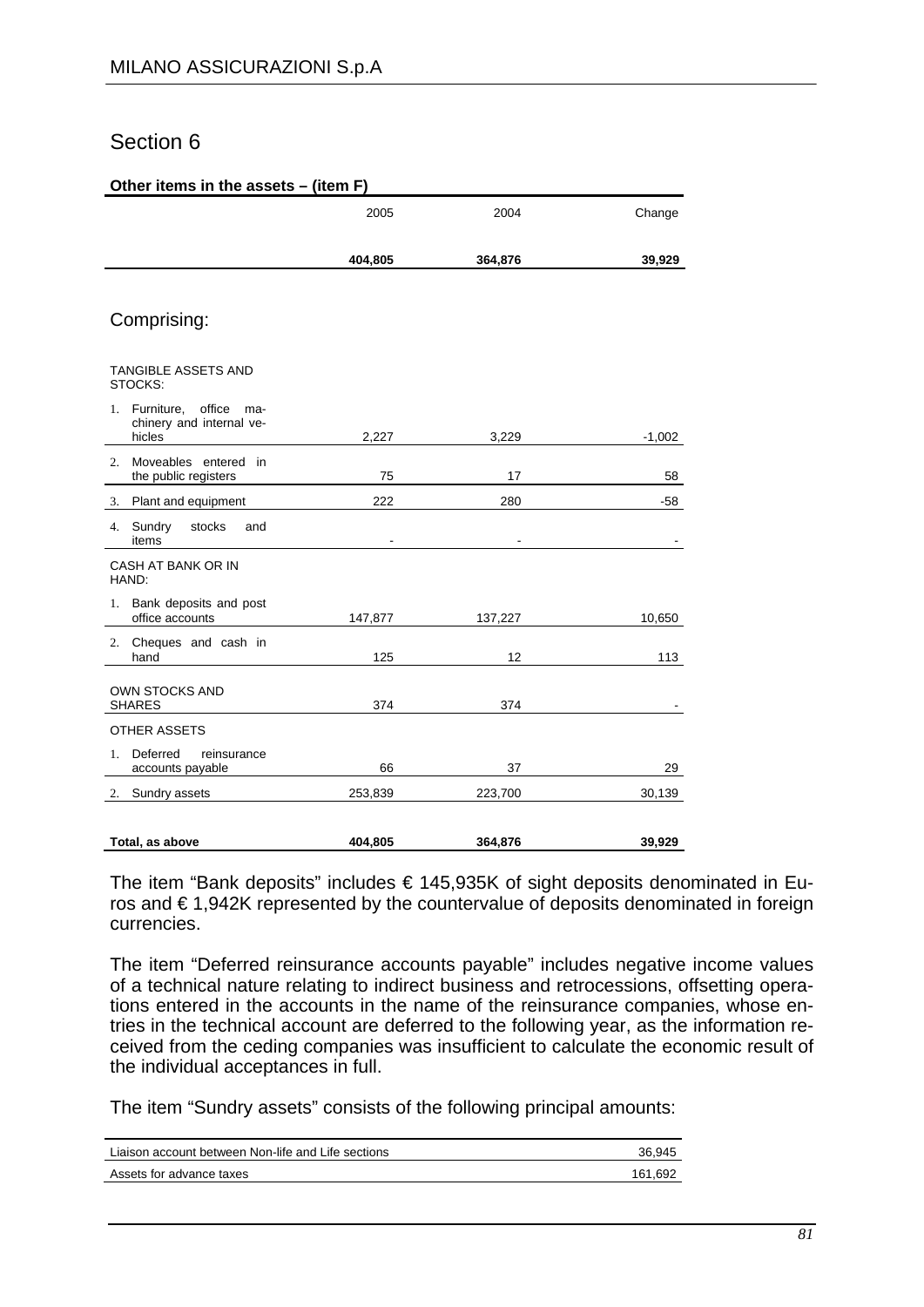The item "Assets for advance taxes" entered at Euro 161,692 has undergone the following changes.

|                                         | 2005    |
|-----------------------------------------|---------|
| Initial amount                          | 174,382 |
| Advance taxes arising during the year   | 45,621  |
| Advance taxes cancelled during the year | 62,024  |
| Other decreases                         | 3,713   |
| <b>Final amount</b>                     | 161,692 |

The item "Other increases" takes into account the changes arising from the items actually entered in the UNICO form presented in 2005.

The temporary deductible differences subject to calculation of advance taxes concern:

- the surplus of the adjustments on insurance receivables for the years 1998 and 1999 in respect of the limit of 0.50% of the amount of receivables themselves, deductible in equal instalments over the seven subsequent years;
- the surplus of the adjustments on insurance receivables for the years 2000 to 2004 in respect of the limit of 0.60% of the amount of receivables themselves, deductible in equal instalments over the nine subsequent years;
- the surplus of the adjustments on insurance receivables for the year 2005 in respect of the limit of 0.40% of the amount of receivables themselves, deductible in equal instalments over the nine subsequent years;
- the provisions for bad debts, risks, charges allocated for costs for which the deductibility is provided for;
- capital losses not realised up to the financial year 2003 on fixed holdings deductible in consistent amounts in the year and in the four subsequent years according to the provisions of Decree Law 209/02 converted into Law no. 265/02;
- the share of the increase in the claims reserve recorded in the 2003 to 2005 financial years and deductible over nine financial years;
- the commissions on multi-annual non-life policies fully posted to the profit and loss account and deductible over 3 financial years.

The total amount of temporary deductible differences taken into account is  $\epsilon$ 448,764K, to which advance taxes of  $\epsilon$  161,694K, determined separately for IRES and IRAP at the current rates, correspond.

The temporary differences for which the calculation of the deferred taxation was not done amount to  $\epsilon$  41,256 and relate essentially to quotas of funds allocated to meet costs of uncertain deductibility.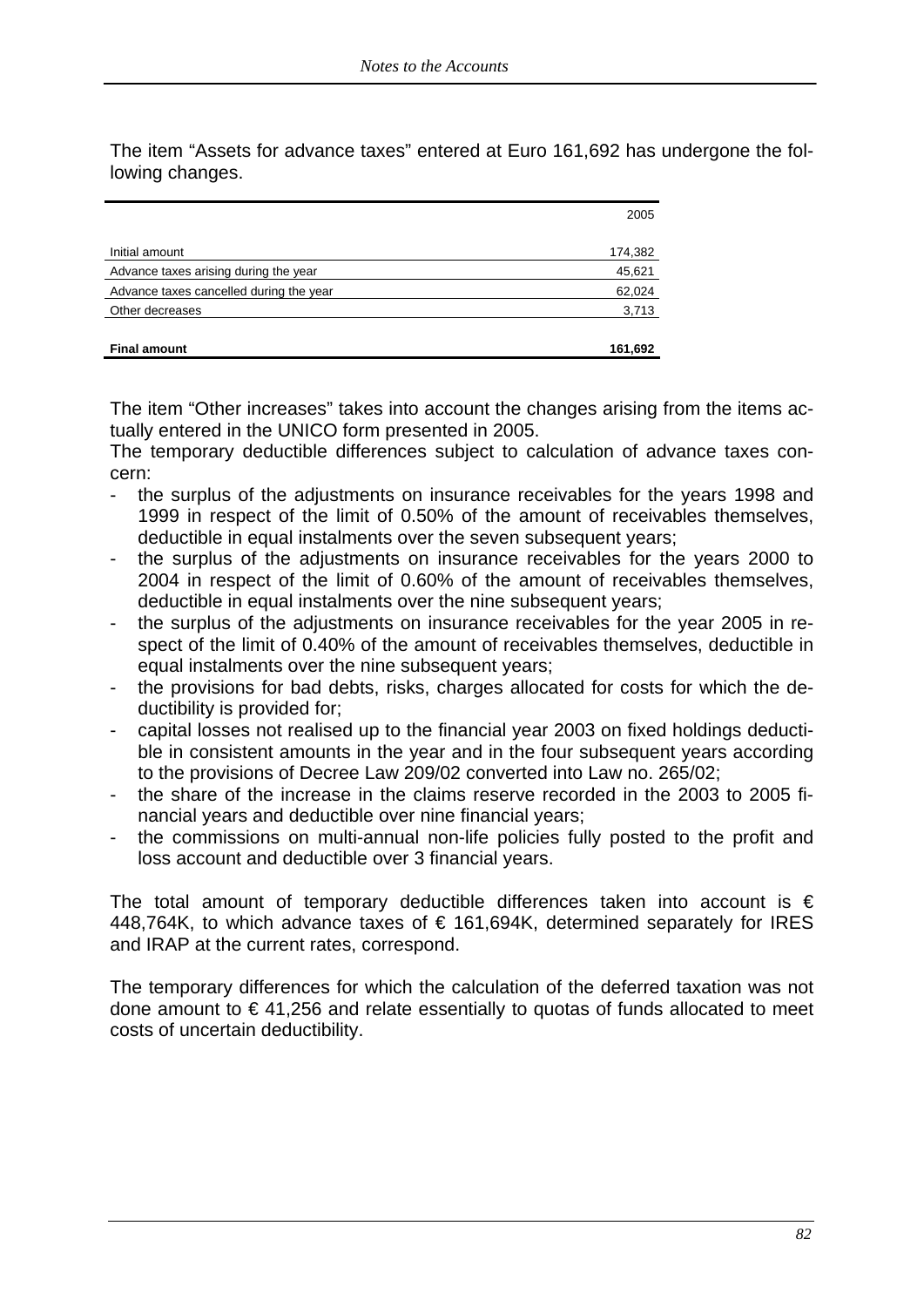#### **Accrued income and prepayments (item G)**

|                    | 2005   | 2004                     | Change |
|--------------------|--------|--------------------------|--------|
|                    |        |                          |        |
|                    | 90,742 | 77,007                   | 13,735 |
|                    |        |                          |        |
| Comprising:        |        |                          |        |
|                    |        |                          |        |
| ACCRUED INCOME     |        |                          |        |
| For interest       | 90,683 | 76,032                   | 14,651 |
| For rent           | 14     | $\overline{4}$           | 10     |
| Other              | -      | 949                      | -949   |
| <b>PREPAYMENTS</b> |        |                          |        |
| For interest       | -      | $\overline{\phantom{a}}$ |        |
| For rent           | 45     | 22                       | 23     |
| Other              |        | $\overline{a}$           |        |
|                    |        |                          |        |
| Total, as above    | 90,742 | 77,007                   | 13,735 |

The accrued income for interest concerns coupons for securities in the course of maturity.

\* \* \*

We should point out that in Item C.III.3 of the Balance Sheet the following assets appear which have subordination clauses:

|                  |                                          | (in thousands of Euro) |
|------------------|------------------------------------------|------------------------|
| <b>ISIN Code</b> | <b>Description of security</b>           | <b>Book value</b>      |
|                  |                                          | 31/12/2005             |
| XS0082765289     | AMBROVENETO SUB GUAR 98/2008 FLOAT       | 3,439                  |
| XS0206511130     | AVIVA PLC 25.11.04/PERP                  | 9,764                  |
| XS0147222540     | B. INTESA 02/14 TV FIX TO FLOAT          | 2,705                  |
| XS0203156798     | <b>B. ITALEASE 15.10.04/14 FLOAT</b>     | 7,983                  |
| ES0213540018     | BANESTO EMISION 23.03.04/16 FIX TO FLOAT | 2,566                  |
| XS0186652557     | BANK OF IRELAND 25.02.04/27219 4.625%    | 4.484                  |
| XS0214398199     | BARCLAYS BANK 15.03.05/PERP FIX TO FLOAT | 13,022                 |
| XS0225369403     | BAYER 29.07.05/29.7.2105 FIX FLT         | 1,979                  |
| XS0108245167     | B. LOMBARDA 00/10 6.875%                 | 5,586                  |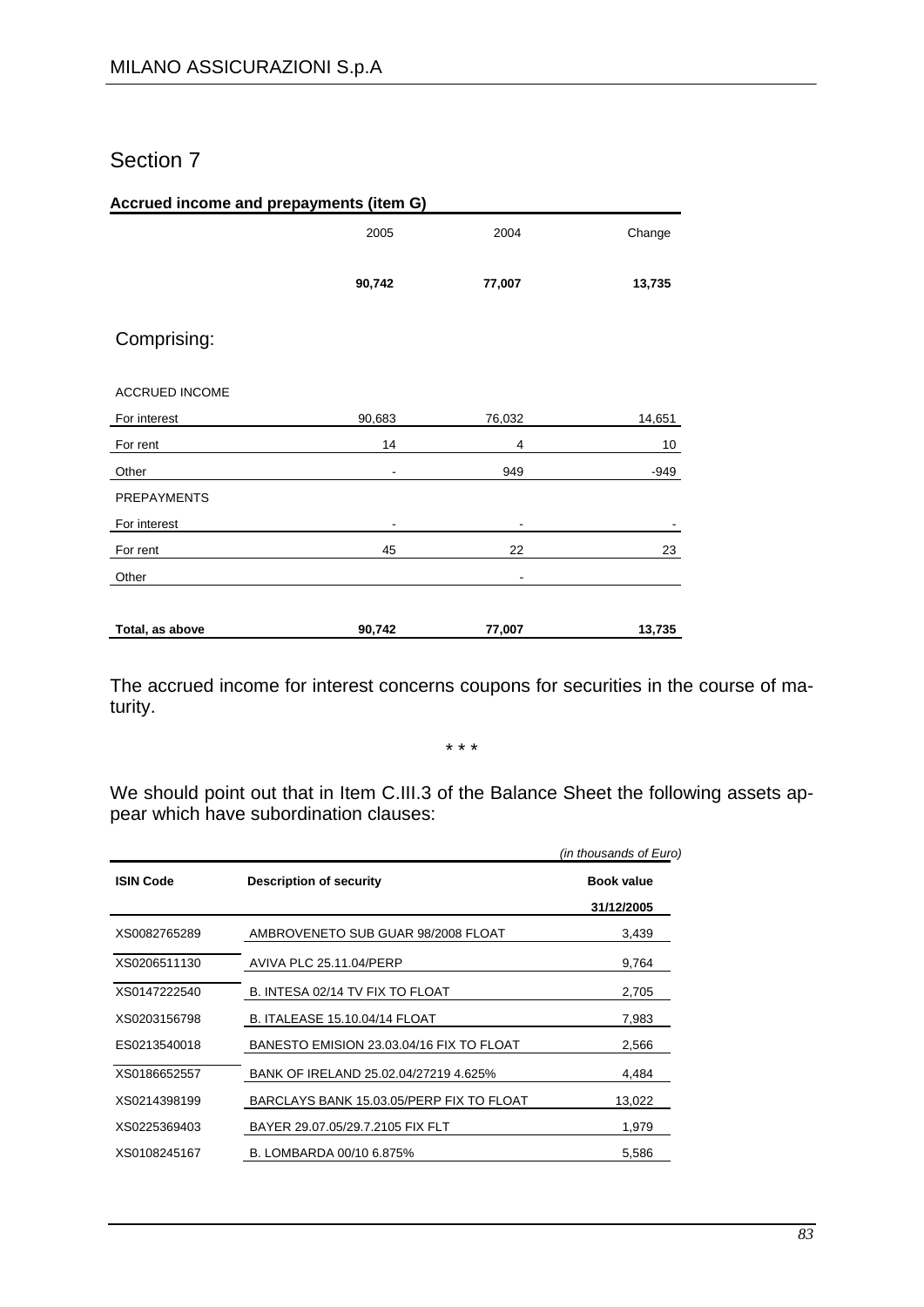| XS0198037839 | CAPITALIA 11.08.04/14 TV                      | 2,515   |
|--------------|-----------------------------------------------|---------|
| XS0181782144 | CARIFIRENZE 05.12.03/13 FLOAT                 | 7,464   |
| XS0135565637 | CARIGE 28.09.01/11 TV                         | 2,515   |
| FR0010248641 | CREDIT AGRICOLE 09.11.05 PERP. FIX FLT        | 4,987   |
| XS0054850531 | CREDIT SUISSE 20.12.94/2014 ZC                | 339     |
| XS0213725525 | <b>CREDITO VALTELLINESE 14.03.05/15 FLOAT</b> | 751     |
| XS0214318007 | DANSKE BANK 16.03.05/18 FIX TO FLOAT          | 4,992   |
| FR0010251421 | DEXIA CREDIT LOCAL 18.11.05 PERP FLOAT        | 3,000   |
| DE000A0DZTE1 | DZ BANK CAP 06.06.05/PERP FLOAT               | 2,485   |
| XS0214965534 | HBOS 17.03.05/18.03.30 4.50% FIX FLOAT        | 2,544   |
| XS0221574931 | LEGAL & GENERAL GROUP 06.06.05/25             | 3,008   |
| XS0176510641 | MONTE PASCHI 4.5% FLOAT                       | 10,412  |
| XS0120282610 | SAN PAOLO IMI 1.011.00 8.126% PERP.           | 3,006   |
| XS0151267522 | SL FINANCE 12.07.02/2022 6.375% DAL 2012 TV   | 2,810   |
| XS0172565482 | SNS BANK 22.07.03 PERP.                       | 2,743   |
| FR0010237016 | THOMPSON 26.09.05/PERP.                       | 1,311   |
| XS0231436238 | UNICREDITO ITAL 27.10.05 PERP. FIX TO FL.     | 4,883   |
| XS0173649798 | UNIPOL 28.07.03/23 TV                         | 5,020   |
| Total        |                                               | 116,313 |

Item C.III.4 of the assets includes the amount of €40,449K for the loan secured by a lien on mezzanine property granted to Ganimede S.r.l. in relation to the improvement of part of the company's property assets that took place during the financial year 2003. This loan was accompanied by a second degree mortgage on the property sold to Ganimede. The repayment of the capital and the related interest is subject to fulfilment of the payment obligations by the debtor within the terms of the "senior" Loan obtained, again in relation to the aforementioned operation. The term is seven years from the date it was granted, therefore the due date is December 2010. Partial advance repayments were also provided for in relation to the plan for the disposal of the property by the debtor and the debtor also has the right to repay the loan early, fully or partially, at any time.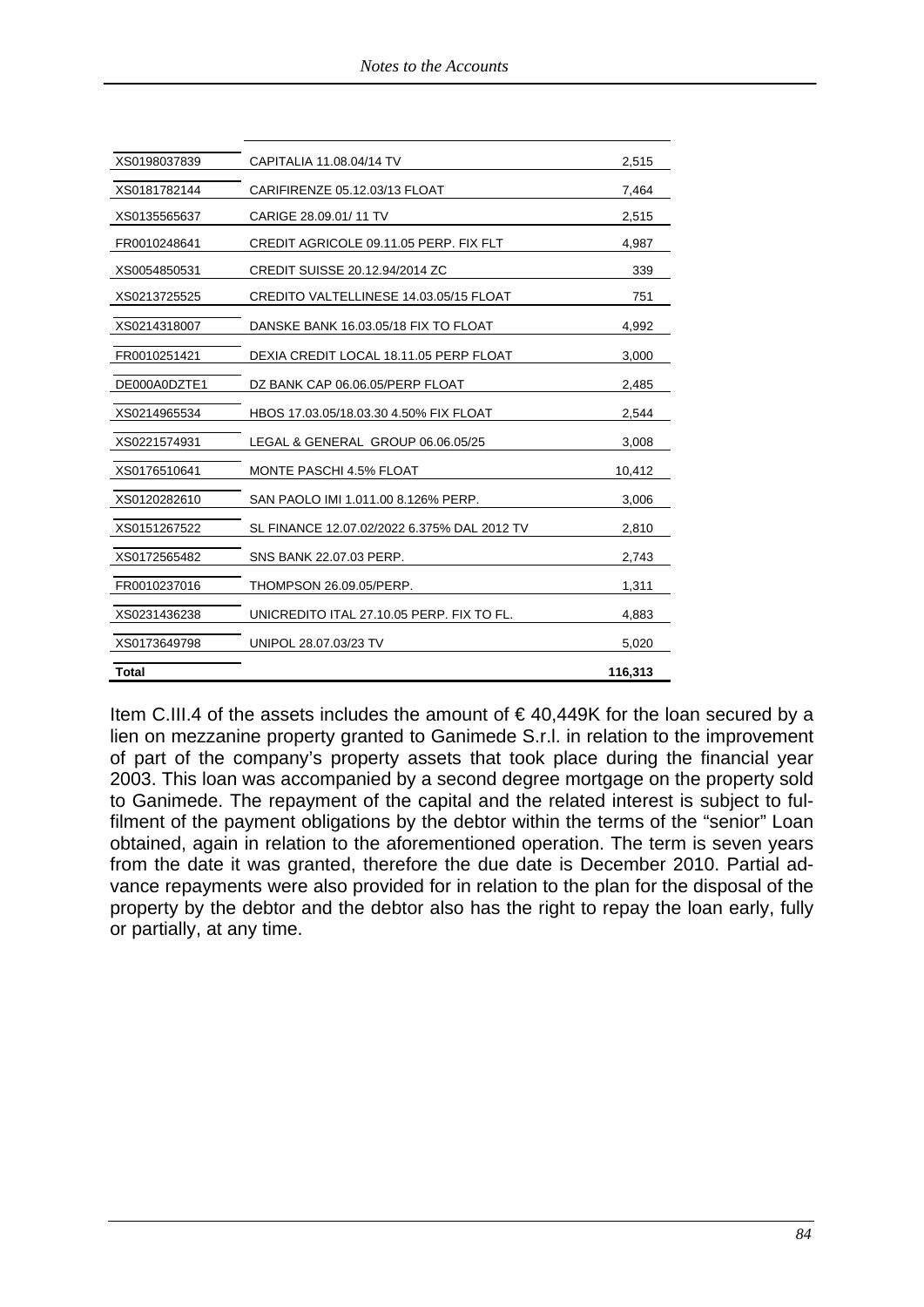# *BALANCE SHEETS - LIABILITIES*

## Section 8

**Net equity** 

|    |                                                          | 2004                     | 2003           | Change    |
|----|----------------------------------------------------------|--------------------------|----------------|-----------|
|    |                                                          | 1,502,515                | 1,389,072      | 113,443   |
|    | Comprising:                                              |                          |                |           |
| 1. | Share capital                                            | 238,575                  | 238,569        | 6         |
| 2. | Provision from issue<br>premium                          | 325,145                  | 324,966        | 179       |
| 3. | Revaluation reserve                                      | 1,277                    | 1,277          |           |
| 4. | Legal reserve                                            | 47,714                   | 42,098         | 5,616     |
| 5. | Statutory reserves                                       | $\overline{\phantom{a}}$ | $\blacksquare$ |           |
| 6. | Reserves for own<br>shares and holding<br>company shares | 116,242                  | 70,758         | 45,484    |
| 7. | Other reserves                                           | 534,170                  | 398,892        | 135,278   |
| 8. | Profit (loss) carried for-<br>ward                       | 6,286                    | 6,286          |           |
|    | 9. Profit (loss) for the pe-<br>riod                     | 233,106                  | 306,226        | $-73,120$ |
|    | Total, as above                                          | 1,502,515                | 1,389,072      | 113,443   |

As at 31 December 2005 the share capital consisted of 458,787,121 shares at  $\epsilon$  0.52 face value, of which 428,058,239 were ordinary shares and 30,739,882 were savings shares. During 2005, the share capital increased by  $\epsilon$  6K as a result of the subscription of 10,952 ordinary shares carried out following the conversion of 27,380 Milano Assicurazioni 1998-2007 warrants.

As at 31 December 2005 a further 32,356 ordinary shares had also been subscribed as a result of the conversion, by the respective holders, of 80,890 Milano Assicurazioni 1998-2007 warrants. The new share capital, including the new shares subscribed, was registered with the Registry of Companies on 23 January 2006.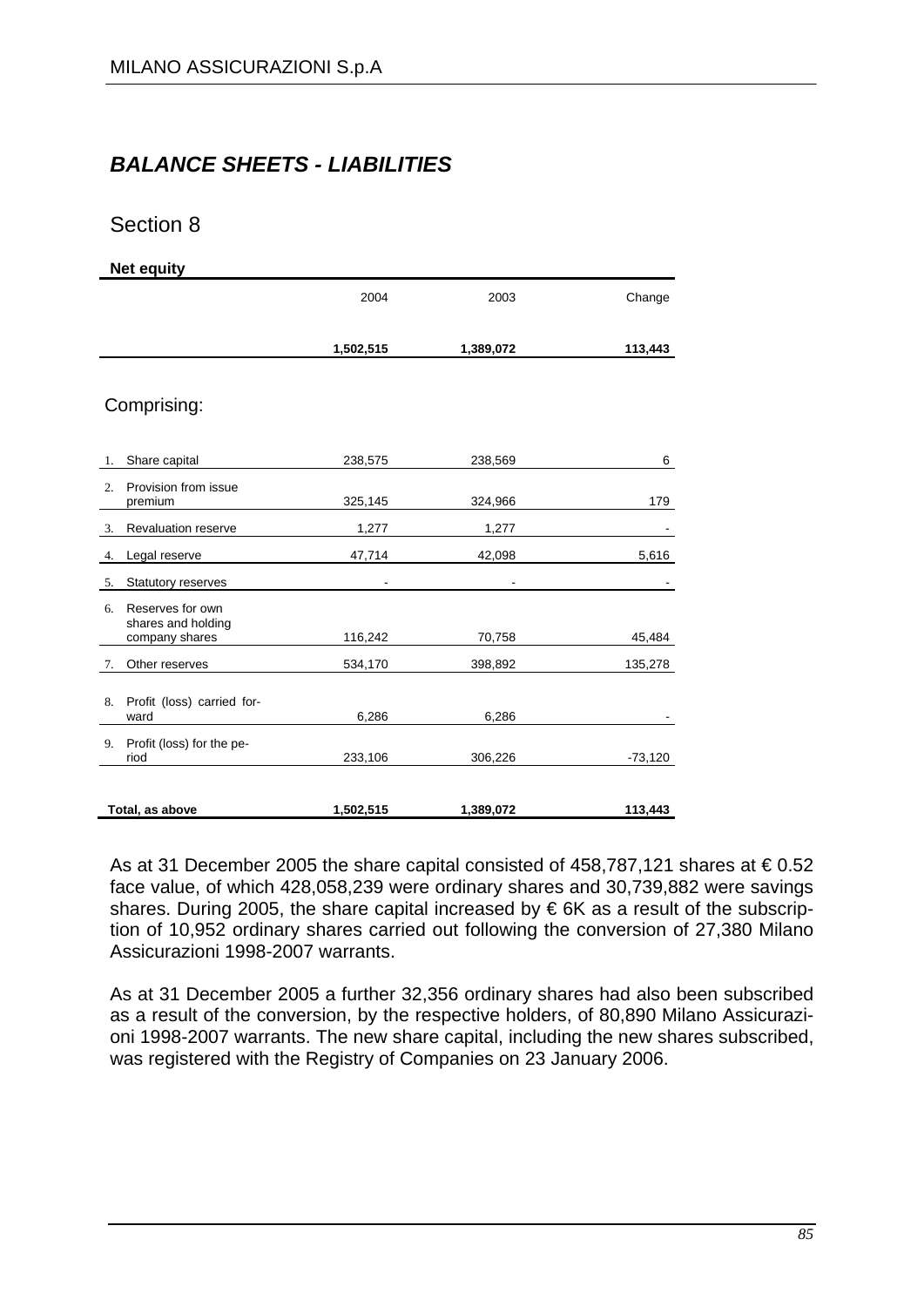The revaluation reserves comprise the following:

| Monetary revaluation reserve L. 72/83                                     | 208   |
|---------------------------------------------------------------------------|-------|
| Revaluation reserve under L. 342/2000 applied in relation to the property |       |
| belonging to the property company Nava, incorporated in 1999              | 1,069 |
|                                                                           |       |
| Total                                                                     | 1.277 |

The share premium reserve was increased as a result of the subscription, at a price of € 4,648, of which € 0.52 at nominal value, of 43,308 shares resulting from the conversion, by the respective holders, of 108,270 Milano Assicurazioni 1998-2007 warrants.

The legal reserve increased following the resolutions of the Shareholders' Meeting of 22 April 2005 on the distribution of the result for 2004.

The reserve for own shares and holding company shares is as follows:

| 5,362,557 Fondiaria-Sai shares<br>9,157,710 Premafin shares | 103,672<br>12,196 |
|-------------------------------------------------------------|-------------------|
| 115,460 own shares                                          | 374               |
| Total                                                       | 116.242           |

The increase compared to the previous year is due to:

- the purchase of 3,588,010 Premafin shares for a countervalue of  $\epsilon$  6,248K, which took place by resolution of the meeting of 22 April 2005 which, in accordance with Art. 2359 a of the Civil Code, authorised the purchase of these shares, on one or more occasions and for a period of twelve months from the date of the resolution, for a maximum increment, taking into account any sales made in the meantime, of 6,000,000 shares, subject to a maximum amount of  $\epsilon$  10 million.
- the purchase of 1,751,000 Fondiaria-SAI shares for a countervalue of  $\epsilon$  39,236K, which took place by resolution of the meeting of 22 April 2005 which, in accordance with Art. 2359 a of the Civil Code, authorised the purchase of these shares, on one or more occasions and for a period of twelve months from the date of the resolution, for a maximum increment, taking into account any sales made in the meantime, of 2,000,000 shares, subject to a maximum amount of  $\in$  40 million.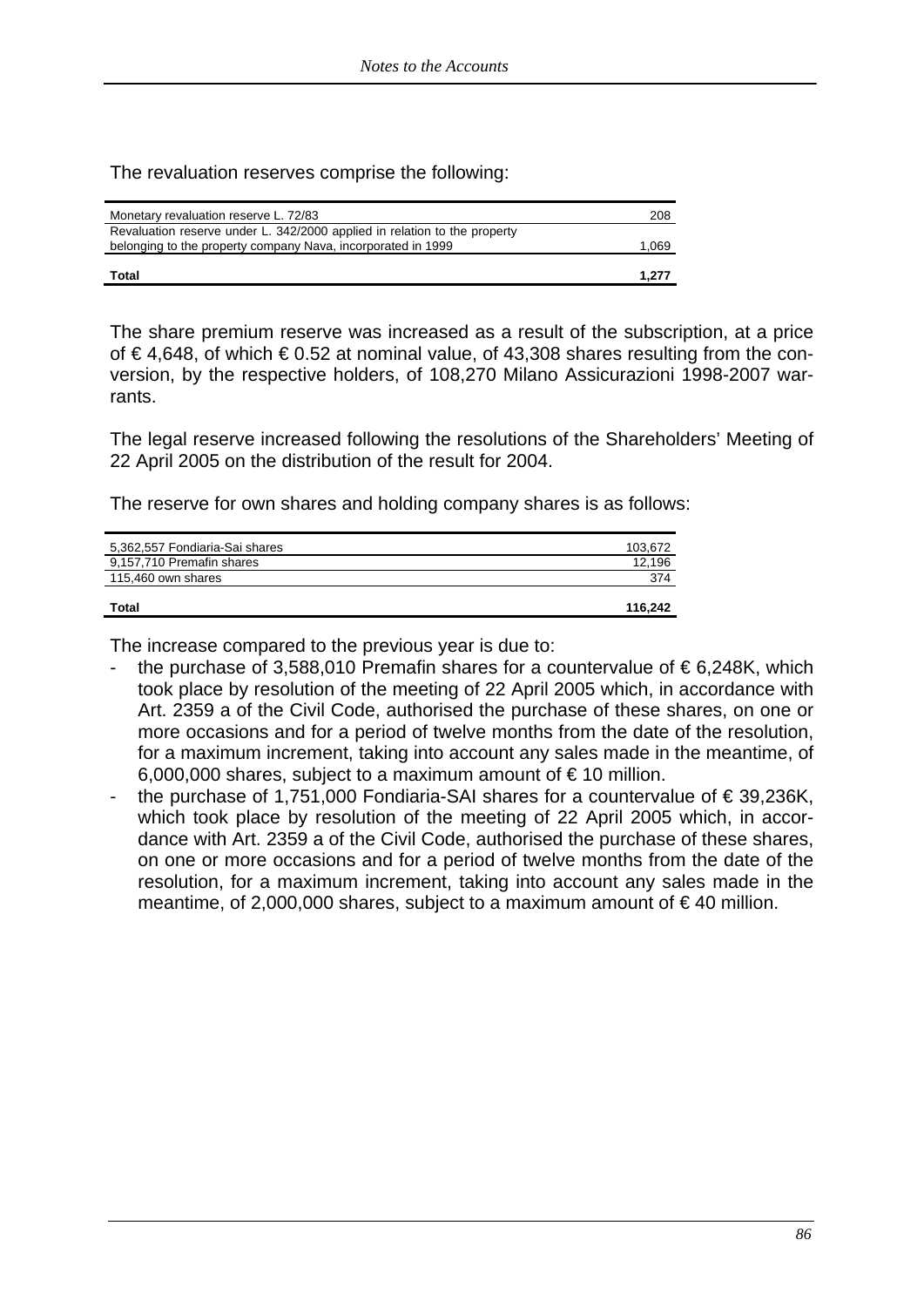The item "Other reserves" includes:

| Extraordinary reserve                                  | 189,909 |
|--------------------------------------------------------|---------|
| Reserve from Previdente Vita merger                    | 73,137  |
| Reserve from Lira property company merger              | 2,687   |
| Reserve from Italia Assicurazioni merger               | 21,873  |
| Reserve from Nuova Maa merger                          | 152,887 |
| Reserve from Maa Vita merger                           | 2,799   |
| Reserve for holding company shares to be purchased     | 4,516   |
| Reserve for own shares to be purchased                 | 80,000  |
| Special reserve for life business                      | 4,260   |
| Reserve for transfer of assets from class C to class D | 2,085   |
| Reserve for shares subscribed                          | 17      |
|                                                        |         |
| Total                                                  | 534.170 |

The extraordinary reserve was increased compared to the previous year by  $\epsilon$ 134,419K following the resolutions of the Shareholders' Meeting of 22 April 2005. In particular, the reserve increased by  $\epsilon$  180,739K on the allocation of the result for 2004 and decreased by € 46,320K due to the adjustment of the reserve for own shares to be purchased and of the reserve for holding company shares to be purchased.

The reserve for holding company shares to be purchased, originally adjusted in 2005 to € 50,000K (€ 40,000K for shares in the direct parent company Fondiaria-SAI and € 10,000K for shares in the indirect parent company Premafin) was reduced by  $\epsilon$ 4,516K as a result of the transfer of  $\epsilon$  45,484K to the "reserve for own and parent company shares" carried out in relation to the Fondiaria-SAI and Premafin shares purchased during the financial year for € 39,236K and € 6,248K respectively.

The reserve for own shares to be purchased was set up in 2005, after zeroing the existing reserve at the end of the previous financial year, in the amount of  $\epsilon$  74,627K.

The reserve for the transfer of assets from class C to class D includes the difference between book value and current value of some bonded securities transferred to the class "Investments relating to benefits linked to investment funds and market indices"; it increased by € 5K and is posted in accordance with Art. 20 of Legislative Decree no. 173 of 26 May 1997.

The reserve for shares subscribed represents the face value of 32,356 shares subscribed in 2005 following the conversion of Milano Assicurazioni 1998-2007 warrants. Registration of these shares with the Registry of Companies took place on 23 January 2006.

In order to have a better understanding of the movements involving the net equity during the course of the financial year, we give below a summary of the changes.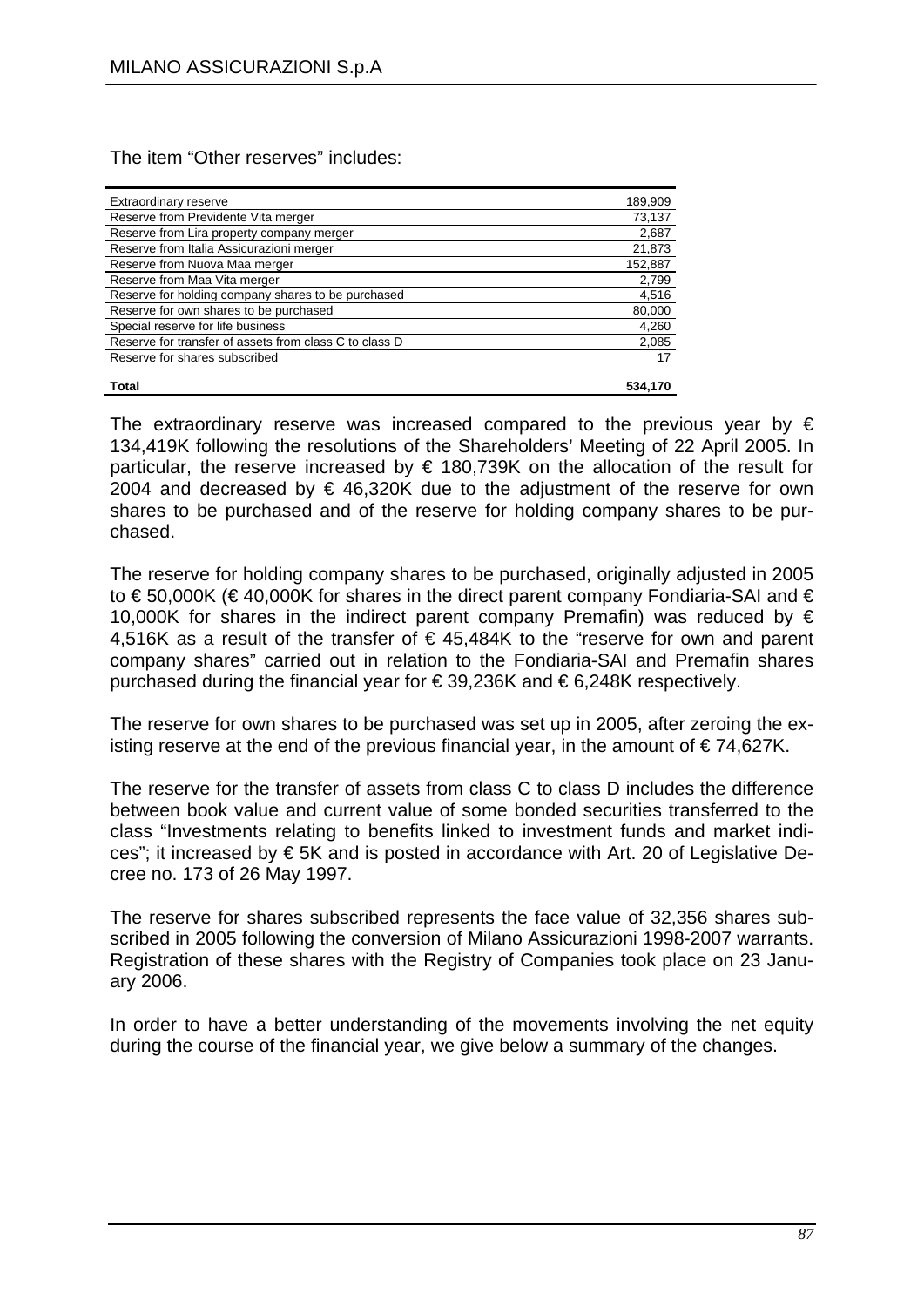# **Statement of variations in net equity accounts**

| <b>Balances at 31/12/2003</b>                            | 238,575,02<br>3  | 1,030,833,498      | 233,106,422         | 1,502,514,943           |
|----------------------------------------------------------|------------------|--------------------|---------------------|-------------------------|
| Profit for the year                                      |                  |                    | 233,106,422         | 233,106,422             |
| of assets from class C to class D                        |                  | 5,300              |                     | 5,300                   |
| Increase in reserve for transfer                         |                  |                    |                     |                         |
| Capital increase following war-<br>rant conversion       | 5,695            | 195,601            |                     | 201,296                 |
| Savings shares dividend                                  |                  |                    | (8,607,167)         | (8,607,167)             |
| Ordinary shares dividend                                 |                  |                    | (111, 262, 562)     | (111, 262, 562)         |
| Undivided reserves and profits                           |                  | 186,355,963        | (186, 355, 963)     |                         |
| Allocation of profits:                                   |                  |                    |                     |                         |
| <b>Balances at 31/12/2004</b>                            | 238,569,32<br>8  | 844,276,634        | 306,225,692         | 1,389,071,654           |
| Profit for the year                                      |                  |                    | 306,225,692         | 306,225,692             |
| of assets from class C to class D                        |                  | 20,702             |                     | 20,702                  |
| Increase in reserve for transfer                         |                  |                    |                     |                         |
| Savings shares dividend                                  |                  |                    | (6, 762, 774)       | (6, 762, 774)           |
| Ordinary shares dividend                                 |                  |                    | (85,609,365)        | (85,609,365)            |
| Allocation of profits:<br>Undivided reserves and profits |                  | 64,823,915         | (64, 823, 915)      |                         |
| <b>Balances at 31/12/2003</b>                            | 8                | 779,432,017        | 157,196,054         | 1,175,197,399           |
|                                                          | 238,569,32       |                    |                     |                         |
|                                                          | Share<br>capital | Equity<br>reserves | Operating<br>result | Grand<br>total          |
|                                                          |                  |                    |                     | (values in $\epsilon$ ) |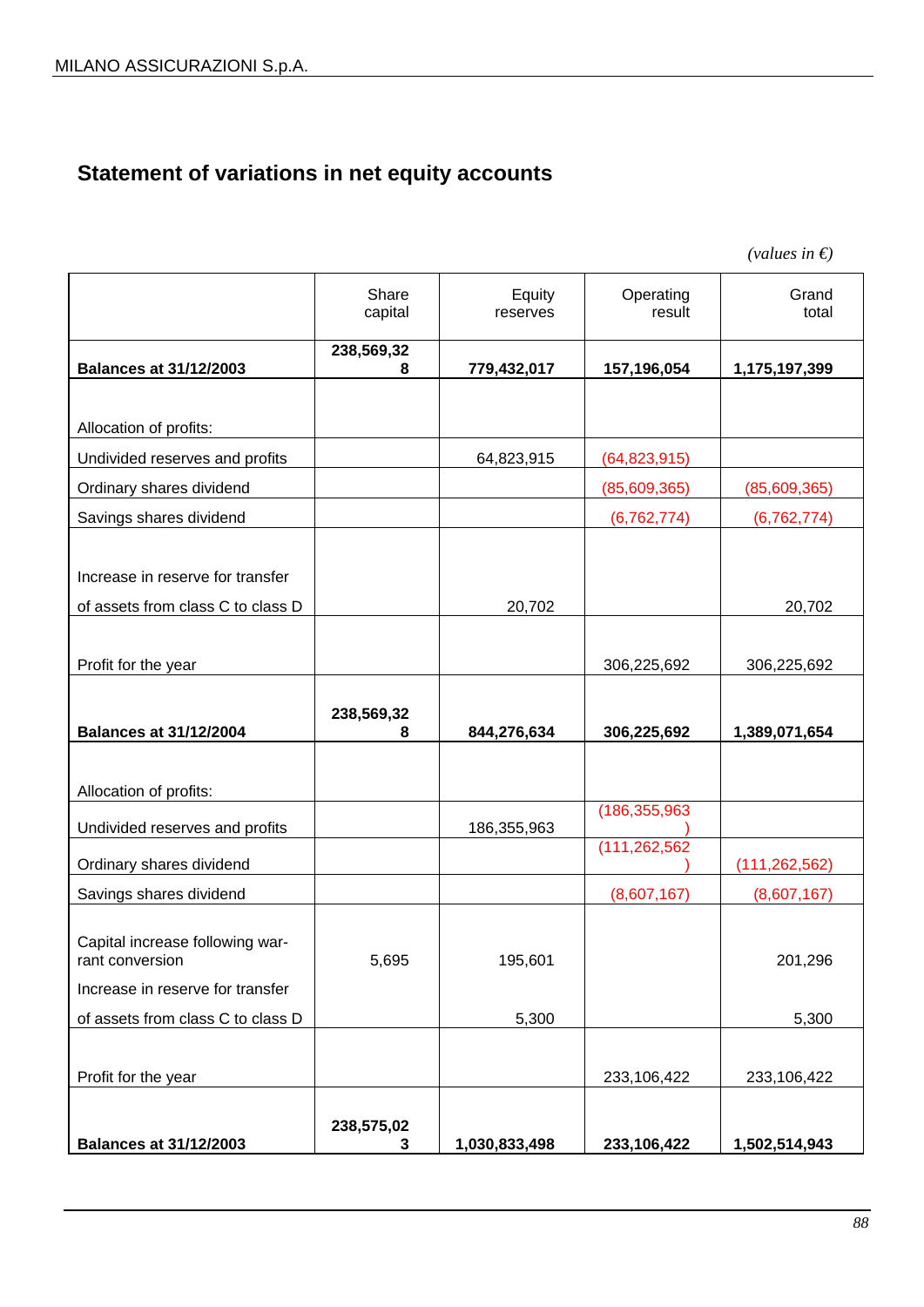# **Subordinated liabilities (item B)**

There were no subordinated liabilities as at 31 December 2005.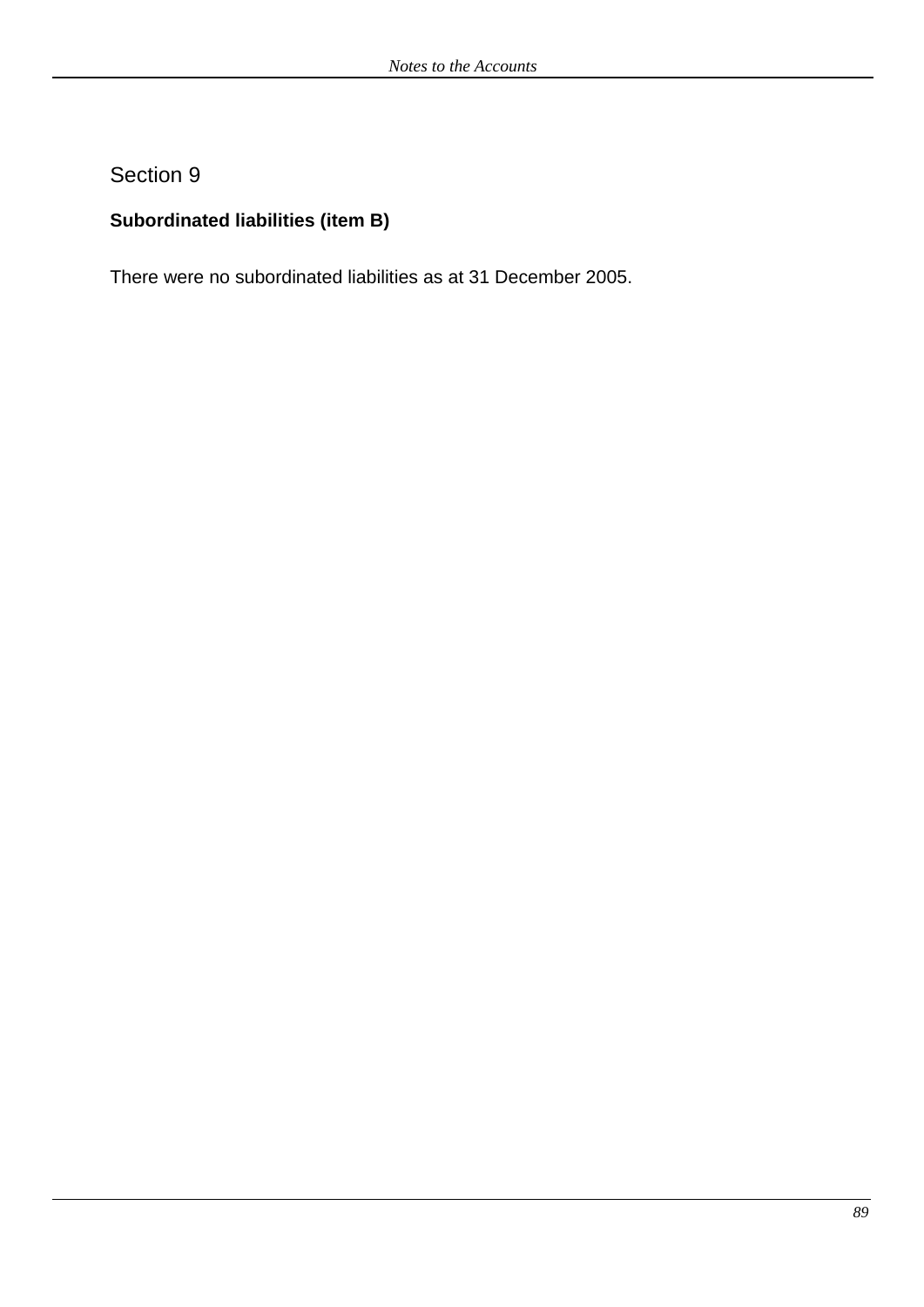| Technical provisions (item C.I - Non-life business and C.II Life business) |           |           |           |
|----------------------------------------------------------------------------|-----------|-----------|-----------|
|                                                                            | 2005      | 2004      | Change    |
|                                                                            | 7,985,531 | 7,670,479 | 315,052   |
| Comprising:                                                                |           |           |           |
|                                                                            |           |           |           |
| <b>NON-LIFE BUSINESS</b>                                                   |           |           |           |
| 1. Premium reserve                                                         | 984,088   | 942,765   | 41,323    |
| Loss reserve<br>2.                                                         | 3,306,704 | 3,229,492 | 77,212    |
| 3. Reserve for bonuses<br>and rebates                                      |           |           |           |
| 4. Other technical provi-<br>sions                                         | 2,084     | 3,281     | $-1,197$  |
| 5. Equalization provisions                                                 | 5,333     | 4,420     | 913       |
| <b>LIFE BUSINESS</b>                                                       |           |           |           |
| 1. Actuarial provisions                                                    | 3,655,978 | 3,445,206 | 210,772   |
| 2. Premium reserve for<br>supplementary insur-                             |           |           |           |
| ance                                                                       | 383       | 469       | -86       |
| 3. Reserve for sums to be<br>paid                                          | 6,313     | 18,540    | $-12,227$ |
| 4. Reserve for bonuses<br>and rebates                                      |           | 29        | $-29$     |
| 5. Other technical provi-<br>sions                                         | 24,648    | 26,277    | $-1,629$  |
|                                                                            |           |           |           |
| Total, as above                                                            | 7,985,531 | 7,670,479 | 315,052   |

The premiums reserve includes  $\epsilon$  982,744K for the direct business premium portions reserve and € 1,313 for the indirect business premiums reserve; in view of the favourable technical performance recorded during the year and the prospects for the current year the conditions for appropriation of the risks in progress reserve required by Art. 32 of Legislative Decree 173/97 have not arisen, with the exception of the amount of € 31K appropriated in the Marine, lake and river hull class. We give below the detail of the premiums reserve by class of insurance.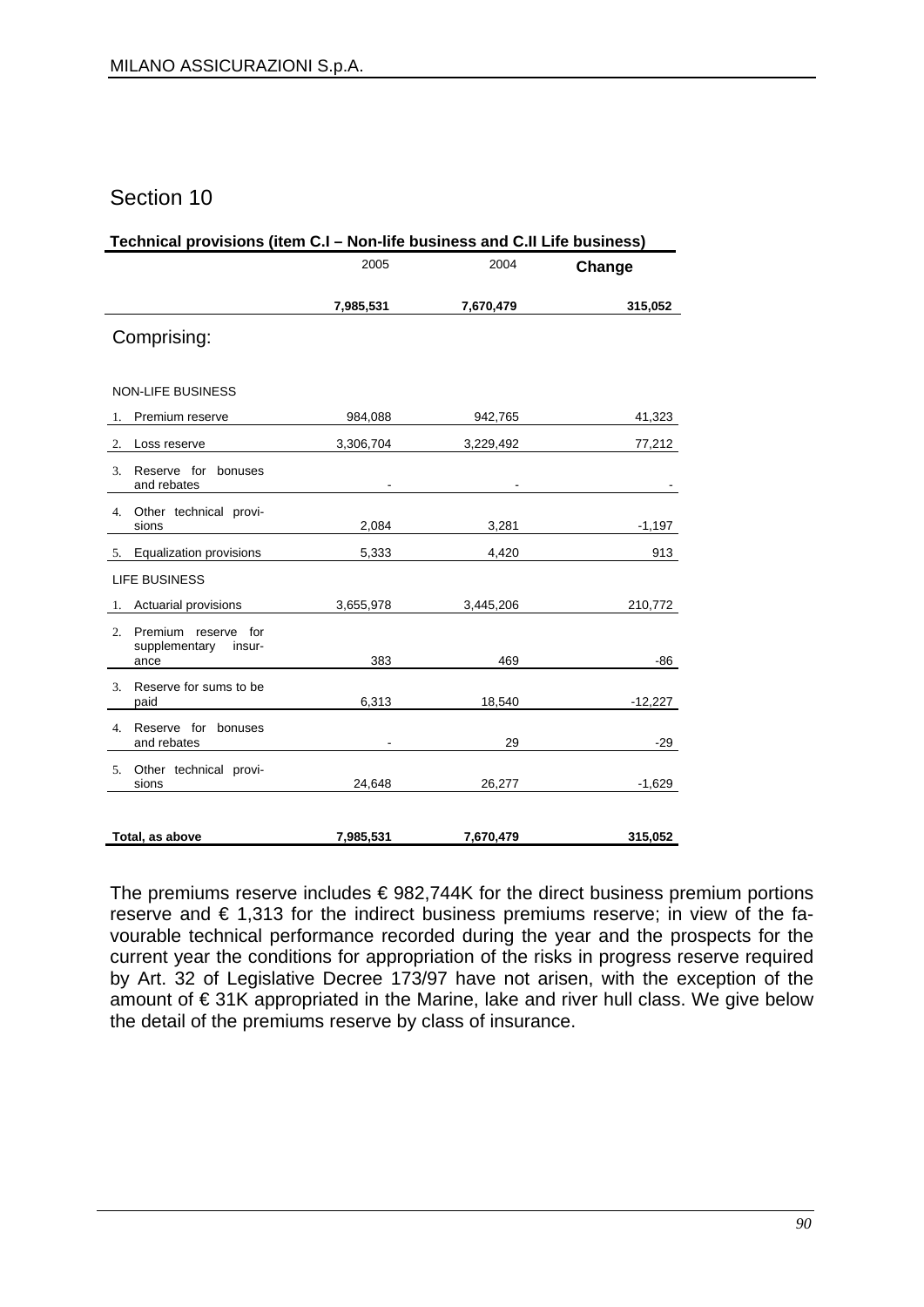|                               | Reserve for premium<br>portions | Reserve for risks<br>in progress | Reserve for<br>indirect busi-<br>ness |
|-------------------------------|---------------------------------|----------------------------------|---------------------------------------|
| Accidents                     | 67,295                          |                                  |                                       |
| Health                        | 19,420                          |                                  |                                       |
| Land vehicles hull            | 90,713                          |                                  |                                       |
| Rail vehicles hull            |                                 |                                  |                                       |
| Aircraft hull                 | 66                              |                                  |                                       |
| Marine, lake and river hull   | 1,232                           | 31                               |                                       |
| Transported goods             | 840                             |                                  |                                       |
| Fire                          | 78,289                          |                                  | 116                                   |
| Other damage to property      | 55,102                          |                                  |                                       |
| Land vehicles T.P.L.          | 553,318                         |                                  |                                       |
| Aircraft T.P.L.               | 54                              |                                  |                                       |
| Marine, lake and river T.P.L. | 986                             |                                  |                                       |
| General T.P.L.                | 73,198                          |                                  | 347                                   |
| Credits                       | 287                             |                                  |                                       |
| <b>Bonds</b>                  | 34,599                          |                                  | 850                                   |
| Pecuniary losses              | 1,652                           |                                  |                                       |
| Legal protection              | 1,874                           | $\blacksquare$                   |                                       |
| Assistance                    | 3,819                           |                                  |                                       |
|                               |                                 |                                  |                                       |

**Total 982,744 31 1,313** 

The claims reserves relate to direct business reserved of  $\epsilon$  3,289,652K and reserves relating to reinsurance acceptances of  $\epsilon$  17,052K. Direct business reserves include  $\epsilon$ 3,122,295K of reserves for compensation and direct costs and € 167,357 of reserves for liquidation costs.

The aforesaid amounts include  $\epsilon$  334,600K appropriated for losses that occurred during the financial year but had not been reported before the end of the year.

The item "Other technical provisions" - non-life business - includes the health class ageing reserve, calculated using the method described in point 3 of Art. 25 of Legislative Decree no. 175 of 17 March 1995 (analytical method). During the previous financial year, the ageing reserve had been calculated using the lump sum method described in point 5 of the aforesaid article 25 of Legislative Decree 175/95. The change of method had a positive impact on the profit and loss account of  $\epsilon$  1,198K.

The life business actuarial reserves relate to direct business in the amount of  $\epsilon$ 3,653,255K while the residual amount of € 2,723K relates to indirect business.

The direct business reserves – which include  $\epsilon$  1,694K of reserves relating to First Life S.p.A. incorporated into Milano Assicurazioni on 30 December 2005 with ac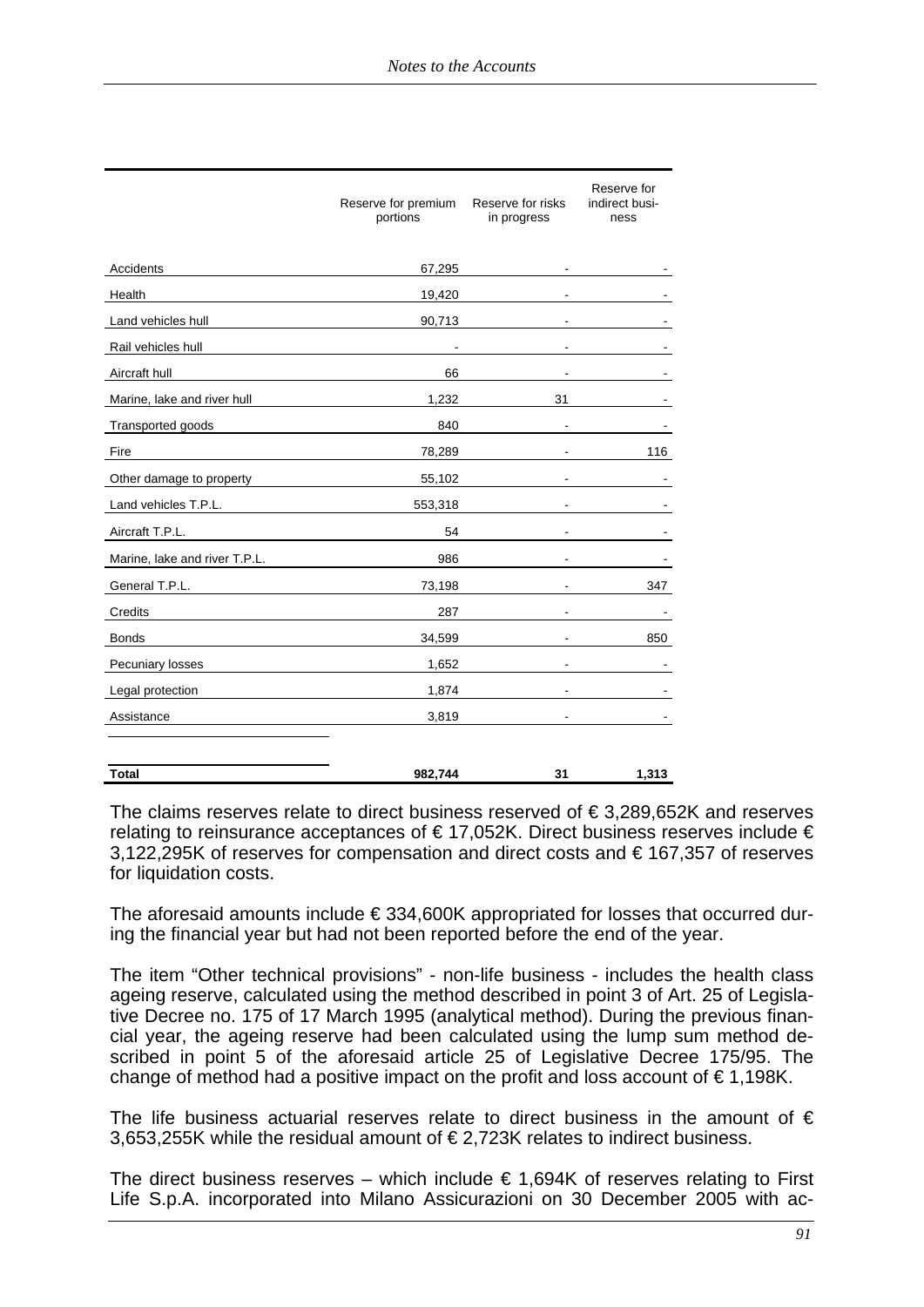counting effects backdated to 1 January 2005 – are calculated analytically for each policy based on the pure commitments, without deducting underwriting costs. The technical basis for calculation (technical interest rates, demographic assumptions regarding eliminations due to death or invalidity and frequency of abandonment) is the same as the one used to determine the premiums on individual contracts. In any case, the actuarial reserves are not lower than the redemption values.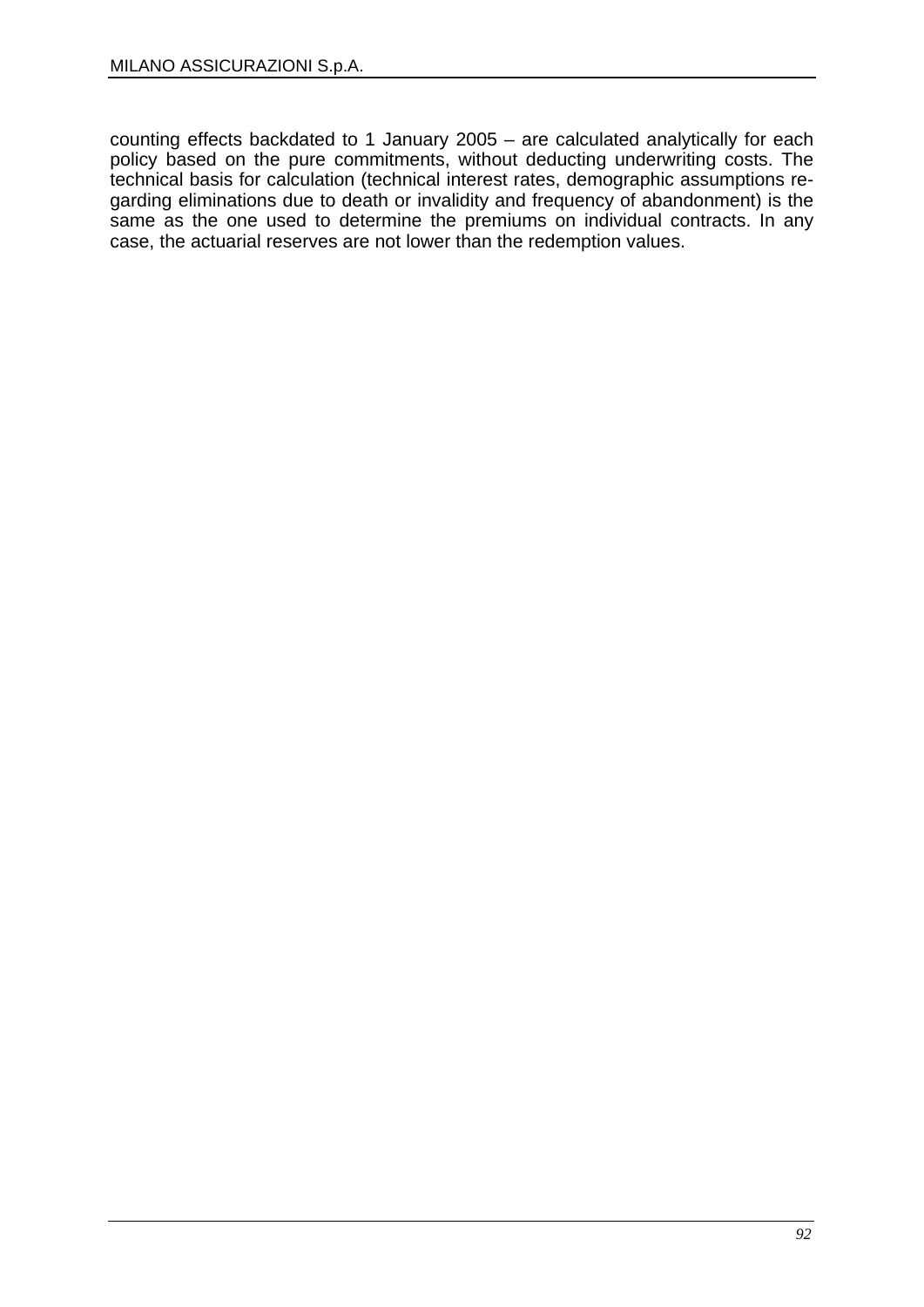The item "Other technical provisions" - life business - includes:

| Reserve for future expenses:                                            |        |
|-------------------------------------------------------------------------|--------|
| Line I                                                                  | 13,847 |
| Line III                                                                | 3,488  |
| Line IV                                                                 | 65     |
| Line V                                                                  | 4,185  |
| Supplementary reserves (Art. 25 paragraph 3 Legislative Decree 174/95): |        |
| Line I                                                                  | 1,347  |
| Line V                                                                  | 1,716  |
|                                                                         |        |
| Total                                                                   | 24,648 |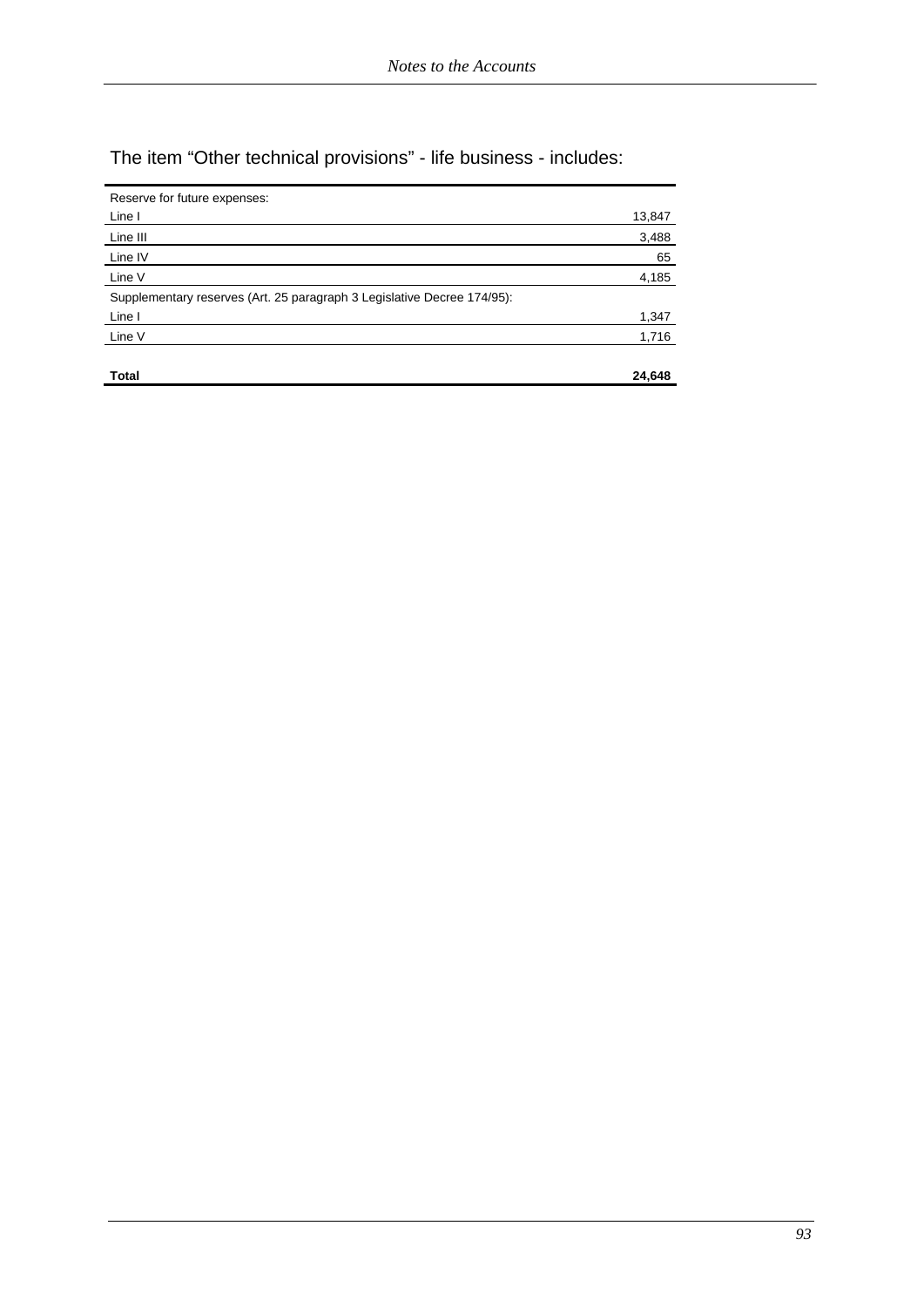We also attach:

- table of changes during the year in the components of the premiums reserve (item C.I.1) and the components of the loss reserve (item C.I.2) in non-life business (annex 13);
- table of changes during the year in the components of the actuarial provisions (item C.II.1) and the reserve for bonuses and rebates (item C.II.4) (annex 14).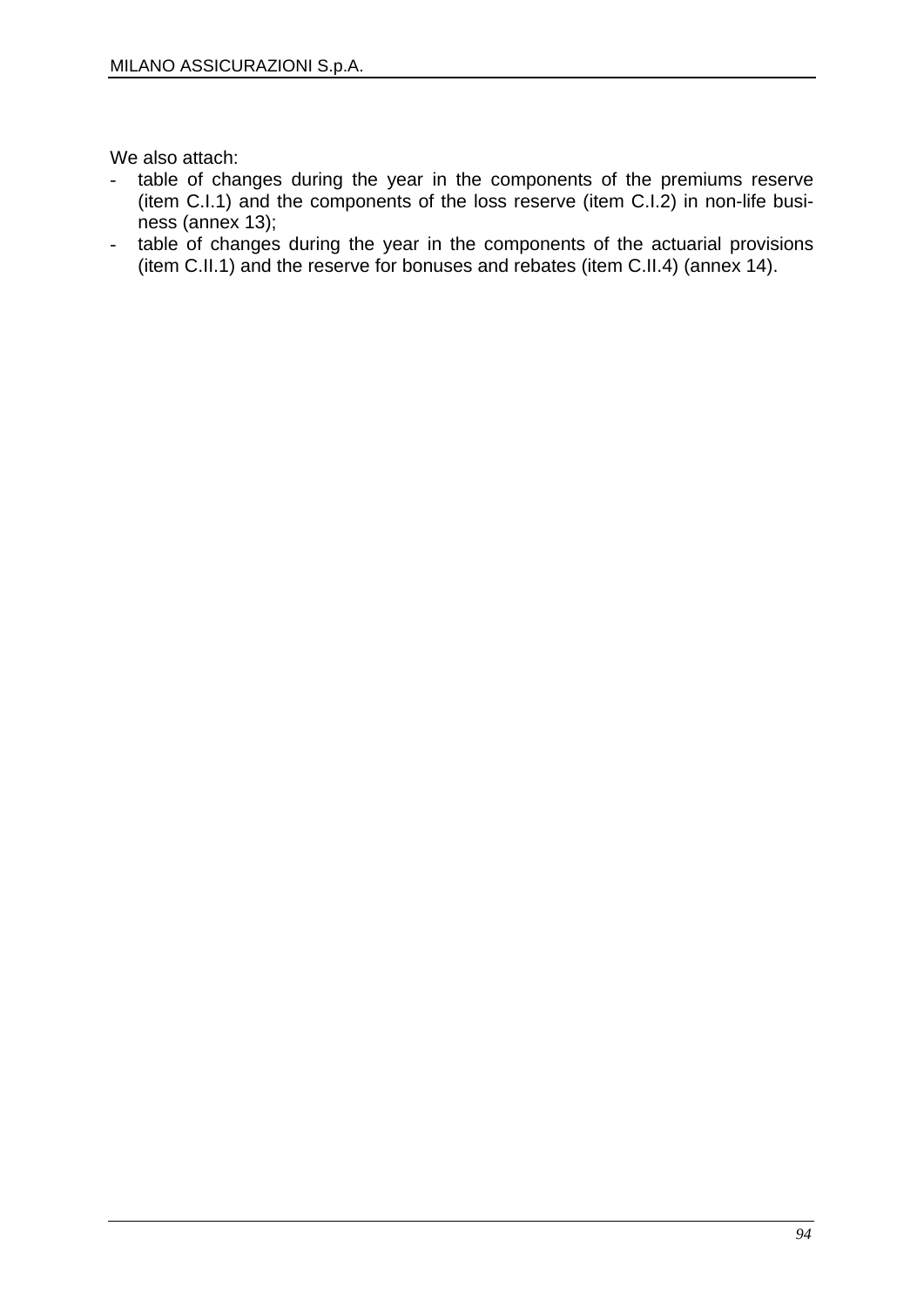### **Technical provisions where the investment risk is borne by policyholders and reserves arising out of pension fund management (item D)**

**Reserves relating to policies whose benefits are linked to investment funds and market indices (item D.I)** 

| 358,251 | 352,381 | 5,870  |
|---------|---------|--------|
| 2005    | 2004    | Change |

These are products with benefits linked to the progress of the primary share markets indices amounting to  $\epsilon$  300,442K and policies with benefits linked to internal or external investment funds of € 57,809K.

For these products the amount of the reserves for minimum guarantees offered to policyholders is equal to  $\epsilon$  379K entered under item C.II.1 – actuarial provisions.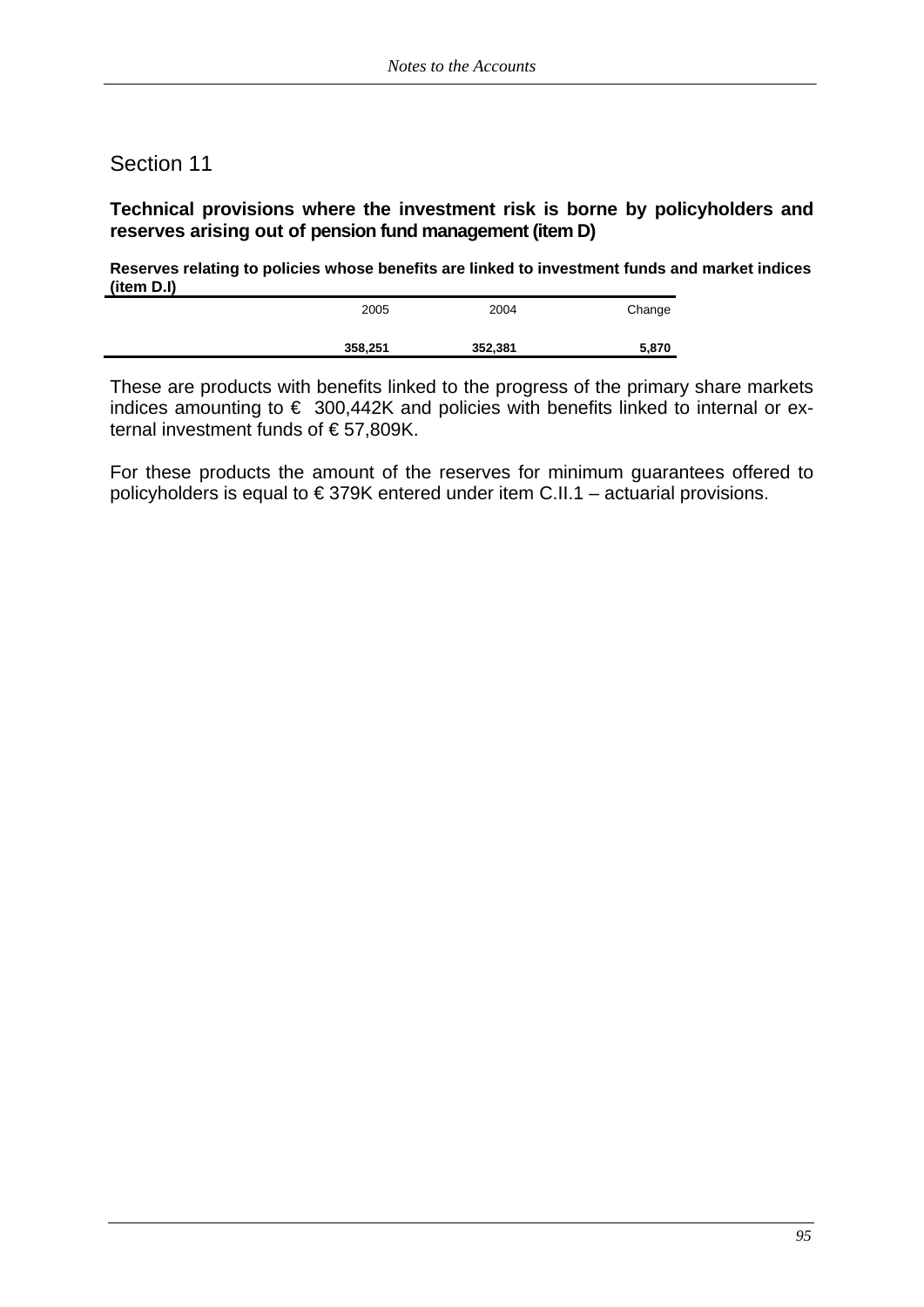| Provisions for risks and charges (item E)                         |         |         |           |  |
|-------------------------------------------------------------------|---------|---------|-----------|--|
|                                                                   | 2005    | 2004    | Change    |  |
|                                                                   | 149,462 | 197,624 | $-48,162$ |  |
| Comprising:                                                       |         |         |           |  |
| Funds for retirement<br>$1$ .<br>pay and similar obliga-<br>tions | -       |         |           |  |
| Funds for taxes<br>$\mathfrak{D}$                                 | 86,107  | 133,831 | $-47,724$ |  |
| Other provisions<br>3.                                            | 63,355  | 63,793  | -438      |  |
| Total, as above                                                   | 149,462 | 197,624 | $-48,162$ |  |

The funds for taxes include IRAP on the income for the year, equal to  $\epsilon$  22,530K, as well as the amount of deferred tax existing at the end of the year, equal to  $\epsilon$ 63,533K, the IRES debt is instead appropriated to "various debts owed to parent company" as a result of Milano Assicurazioni joining the fiscal consolidation of the Fondiaria-Sai Group.

The amount of deferred tax underwent the following changes during the year:

|                                          | 2005    |
|------------------------------------------|---------|
| Initial amount                           | 107,927 |
| Deferred taxes arising during the year   | 10,833  |
| Deferred taxes cancelled during the year | 56,355  |
| Other increases                          | 1,128   |
| Final amount                             | 63.533  |

The temporary taxable differences that are the subject of deferred tax calculations primarily relate to:

- capital gains which provided that the premises required by article 54, paragraph 4, of Presidential Decree 917/86 (Art. 86, paragraph 4, of the new TUIR) are fulfilled – may be taxed at constant rates during the year in which they were made and in subsequent ones up to a maximum of four;
- depreciation on properties deducted when completing the income tax return;
- the taxable share of value adjustments on investment securities, the subject of value adjustments entered and deducted in previous financial years.

The deferred taxes cancelled during the financial year relate, in the amount of  $\epsilon$ 31,507K, to the part that is no longer taxable of the  $\epsilon$  113,664K value adjustment made during the previous financial year on the General shares in the portfolio.

The other increases realte to the postings actually entered in the UNICO form presented in 2005.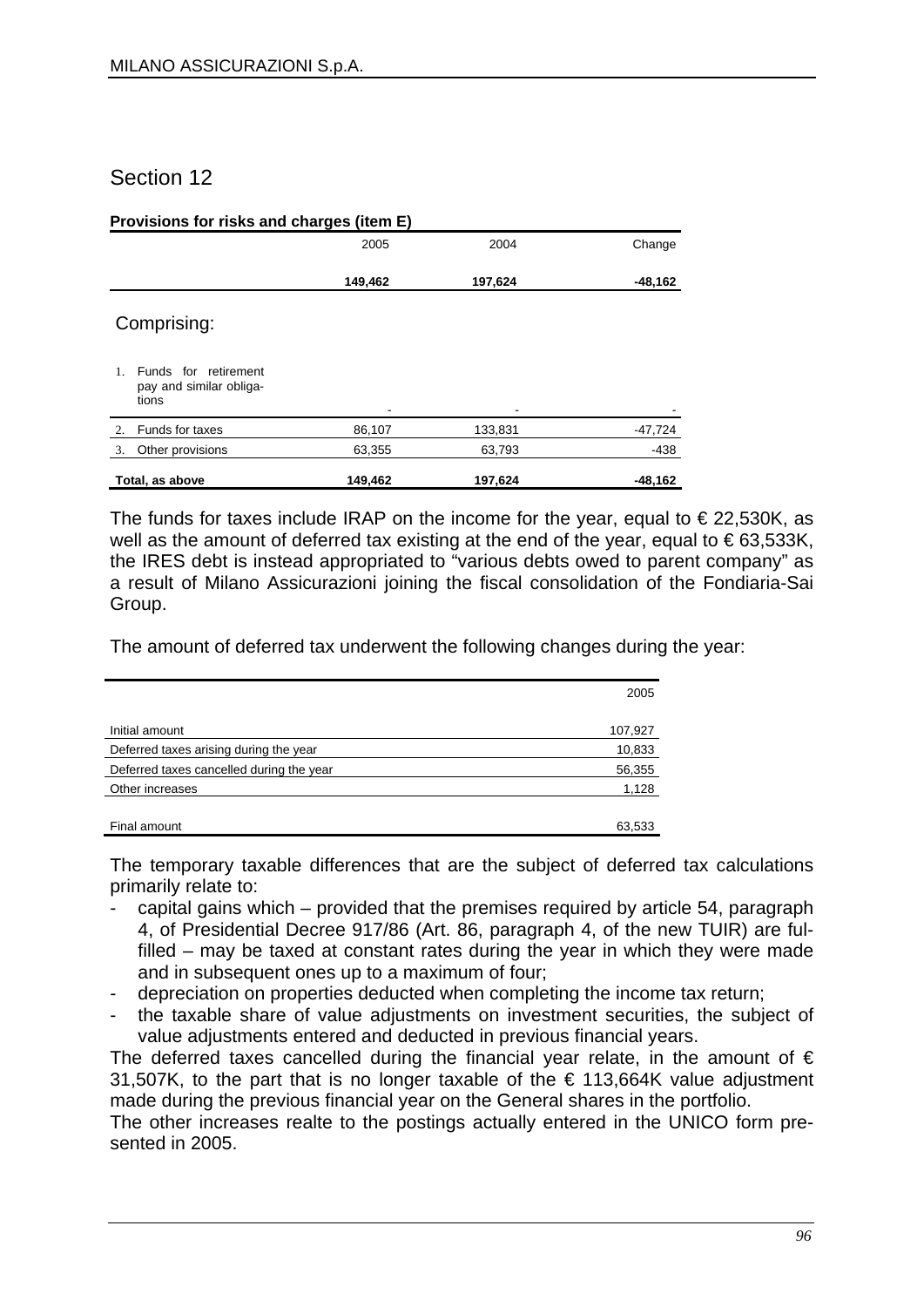The total amount of temporary taxable differences taken into account is  $\epsilon$  174,218K, to which deferred taxes payable of  $\epsilon$  63,533K, determined separately for IRES and IRAP at the current rates, correspond.

The temporary taxable differences for which the deferred tax has not been calculated amount to € 4,788K and relate to suspended tax reserves entered in the corporate assets for which no operations are planned that are likely to remove the benefit of the facilitate regime.

The item "Other provisions" includes the reasonable valuation of the future charges and risks existing at the year end, including those arising from disputes in progress. In particular:

- $\epsilon$  50,441K concern allocations to the risks fund relating mainly to disputes with the agency network and disputes in progress;
- $\epsilon$  12.914K relate to allocations to the fund for future charges.

Annex 15 shows the changes during the year in the provisions for risks and charges.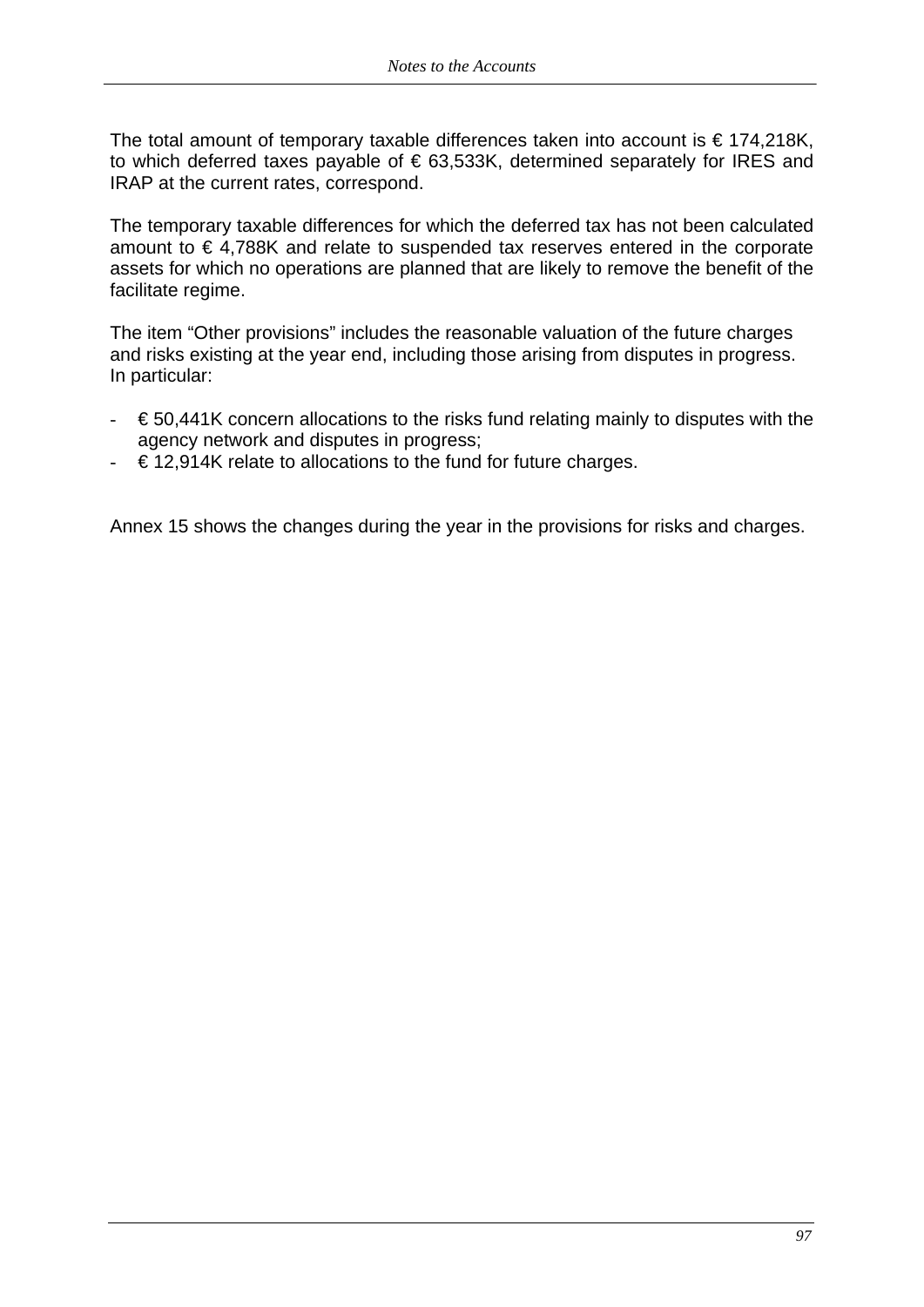#### **Creditors and other liabilities (item G)**

|                                                                                                         | 2005           | 2004    | Change    |
|---------------------------------------------------------------------------------------------------------|----------------|---------|-----------|
|                                                                                                         | 374,898        | 365,520 | 9,378     |
| Comprising:                                                                                             |                |         |           |
|                                                                                                         |                |         |           |
| CREDITORS ARISING OUT OF DIRECT INSURANCE OPERATIONS.<br>L<br>CONCERNING:                               |                |         |           |
| Insurance brokers<br>1.                                                                                 | 71,967         | 57,891  | 14,076    |
| 2.<br>Current account companies                                                                         | 14,717         | 17,278  | $-2,561$  |
| Policyholders for deposits and premiums<br>3.                                                           | 298            | 283     | 15        |
| Guarantee funds in favour of policyholders<br>4.                                                        | 1,683          | 3,758   | $-2,075$  |
| II. CREDITORS<br><b>ARISING</b><br><b>OUT</b><br>OF<br><b>REINSURANCE</b><br>OPERATIONS,<br>CONCERNING: |                |         |           |
| Insurance and reinsurance companies<br>-1.                                                              | 13,261         | 13,368  | $-107$    |
| Reinsurance brokers<br>2.                                                                               | ٠              |         |           |
| III. BONDED LOANS                                                                                       |                |         |           |
| IV. CREDITORS TO BANKS AND FINANCIAL INSTITUTIONS                                                       |                |         |           |
| V. CREDITORS WITH LIEN ON PROPERTY                                                                      | $\blacksquare$ |         |           |
| VI. SUNDRY LOANS AND OTHER CREDITORS                                                                    | 4,190          | 317     | 3,873     |
| VII. SEVERANCE INDEMNITY FOR SUBORDINATED EMPLOYMENT                                                    | 29,098         | 27,993  | 1,105     |
| <b>OTHER CREDITORS</b><br>VIII.                                                                         |                |         |           |
| For taxes payable by the policyholders<br>1.                                                            | 28,120         | 28,488  | $-368$    |
| For sundry taxes<br>2.                                                                                  | 16,260         | 5,444   | $-10,816$ |
| Loans to welfare and pension bodies<br>3.                                                               | 10,106         | 5,610   | 4,496     |
| Sundry creditors<br>4.                                                                                  | 185,198        | 205,090 | $-19,892$ |
|                                                                                                         |                |         |           |
| Total, as above                                                                                         | 374,898        | 365,520 | 9,378     |

### The item "Sundry creditors" includes the following principal amounts:

| IRES on the income for the year, to be paid to the parent company Fondiaria-Sai as<br>a result of Milano Assicurazioni joining the fiscal consolidation of the Fondiaria-Sai |        |
|------------------------------------------------------------------------------------------------------------------------------------------------------------------------------|--------|
| Group.                                                                                                                                                                       | 96,777 |
| Due to Fondiaria-Sai Group companies for shares of the costs relating to unified                                                                                             |        |
| functions at group level                                                                                                                                                     | 54,951 |
| Due to suppliers for purchases of goods and services                                                                                                                         | 30,402 |

In annex 15 we also give a table showing the changes in severance indemnity for subordinated employment during the year.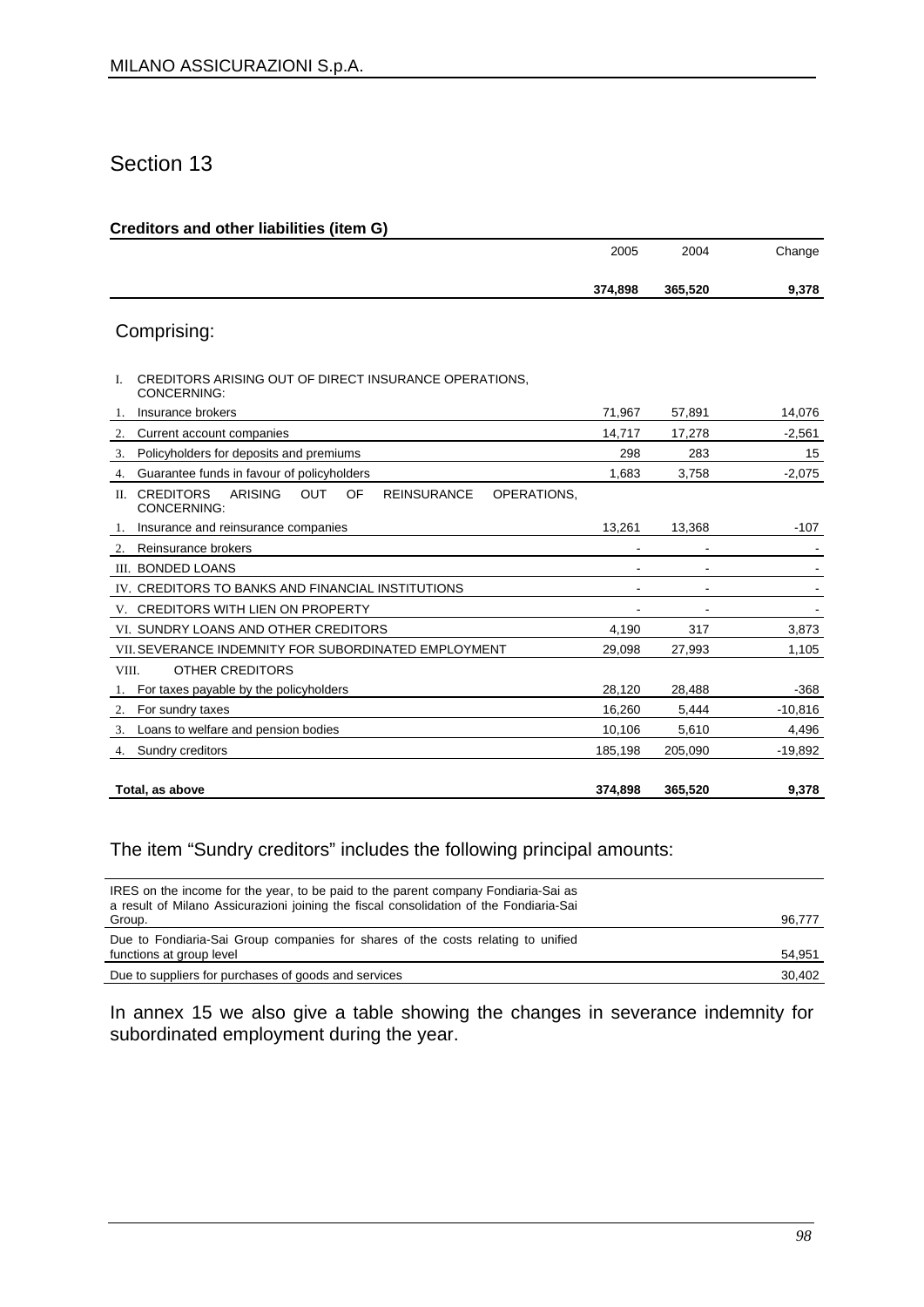#### **Other liabilities**

|                                                                  | 2005    | 2004    | Change |
|------------------------------------------------------------------|---------|---------|--------|
|                                                                  | 242,309 | 189,821 | 52,488 |
| Comprising:                                                      |         |         |        |
| Deferred<br>reinsurance<br>1<br>accounts payable                 | 24      | 28      | -4     |
| Commissions for pre-<br>2.<br>miums currently being<br>collected | 42,228  | 41,459  | 769    |
| Sundry liabilities<br>3.                                         | 200,057 | 148,334 | 51,723 |
| Total, as above                                                  | 242,309 | 189,821 | 52,488 |

The item "Deferred reinsurance accounts receivable" includes positive income values of a technical nature relating to indirect business and retroceded, offsetting operations entered in the accounts in the name of the insurance companies. whose entries in the technical account are deferred to the following year, as the information received from the ceding companies is insufficient to calculate the economical result of the individual acceptances in full.

The item "Sundry liabilities" includes the following principal amounts:

| Cheques issued to pay losses and due dates for life business, collected<br>by the beneficiaries after 31 December 2005 | 102,003 |
|------------------------------------------------------------------------------------------------------------------------|---------|
| Liaison account between Non-life and Life sections                                                                     | 36,945  |
| Reinstatement of premiums on reinsurance treates                                                                       | 10.990  |
| Overcommissions to be paid                                                                                             | 9.400   |
|                                                                                                                        |         |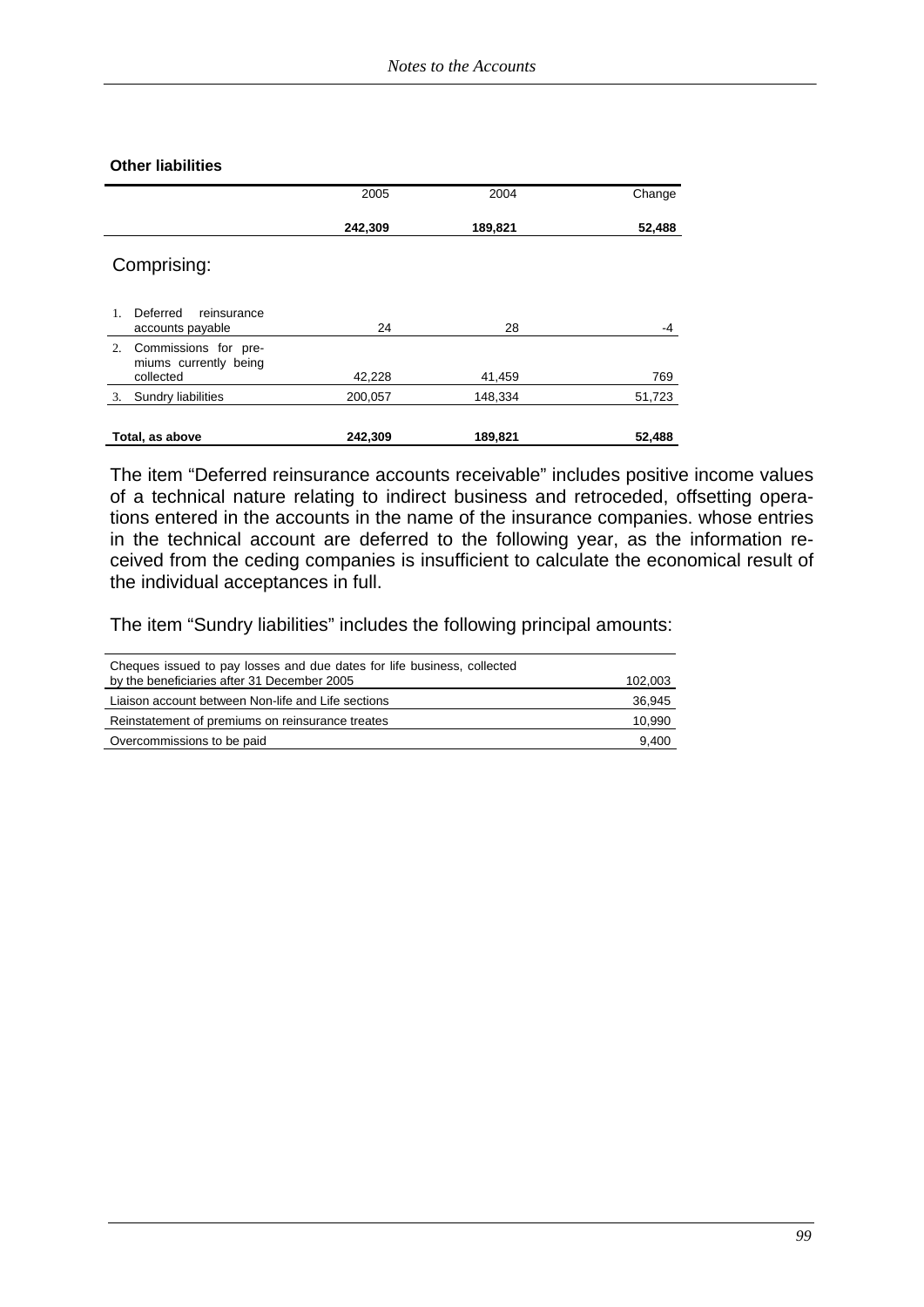### **Accruals and deferred income (item H)**

|                 | 2005 | 2004 | Change |
|-----------------|------|------|--------|
|                 |      |      |        |
|                 | 14   | 25   | $-11$  |
| Comprising:     |      |      |        |
| <b>ACCRUALS</b> |      |      |        |
| For interest    |      | 1    | $-1$   |
| Others          |      |      |        |
|                 |      |      |        |
| DEFERRED INCOME |      |      |        |
| For interest    |      |      |        |
| For rents       |      |      |        |
| Others          | 14   | 24   | $-10$  |
| Total, as above | 14   | 25   | $-11$  |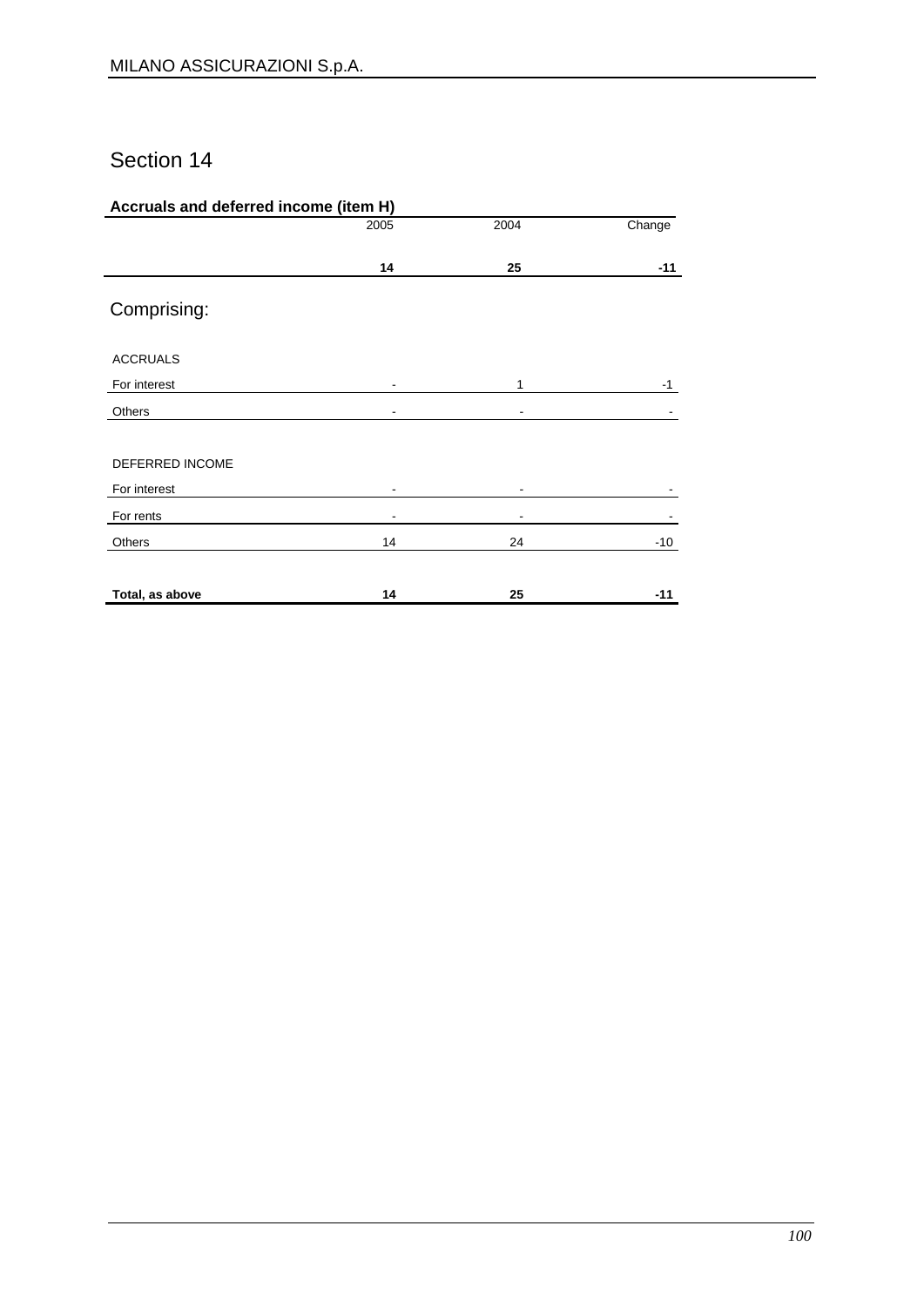### **Assets and liabilities relating to group undertakings and other participating interests**

Annex 16 gives the detailed table of the assets and liabilities relating to group undertakings and other participating interests.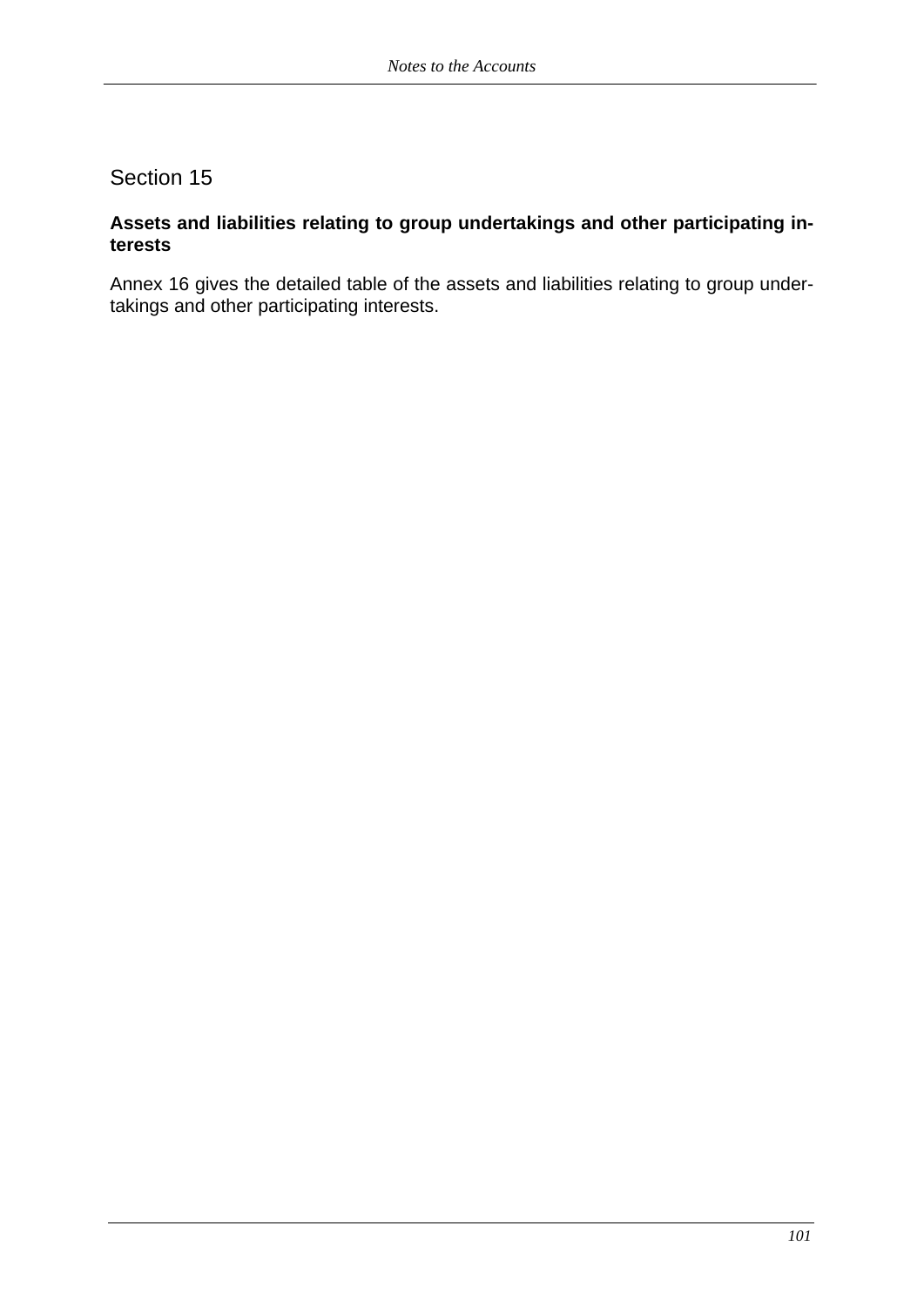### **Debtors and Creditors**

All payments from debtors and creditors are due by the end of the following year with the exception of the items stated below.

Item C.4 of the assets, "loans", includes:

 $\epsilon$  40,449K for the residual loan secured by a lien on mezzanine property granted to Ganimede S.r.l. for the improvement of part of the company's property assets carried out during 2003, with a term of seven years from the date it was granted and therefore falling due in December 2010, also provides for partial advances in relation to the plan for the disposal of the property by the debtor; the debtor also has the right to repay the loan early, fully or partially, at any time.

 $\epsilon$  24,224K of loans on life policies, generally linked to the remaining duration of the policies and with the right of the policyholders to make early repayments.

Item E of the assets, "debtors", includes € 50,195K of receivables from insurance brokers mainly relating to agency severance payments recoverable by recourse action, due by the following year, of which  $\epsilon$  22,016K is due within more than five years.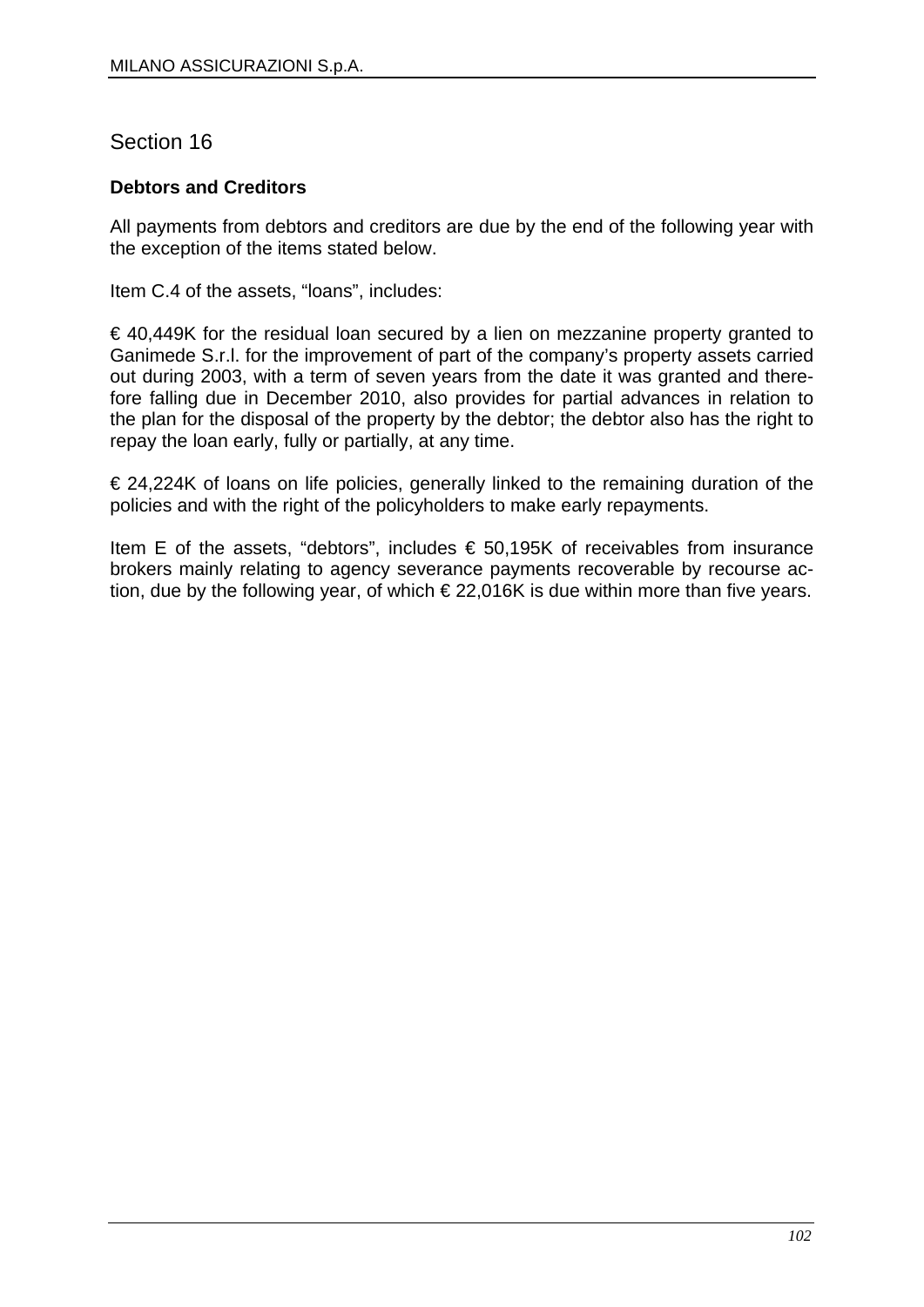|                                                                                                                         | 2005      | 2004                                    | Change     |
|-------------------------------------------------------------------------------------------------------------------------|-----------|-----------------------------------------|------------|
| Comprising:                                                                                                             |           |                                         |            |
| <b>GUARANTEES</b><br>I.<br><b>PROVIDED</b>                                                                              |           |                                         |            |
| <b>Sureties</b><br>1.                                                                                                   |           | $\sim$ 100 $\sim$ 100 $\sim$ 100 $\sim$ |            |
| Endorsements<br>2.                                                                                                      |           |                                         |            |
| Other personal guar-<br>3.<br>antees                                                                                    |           |                                         |            |
| Liens on property <b>Example 20</b><br>4.                                                                               | 15,369    | 11,070                                  | 4,299      |
| Total                                                                                                                   | 15,369    | 11,070                                  | 4,299      |
| II. GUARANTEES<br><b>RECEIVED</b>                                                                                       |           |                                         |            |
| Sureties<br>1.                                                                                                          | 197,226   | 150,408                                 | 46,818     |
| Endorsements<br>2.                                                                                                      |           |                                         |            |
| 3. Other personal guar-<br>antees                                                                                       | 140       | 140                                     |            |
| Liens on property<br>4.                                                                                                 | 46,575    | 46,714                                  | $-139$     |
| <b>Total</b>                                                                                                            | 243,941   | 197,262                                 | 46,679     |
| III. GUARANTEES<br>PROVIDED BY THIRD<br><b>PARTIES</b><br><b>IN</b><br><b>THE</b><br>INTERESTS OF THE<br><b>COMPANY</b> |           |                                         |            |
|                                                                                                                         | 16,955    | 14,155                                  | 2,800      |
| IV. COMMITMENTS                                                                                                         | 275,231   | 1,019,626                               | $-744,395$ |
| <b>PARTY</b><br>V. THIRD<br>GOODS                                                                                       |           |                                         |            |
| VI. ASSETS RELATING<br>TO PENSION FUNDS<br><b>MANAGED FOR AND</b><br>ON BEHALF OF<br>THIRD PARTIES                      |           |                                         |            |
| <b>VII. SECURITIES</b><br><b>DEPOSITED</b><br>WITH<br><b>THIRD PARTIES</b>                                              | 8,010,596 | 7,419,691                               | 590,905    |
| <b>OTHER</b><br>VIII.<br><b>MEMORANDUM</b><br><b>ACCOUNTS</b>                                                           |           |                                         |            |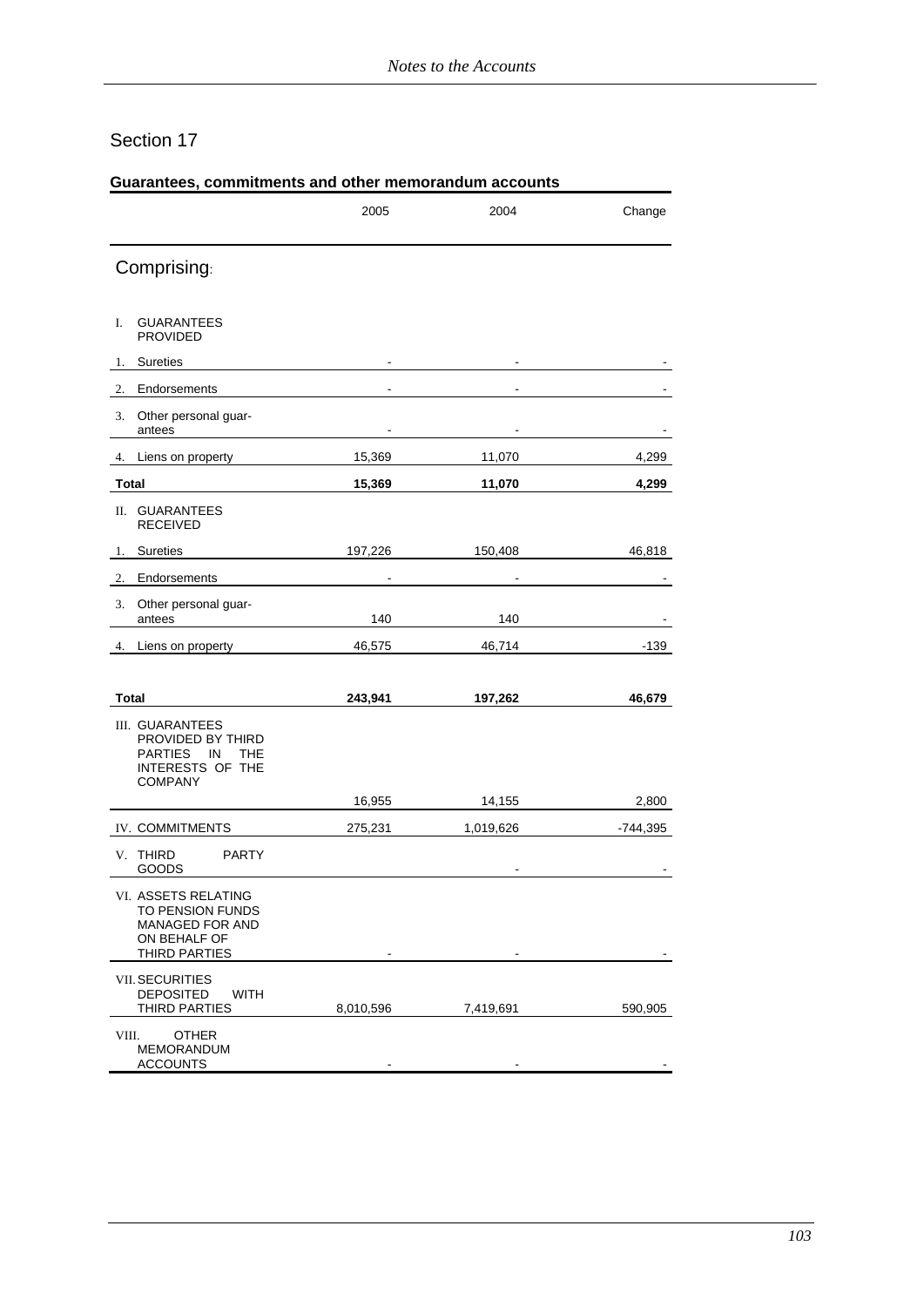### **Guarantees received**

The item "Sureties" includes:

- the guarantees issued by the agents to fulfil their mandates, equal to  $\epsilon$  193,490K;
- the guarantees released by the tenants of the properties, equal to  $\epsilon$  1,095K;
- sundry guarantees, equal to  $\in$  2,641K

The "other liens on property" concern, for  $\epsilon$  46,376K, the mortgage guarantee received for the "mezzanine" loan granted to Ganimede S.r.l. for the improvements to part of the company's property assets carried out during 2003.

### **Commitments**

These include:

- − € 142,593K for securities to be delivered and € 110,782 for securities to be received, entered for purchases carried out in 2005 but settled in the first few days of 2006;
- − € 17,320K entered for repo contract operations on bonded securities.

### **Securities deposited with third parties**

The item includes essentially the securities owned by the company in deposit with banks or other institutions; the detail, given by category of place of deposit, is as follows:

| Banks                  | 7,213,080 |
|------------------------|-----------|
| Companies in the group | 797.516   |
| <b>Total</b>           | 8,010,596 |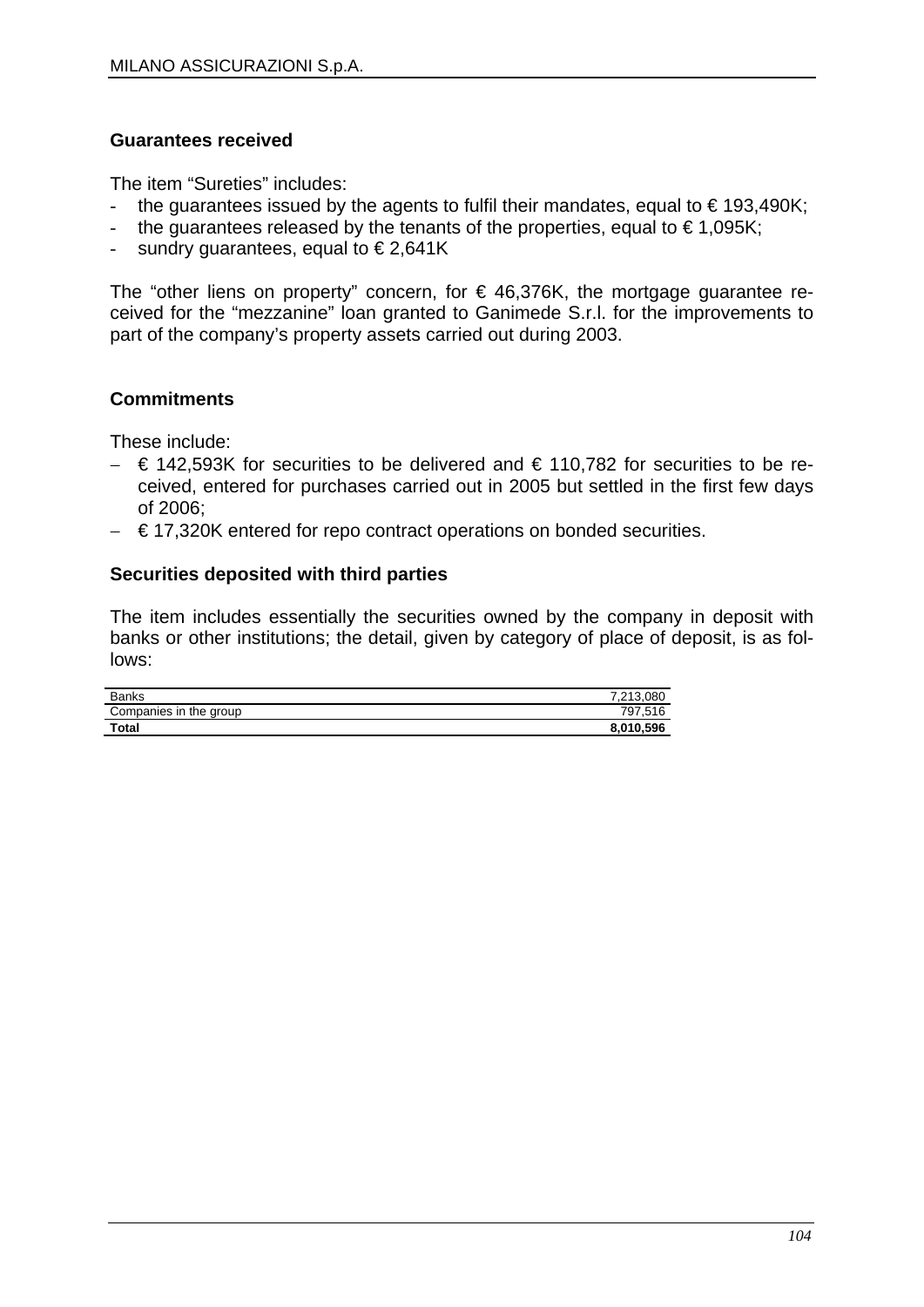## *PROFIT AND LOSS ACCOUNT*

## Section 18

### **Information concerning the technical account for non-life business (I)**

Annex 19 gives a table of the summarised information concerning the technical account for non-life business – Italian and foreign.

The share of the profits from investments transferred from the non-technical account arises from the need to show the result of the technical account in a way that takes into account the income from the use of technical reserves; the amount transferred has been determined by applying the provisions of ISVAP instruction no. 01140-G of 8 March 1999 – section I – which provide for the following:

- 1. Identification of the technical reserves required by law and consisting of premium reserves, loss reserves, reserves for bonuses and rebates, reserve for increasing age in health insurance, reserve for offsetting credits class and the equilibrium reserve for risks of natural disasters required by Art. 12 of Law no. 35 of 16 February 1995.
- 2. Identification of the aforesaid technical reserves for direct business and indirect business, net of reinsurance cessions, at the end of the previous year and at the end of the year.
- 3. Identification of the half sum of the net equity and subordinate liabilities at the end of the previous financial year and at the end of the financial year.
- 4. Calculation of the ratio between the amount stated in point 2 and the sum of the amounts stated in points 2 and 3.
- 5. The value resulting from the ratio in point 4 was applied to the net profit of the investments. The result obtained is the share of profit on the investments transferred to the technical account.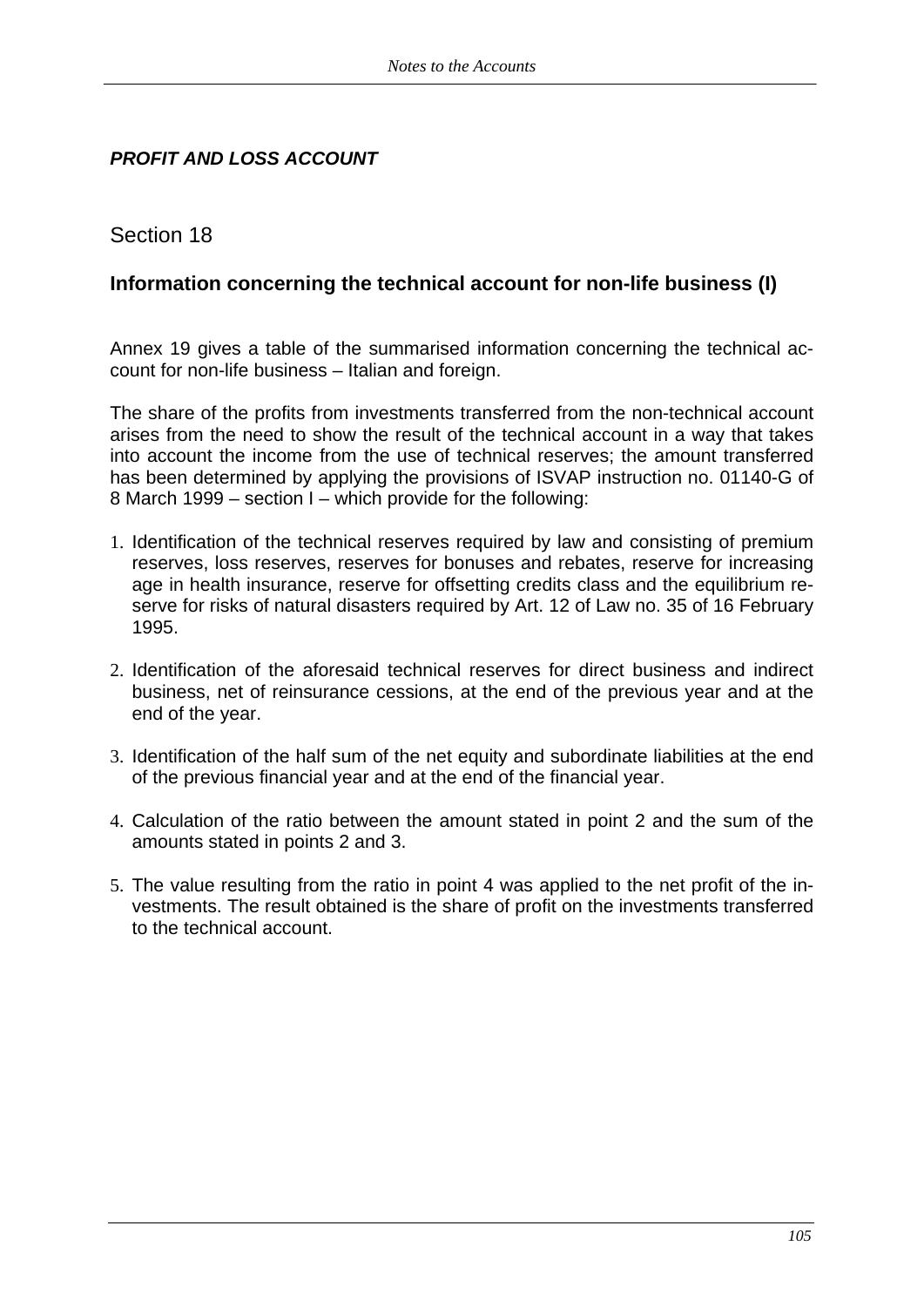For direct business, the loss reserve in existence at the beginning of the financial vear showed overall a positive dismantling of  $\epsilon$  2.809K, as shown in the following calculation:

| 3,212,698    |
|--------------|
| $-1,210,411$ |
| $-2,029,719$ |
| 30,241       |
| 2,809        |
|              |

The item "Reinsurance commissions and profit-sharing" includes  $\epsilon$  1,651K of profitsharing matured in favour of the reinsurers, applied in relation to the specific contractual clauses.

Item I.8 "Other technical charges" includes mainly the cancellations and analytical write-downs relating to premiums for previous years entered under this item, for the sum of € 56,961K, by the application of paragraph 3 of Art. 45 of Legislative Decree 173/97 and ISVAP instruction no. 00735 of 1 December 1997 concerning the charts of accounts for insurance and reinsurance companies.

Concerning the "Change to the equalization provisions" (CI.9), equal to  $\epsilon$  913K we give below the detail by type of reserve and the provisions and uses which occurred during the financial year:

|                                         | Reserve at start<br>of year | Provisions | Withdrawals | Reserve at<br>year end |
|-----------------------------------------|-----------------------------|------------|-------------|------------------------|
| Reserve for natural disas-<br>ters      | 4,403                       | 930        |             | 5,333                  |
| Reserve for offsetting<br>credits class | 17                          |            | 17          | $-7$                   |
| Total                                   | 4,420                       | 930        | 17          | 5,333                  |

The appropriation to the equilibrium reserve for risks of natural disasters was done in accordance with the provisions laid down by Decree Law no. 691 of 19 December 1994, converted with amendments by law no. 35 of 16 February 1995, concerning the premiums relating to those risks, written during the course of the financial year. The appropriation to the reserve for offsetting credits class was done in accordance with Art. 24 of Legislative Decree no. 175 of 17 March 1995, as amended by Art. 80 of Legislative Decree no. 173 of 26 May 1997.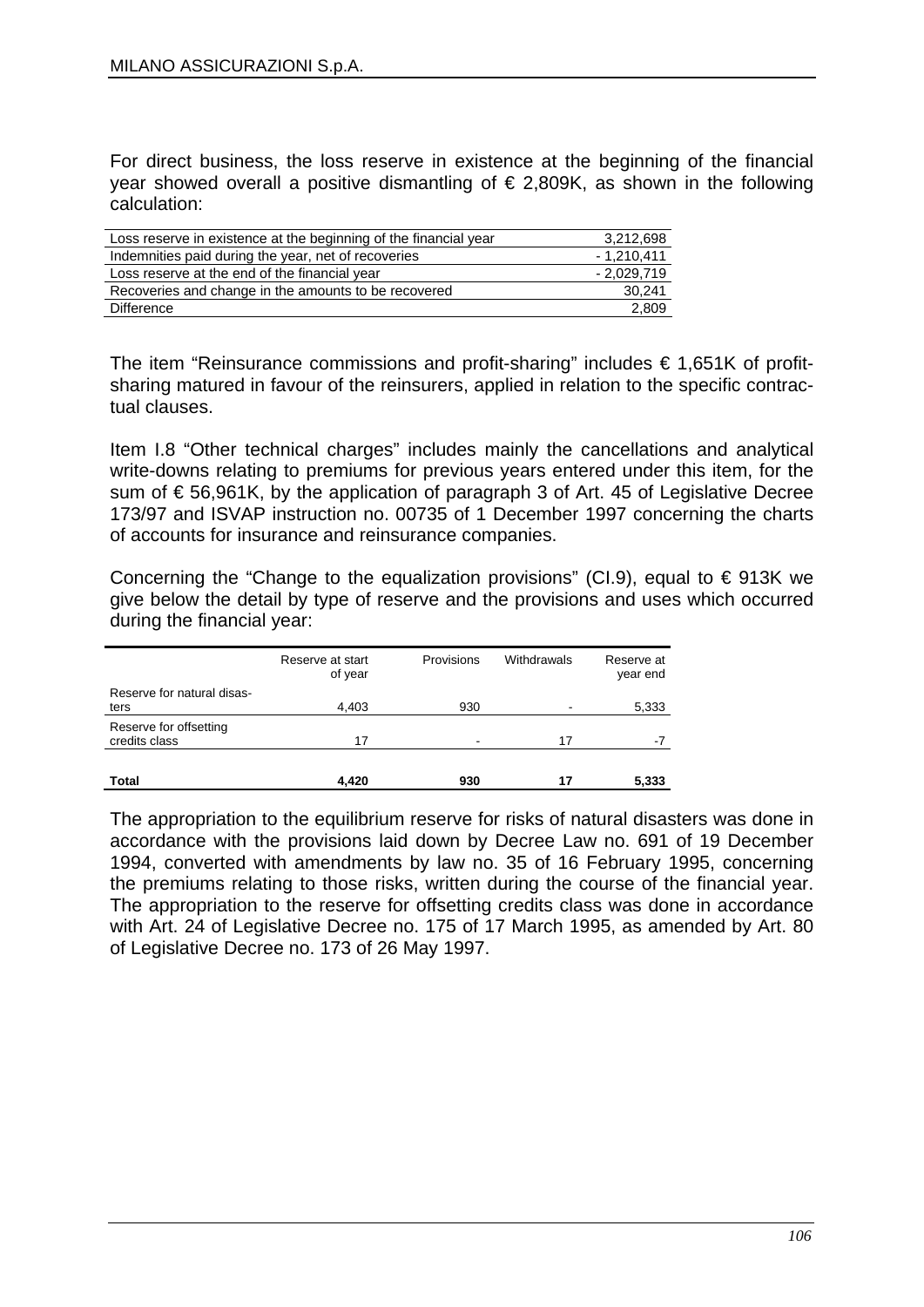### **Information concerning the technical account for life business (II)**

Item II. 4 "Other technical income" the posting to the profit and loss account of the technical reserves relating to policies whose benefits in respect of the insured are barred by statute, management commissions relating to internal funds associated with unit-linked life policies and the write-back of commissions relating to premiums from previous financial years cancelled or written-off during the financial year.

The item "Reinsurance commission and profit-sharing" includes  $\epsilon$  705K of commission and  $\epsilon$  655K of profit-sharing matured in relation to the specific conditions of the reinsurance treaties.

As stated for the technical account for non-life business above, item II.11 "Other technical charges" includes mainly the cancellations and analytical write-downs relating to premiums for previous years entered under that item, for a sum of  $\epsilon$ 4,567K, by the application of paragraph 3 of Art. 45 of Legislative Decree 173/97 and ISVAP instruction no. 00735 of 1 December 1997 concerning the chart of accounts for insurance and reinsurance companies.

The profits on investments transferred to the non-technical account relate to investments other than the ones intended to cover the technical reserves connected with the net equity. The amount transferred was determined by applying the provisions of ISVAP instruction no. 01140-G of 8 March 1999 – section II, which provides for the following procedures:

- 1. Identification of the mandatory technical reserves in accordance with the law, consisting of the actuarial reserves, premium reserves for complementary insurance, reserve for amounts payable, reserves for bonuses and rebates and other technical reserves (technical reserves are however excluded if the investment risk is borne by policyholders and the reserves arising from the management of pension funds).
- 2. Identification of the half sum of the net equity and subordinate liabilities at the end of the previous financial year and at the end of the financial year.
- 3. Identification of the half sum, at the end of the previous financial year and at the end of the financial year, of the mandatory technical reserves defined in point 1, with regard to direct business and indirect business and net of reinsurance cessions.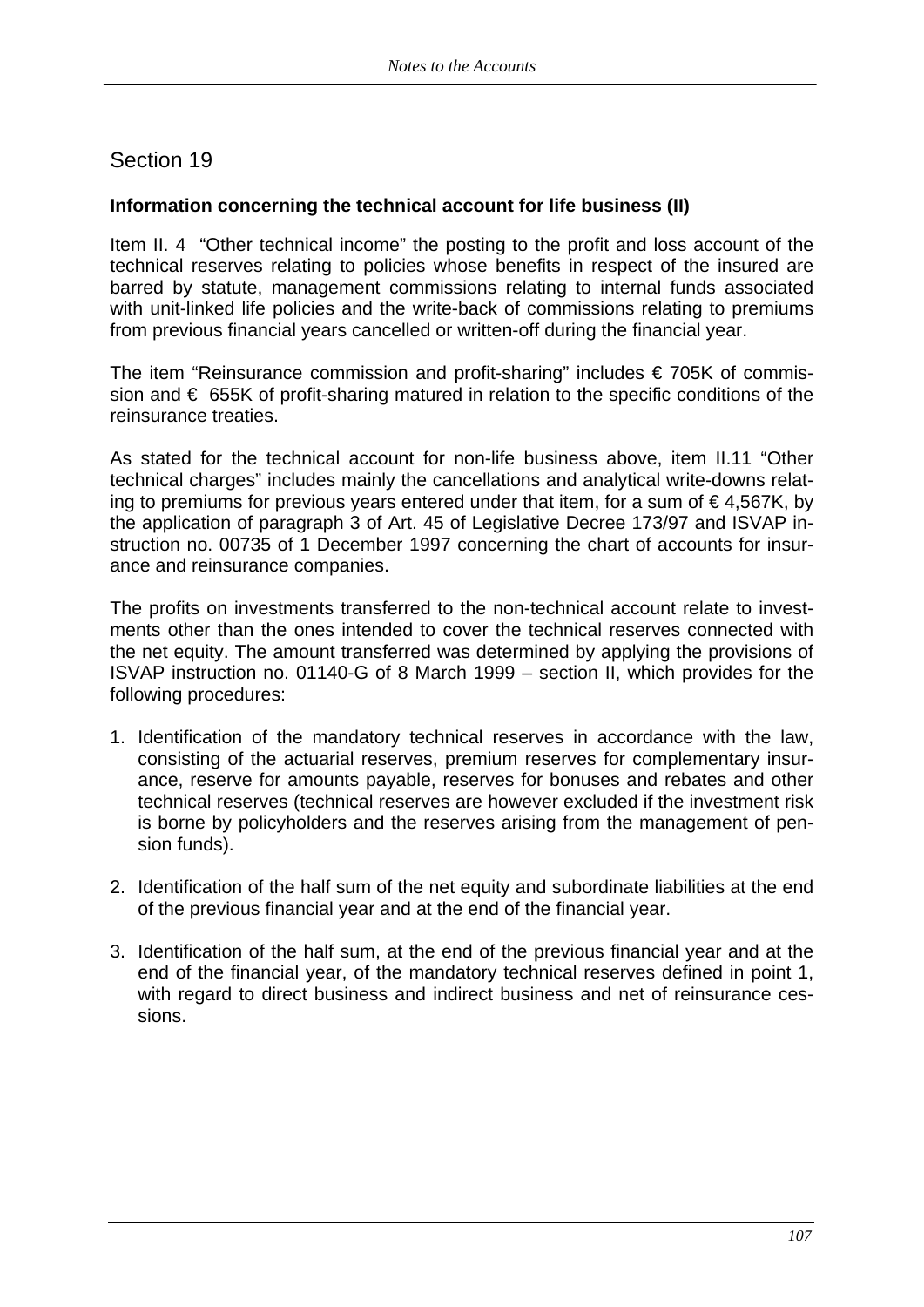- 4. calculation of the ratio between the amount stated in point 2 and the sum of the amounts stated in points 2 and 3.
- 5. The value resulting from the ratio in point 4 is applied to the net profit from investments and determined the share of profit from investments transferred to the non-technical account.

We also attach:

Summary information concerning life business relating to premiums and the reinsurance balance (annex 20);

The detail of the income from investments – item II.2 (annex 21);

The detail of the income and capital gains not realised for investments for the benefit of policyholders who bear the risk thereof and investments arising out of pension fund management - item II. 3 (annex 22);

The detail of the investment charges - item II. 9 (annex 23);

The detail of the investment charges and capital losses not realised relating to investments for the benefit of policyholders who bear the risk thereof and investments arising out of pension fund management - item II.10 (annex 24).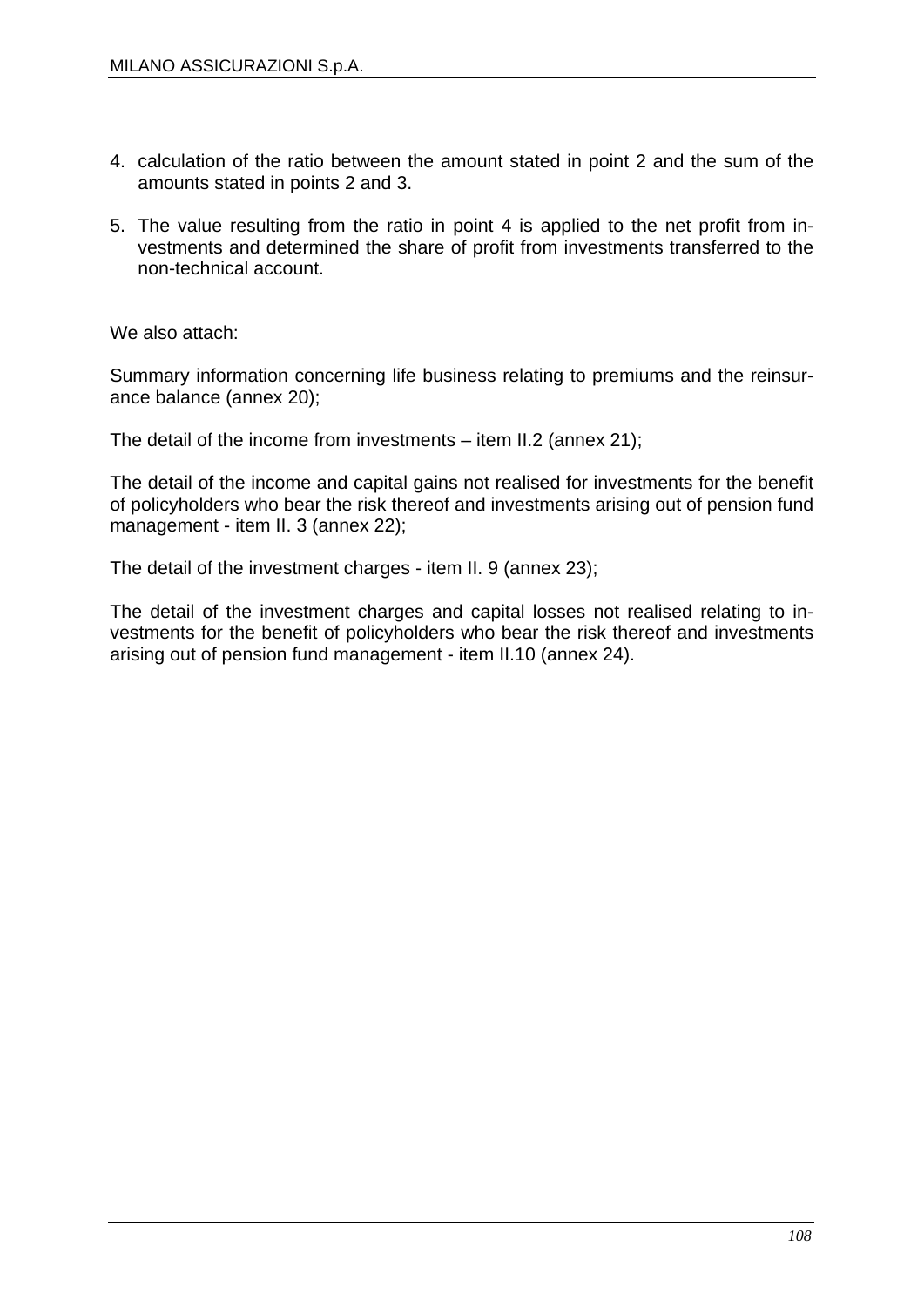# Section 20

# **Segmental information on technical items**

### **Non-life insurance**

Annex 25 gives the table summarising the technical accounts by individual class of insurance – Italian portfolio.

All the costs and income directly linked to the cycle of the acquisition of premiums and settlement of losses have been allocated, from the outset, to the class of insurance to which they belong; entries common to more than one class are allocated to the individual classes as follows:

- on the basis of premiums written, the costs falling under "other acquisition expenses" and "other administration expenses";
- on the basis of indemnities paid, the claims handling expenses which cannot be directly allocated to the individual losses and are common to more than one class of insurance.

Annex 26 gives the table summarising the technical account by individual class of insurance – Italian portfolio.

## **Life assurance**

Annex 27 gives the table summarising the technical accounts by individual class of insurance – Italian portfolio.

All the costs and income directly linked to the cycle of the acquisition of premiums and settlement of losses have been allocated, from the outset, to the class of insurance to which they belong; entries common to more than one class are allocated to the individual classes based on the distribution criteria already specified for non-life classes.

Annex 28 gives the table summarising the technical account for all life business – Italian portfolio.

# **Non-life and life insurance**

Annex 29 gives the tables summarising the technical accounts for all non-life and life business – foreign business.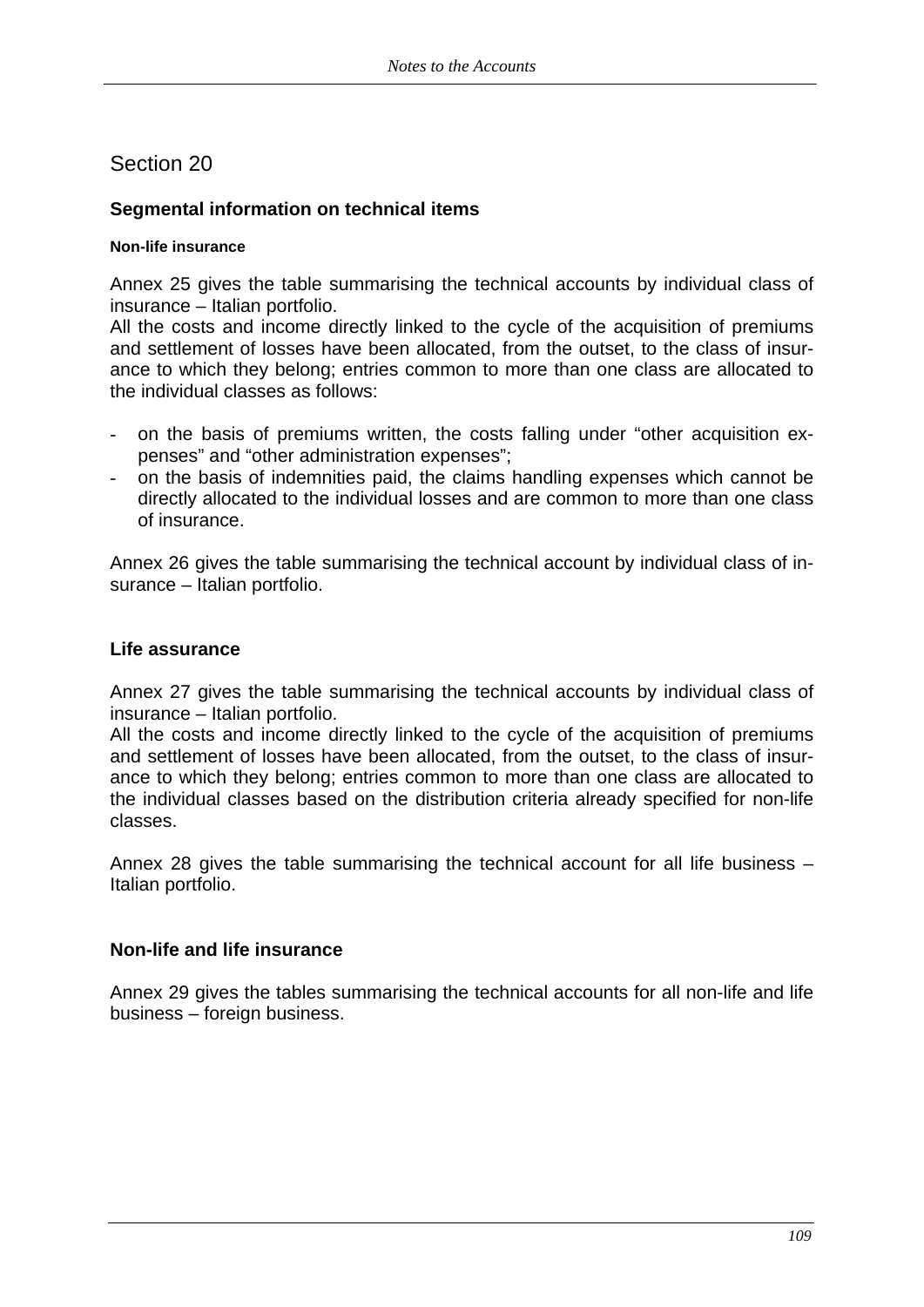# Section 21

# **Information concerning the non-technical account (III)**

We attach:

- The detail of income from investments item III.3 (annex 21);
- The detail of investment charges item III. 5 (annex 23);

We give below the detail of the most significant items:

Other income (item III.7):

| Interest on bank deposits                           | 2,254  |
|-----------------------------------------------------|--------|
| Interest on receivables                             | 5,165  |
| Recoveries of administrative costs and charges      | 38,271 |
| Drawings from provisions for risks and charges      | 24,524 |
| Income from conversion of items in foreign currency | 5,844  |
| Sundry income                                       | 1,386  |
| <b>Total</b>                                        | 77.444 |

Interest on receivables concerns interest on amounts due from the Treasury of  $\epsilon$ 1,709K.

Recoveries of administrative costs and charges, which have their counterparts in the other charges, concern mainly the charges to Companies in the group for the distribution, on the basis of objective criteria, of the costs of unified functions and are mainly represented by staff costs; also for those unified functions charges have already been received from Companies in the group of € 31,388K, entered in the specific items in the profit and loss account on the basis of their nature.

The drawings from the provisions for risks and charges concern charges incurred during the year or more up-to-date assessments of current risks. In particular, € 20,700K relate to a withdrawal from the risk fund of the amount set aside in previous financial years in relation to the dispute with CONSAP relating to the abolished system of legal cessions. This withdrawal completely neutralised the negative financial impact of the settlement with CONSAP signed in March of this financial year. As a result of the settlement, in fact, the Company received  $\epsilon$ 83,500K against receivables from CONSAP of € 71,110K and reserves chargeable to the latter of € 32,837K, with a charge of  $\epsilon$  20,447K, of which  $\epsilon$  6,459 had a negative effect on the technical account, while € 13,988K was entered in the non-technical account under losses on receivables.

The income from the conversion of items in foreign currency concerns the exchange differences occurring during the course of the year, and the adjustments, to the exchange rates of the end of the year, of the items in the accounts expressed in foreign currency. We should point out that the overall net economic impact of the exchange differences, taking account, therefore, of the item "Charges from conversion of items in foreign currency" entered amongst the other charges, amounts to income of  $\epsilon$ 4,914K.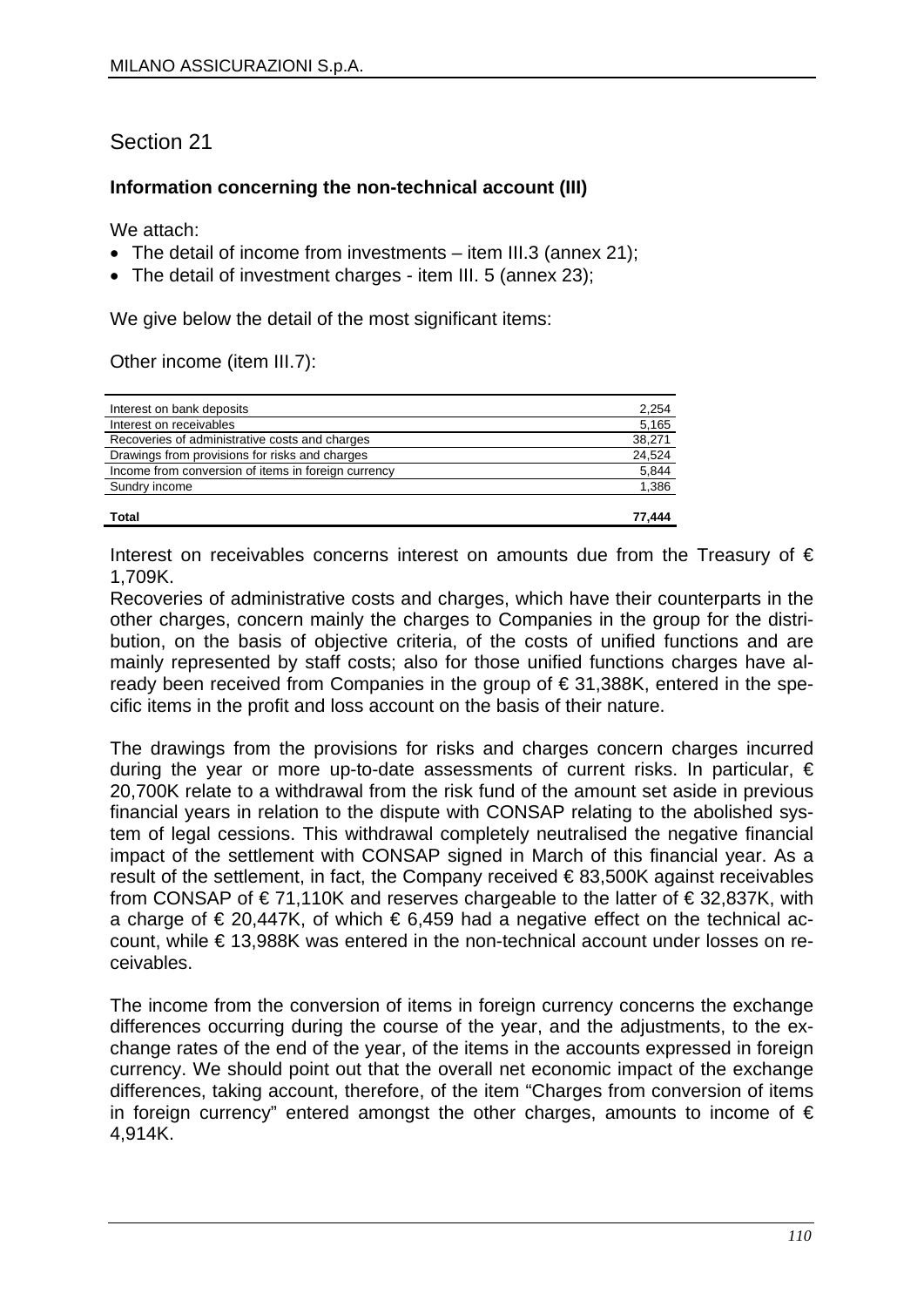# **Other charges (item III.8)**

| Administrative charges and expenses on behalf of third parties | 38,271  |
|----------------------------------------------------------------|---------|
| Appropriations to the provisions for risks and charges         | 24,086  |
| Depreciation of goodwill                                       | 23,992  |
| Depreciation allowances for other multi-year costs             | 771     |
| Charges for conversion of items in foreign currency            | 930     |
| Losses on receivables                                          | 28,680  |
| Interest on debit loans                                        | 1,169   |
| Other taxes                                                    | 469     |
| Sundry charges                                                 | 3,269   |
|                                                                |         |
| <b>Total</b>                                                   | 121.637 |

The appropriations to the provisions for risks and charges relate mainly to ongoing disputes at the end of the year.

As regards the depreciation of goodwill, see the comments regarding the item "Intangible Assets".

The losses on credits include € 13,988K of losses on receivables from CONSAP, entered following the settlement of the dispute relating to legal cessions, already described in detail in the comment on other income. They also include write-downs of receivables from agents, carried out according to particularly prudential criteria.

The "Other taxes" item essentially includes the ICI payable on property income and the charges arising from remissions.

### **Extraordinary income (item III.10)**

| Profits from trading in stocks and shares | 6,229  |
|-------------------------------------------|--------|
| Capital gains from disposal of property   | 24,169 |
| Profits from trading in bonds             | 2,878  |
| Income from the sale of other assets      | 26     |
| Contingent profits                        | 5,640  |
| Sundry income                             |        |
| Total                                     | 38.942 |

The capital gains from disposals on property relate to:

- the land at Via Gonfalonieri-Via Castillia (Lunetta dell'Isola), sold to IM.CO. S.p.A. for € 28,800K, achieving a net capital gain of € 13,121K. Furthermore, as described in detail in the management report, Milano Assicurazioni will purchase from IM.CO., once the building permits have bee issued, a property for service sector use to be built on the land by IM.CO. itself for €93,700K.
- the property in Assago, which was the former registered office of Milano Assicurazioni and is currently undergoing renovation work, sold real estate subsidiary Meridiano Eur for € 34,000K, with a net capital gain of  $\epsilon$ 8.565K.
- parts of the property owned in San Donà di Piave, Via del Veronese and Milan, Piazza Caneva, which resulted in capital gains of  $\epsilon$  2,483.

# **Extraordinary charges (item III.11)**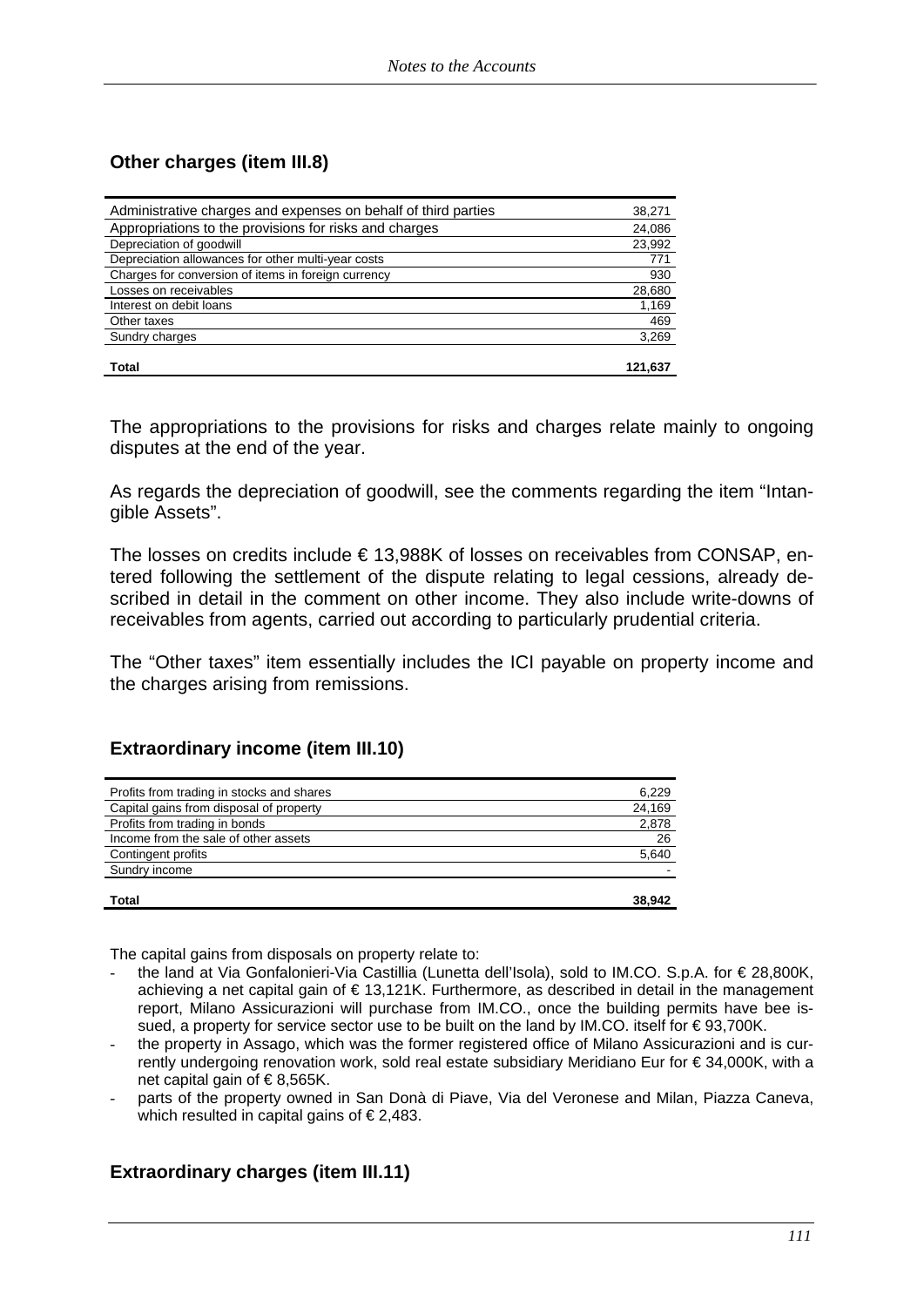| Losses from trading in stocks and shares |        |
|------------------------------------------|--------|
| Losses from trading in bonds             | 1,158  |
| Contingent losses                        | 10,333 |
| Sundries                                 | 460    |
| Total                                    | 11.951 |

The contingent losses mainly include costs connected with the settlement of claims, essentially relating to the incorporated companis SIS, as well as extraordinary costs relating to a property that was sold.

### **Income tax for the year (item III.14)**

The composition is as follows:

| Current taxes:                                                                                      |        |
|-----------------------------------------------------------------------------------------------------|--------|
| <b>IRES</b>                                                                                         | 96,777 |
| <b>IRAP</b>                                                                                         | 22,530 |
| Deferred taxes arising during the year and advance taxes cancelled dur-<br>ing the year             |        |
| <b>IRES</b>                                                                                         | 67,454 |
| <b>IRAP</b>                                                                                         | 5,403  |
| Reduction in advance taxes arising during the year and deferred taxes<br>cancelled during the year: |        |
| <b>IRES</b>                                                                                         | 96,127 |
| <b>IRAP</b>                                                                                         | 5,850  |
| <b>Final balance</b>                                                                                | 90,187 |

The tax burden was calculated based on the current taxes applicable to taxable income and on the change in the advance and deferred taxes for the period, recorded following the temporary differences between book values and fiscal values that arose or cancelled themselves out during the financial year in question. The incidence of the tax burden for the financial year is lower than the one for the previous financial year, mainly as a result of the greater dividends received, almost all of which are tax free, and to the withdrawal from the deferred tax fund of the tax charge on the no longer taxable part of the value adjustment carried out during 2004 on the Generali shares in the portfolio. In this respect, we should point out that:

- during 2003, Milano Assicurazioni carried out a value adjustment, purely for tax purposes, on the General shares in the portfolio amounting to  $\epsilon$  113,664K;
- during 2004, this value adjustment was eliminated, following the reform of company law which, among other things, abrogated paragraph 2 of article 2426 of the Civil Code, which allowed value adjustments and appropriations to be made exclusively under the terms of tax law. The elimination therefore gave rise to a temporary difference between the book value and tax value of the said Generali shares, in respect of which an associated deferred tax fund of  $\in$  37,509K was set up in 2004;
- during the current financial year,  $\epsilon$  31,508K were withdrawn from the said fund following changes made to tax legislation which made 84% of this temporary difference no longer taxable.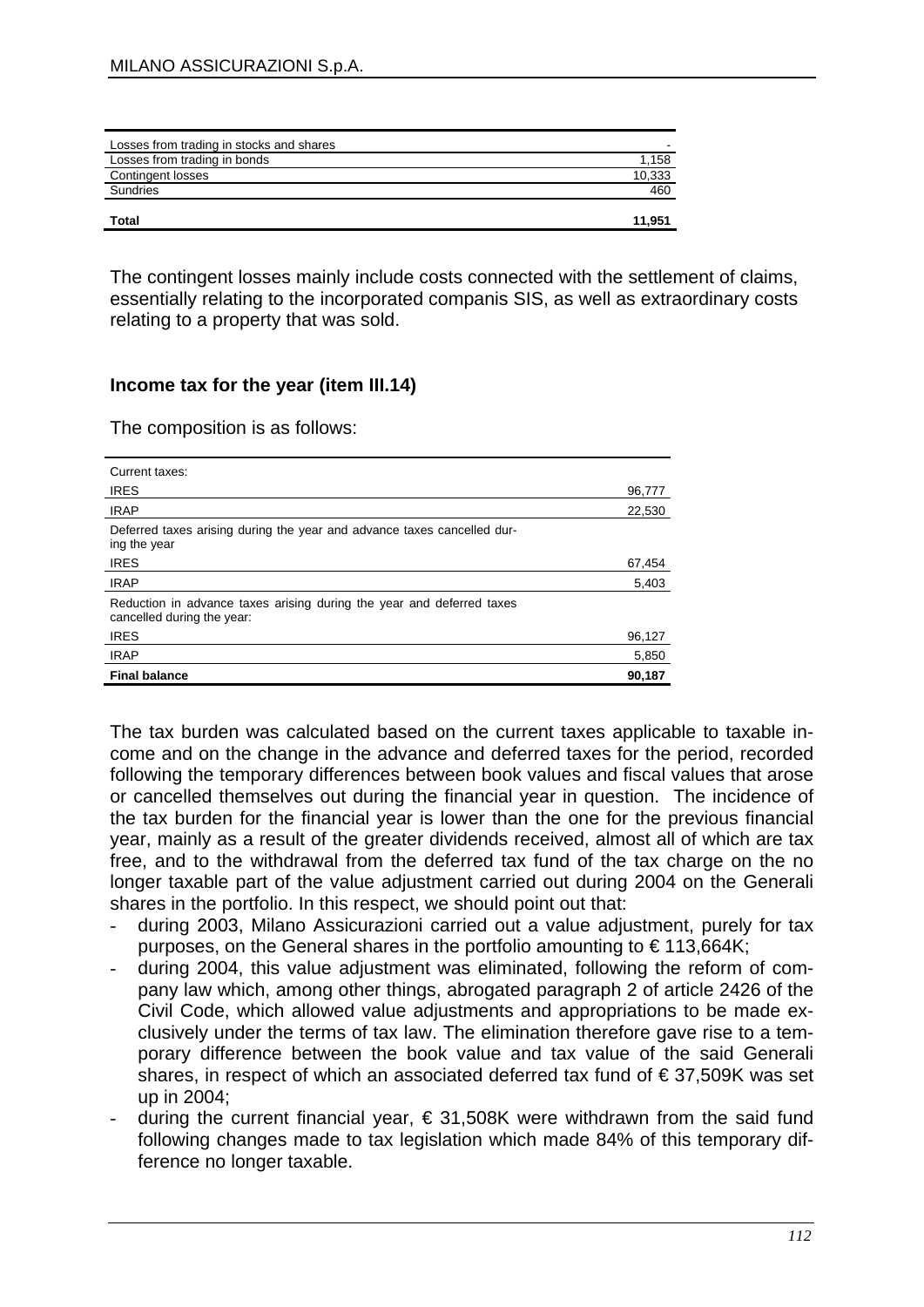# Section 22

# **Various information relating to the profit and loss account**

We attach:

- Table concerning operations with group undertakings and other participating interests (annex 30);
- Table summarising the premiums entered for direct business (annex 31);
- Table of charges relating to staff, directors, and auditors (annex 32);

In accordance with Art. 78 of CONSOB regulation no. 11.971 of 14 May 1999, we attach the detail of the remuneration paid to the directors and auditors in any capacity and in any form, including those of subsidiary companies.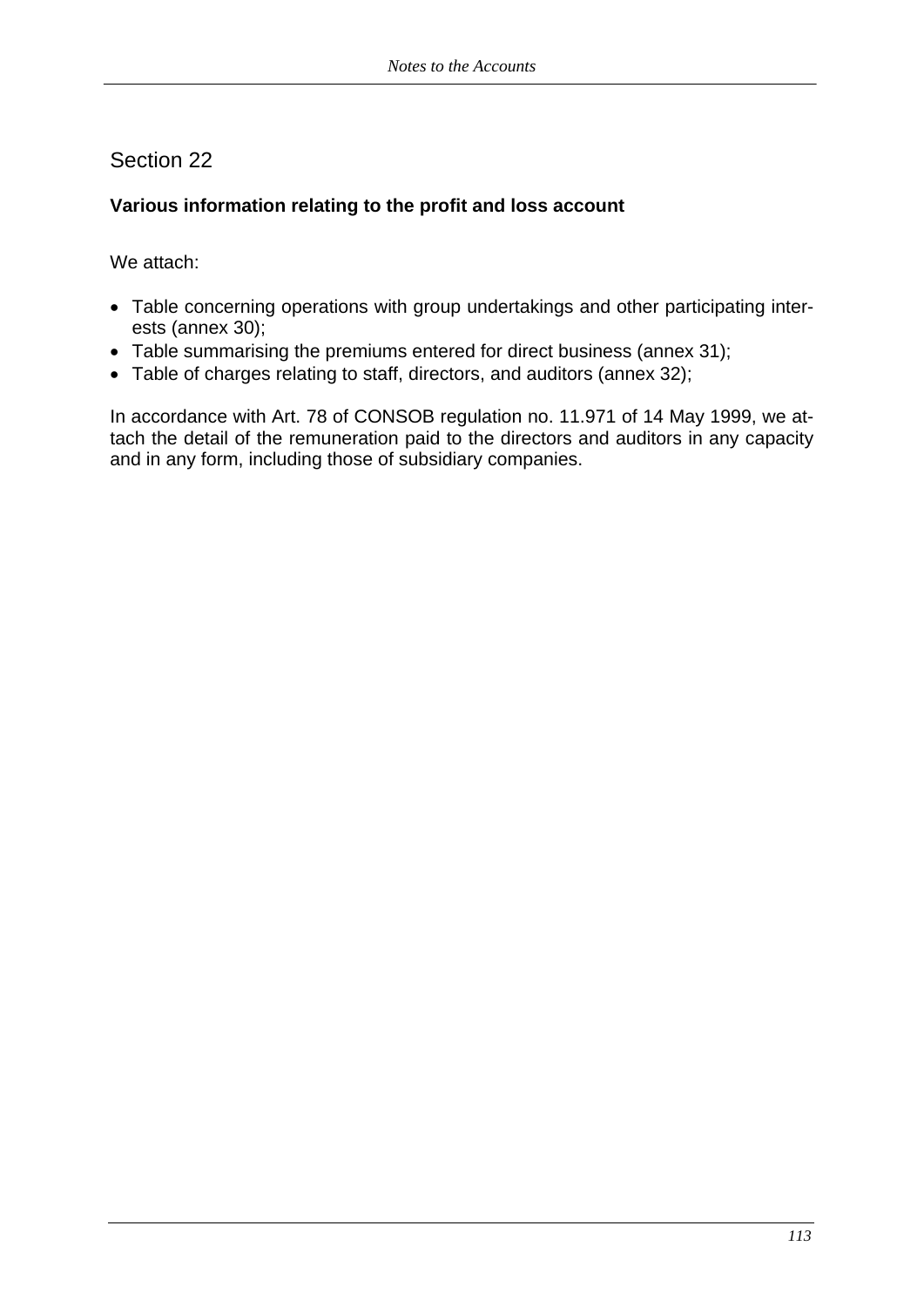## PART C **OTHER INFORMATION**

#### **Solvency margins**

The solvency margins required by Legislative Decree 175/1995 (non-life business) and by Legislative Decree 174/1995 (life business), as amended by Legislative Decree no. 307 of 3 November 2003, which implemented Directives 2002/12/EC and 2002/13/EC, are covered by a total surplus of € 509,354K as shown in the following table:

|                                       | Non-life | Life    | <b>Total</b> |
|---------------------------------------|----------|---------|--------------|
| Margins to be set up                  | 432,207  | 160,954 | 593,161      |
| comprising<br>Items<br>the<br>margins | 803,436  | 299,079 | 1,102,515    |
| <b>Surplus</b>                        | 371,229  | 138,125 | 509,354      |

#### **Cover for technical provisions**

In accordance with Art. 31 of Legislative Decree 174/95 (life business) e 175/95 (non-life business), we attach to these Notes to the Accounts the tables relating to the cover for the technical provisions.

#### **Financial statement**

We attach the financial statement for the 2005 financial year showing the cash flow generated during the financial year as well as the cash investments.

Milan, 27 March 2006

MILANO ASSICURAZIONI S.p.A. the Board of Directors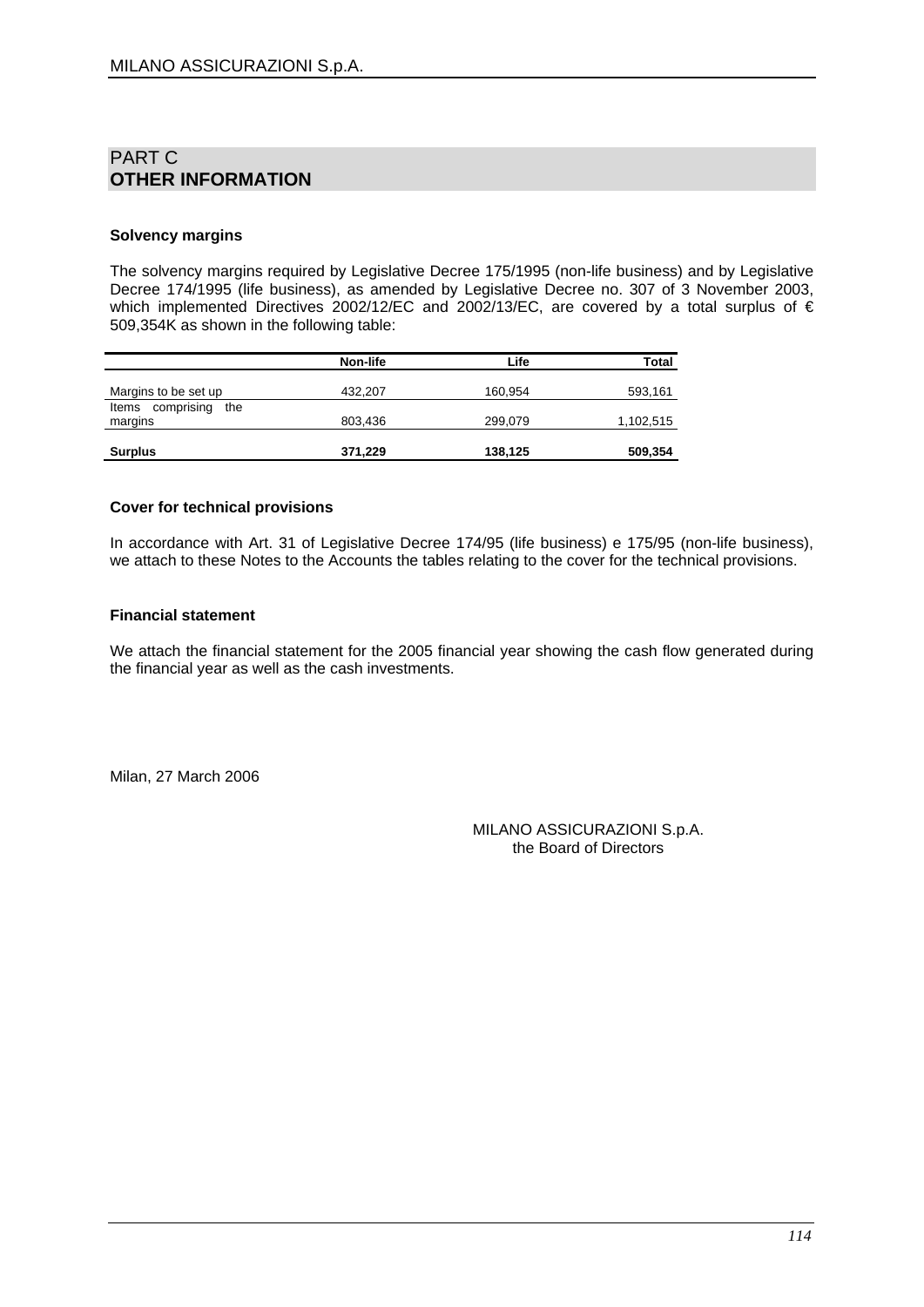# **Overview of 2005 accounts**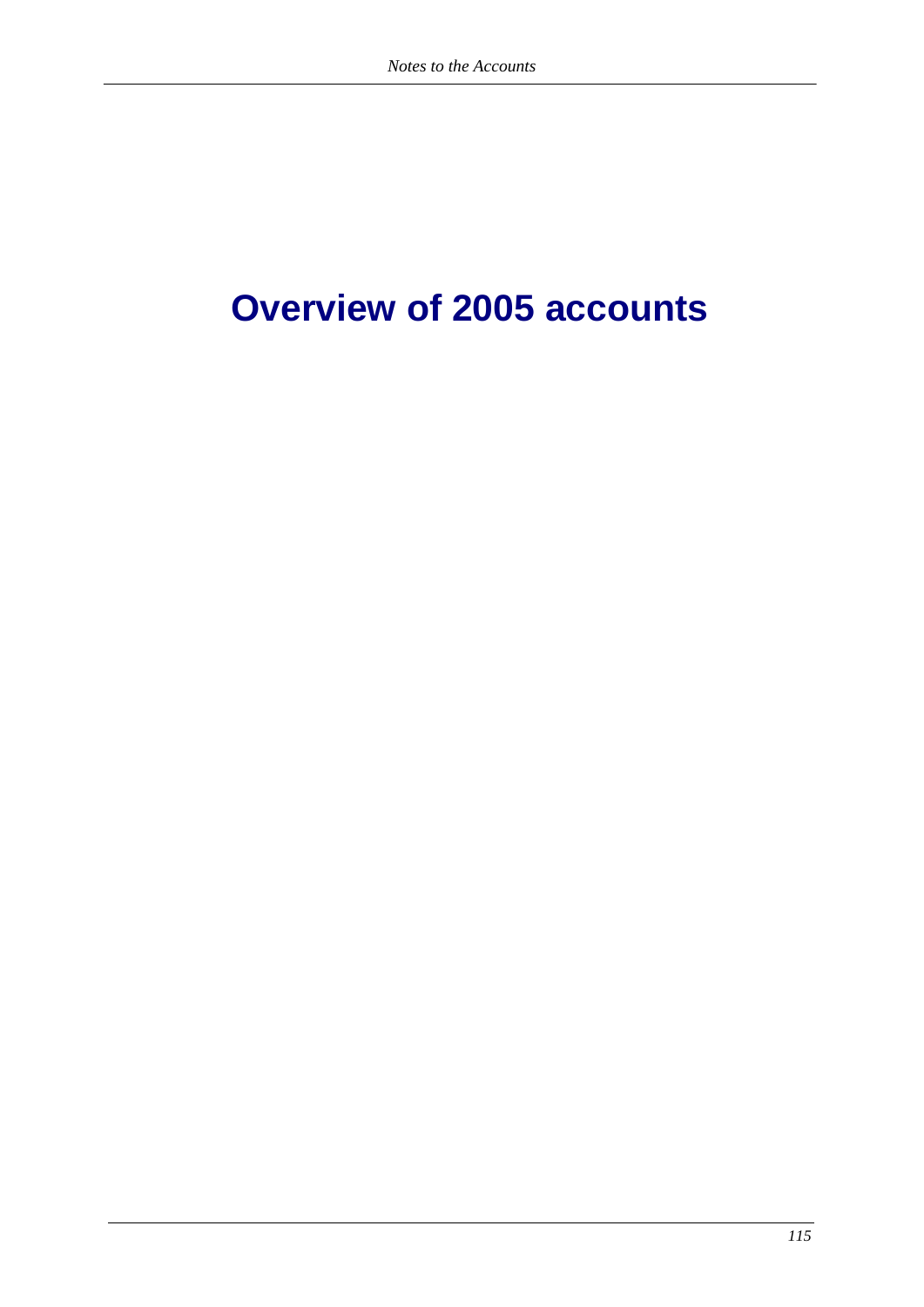# **Overview of accounts** for 2005 financial year

# **BALANCE SHEET**

|                                                                                                                                           |           | $(\epsilon K)$ |             |           |
|-------------------------------------------------------------------------------------------------------------------------------------------|-----------|----------------|-------------|-----------|
|                                                                                                                                           |           | 2005           |             | 2004      |
| Intangible assets                                                                                                                         |           |                |             |           |
| Deferred acquisition commission                                                                                                           | 3,302     |                | 5,104       |           |
| Set-up and enlargement costs                                                                                                              | 412       |                | 618         |           |
| Goodwill                                                                                                                                  | 149,330   |                | 173,322     |           |
| Other multi-year costs                                                                                                                    | 531       | 153,575        | 1,096       | 180,140   |
|                                                                                                                                           |           |                |             |           |
| <b>Investments</b>                                                                                                                        |           |                |             |           |
| Land and buildings                                                                                                                        | 404.735   |                | 415,716     |           |
| Stocks and shares of group undertakings                                                                                                   | 425,591   |                | 271,765     |           |
| Bonds issued by group undertakings                                                                                                        | 3,984     |                | 4,000       |           |
| Loans to group undertakings                                                                                                               | 29,530    |                | $\Omega$    |           |
| Share investments and minority stakes                                                                                                     | 870,095   |                | 798,091     |           |
| Holdings in unit trusts                                                                                                                   | 267,118   |                | 185,162     |           |
| Bonds and other fixed income securities                                                                                                   | 6,156,210 |                | 6,033,328   |           |
| Loans to third parties                                                                                                                    | 65,999    |                | 68,012      |           |
| Deposits with credit institutions                                                                                                         | 2,141     |                | 2,482       |           |
| Sundry financial investments                                                                                                              | 21,984    |                | 19,318      |           |
| Deposits with ceding undertakings                                                                                                         | 4,111     | 8,251,498      | 6,450       | 7,804,324 |
| Investments for the benefit of policyholders in life<br>assurance who bear the risk thereof and arising<br>out of pension fund management |           |                |             |           |
| Investments relating to services associated with in-<br>vestment funds and market indices                                                 | 358,253   |                | 352,394     |           |
| Investments arising out of pension fund management                                                                                        | 0         | 358,253        | $\mathbf 0$ | 1,116,307 |
|                                                                                                                                           |           |                |             |           |
| <b>Receivables</b>                                                                                                                        |           |                |             |           |
| from policyholders for premiums                                                                                                           | 325,234   |                | 307,320     |           |
| from insurance brokers                                                                                                                    | 325,042   |                | 296,355     |           |
| other receivables arising from direct insurance opera-<br>tions                                                                           | 58,474    |                | 88,621      |           |
| receivables arising from reinsurance operations                                                                                           | 68,112    |                | 131,933     |           |
| sundry receivables                                                                                                                        | 374,624   | 1,151,486      | 292,078     | 1,116,307 |
|                                                                                                                                           |           |                |             |           |
| Other items in the assets                                                                                                                 |           |                |             |           |
| tangible assets and stocks                                                                                                                | 2,524     |                | 3,526       |           |
| cash at bank and in hand                                                                                                                  | 148,002   |                | 137,240     |           |
| other assets                                                                                                                              | 217,333   | 367,859        | 195,835     | 336,601   |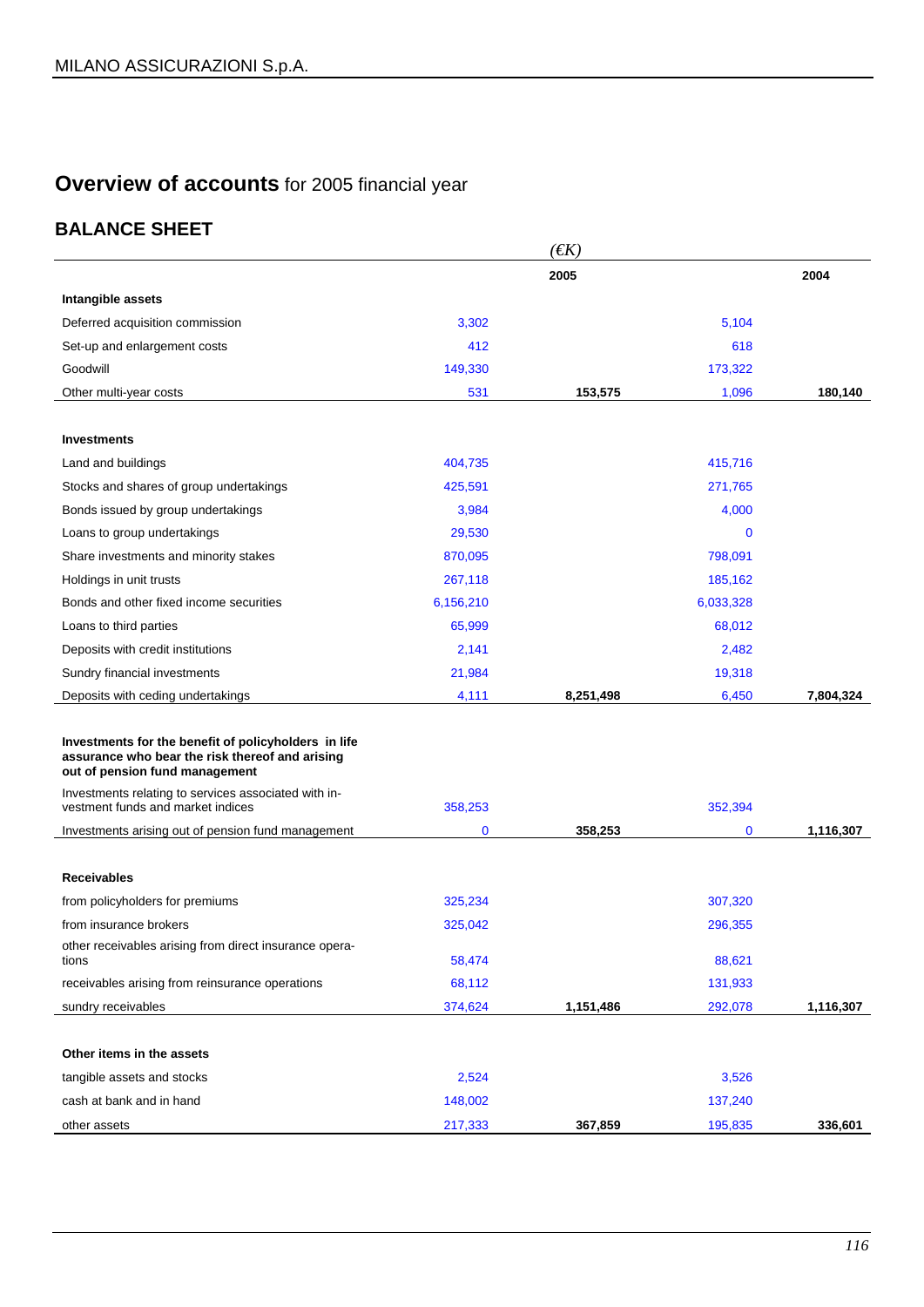| Accrued income and prepayments                        |           | 90,742     |             | 77,007    |
|-------------------------------------------------------|-----------|------------|-------------|-----------|
|                                                       |           |            |             |           |
| Total assets (a)                                      |           | 10,373,413 |             | 9,866,773 |
|                                                       |           |            |             |           |
| Technical provisions, net of reinsurance              |           |            |             |           |
| premium reserve                                       | 963,222   |            | 919,692     |           |
| loss reserve                                          | 3,119,270 |            | 3,010,821   |           |
| other technical provisions non-life business          | 7,417     |            | 7,701       |           |
| technical provisions life business                    | 3,897,474 | 7,987,383  | 3,648,356   | 7,586,570 |
| Provisions for risks and charges                      |           |            |             |           |
| provisions for retirement pay and similar obligations | $\bf{0}$  |            | $\mathbf 0$ |           |
| provisions for taxes                                  | 86,107    |            | 133,831     |           |
| other provisions                                      | 63,355    | 149,462    | 63,793      | 197,624   |
|                                                       |           |            |             |           |
| Deposits received from reinsurance                    |           | 153,778    |             | 166,415   |
|                                                       |           |            |             |           |
| Debts and other liabilities                           |           |            |             |           |
| arising from direct insurance operations              | 88,665    |            | 79,211      |           |
| arising from reinsurance operations                   | 13,260    |            | 13,368      |           |
| sundry loans and other creditors                      | 4,190     |            | 317         |           |
| severance indemnity                                   | 29,098    |            | 27,993      |           |
| for taxes payable by policyholders                    | 28,120    |            | 28,488      |           |
| for sundry taxes                                      | 16,260    |            | 5,444       |           |
| sundry creditors                                      | 195,304   |            | 210,700     |           |
| other liabilities                                     | 205,364   | 580,261    | 161,546     | 527,067   |
|                                                       |           |            |             |           |
| <b>Accruals and deferred income</b>                   |           | 14         |             | 25        |
|                                                       |           |            |             |           |
| Total liabilities (b)                                 |           | 8,870,898  |             | 8,477,701 |
|                                                       |           |            |             |           |
| Net equity $(a - b)$                                  |           | 1,502,515  |             | 1,389,072 |
|                                                       |           |            |             |           |
| represented by:                                       |           |            |             |           |
| Share capital                                         |           | 238,575    |             | 238,569   |
| Equity reserves                                       |           | 1,030,834  |             | 844,277   |
| Profit for the year                                   |           | 233,106    |             | 306,226   |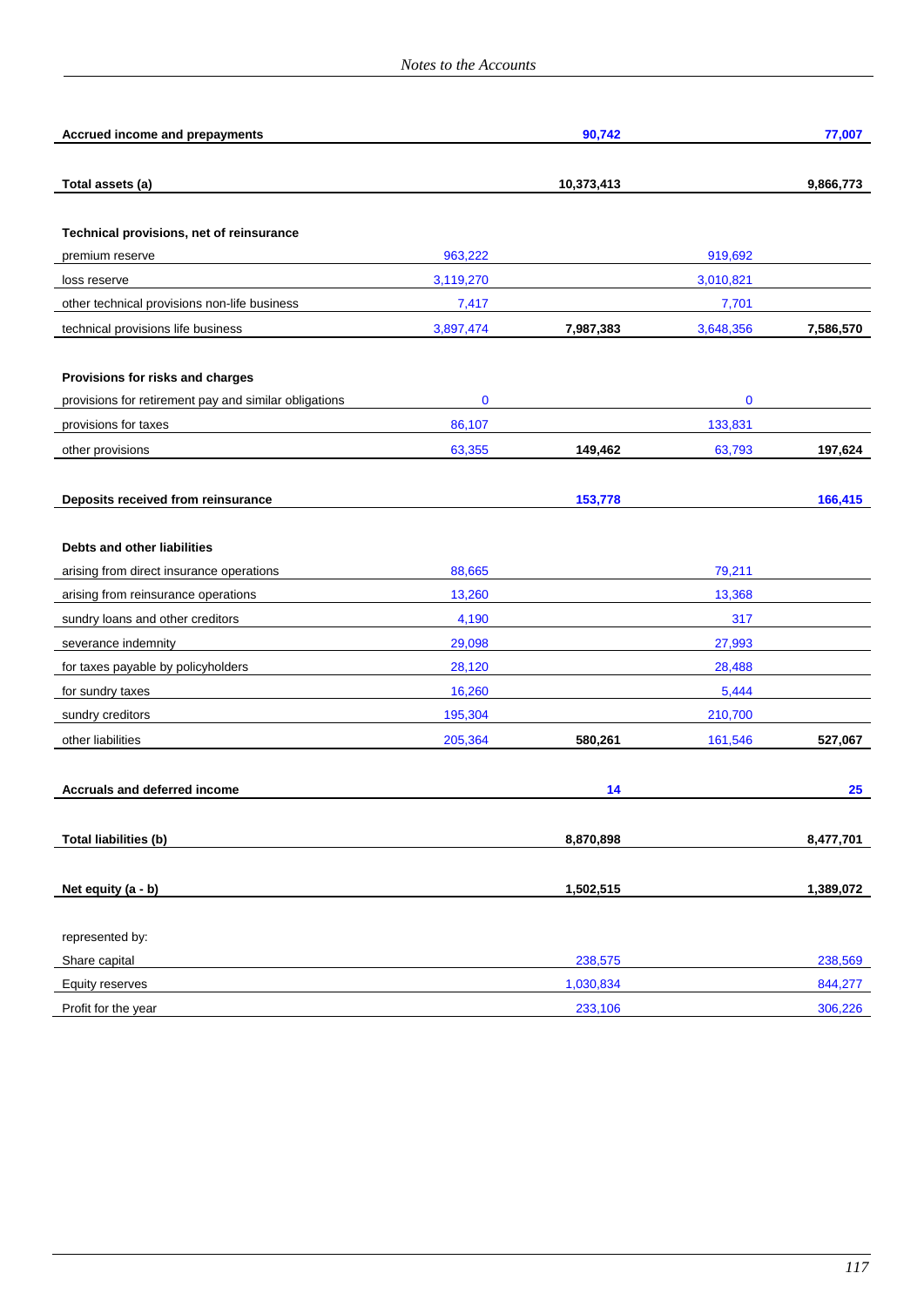# **Overview of accounts** for 2005 financial year

# **PROFIT AND LOSS ACCOUNT**

| (EK)                                                                     |               |                          |                   |                   |  |
|--------------------------------------------------------------------------|---------------|--------------------------|-------------------|-------------------|--|
|                                                                          | Life business | <b>Non-life business</b> | <b>Total 2005</b> | <b>Total 2004</b> |  |
| <b>Technical accounts</b>                                                |               |                          |                   |                   |  |
|                                                                          |               |                          |                   |                   |  |
| Premiums written                                                         | 583,452       | 2,647,798                | 3,231,250         | 3,066,943         |  |
|                                                                          |               |                          |                   |                   |  |
| Change in premium reserves and technical pro-                            |               |                          |                   |                   |  |
| visions in life business<br>Net investment income, life business, net of | $-248,152$    | $-37,952$                | $-286,104$        | $-124,395$        |  |
| quota transferred to non-technical account:                              |               |                          |                   |                   |  |
| Income from investments                                                  | 138,406       |                          | 138,406           | 128,527           |  |
| Value adjustments                                                        | $-12.795$     |                          | -12,795           | 6,019             |  |
| Gains on investments realised                                            | 27,631        |                          | 27,631            | 21,890            |  |
| Income linked to investments with risk borne by<br>policy holders        | 22,773        |                          | 22,773            | 16,010            |  |
| Income transferred to non-technical account                              | $-13,787$     |                          | $-13,787$         | -12,655           |  |
| Other technical income and charges                                       | 11,354        | $-52,244$                | -40,890           | -66,604           |  |
| Charges relating to losses                                               | $-455.270$    | $-1.888.290$             | $-2,343,560$      | $-2,263,654$      |  |
| Bonuses and profit-sharing and other technical                           |               |                          |                   |                   |  |
| provisions                                                               | 29            | 1,198                    | 1,227             | -56               |  |
| Operating costs:                                                         |               |                          |                   |                   |  |
| Commission and other acquisition costs                                   | $-18.401$     | $-429,762$               | -448,163          | $-455,715$        |  |
| Administration expenses                                                  | $-10,485$     | $-58,477$                | $-68,962$         | $-68,731$         |  |
| <b>Technical balance</b>                                                 | 24,755        | 182,271                  | 207,026           | 247,579           |  |
| Change in equalisation provision                                         |               | -913                     | -913              | -745              |  |
| Quota of profit from investments in non-life busi-                       |               | 94,509                   | 94,509            | 89,504            |  |
| ness<br><b>Result of technical accounts</b>                              | 24,755        | 275,867                  | 300,622           | 336,338           |  |
| Non-technical account                                                    |               |                          |                   |                   |  |
| Net investment income, non-life business, net of                         |               |                          |                   |                   |  |
| quota transferred to technical account:                                  |               |                          |                   |                   |  |
| Income from investments                                                  |               |                          | 149,444           | 115,425           |  |
| Value adjustments                                                        |               |                          | $-13,799$         | $-15,336$         |  |
| Income from investments                                                  |               |                          | $-15,050$         | 12,615            |  |
| Income transferred to non-life business techni-<br>cal account           |               |                          | -94,509           | $-89,504$         |  |
| Quota of profit from investments in life busi-<br>ness                   |               |                          |                   |                   |  |
| transferred from the life technical account                              |               |                          | 13.787            | 12,655            |  |
| Other income and charges:                                                |               |                          |                   |                   |  |
| Depreciation allowances for goodwill                                     |               |                          | $-23,991$         | $-24,144$         |  |
| Sundry income and charges                                                |               |                          | $-20,202$         | $-21,004$         |  |
| Extraordinary income and charges                                         |               |                          |                   |                   |  |
| Net gains on long-term investments realised                              |               |                          | 32,119            | 50,343            |  |
| Tax purging (reclassification)                                           |               |                          |                   | 113,664           |  |
| Other extraordinary income and charges                                   |               |                          | $-5,128$          | 4,444             |  |
| <b>Result before tax</b>                                                 |               |                          | 323,293           | 495,496           |  |
| Taxes for the year                                                       |               |                          | $-90,187$         | -189,270          |  |
| Profit for the year                                                      |               |                          | 233,106           | 306,226           |  |
| All items of a technical nature are net of rein-                         |               |                          |                   |                   |  |

surance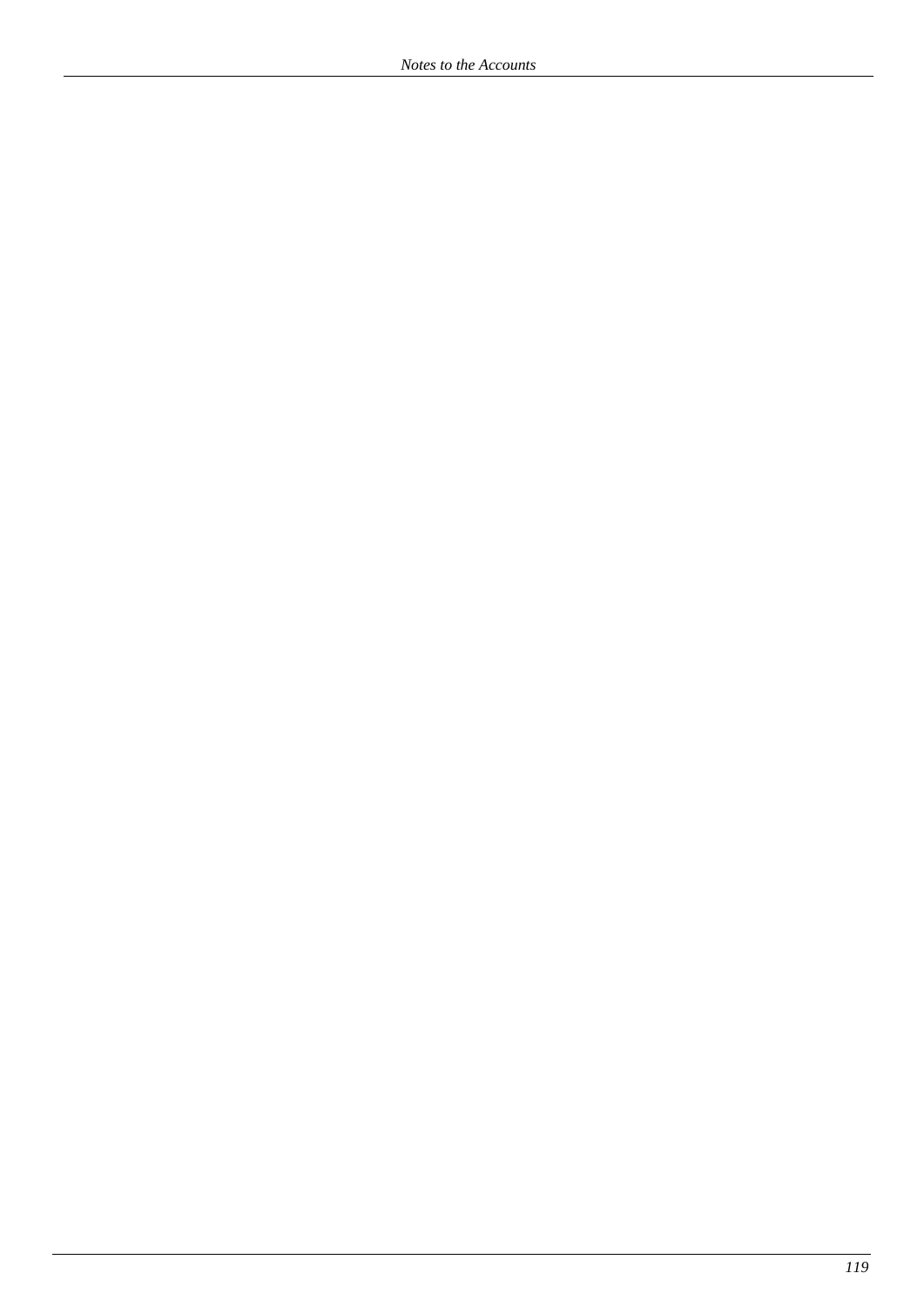# **Financial statement 2005**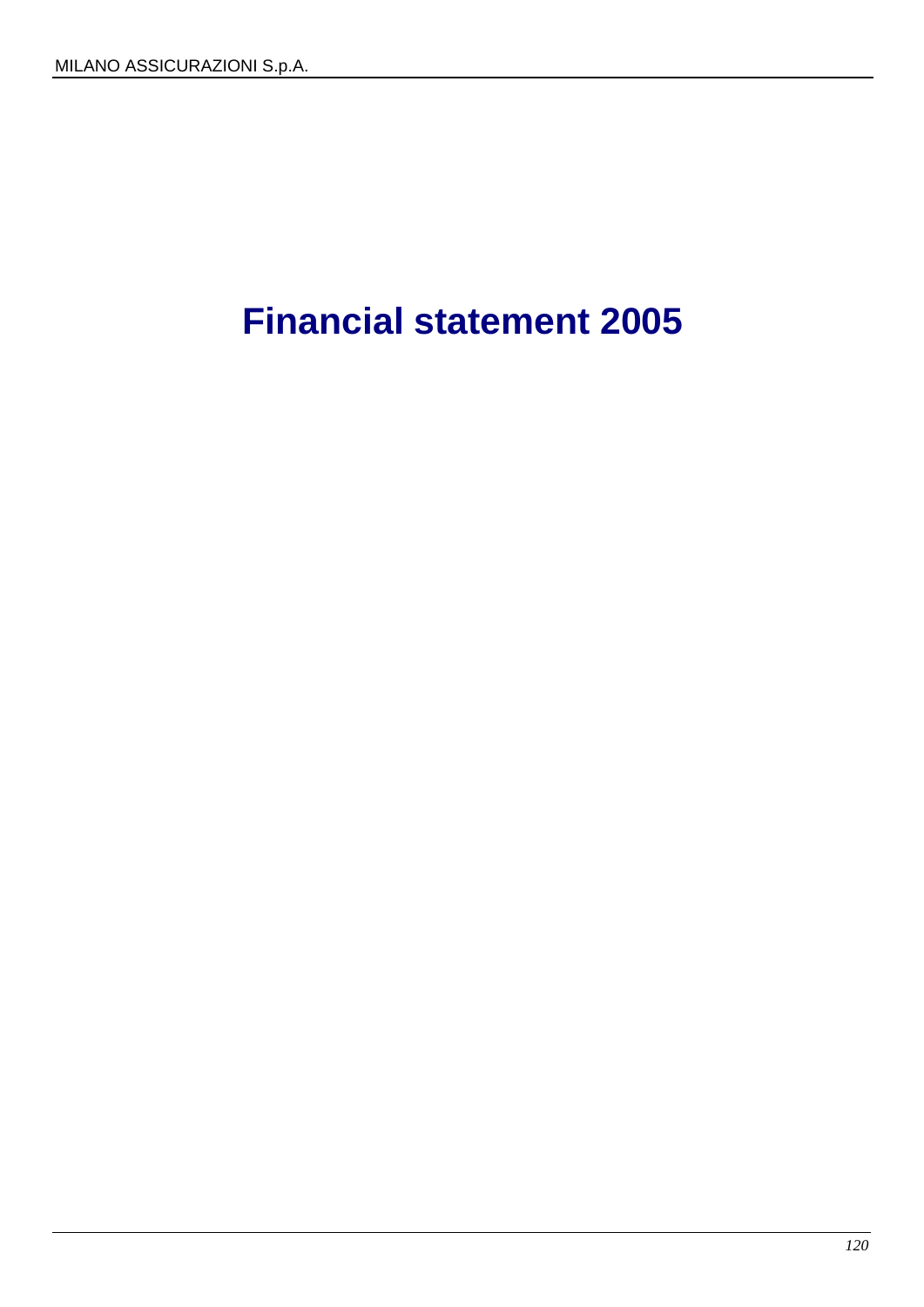# **Financial Statement** for financial year 2005

# SOURCES OF FINANCE

|                                                                              |                     | 2005      |                    | 2004      |
|------------------------------------------------------------------------------|---------------------|-----------|--------------------|-----------|
| Profit for the year                                                          |                     | 233,106   |                    | 306,226   |
| Adjustments for items which influenced the profit,                           |                     |           |                    |           |
| but which have had no effect on liquidity:                                   |                     |           |                    |           |
| - Net increase in provisions                                                 |                     |           |                    |           |
| premium reserve and other technical provisions non-life busi-<br>ness        | 43,246              |           | 26,587             |           |
| loss reserve non-life business                                               | 108,449             |           | 170,912            |           |
| technical provisions Life business                                           | 249,116             | 400,811   | 121,743            | 319,242   |
| - Depreciation for the year                                                  |                     | 29,102    |                    | 43,252    |
| - Increase/decrease in provisions for risks and charges                      |                     |           |                    |           |
| provisions for retirement pay and similar obligations                        |                     |           |                    |           |
| provisions for taxes                                                         | $-47,724$           |           | 58,640             |           |
| other amounts set aside                                                      | $-437$              | -48,161   | $-3,498$           | 55,142    |
| - Value adjustments and exchange adjustments                                 |                     |           |                    |           |
| for securities and shareholdings                                             |                     | 2,522     |                    | $-8,946$  |
| Change in deposits received from reinsurers                                  |                     | $-12,636$ |                    | $-15,523$ |
|                                                                              |                     |           |                    |           |
| Change in debtors/creditors and sundry assets/liabilities                    |                     |           |                    |           |
| receivables from policyholders for premiums                                  | $-17,913$           |           | 17,084<br>$-9,843$ |           |
| receivables from insurance brokers<br>receivables from reinsurance companies | $-36,739$<br>84,285 |           | $-14,908$          |           |
| sundry debtors                                                               | $-92,794$           |           | 3,041              |           |
| sundry assets                                                                | 42,056              | $-21,105$ | 52,390             | 47,764    |
| <b>Change in financial creditors</b>                                         |                     | 3,873     |                    | $-10,715$ |
|                                                                              |                     |           |                    |           |
| <b>Change in Net Equity</b>                                                  |                     | 202       |                    |           |
| Total                                                                        |                     | 587,714   |                    | 736,442   |